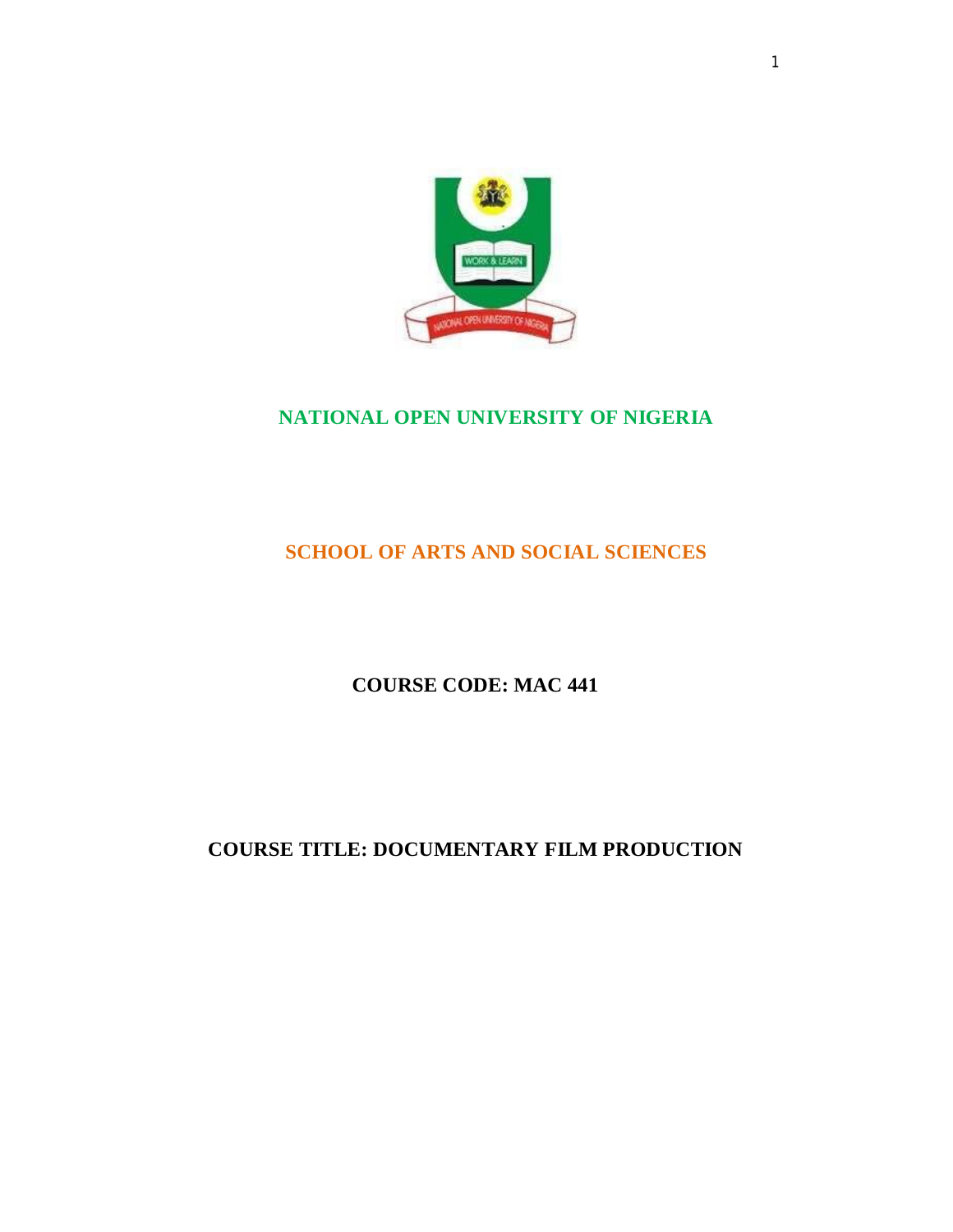### **Course Guide**

MAC 441 Documentary Film Production Course Developer/Writer **Dr. Angela Nkiru Nwammuo** 

Department of Mass Communication Anambra State University Igbariam Campus Anambra State

#### **Contents**

Introduction

Learning outcomes

Study units

Textbooks and References

Tutor-Marked Assignment

Final Examination and Grading

Course Modules and Units

What you will need in the course

Facilitators/Tutors and Tutorials

Conclusion

**Summary** 

#### **Introduction.**

You are welcome to MAC 441: Documentary Film Production. This course is designed for communication students in the school of Arts and Social Sciences. It is designed to help you acquire knowledge in the area of film production, especially on how to handle documentary films. Students who have gone through this course would be able to know the meaning of film or motion picture. They would also be expected to trace the history or origin of films. Students would also be exposed to the various types of films before delving finally into the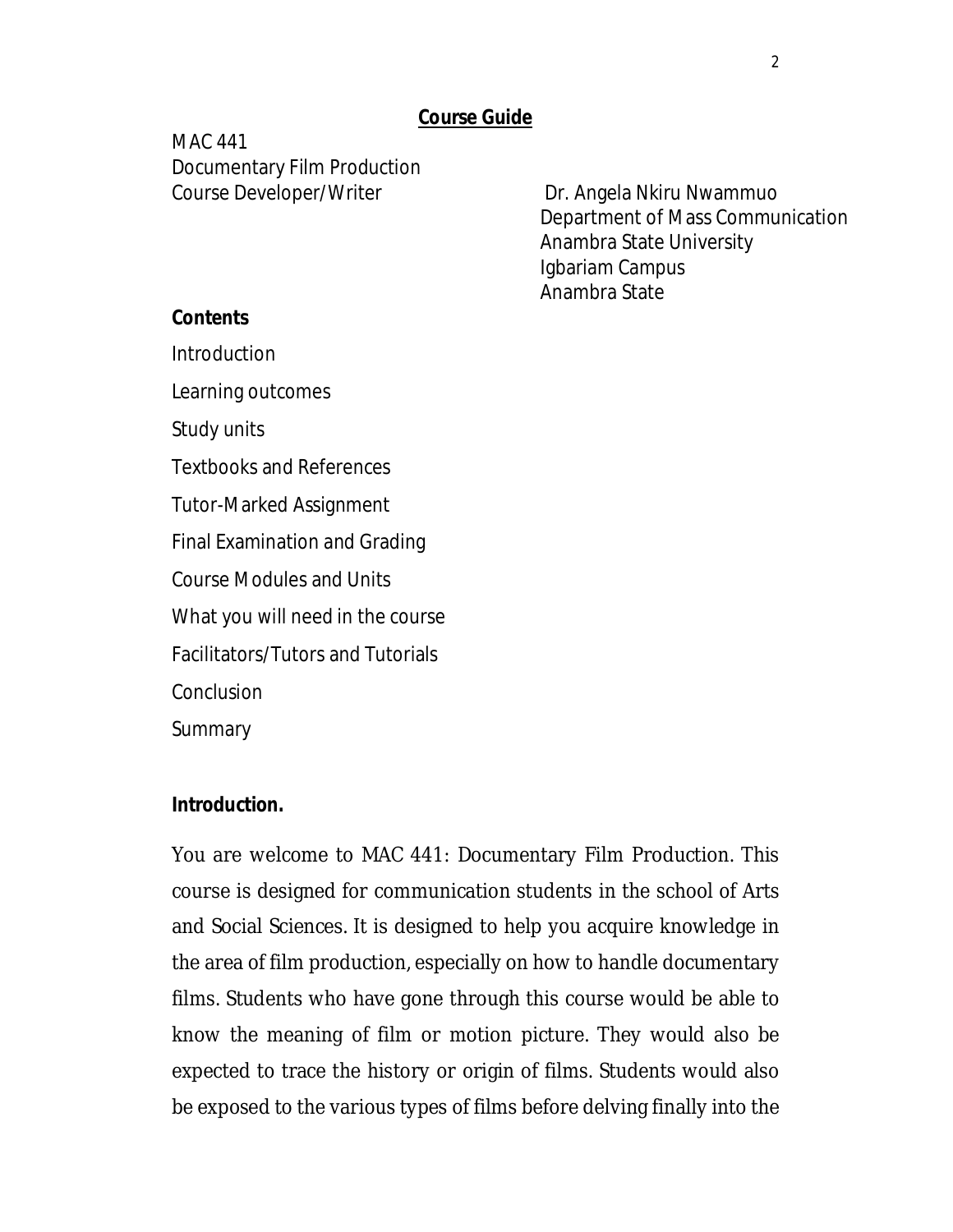Documentary aspect of films. All issues in Documentary films – the technical and non – technical members, production details, editing etc will all be x-rayed in this course.

At the end of the course, the students will therefore be expected to have mastered the crucial elements of Documentary film production. Due to the nature of this course, the students are expected to produce one Documentary film as evidence of their mastery of the course. This is because the course is more practical than theoretical in nature.

This course guide provides you with the necessary information about the contents of the course and the materials you need to be familiar with for proper understanding of the subject matter. It also provides you with the knowledge on how to undertake your Tutor – Marked Assignments (TMAs).

In all, this module will help students appreciate the principles underlying all aspects of film especially, the Documentary film and how to produce one. This is because the course will aim at exposing students to all the basic details involved in film production. Students will therefore acquire the skills needed to be successful film producers, directors, actors and actresses, as well as good film editors.

#### **Learning outcomes: what you will learn in this course.**

Documentary film production is a course designed to equip you with the basic principles of film production. The course will first of all help you understand the meaning of film, the history of film and how film came to Nigeria. This is what the first module will contain. In this first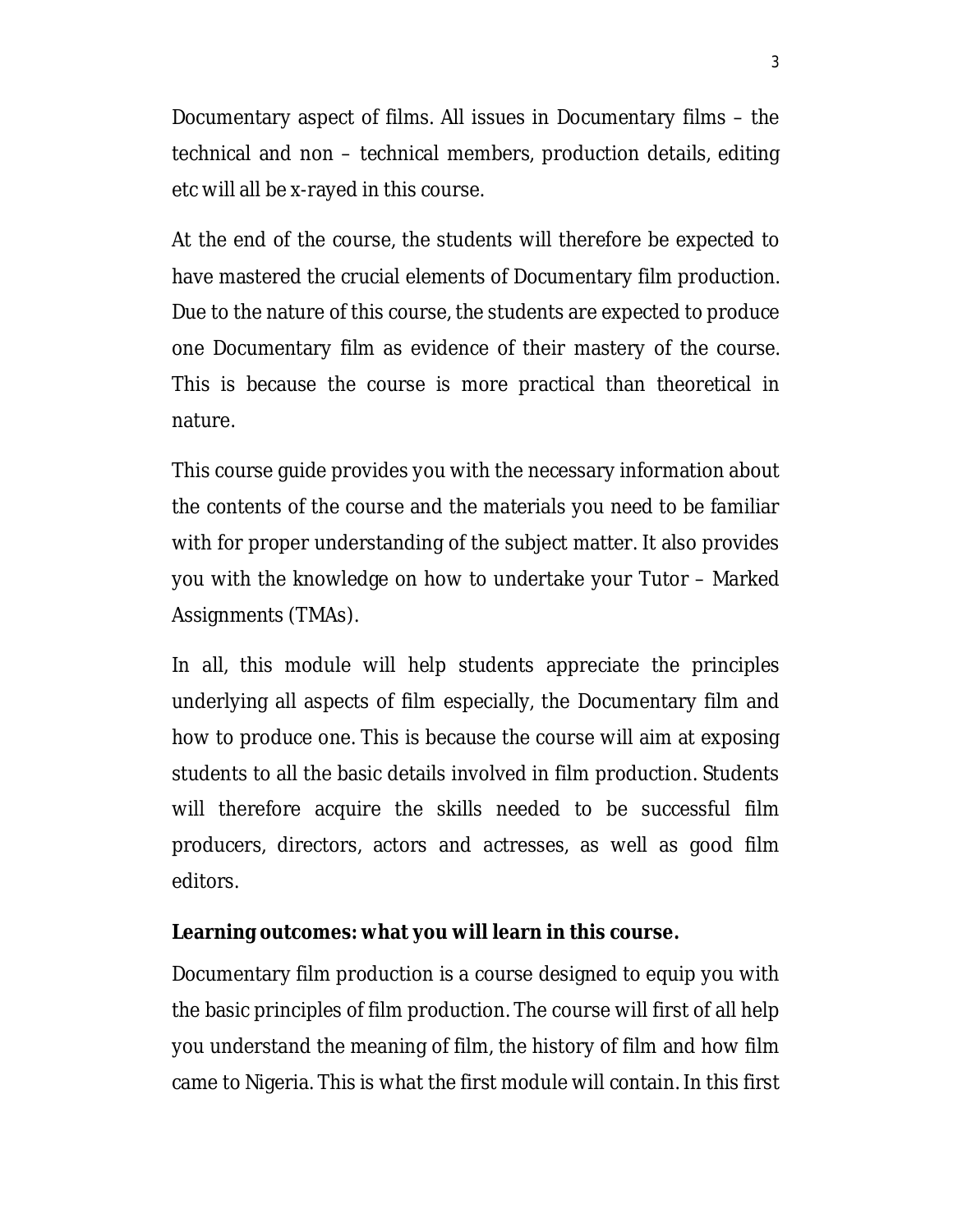part, you will know the notable individuals behind the invention of film and how film finally became a medium of mass communication. Other modules look at types of films, and examples of films before specifically delving into the Documentary aspect of films. Production principles will be handled in the last modules since one cannot go into this area without a proper understanding of the basics of film. As have been mentioned earlier in this section, you are expected to produce a Documentary film at the end of the course. You cannot therefore complete this course without showing a well produced Documentary film as evidence that you have been taught this course.

### **Study Units.**

MAC 441 is a 3 – credit unit 400 level course for mass communication students. There are five modules in this course and each module is made up of five units. Thus, there are twenty-five units in the whole text. The five modules and the five units in the course are detailed as follows:

### **Module 1: Take Off Point**

- Unit 1: Meaning of film
- Unit 2: History of film
- Unit 3: Principles of film form and film style
- Unit 4: Classifications of film
- Unit 5: Components of film

### **Module 2: Understanding Documentary Film**

- Unit 1: Defining the documentary film
- Unit 2: Types of documentary films
- Unit 3: Purpose of documentary films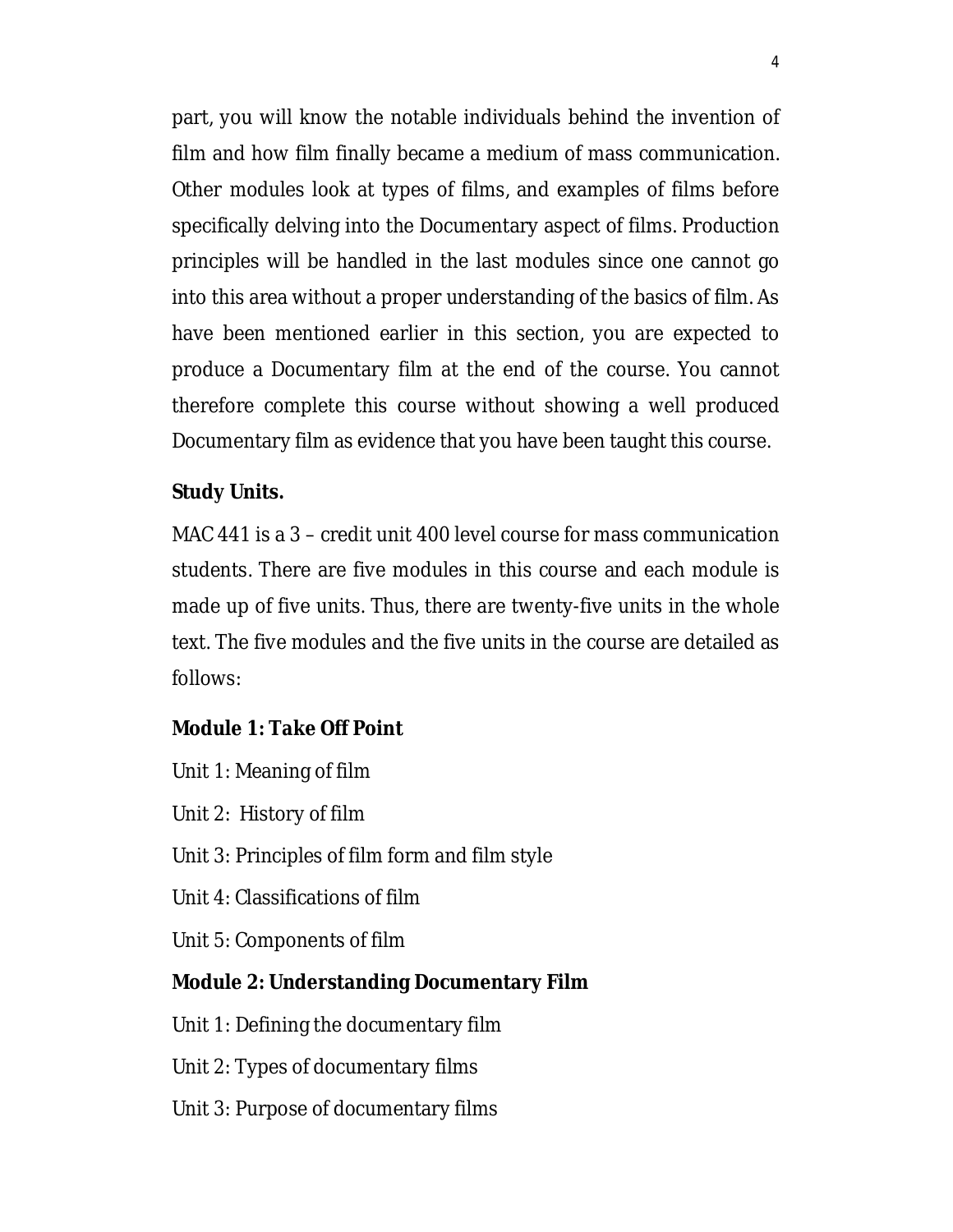- Unit 4: Developing ideas for documentary films
- Unit 5: Developing the documentary outline.

### **Module 3: Documentary Film Production**

- Unit 1: Documentary film production methods
- Unit 2: Documentary film production requirements
- Unit 3: Writing the documentary film script
- Unit 4: Production personnel for the documentary film
- Unit 5: Getting set for a documentary film production

## **Module 4: Editing in Documentary Film Production**

- Unit 1: Meaning/definition of editing
- Unit 2: Modes of editing
- Unit 3: Functions of editing
- Unit 4: Editing principles
- Unit 5: Basic effects in editing of films

## **Module 5: Performing Criticism of a Documentary Film**

- Unit 1: Understanding film criticism
- Unit 2: Types of criticism
- Unit 3: Functions of the film critic
- Unit 4: Tips for film criticism
- Unit 5: Writing the criticism: the three basic steps

Each module has a listing of the units introduction, a listing of the objectives, main content including self – Assessment Exercises (SAEs) and one Tutor-Marked Assignment (TMA).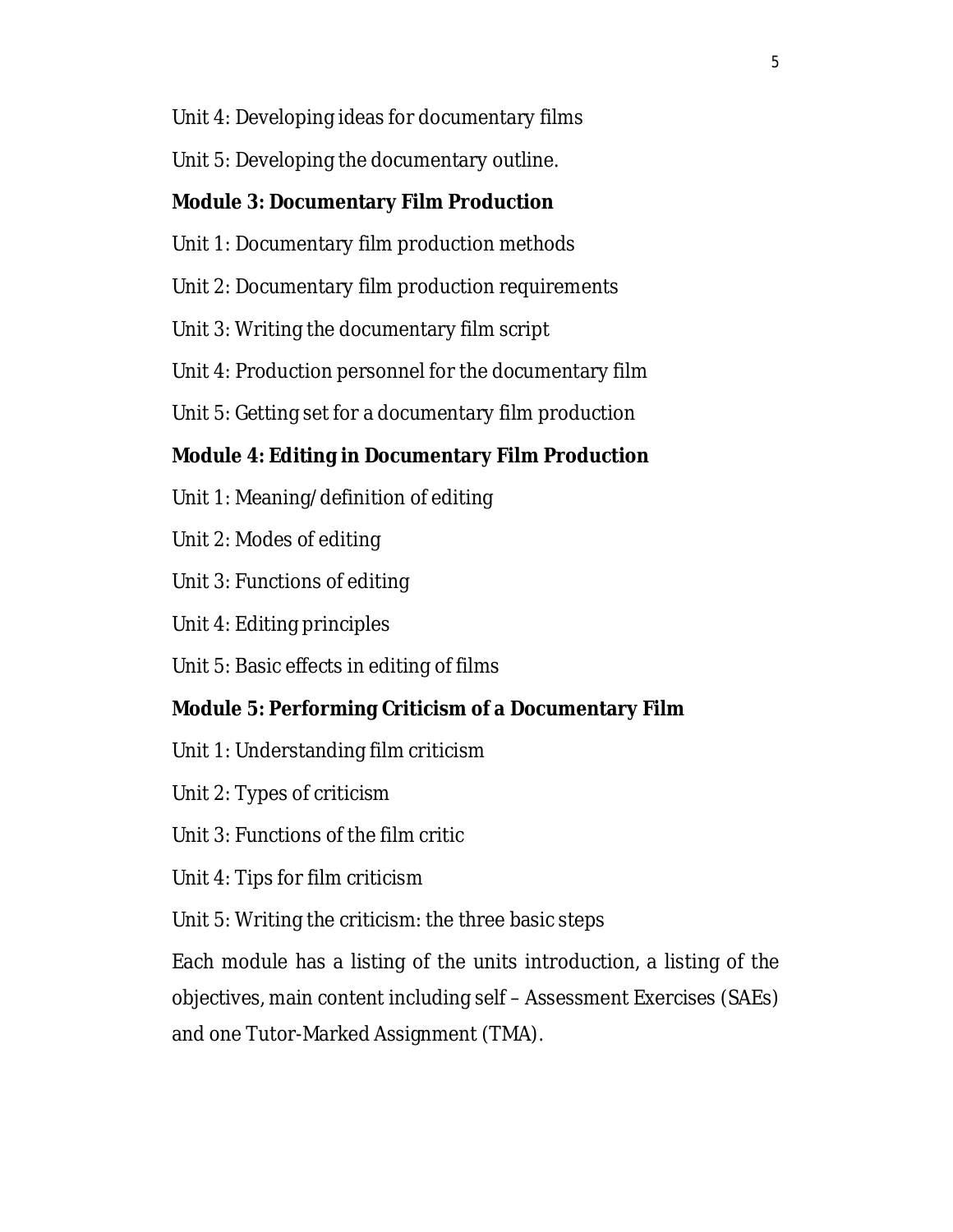### **Text Books and References**

There is a list of relevant reference materials at the end of each unit. You are expected to consult as many relevant materials as possible because this will help you in attempting the given exercises.

### **Assessment**

Self – Assessment Exercise (SAEs) and Tutor – Marked Assignments are the two types of assessments required in this course. Your answers to SAEs are not meant to be submitted. They are designed to help you assess and acquaint yourself with the contexts of each unit. They are therefore important for your understanding of the course content. The Tutor-Marked Assignments (TMAs) on the other hand, should be answered and kept in your file for submission and marking. This will count for 30% of your total score in the course.

### **Tutor – Marked Assignment**

At the end of every unit, there is a Tutor – Marked Assignment which you should answer as instructed, and be kept in your assignment file for submission. However, this Course Guide does not contain any Tutor – Marked Assignment questions. They are provided from unit 1 module 1 to unit 5 module 5.

### **Final Examination and Grading**

Final examination for MAC 441 will take three hours and carry 70% of the total course grade. The examination questions will reflect the SAEs and TMAs you have already worked on. You are therefore advised to study your SAEs and TMAs carefully before examination.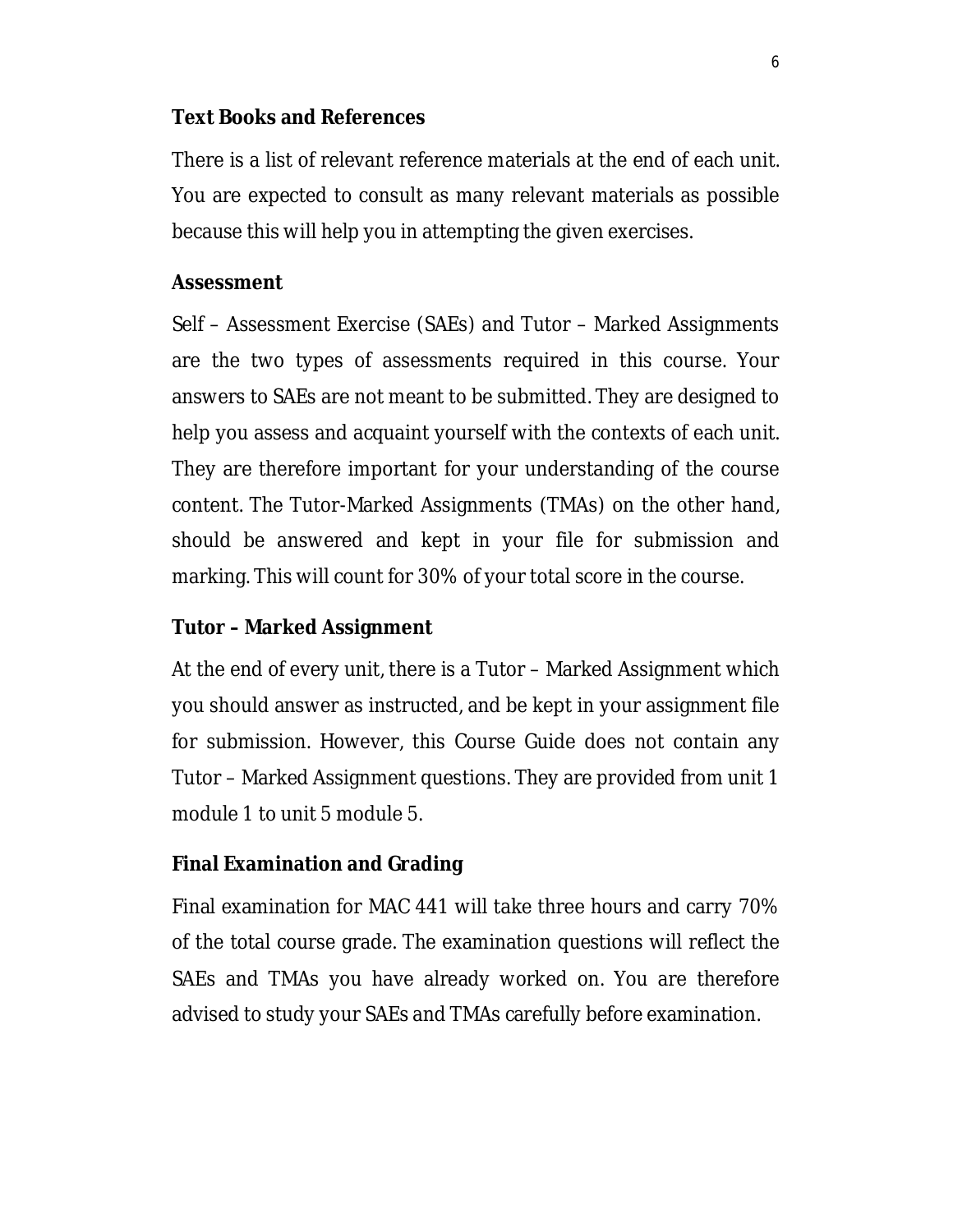#### **What you need for the course**

A brief review of what you were taught in all broadcast courses and introduction to film, will help you in this level. In this stage, you are expected to have mastered the basics of all communication courses. The practical aspects of what you have been taught is expected now.

In addition, you master the art need to purchase one or two of the recommended texts, especially those within your reach. You are also advised to always watch the local television stations in your area and distinguish documentary programmes from other programmes aired daily in television stations. Watching these documentary programmes will help you think of the types of documentary programme to produce as a requirement in this course. So, try and watch and study documentary programmes as they will guide you in your own class production.

### **Facilitators/Tutor/Tutorials**

Fifteen hours of tutorials have been mapped out for the course. Dates and locations, name and phone number of the tutor, as well as your tutorial group, will be made available to you very soon. It is the responsibility of your tutor to mark and comment on your assignments, so, send in your TMA promptly and contact your tutor in case of any difficulty with your SAE, TMA or grading of the assignment.

#### **Conclusion**

This is a theory based course but you will be given practical exercises. In fact, you must submit a documentary programme produced by your group at the end of the semester. This may be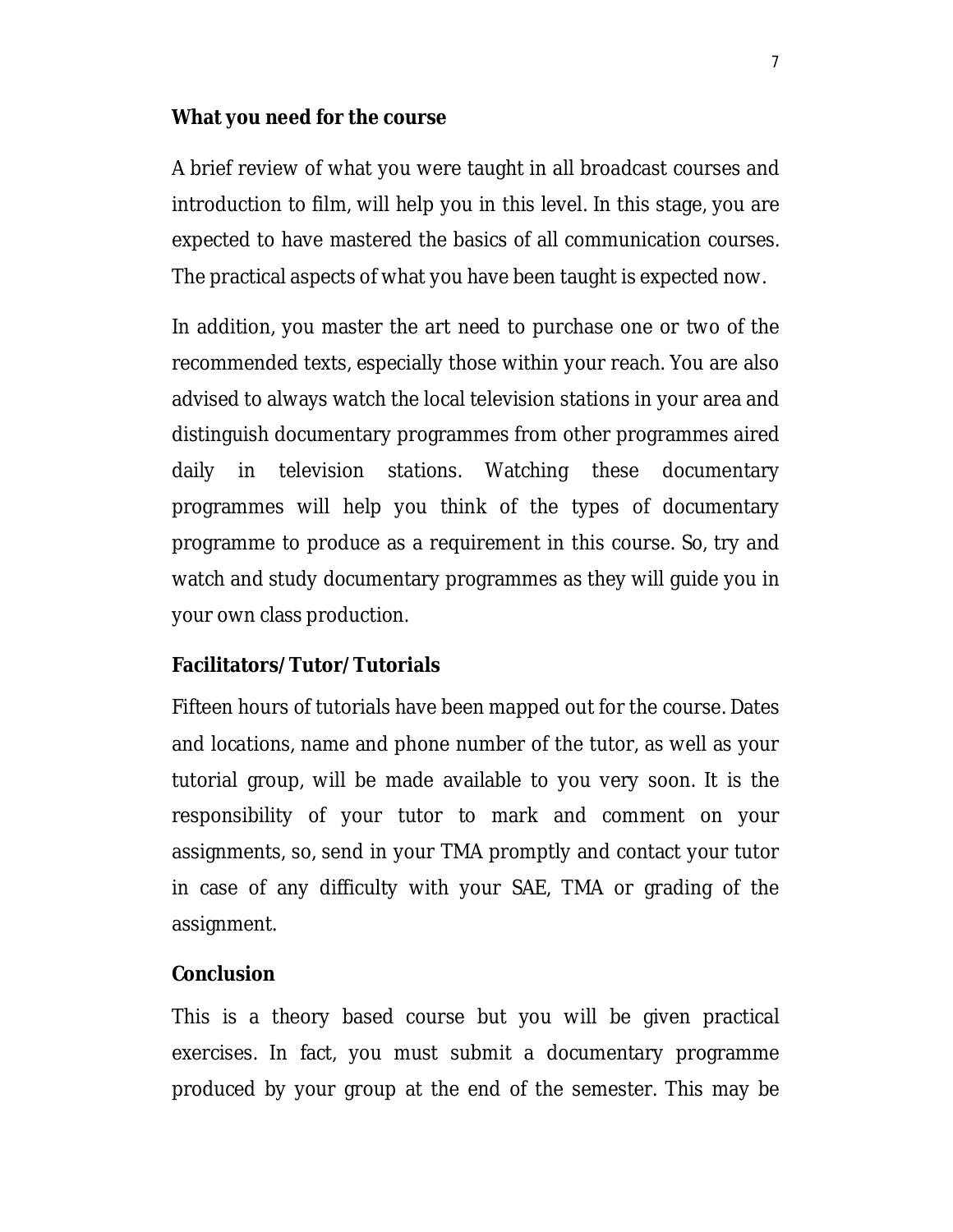recorded in a DVD or VHS and be submitted to the tutor. This is for classroom purposes aimed at equipping you with the art of producing a documentary programme. The talents and materials for the documentary must be locally sourced from your immediate environment to reduce cost. This will also help your tutor test your ability to select good programme materials and check how "nosy you are for news"

Goodluck as you master the art of becoming a good documentary producer.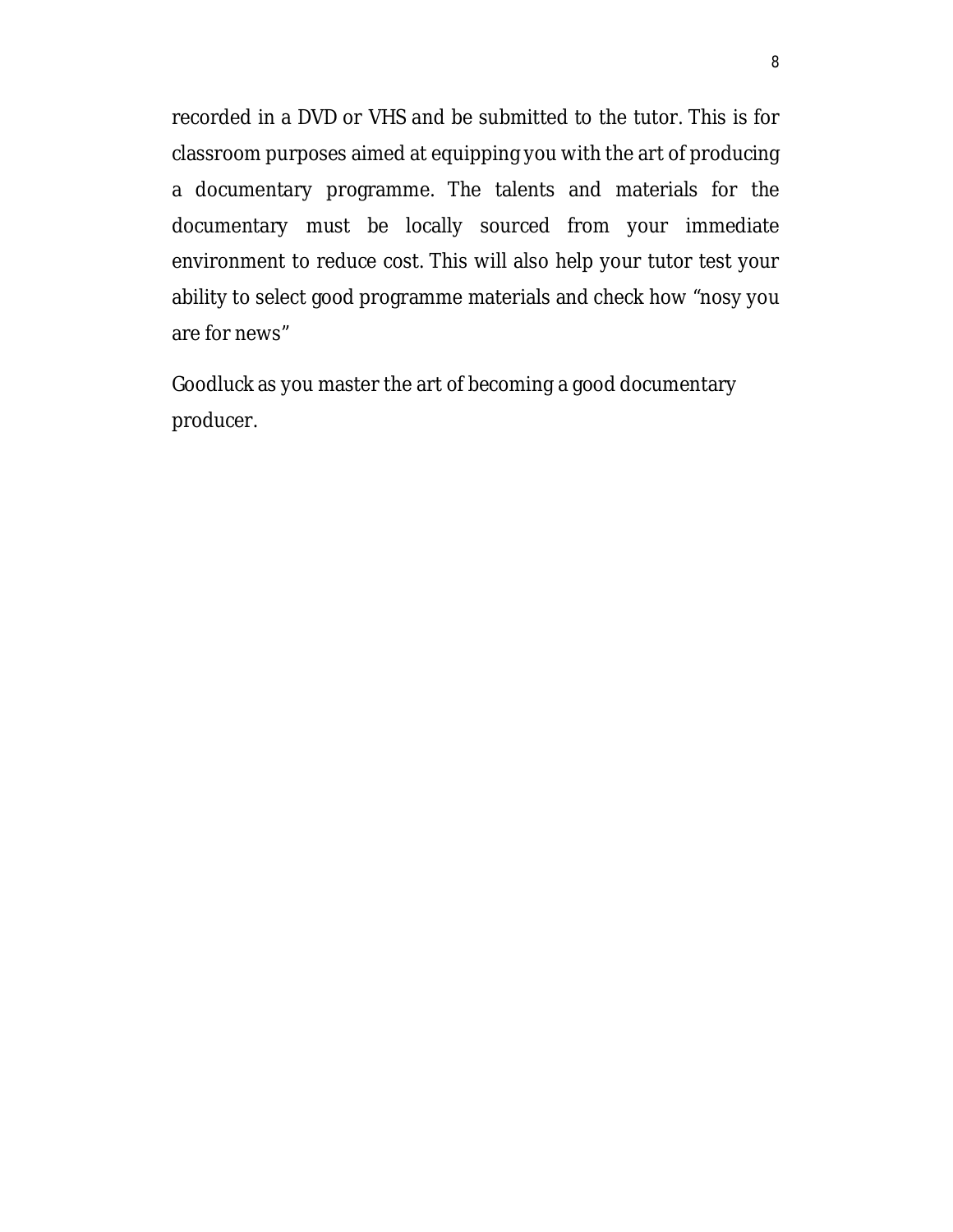| <b>Course Code:</b>  | <b>MAC 441</b>              |
|----------------------|-----------------------------|
| <b>Course Title:</b> | Documentary Film Production |
| Course Developer:    | Dr. Angela Nkiru Nwammuo    |
|                      | Department of               |
|                      | <b>Mass Communication</b>   |
|                      | Anambra State University    |
|                      | Igbariam Campus             |

### **Contents**

### **Module 1 – Module 5**

### **Module 1 Take Off Point: Overview of film**

This module is the take – off point for this course. It contains the basics you need to know in the course especially as it regards film. You need to understand what film is before moving into what a documentary film is. The essence of beginning with the concept of film therefore is to prepare you for the upcoming tutorials.

In this module, which contains five units, you will be introduced to the concept of film or motion picture, the history of film/motion picture, principles of film form and film style, and the various classification of films. The last unit describes the components of films. It could therefore be seen that the five units are linked together. At the end of this module, you would have been prepared for the upcoming tutorials and would have captured what the concept of film or motion picture is all about.

- Unit 1: Meaning of film/motion picture
- Unit 2: History of film
- Unit 3: Principles of film form and film style
- Unit4: Classifications of film
- Unit 5: Components of film.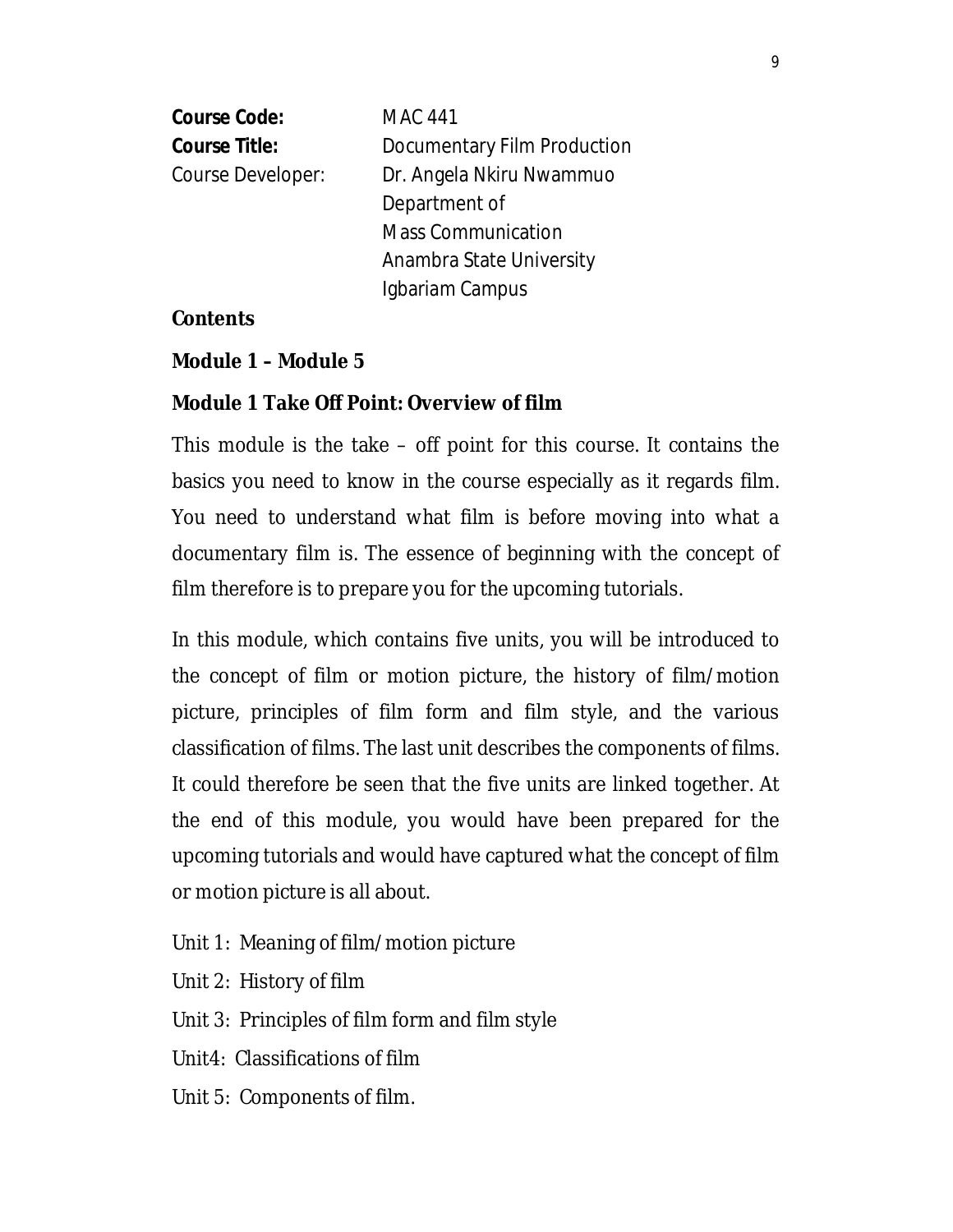## **Unit 1: Meaning of Film/Motion Picture**

### **Contents**

- 1.0 Introduction
- 2.0 Objectives
- 3.0 Main Content
	- 3.1 Definition of film/motion picture
	- 3.2 What is persistence of vision
- 4.0 Conclusion
- 5.0 Summary
- 6.0 Assignments
	- 6.1 Self-Assessed Exercise
	- 6.2 Tutor-Marked Assignment
- 7.0 References/Further studies.

# **1.0 Introduction**

The main thrust of this section is to expose you to the concept of film or motion picture or motion picture film. No matter how it is being put, we mean the same thing. So in this course, film means the same with motion picture and motion picture film as given to it by Mamer (2009:3). You will be exposed to the definitions or descriptions of film or motion picture by various scholars and at the end, the theory upon which the concept of motion picture is built will be x-rayed. This is the theory of the persistence of vision. This unit therefore, serves as the foundation upon which the course is built. You are advised to give it the necessary attention it requires.

# 2.0 **Objectives**

At the end of this unit, you should be able to: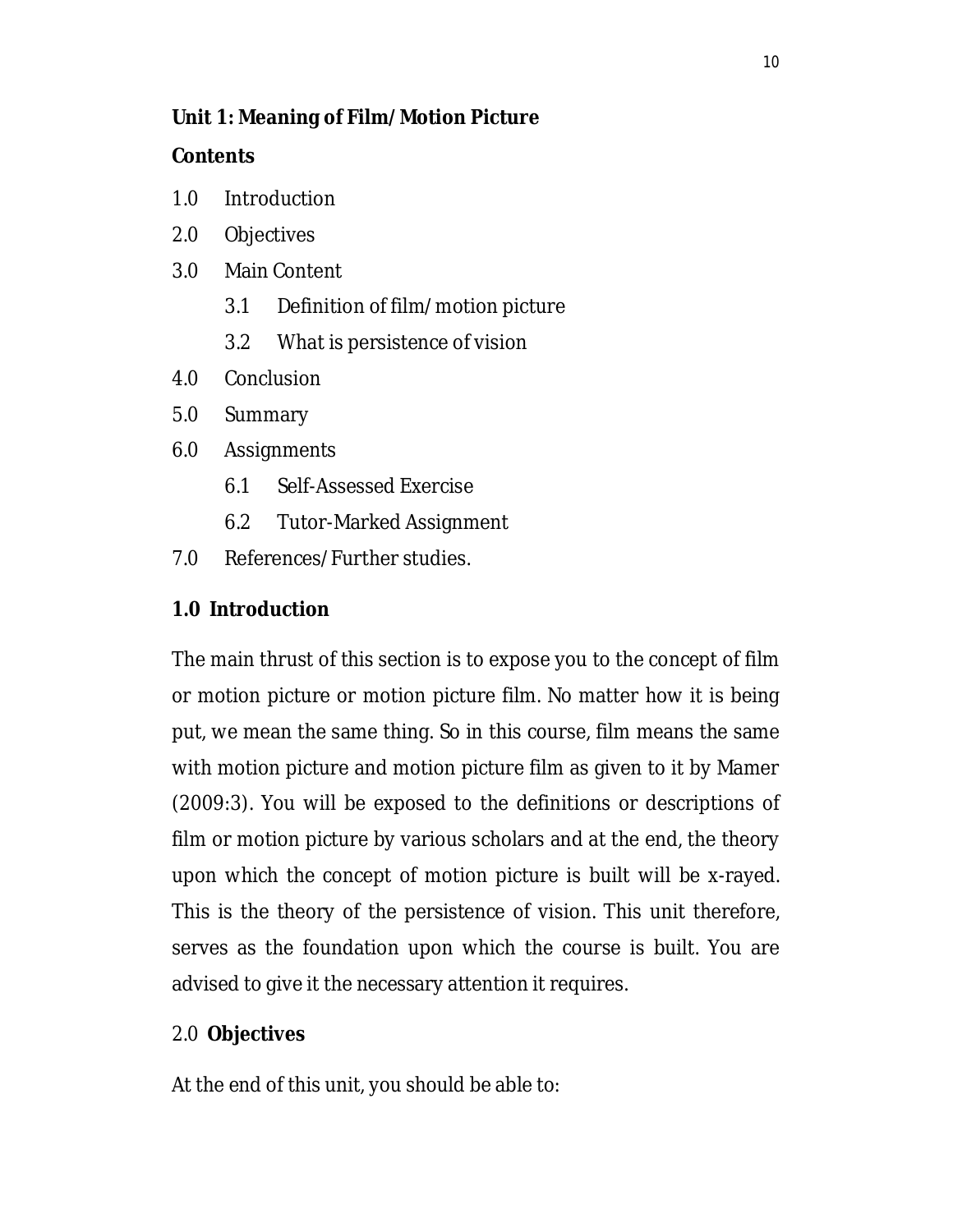- Know the meaning of film or motion picture
- Know the theory of persistence of vision
- Know the meaning of phi phenomenon
- Know why film/motion picture is possible
- Know the roles of film in society.

#### **3.0 Main Content**

#### **3.1 Definition of film/motion picture**

Film is an art with a long standing history. It could be defined as a record of an image upon a sensitive material called cellulose through the action of light (Kogah, 1999). It is a medium of mass communication whose main component of production technology are the camera and editing equipment; the film projector being the main reception technology, (Anunike, 2005). To Uwakwe (2010), film comprises of individual frames which when shown in rapid successions gives the viewer the illusion of motion. According to Bittner (1989), the motion picture is a medium of mass communication which has touched every segment of the society, has touched and dealt with every subject and has reached every audience. And because some film makers combine entertainment with instruction, films make learning process more pleasurable. It could therefore be described as an art as well as a business which makes those who create it take pride in their creations. It is a significant medium of communication of ideas designed to entertain as well as inform its audiences (Biagi, 2002). Films are illusion of motion which could be used to teach people about history, science, arts, human behavior, culture, health and many other aspects of life.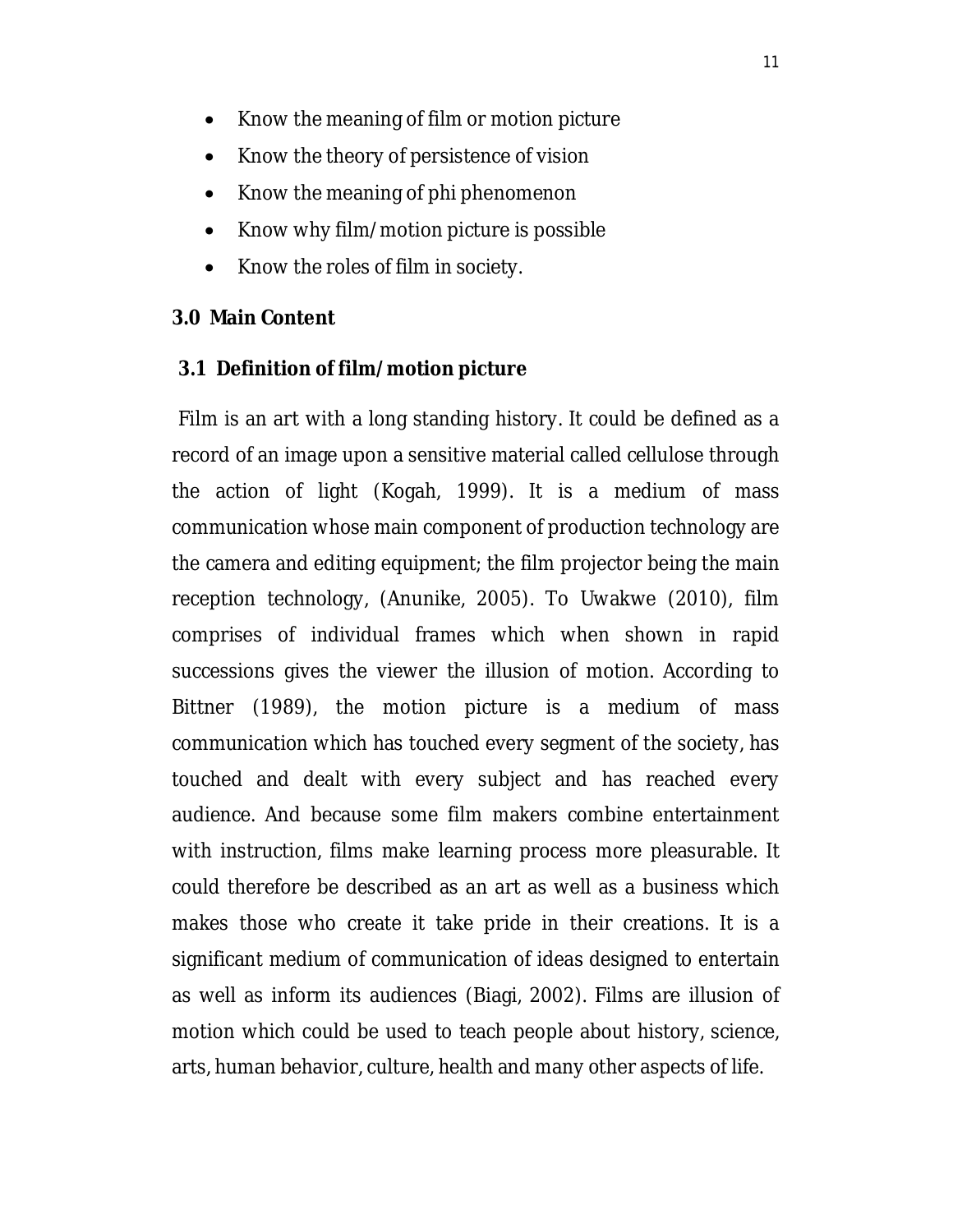All these definitions and descriptions of film or motion picture clearly show that films fulfill many roles in the society which are (a) they educate, (b) they enlighten (c) they inspire (d) they play back history (e) provide opportunity for social interactions (f) and they provide platforms for academic works.

#### **3.2 What is Persistence of Vision**

Film comprises of individual frames which when shown in rapid successions gives the viewer the illusion of motion. The flickering between films is not visible due to an effect known as persistence of vision. Persistence of vision is the very foundation on which motion picture is based. It is a theory propounded in 1824 by Peter Mark Roget, a scientist and a French national. This theory states that when still photographic frames are projected at the speed of 2 frames per second, there is bound to be an illusion of motion. This is likened to a mirage on a tarred road on a sunny afternoon. Just as there is no real water on the road, there is also no motion on the screen. This happens because at a particular speed, say the normal speed of 24 frames per second, the eye can no longer continue to notice the difference between successive frames resulting in the illusion of motion.

In this theory, Peter Roget explains that the human eye retains an object or image for some fractions of a second when the object has been removed and kept out of the viewer's eye. This persistence of vision creates an illusion of motion. It is so described because what the eye sees is not real moving images but rather an illusion of motion resulting from rapid succession of countless still photographs. This phenomenon can be further explained thus.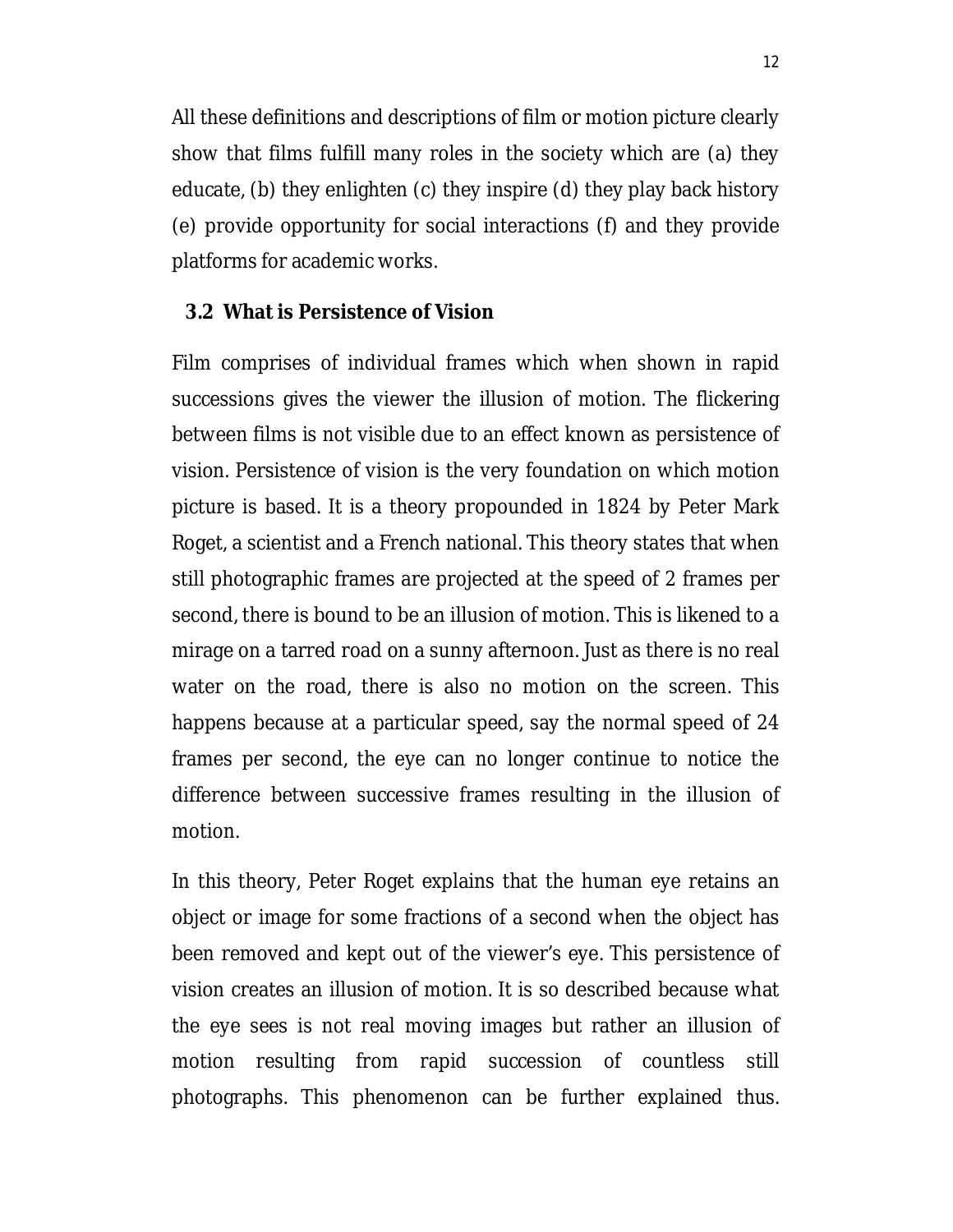Because the viewer is looking at the pictures persistently with full concentration, the subconscious gives the illusion of movement that never be. In other words, due to intermittent recording coupled with a given speed of projection, the persistence of vision forces the subconscious mind to make wrong interpretation that turns out to be an illusion of movement.

This phenomenon, ie persistence of vision is quite different from the phi phenomenon. Although, these two, (phi phenomenon and persistence of vision) are the two quirks of the human perceptual system which make motion pictures and television possible, (Dominick, 2002). Phi phenomenon as described by Dominick (2002) refers to what happens when a person sees one light source go out while another one close to the original is illuminated. To our eyes, it looks like the light moves from one place to another.

#### **4.0 Conclusion**

Film no doubt is a medium of communication which has come to stay. It has been described by many scholars as a record of an image upon a sensitive material called cellulose through the action of light. Films perform many roles in the society ranging from health, science, arts, to education, culture etc. The concept of motion picture or film was made possible by two quirks in the perceptual system of human beings. These are persistence of vision and phi phenomenon. While persistence of vision holds that the eye retains an image for some fractions of seconds (one-tenth of a second) after the image is taken away; phi phenomenon refers to what happens when a person sees one light source go out while another one close to the original is illuminated.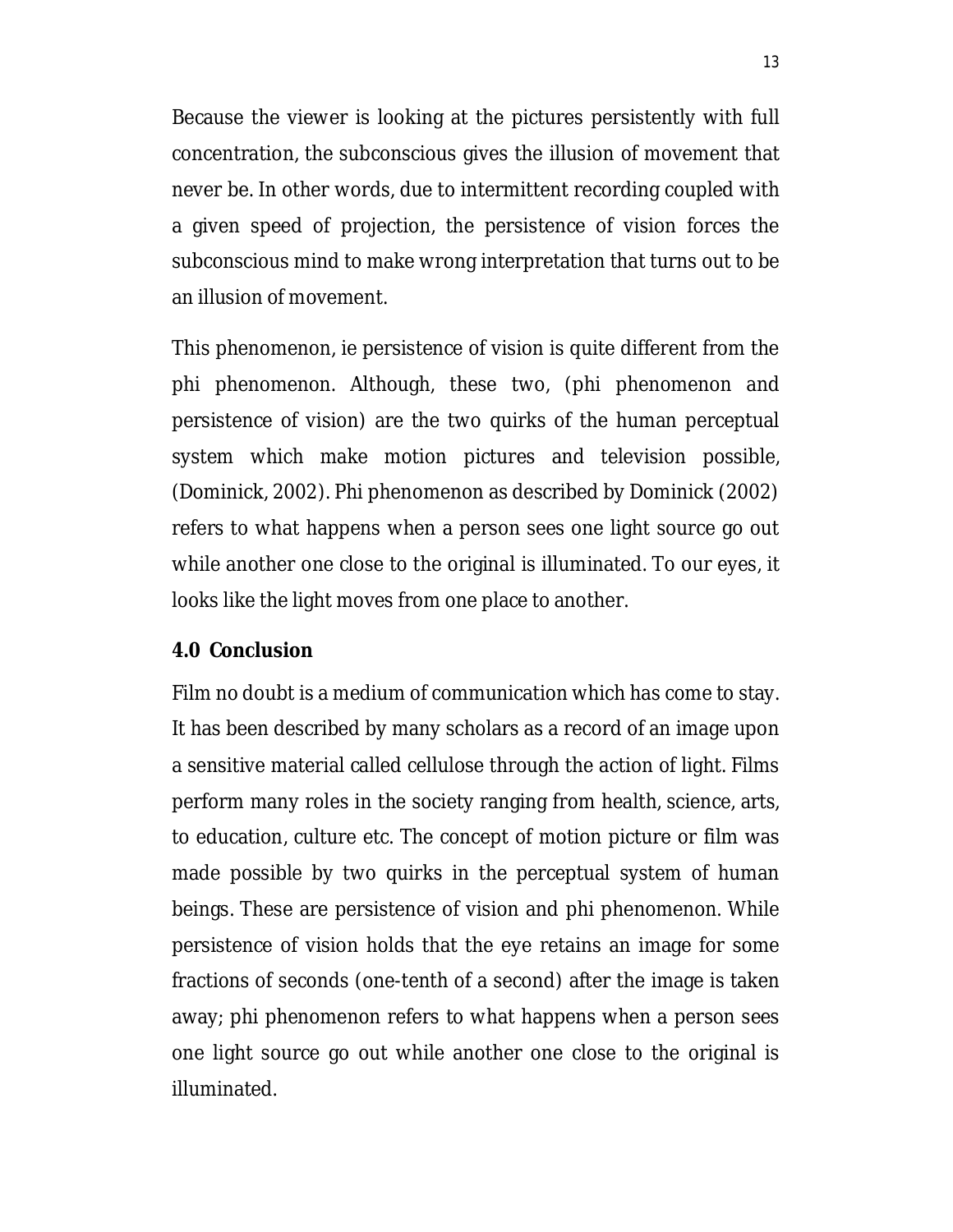### **5.0 Summary**

This unit focused on brief discussion of the concept of film or motion picture. Emphasis was laid on its definitions as well as on the two phenomena upon which the concept of film was built. Roles of film in the society were also enumerated and Peter Mark Roget mentioned as the person who propounded the theory of persistence of vision in 1824.

### **6.1 Self – Assessed Exercise**

Study the definitions of films given by various scholars. Define film in your own way.

### **6.2 Tutor – Marked Assignment**

Differentiate persistence of vision from phi phenomenon.

### 7.0 **References/Further Reading.**

- Anunike, O, (2005). "Film Criticism: Theory and Application" In V. Agbanu and C. Nwabueze (eds.) *Readings in Mass Communication: Global perspectives on communication issues*. Owerri: Top shelve publishers.
- Biagi, S. (2002). *Media Impact: An Introduction to Mass Media*. Belmont: Wadsworth.
- Bittner, J. (1989). *Mass Communication: An Introduction.* Englewood Cliffs: Prentice Hall Inc.
- Dominick, J. (2002). *Dynamics of Mass Communication* New York: Mc-Grew Hill
- Kogah, V. (1999). *Visual Communication*. Owerri Gust-Chuks publishers.
- Uwakwe, O. (2010). *Introduction to Mass Communication in the Digital Age*. Onitsha: Base 5 publishers.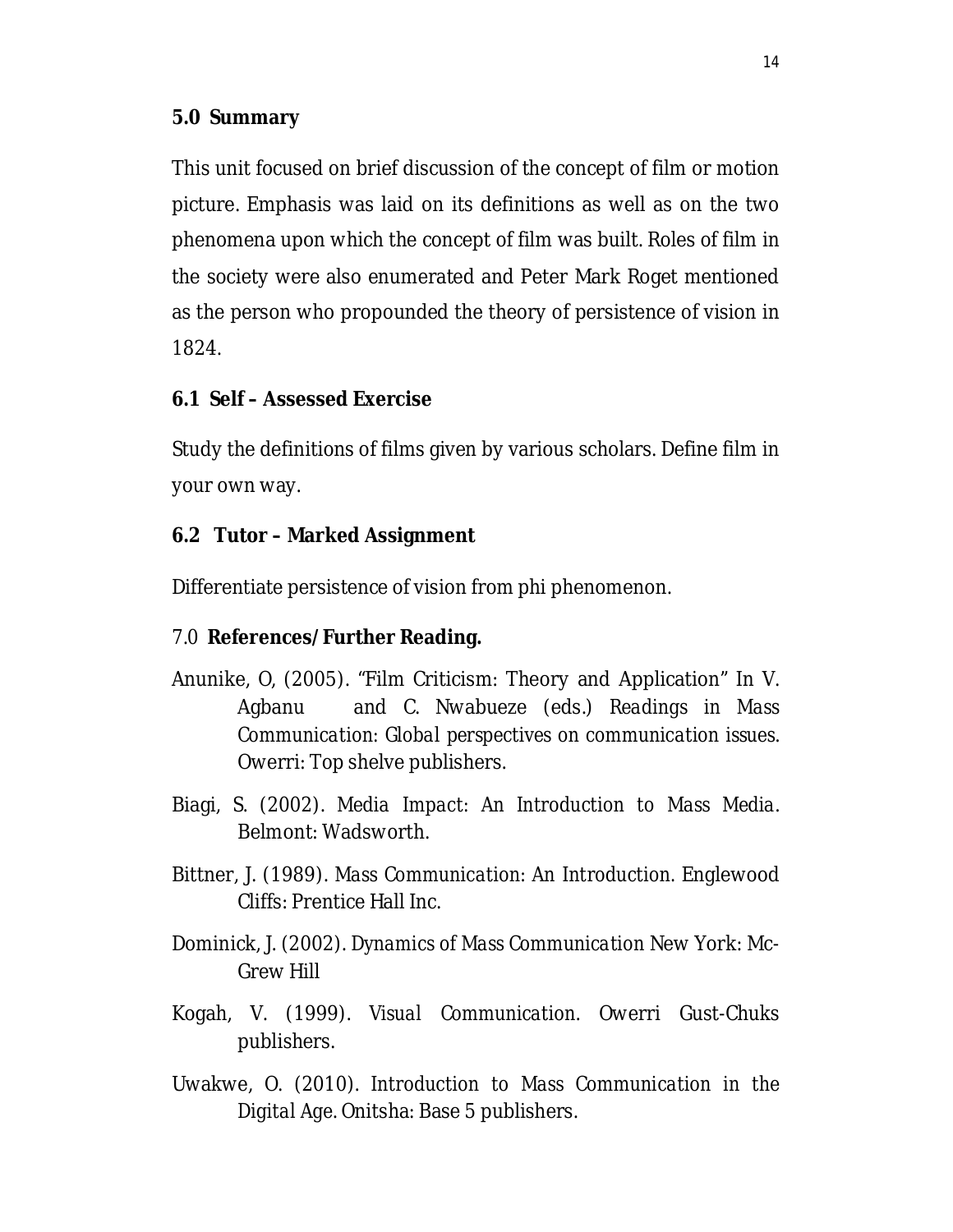## **Unit 2: History of film**

## **Contents**

- 1.0 Introduction
- 2.0 Objectives
- 3.0 Main Content
	- 3.1 Tracing the History of film
	- 3.2 History of film in Africa
	- 3.3 History of film in Nigeria
- 4.0 Conclusion
- 5.0 Summary
- 6.0 Assignments
	- 6.1 Self-Assessed Exercise
	- 6.2 Tutor-Marked Assignment
- 7.0 References/Further studies

# **1.0 Introduction**

This unit is aimed at exposing you to the various historical backgrounds of film starting from the actual birth of film into the world, its advent in Africa and finally how it all started in Nigeria. There are many versions when tracing the history of film. But in this course, various views of authors with similar opinions have been summarized so you can understand it better.

# **2.0 Objectives**

At the end of this unit, students would have known the following:

- The advent of film into the world.
- The notable figures/personalities who contributed to the development of motion picture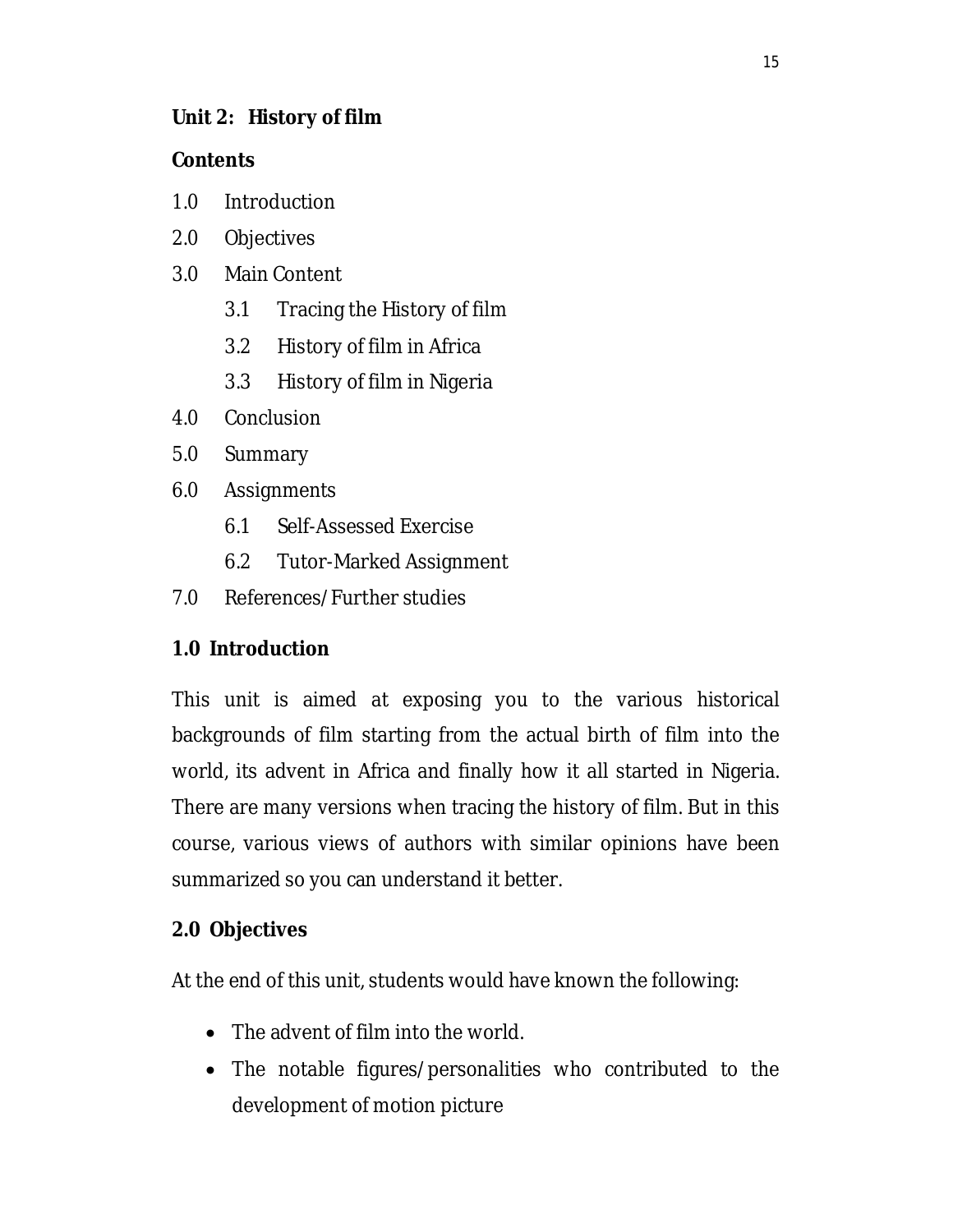- How film came to Africa
- How film was brought into Nigeria.

#### **3.0 Main Content**

#### **3.1 Tracing the History of Film**

The invention of photography as stated by Uwakwe (2010) played a big role in the history of film. Joseph Niepce was the first person to make practical use of a film and camera around 1816, though his images lasted for short time. But as regards motion picture, two people were noted to be trying to capture and portray motion between 1870s and 1880s. The first as explained by Hanson (2005) was Etienne – Jules Marey. Marey wanted to measure and transcribe motion, starting with blood and heart and then, moving on to how animals move. She succeeded in doing this. However, Biagi (2003) stated that in 1882, Marey perfected a photographic gun camera that could take 12 photographs on one plate, which happens to be the first photographic gun camera. British photographer, Eadweard Mudbridge, was the second to capture the motion of animals on film. Both Marey and Mudbridge had influence on Edison who is now credited with developing the motion picture industry in the United States of America.

The real stage for the development of a projected image was set in 1877. Leland Stanford, the former California Governor, needed to win a bet he had made with a friend. Convinced that a horse in full gallop had all four feet off the ground, he had to prove it. He turned to Eadweard Mudbridge, a known photographer of that time who worked on the problem for four years before arriving at a solution.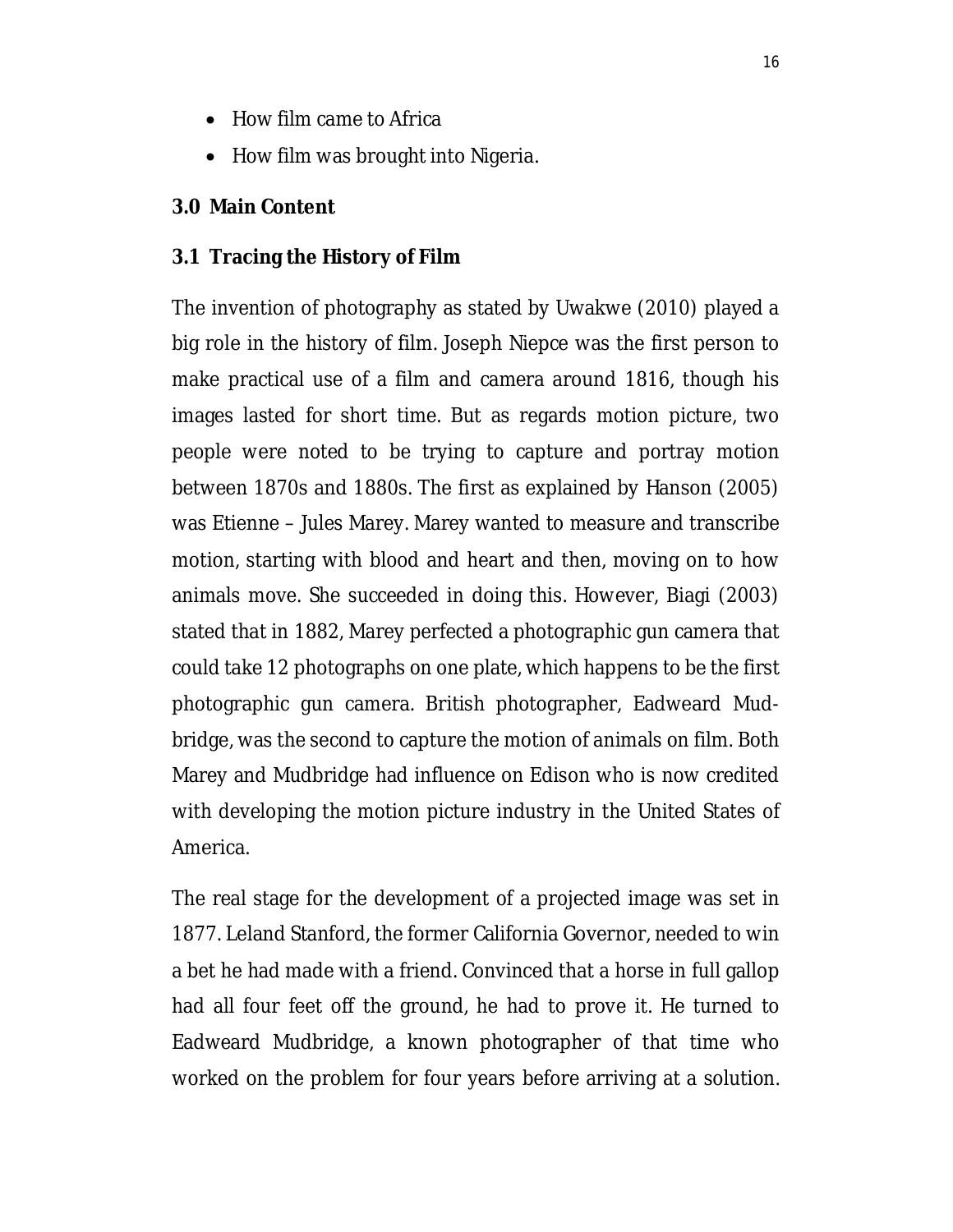So, in 1877, Mdbridge arranged a series of still cameras along a stretch of racetrack. As the horse sprinted by, each camera took its picture. The resulting photographs won Stanford his bet put at 25,000 dollars, (Biagi, 2003).

As a result of this success, Mudbridge began taking pictures of animals and humans and his photos were published in 1887 in a book titled "Animal Locomotion", (Hanson 2003). In 1888, Mudbridge met Thomas Edison, an inventor who saw the economic potential in what Mudbridge was doing and invented a better projector. Edison and his assistant, William Dickson later came up with a motion picture camera that took 40 photographs per second. Thus Edison's Kinetograph arrived and this facilitated the development of cinema. Thomas Edison later invented the kinetoscope which was better than the kinetograph but which did not project movies to a large crowd.

The lumiere Brothers, Louis and Auguste, made the next advance. In 1895, they patented their cinematograph, a device that both photographed and projected action, (Baran, 2002). Edison recognized the advantage of the cinematograph over his kinetoscope and invented the vitascope, a machine that projected moving pictures on a screen large enough for everybody in the theatre to view simultaneously.

Dominick (2002 :228) stated that Edison's and Lumiere brothers movies were largely reproductions of "weight lifters lifting, acrobats tumbling, jugglers juggling, babies eating etc and so with time, the novelty become less attractive for the audience. Edison porter, an Edison company cameraman saw that film could be a better story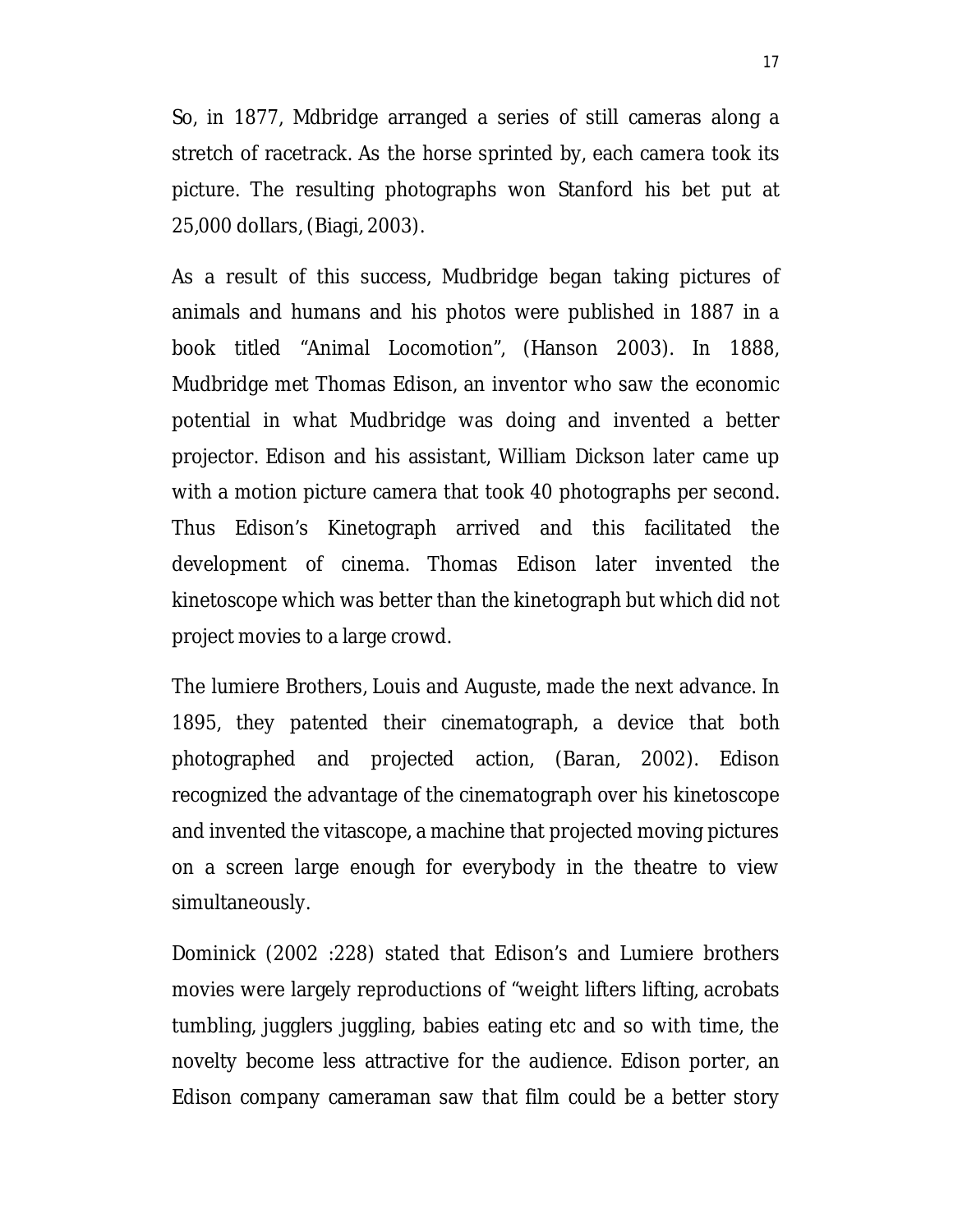teller with more artistic use of camera placement and editing. His 12 – minute "The Great Train Robbery" produced in 1903 was the first movie to use editing, intercutting of scenes, and a mobile camera to tell a relatively sophisticated tale.

In 1915, D.W Griffit released the "Birth of a Nation". The 3-hour epic film took six weeks in rehearsal and nine weeks in shooting. Hanson (2005) said the film portrayed African Americans as nothing but beasts and in response to the ensuing controversy, two African American brothers, George and Noble Johnson made films that presented a more realistic and accurate presentation of the African Americans in the film titled "The Realization of Negro's Ambition" (Dominick, 2002:229).

Other landmark developments soon followed between 1914 and 1925, there were more than 1,500 percent increase for the cost of a feature film. This was also the period at which Hollywood came up with sound films. Although historians disagree on the first sound film, warner Brothers are variously considered the first, and they are: "Don Juan, The Jazz singer and lights of New York" (Baran, 2002:208). By 1927, many theatres were equipped and by 1939, "Gone with the wind" came with new Technocolour film. In 1941, Orson Welles directed "Citizen Kane" which some critics consider "the best American film ever made" (Dominick, 2002: 234).

Later 1940's came with the second world war but in the late 1950s, the studios started to adjust to the reality that film and television had actually come to stay. The 1960s and 1980s marked a closer affliction between film and television. In 1978 for instance, Hollywood made around 180 films for television and two dozen more produced for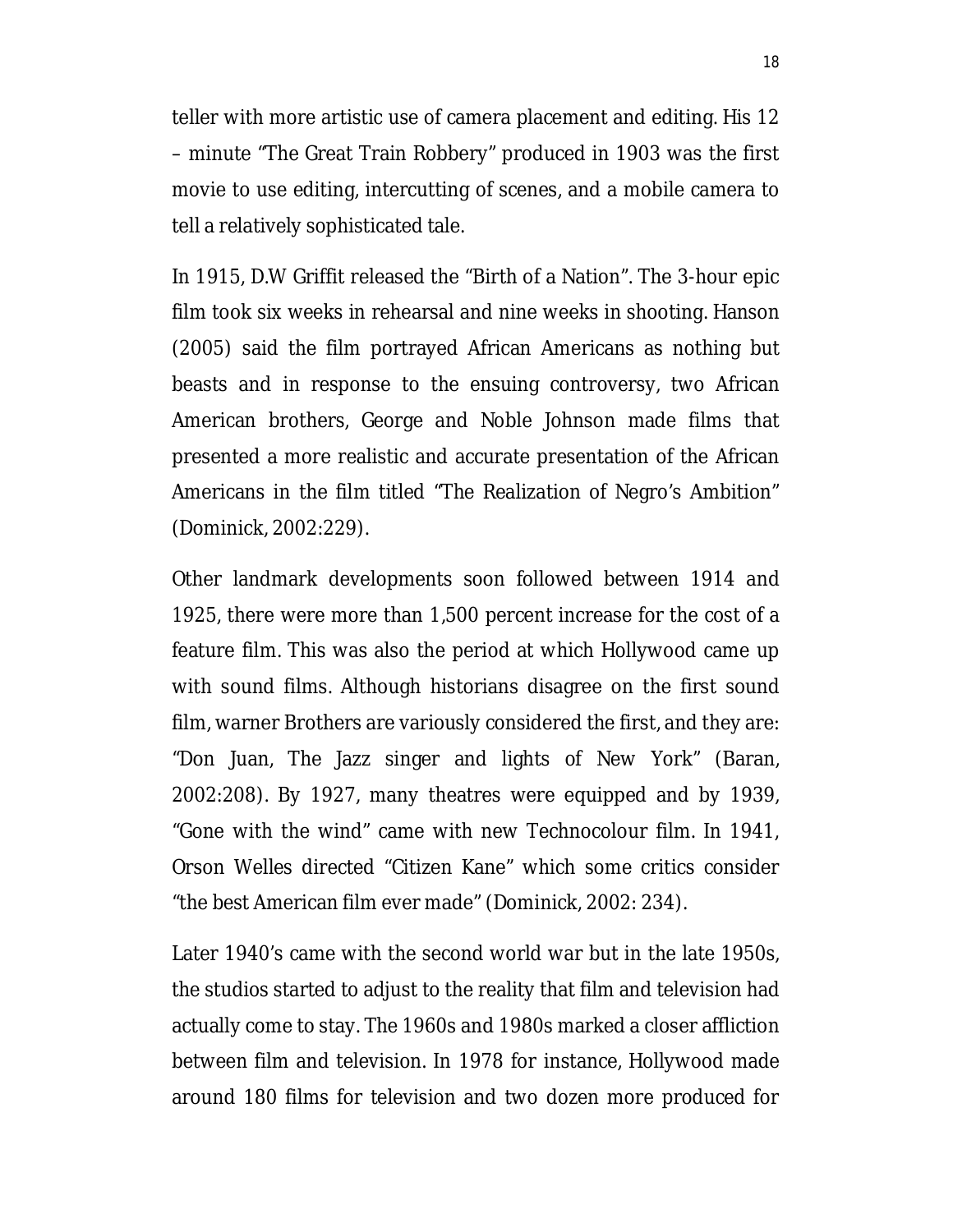motion picture theatres, (Dominick, 2002). The movie industry experienced decline but in 1975, Stephen Spielberg came up with "Jaws" while the production of "Titanic" in 1997 brought great change seen in the movie industry up till this 21<sup>st</sup> century.

### **3.2 History of Film in Africa**

Rouch in Uwakwe (2010) stated that film arrived Africa in 1896 through a Vaudeville magician who stole a theatregraph projector from the Alhambra Palace theatre in London and took it to South Africa where he later introduced the first moving image on the continent. The first films made in Africa were exotic and they reinforced the initial stereotypes about Africa as a "dark continent of wild beasts, cannibals, primitive and backward people who grow tails and idle away time in the jungle" (Rouch in Uwakwe, 2010:105). This distorted image of Africa in the early films has been attributed to selfish motives and ignorance on the part of the Europeans. In fact, "Negro Cruise" was the first film about tropical Africa made by leon a Frenchman, during his first motor-car trip from North Africa to South Africa in 1924 and 1925, (Mgbejume 1989). The film told the story of poirier's adventure. However, the life of the people he saw enroute was also portrayed in the film. The film revealed details of circumcision rites, and depicted an unusual aspect of pygmy life.

### **3.3 Birth of Film in Nigeria**

History of film in Nigeria could be dated back to 1903 during the screening of first motion picture in Lagos. The film was shown by one Balboa of Spain under the management of Herbert Macaulay. When Balboa left Nigeria in September 1903, an European, Stanley Jones began showing films at the same venue. In 1907, the Catholic Priests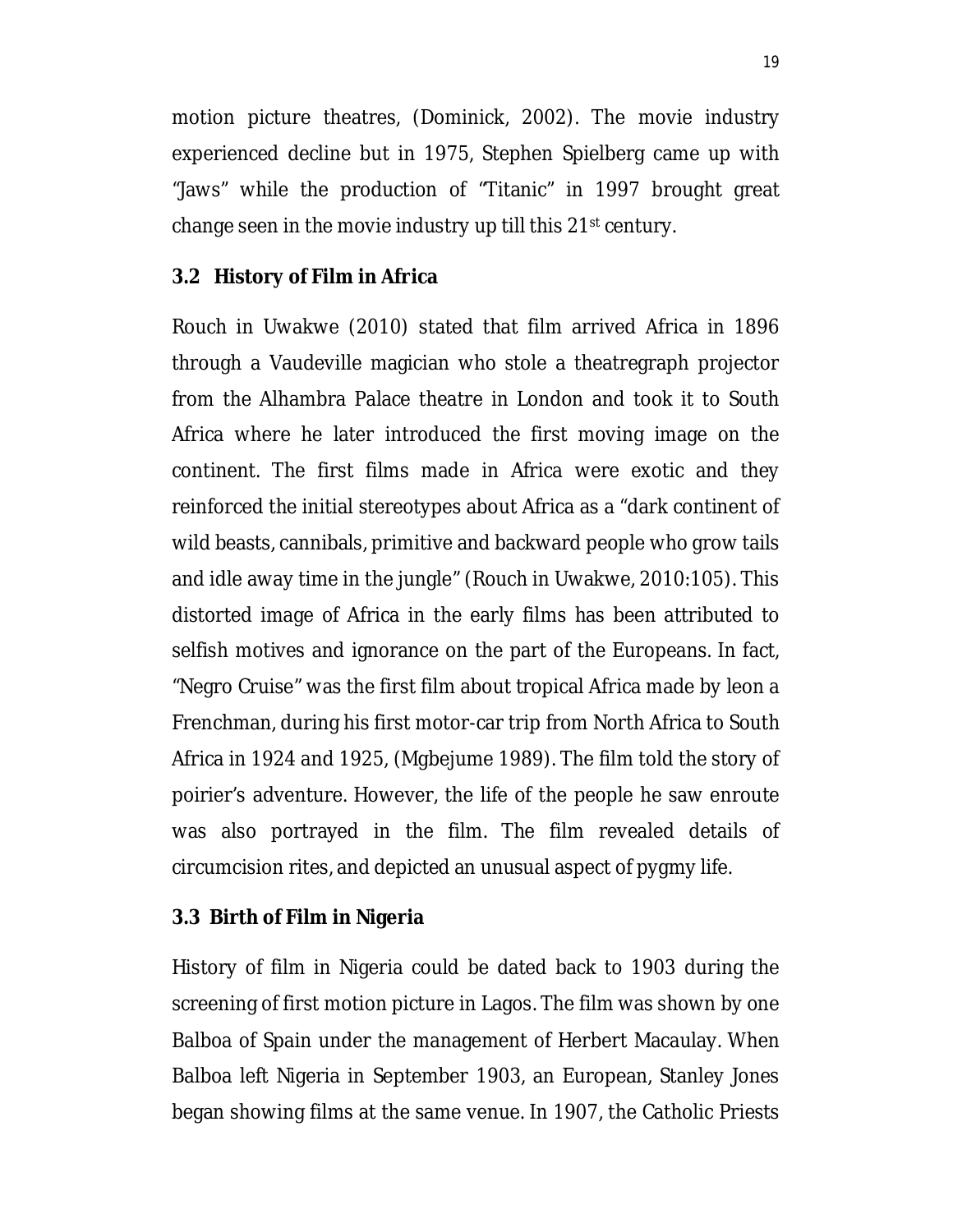in Lagos began showing films about the life of Jesus. The film portrayed Judas as a man with a dark skin while Simon Peter was a man of a lighter skin. By 1921, film had become a very popular means of entertainment in Lagos, (Mgbejume, 1989)

In 1920s, instructional films were introduced into the country and by 1929, some local experiments were made on the use of film as an instrument for the dissemination of government health policies by two colonial government officials namely: W. Sellers in Nigeria and A. Paterson in Kenya (Smyth cited in Shaka, 2004).

During the world war II, the British used films as a medium of dissemination of war information. Generally, it could be pointed out that film production started late in Nigeria, long after film distribution had gained popularity. It was only in 1947 that the Nigerian government established its own film unit, the Federal Film Unit which replaced the Colonial Film Unit (Mgbejume op. cit). A Federal Ministry of Information Mimeograh (1978:2) identified the main objectives of the Federal Film Unit as the production of newsreels and documentaries for mobile cinema units, public cinema and television. Its films were designed to accomplish the specific goals of:

- (a) Publishing the activities and objectives of the Federal Government of Nigeria.
- (b) Helping to educate the public on methods of improving its way and standard of living.
- (c) Portraying the achievements of the Nigeria culture and informing the public of news events within and outside Nigeria.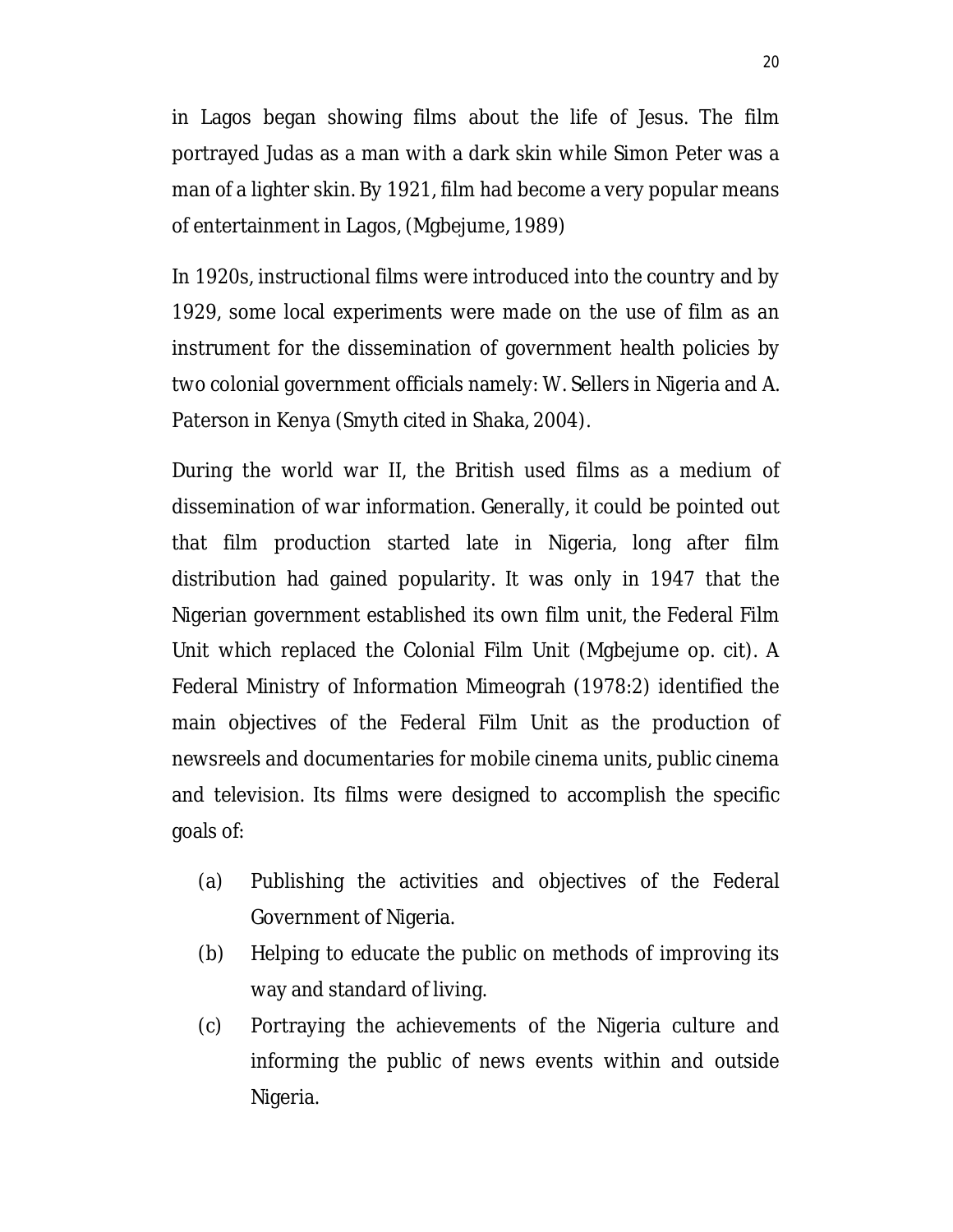The Federal Film Unit attempted to meet these objectives. But Indians and Labanese who also distributed predominantly foreign films dominated the distribution chain. But in 1972, the Indigenization Decree of 1972 was promulgated. The decree gave exclusive monopoly of film distribution to Nigerians but "nothing was done to enforce it" (Sambe, in Uwakwe 2012). In recognition of the need to enforce it, the Federal Government in 1979 promulgated the Decree N0. 61 of 1979. It established the Nigerian film corporation as a statutory body charged with the responsibility of "developing the film and video censors board came into being via Decree N0. 85 of 1993. The Decree repealed the cinematograph Act of 1963. The NFCVB is a "regulatory agency for local films and foreign films and video works supplied for commercial exhibition and home viewing (NFVCB, 2008:8).

#### **4.0 Conclusion**

Photography played a major role in the invention of motion pictures. It all started with Joseph Niepcie's first image in 1816 which lasted for short time. Every other major development throughout the world centered around this gentleman up to this present day. America took the bull by the horn and sharpened the history of film but while the history of film in the western world had very pleasant surprises, the history of film in Africa started with a stolen theatregraph projector from the Alhambra palace London by a Vauderville magician who brought film to South Africa. Nigeria embraced film lately but the Nigerian film industry, Nollywood could be said to be the leading champions in the whole of Africa. At least, something to beat or diffuse the ugly past with.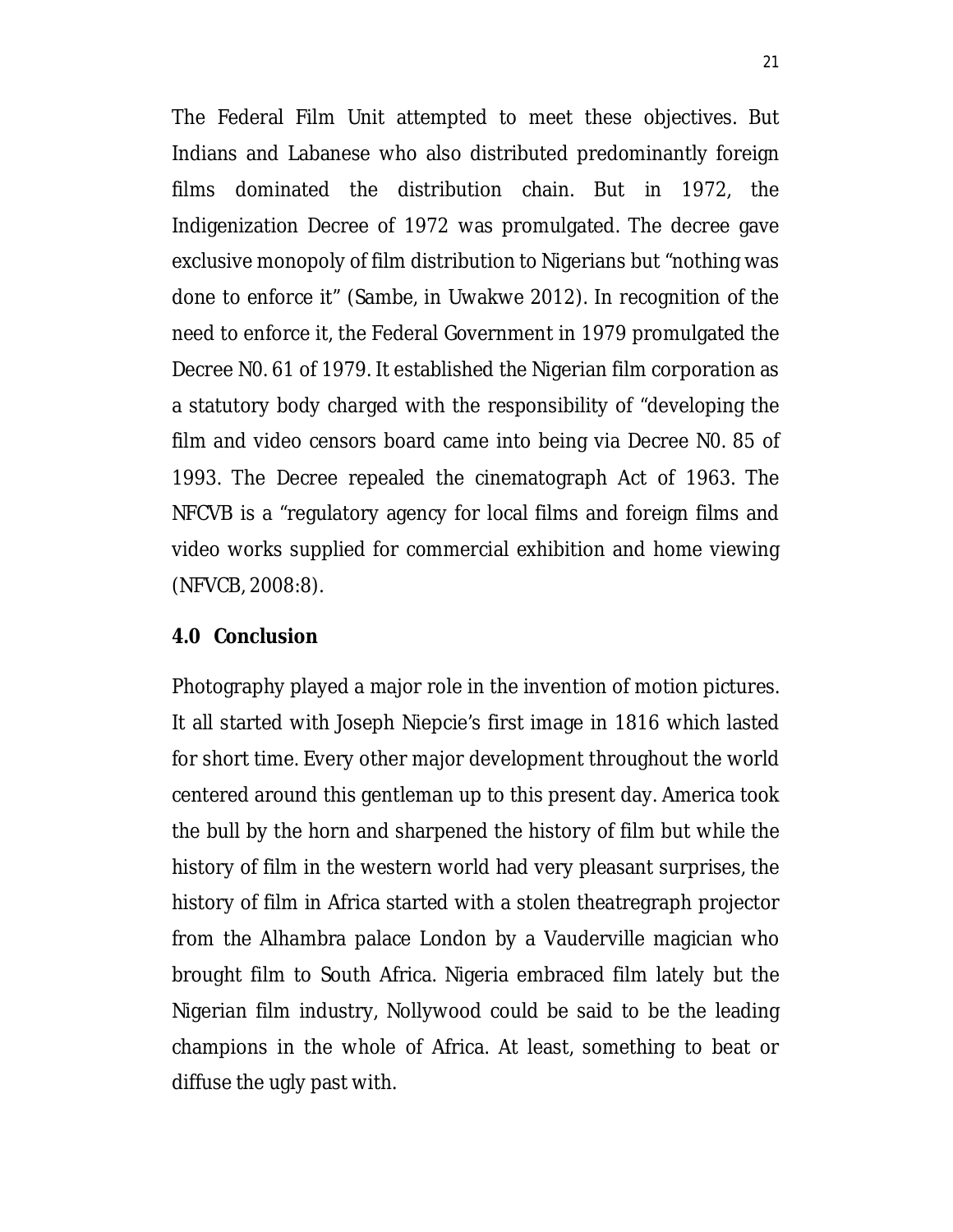### **5.0 Summary**

The emphasis of this unit is on the history of film in the world, Africa and Nigeria. The unit has successfully summarized various versions of the history of film as narrated by many scholars.

#### **6.1 Self-Assessed Exercise**

Read the history of film in Nigeria thoroughly and try to narrate the story to someone else.

#### **6.2 Tutor-Marked Assignment**

Critically examine the contributions of individuals mentioned in the world history of film. Identify the individuals that made very interesting contributions in the advent of film.

#### **7.0 References/Further Reading**

- Baran, S. (2002). *Introduction to Mass Communication*. New York: McGraw-Hill.
- Biagi, S. (2003). *Media Impact: An Introduction to Mass Media*-Belmont: Wadsworth
- Dominick, J. (2002). *Dynamics of Mass Communication*. New York: McGrew-Hill
- Hanson, R. (2005). *Mass Communication: Living in a media world.* New York: McGrew-Hill
- Mgbejume, O. (1989). *Dramatic TV. Film scriptwriting.* Jos: Redeemer House Publishers.
- National Film and Video Censors Board (2000). *Film and video directory in Nigeria* Abuja: NFVCB.
- Shaka, F. (2004). "Rethinking the Nigerian Video film industry: Technological fascination and domestication game" in F.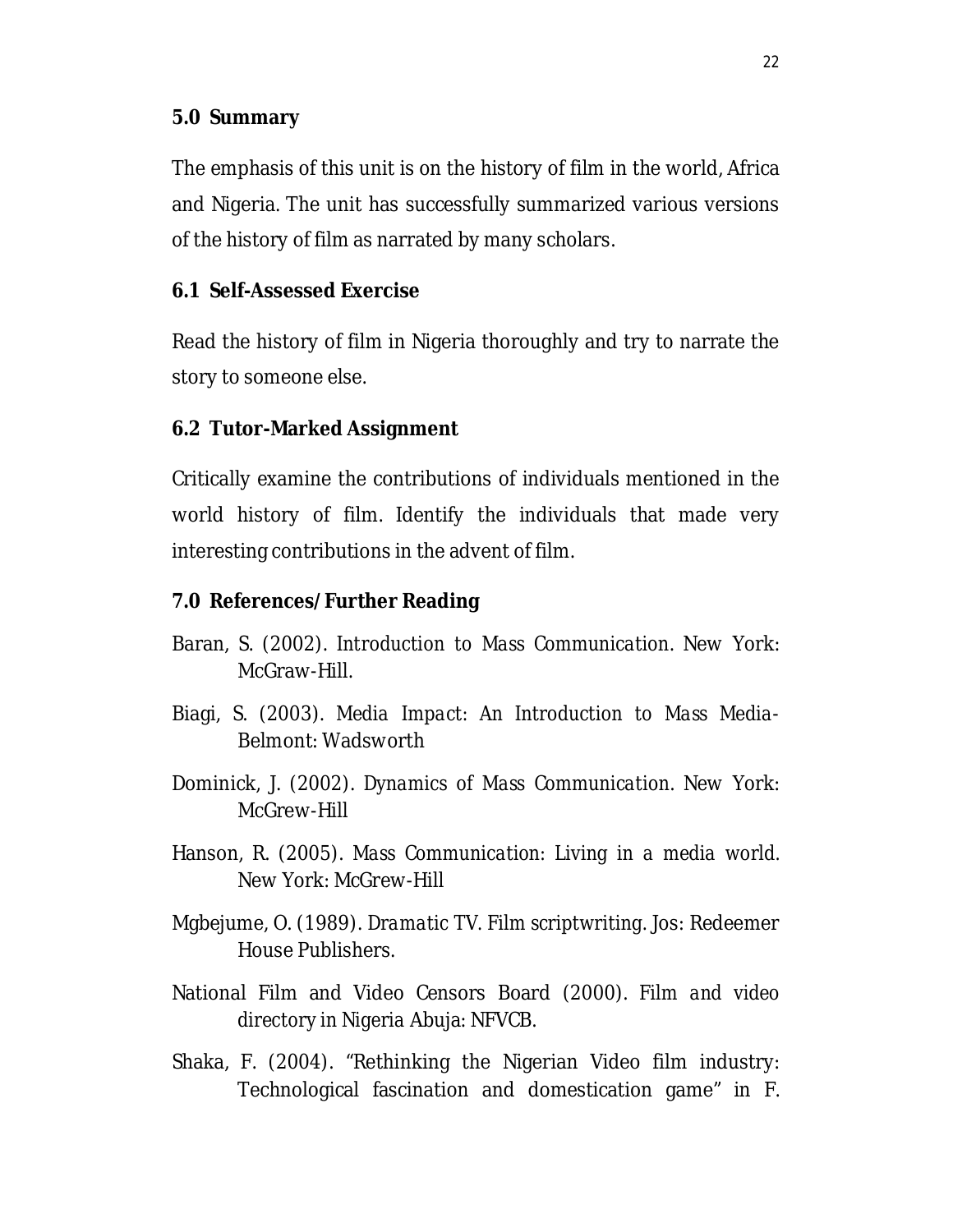Ogunleye (ed.) *African film today*. Manzini: Academic publishers 42 – 49.

Uwakwe, O. (2010). *Introduction to Mass Communication*. Onitsha: Base 5 publishers.

# **Unit 3: Principles of Film Form and Film Style**

## **Contents**

- 1.0 Introduction
- 2.0 Objectives
- 3.0 Main content
	- 3.1 Understanding film form
	- 3.2 Understanding film style
- 4.0 Conclusion
- 5.0 Summary
- 6.0 Assignments
	- 6.1 Self-Assessed Exercise
	- 6.2 Tutor-Marked Assignment
- 7.0 References/Further Reading.

# **1.0 Introduction**

Film is not just an art but a performing art borne out of strong and orderly imagination. Film form and film style are aspects of film aesthetics. A critic judges a film based on the form and style adopted while producing the film. They are the principles used in assessing how beautiful or how bad a film is. This unit is aimed at looking at the principles of film form and film style.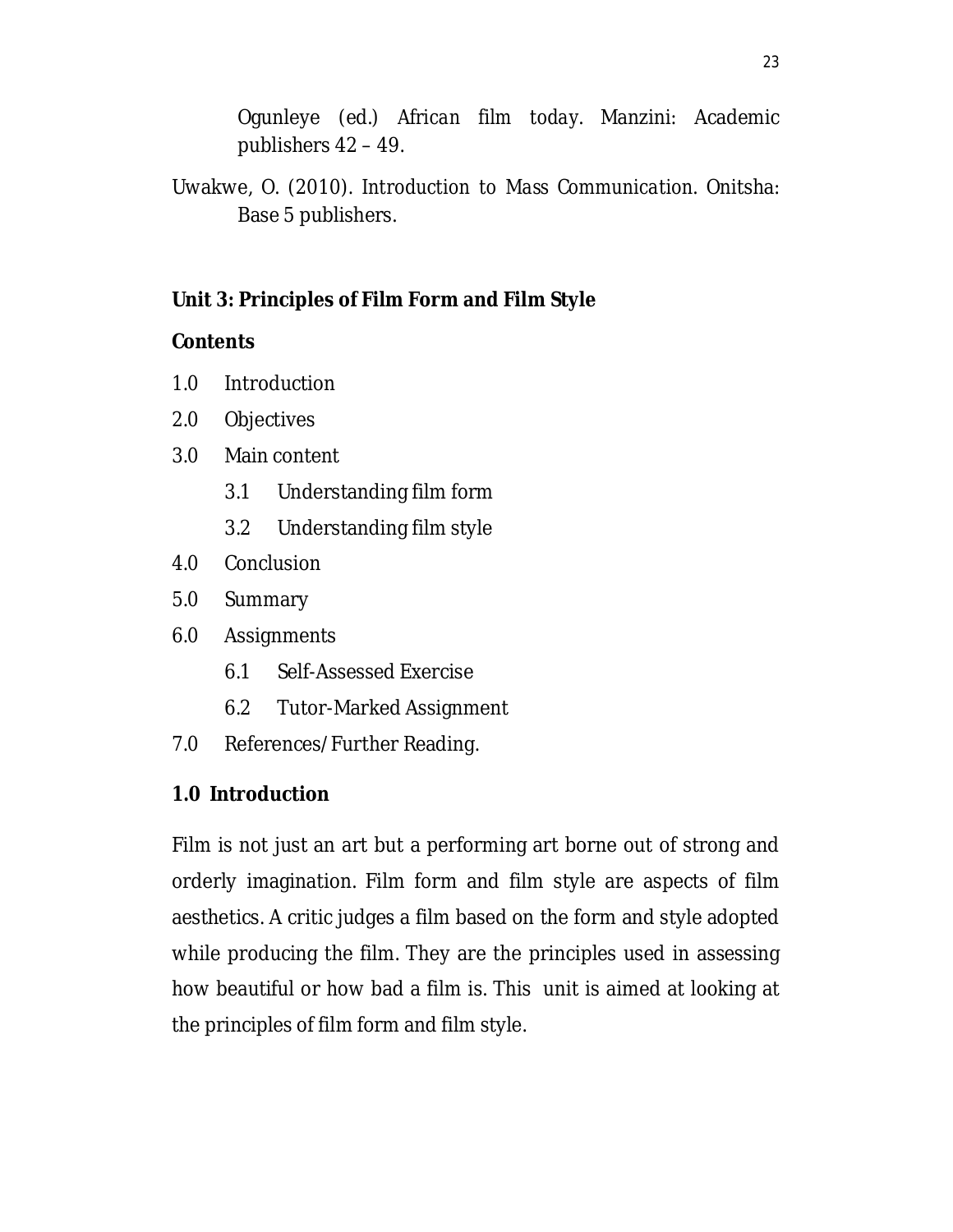## **2.0 Objectives**

At the end of this unit, students would have known the principles of film form and film style. Specifically, they will understand the following:

- The meaning of film form
- The meaning of film style
- The principles of function, similarity, difference and variation, development and unity and disunity.
- The cinematic techniques.

## **3.0 Main Content**

## **3.1 Understanding Film Form**

Film form according to Bordwell and Thompson (2004:54) is "a system of relationship that we can perceive among the elements in the whole film". Element in this context is a small but necessary part of the film while the system is a unified set of related interdependent elements that depend on and affect one another. Such elements are acting, directing, light, costume, sound, music, etc. The thrust of the matter is that each unit of the film is essential and should be considered in relationship to the whole and at the same time, the overall context of a movie can make any element significant, (Anunike, 2005).

There are no laid down rules or regulations on the form to be adopted while producing a film. This is because film art is artist's perception, and imagination and all artists do not share the same experience and cultural background. Hence, movies do not have the same form. But the general principles of film form are discussed and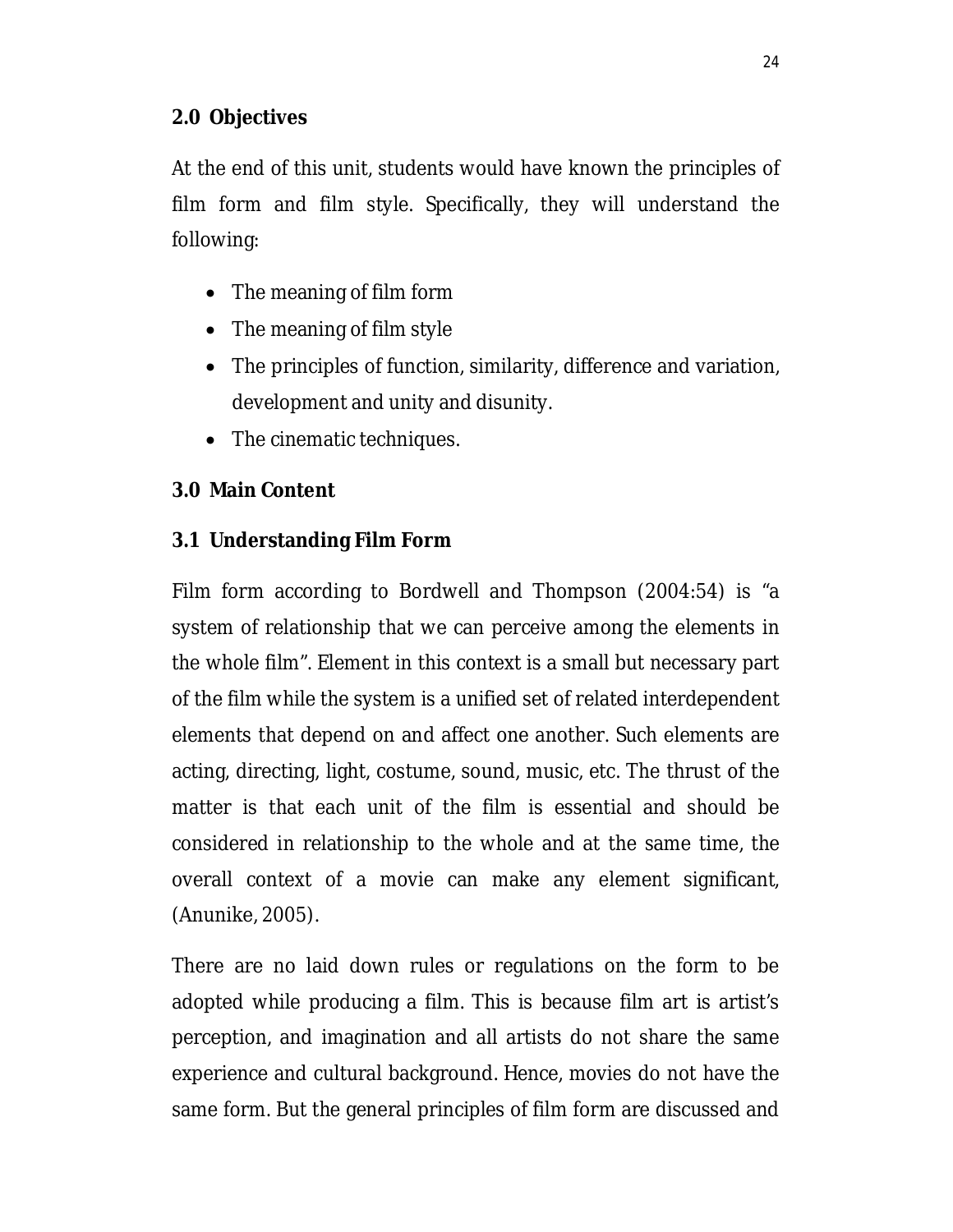perceived under functions, similarity and repetition, difference and variation, development and unity/disunity.

• Function

Every element in a film fulfils a function or a role. There must be a justifiable reason why an element is chosen. For instance, why is a particular costume or sound effect adopted in a particular scene and for a particular character and not for another one. The viewer must therefore be able to rationalize the function of an element in a film.

• Similarity/Repetition

Repetition of an element draws attention to it and makes it significant. Another name for repetition is motif. This creates parallelism, which in turn gives pleasure to the film viewer. Film form also makes use of universal similarities and specific repetitions.

• Difference and Variation

Similarity and repetition could be very boring and lead to disinterest in the film. To avoid this, variation is brought in. so variation and difference in film form and analysis refer to the addition of variety. After all, variety they say, is the spice of life.

Development

Every good film has an order. From the beginning, middle and then the end or concluding part. This is why producers segment films into shots, scenes, episodes and acts in order to appreciate their differences and similarities as its overall plot progression.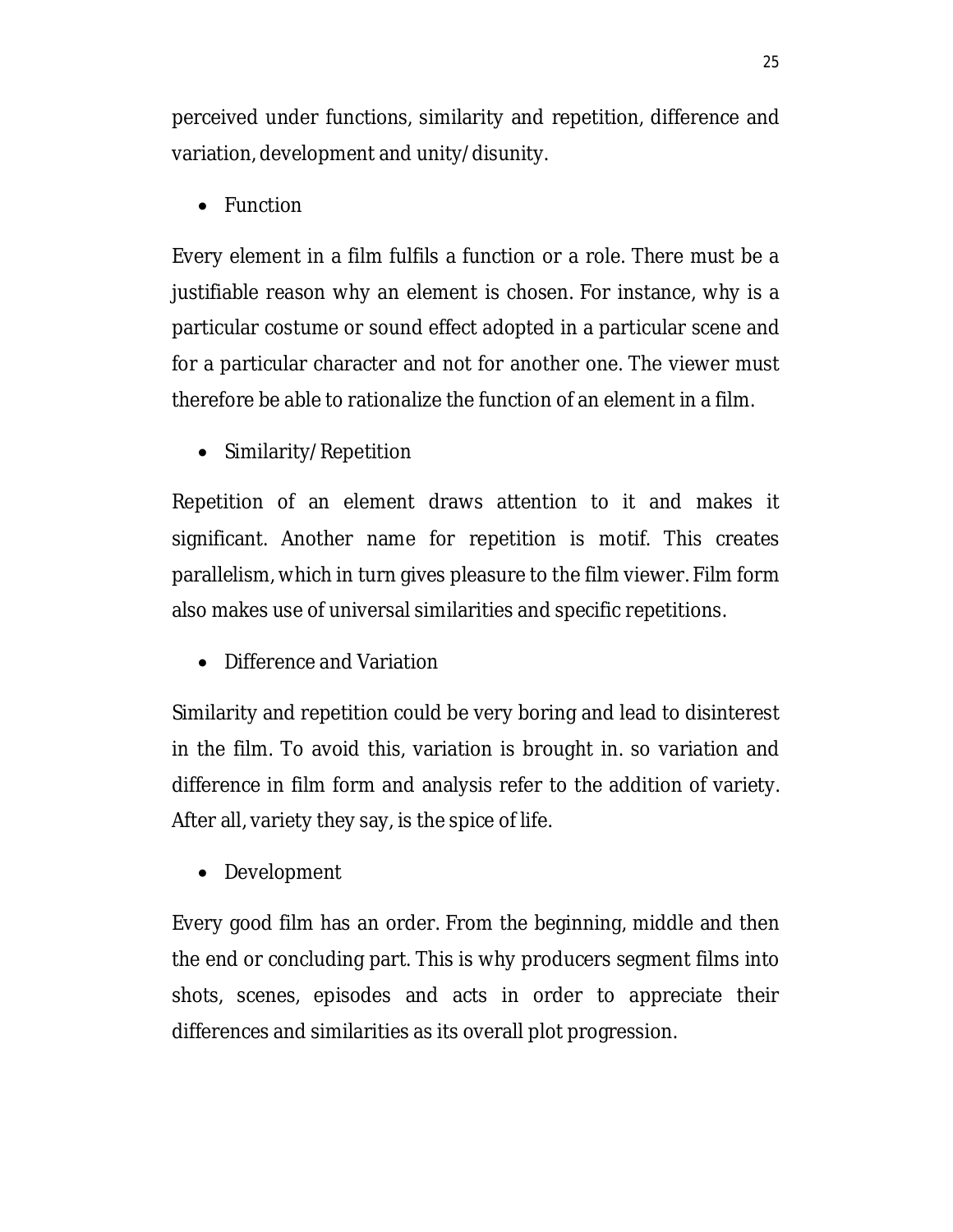Unity and Disunity

A film achieves unity when the relationships in the film are clear and in synergy. However, a disunited film develops illogically and elements are superfluous and sometimes have no known synergy unity and disunity should be used to with regards to films formal convention. For instance, it is wrong to judge absorb film as lacking in unity.

## **3.2 Understanding Film Style**

It could be seen that film form refers to the principle by which a film is structured. However, film form cannot be discussed independent of its style or the technique adopted in structuring it or in laying its outline. Bordwell and Thomson (2004:175) outlined four techniques or styles as: Mis-en-scene, cinematography, shot-to-shot, and sound in cinema styles or techniques.

• Mis-en-scene

The director's control over what appears in the film is known as Misen-scene. Aspects of mis-en-scene include setting, costume, make-up, lightening, movement and acting. There is also mis-en-scene in space and time.

• Cinematography

Like in mis-en-scene, the film-maker controls what is filmed and how it is filmed. This is known as cinematography. The cinematography aspects of film include:

- (a) The photographic aspects of the shots
- (b) The framing of the shots and the duration of the shots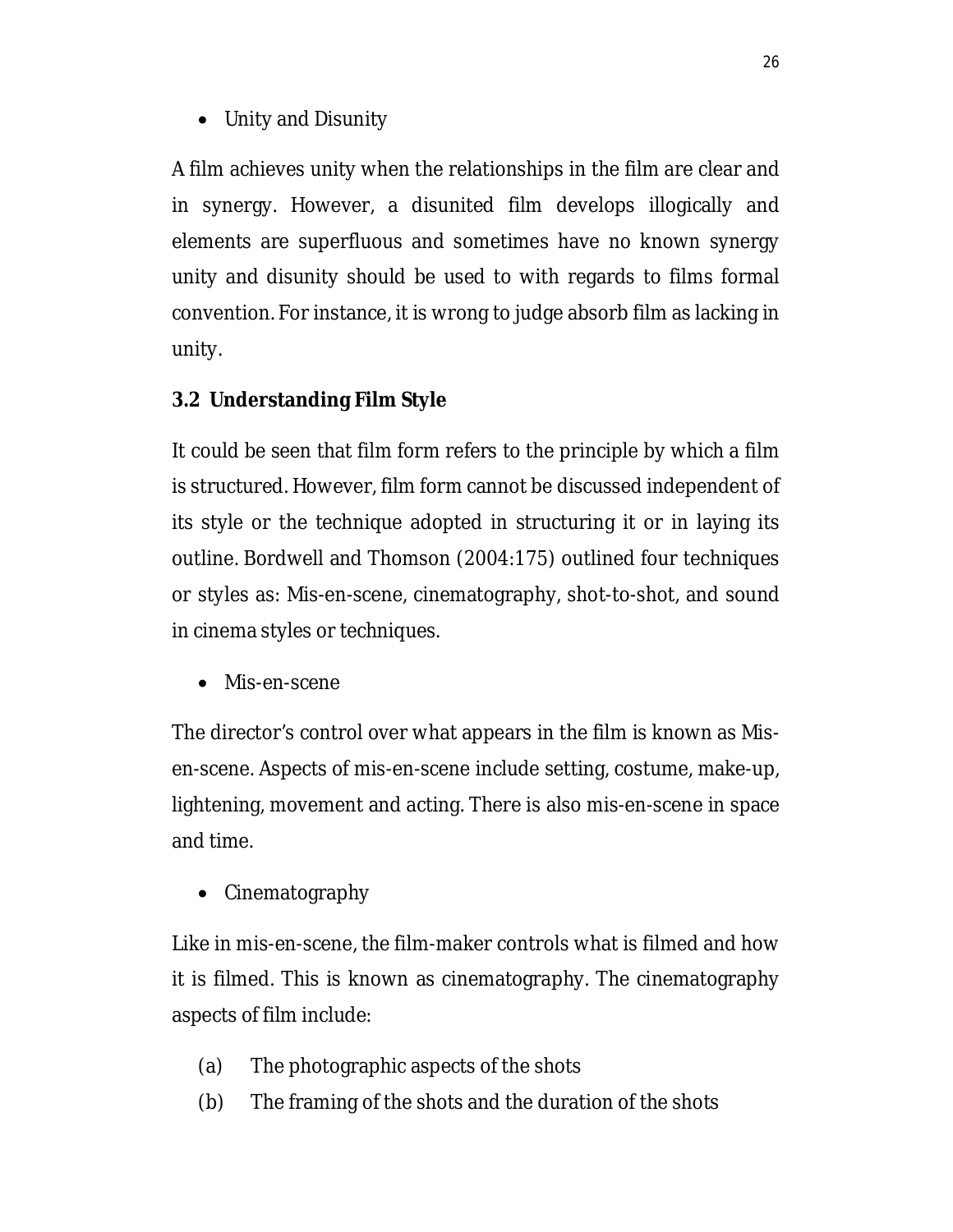• Short –to – shot technique

A film contains thousands of shots framed out of sequence, hence there is a need to co-ordinate one shot with the next in sequential order. This is the essence of editing. It is during editing that these shots are arranged sequentially and necessary ones that may likely distort or disorganize the order removed. It is also during editing process that unwanted footage and superfluous frames are eliminated.

• Sound in the cinema technique

Sound in another film technique or style which engages a distinct sense mode, shapes how images are perceived and interpreted, directs attention to the image and gives a new value to silence. Sound, sound effects and music synchronization are carefully used with other elements to achieve a greater aesthetic value in the film.

### **4.0 Conclusion**

The above discussed styles or techniques as well as the film forms make film a distinct medium of communication which is quite different from other media of communication.

Film form simply refers to how a film is structured bearing in mind the various elements like acting, directing, lightening, costume, music, sound etc. but film style refers to the technique adopted in structuring the film. The four techniques or styles developed by Bordwell and Thompson (2004) were carefully enumerated and discussed.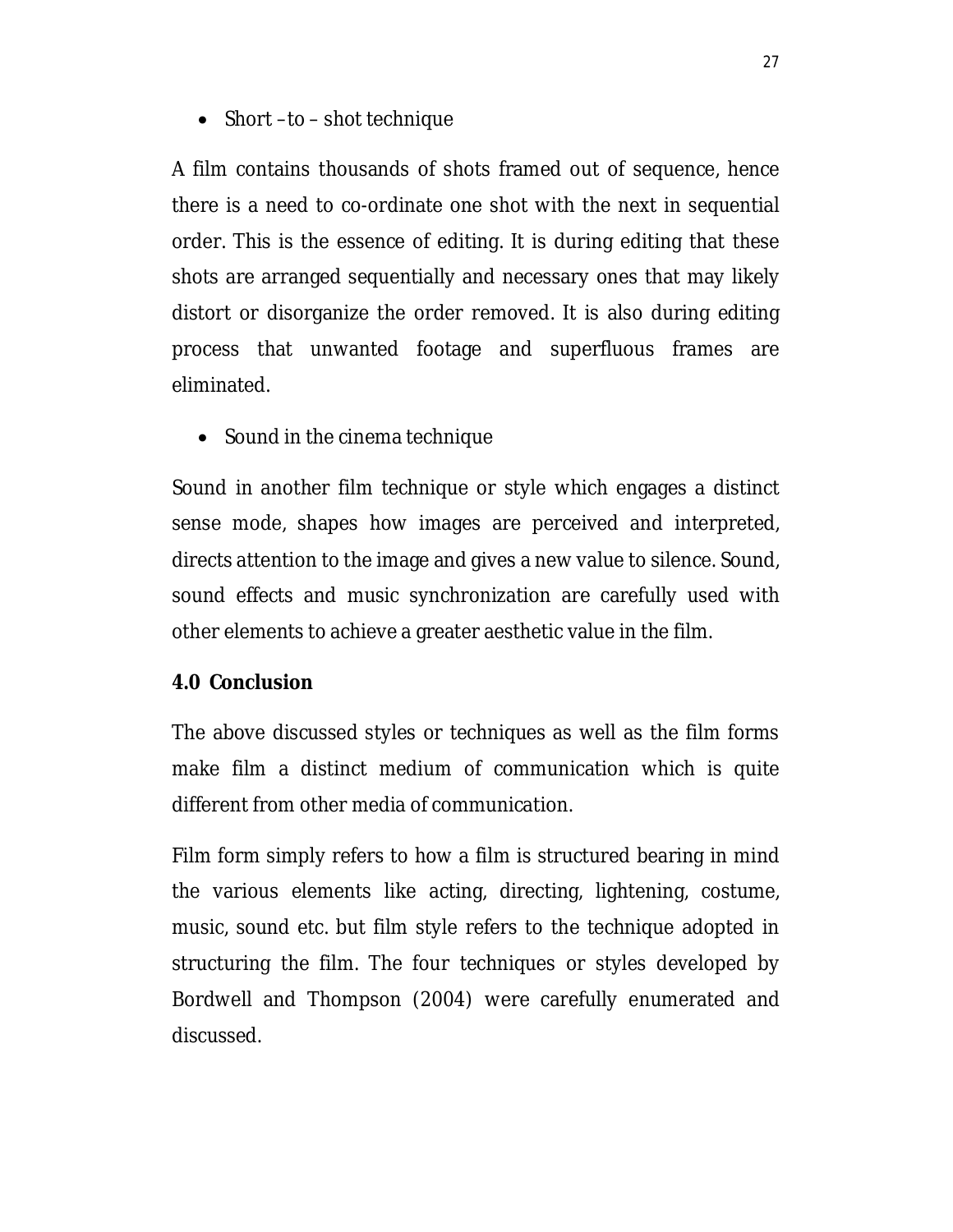## **5.0 Summary**

In this unit, effort has been made to explain the various elements that are considered in film form and the styles or techniques adopted in structuring a film. The functions of sound in films were also x – rayed.

## **6.1 Self-Assessed Exercise**

Critically study the form and style adopted in any film of your choice.

## **6.2 Tutor-Marked Assignment**

Briefly explain why films are segmented into shots, scene, episodes and acts. Page limit: 1page.

## **7.0 References/Further Reading**

- Anunike, O. (2005). "Film Criticism, Theory and Application in V. Agbanu and C. Nwabueze (eds.) *Readings in Mass Communication*. Owerri: Top shelve publishers.
- Bordwell, D. and Thomson, K. (2004). *Film Viewers Guide*. Boston: McGrew Hill companies Inc.

## **Unit 4: Classification of film.**

### **Content**

- 1.0 Introduction
- 2.0 Objectives
- 3.0 Main contents
	- 3.1 Film Genre
	- 3.2 Functions of film Genre
- 4.0 Conclusion
- 5.0 Summary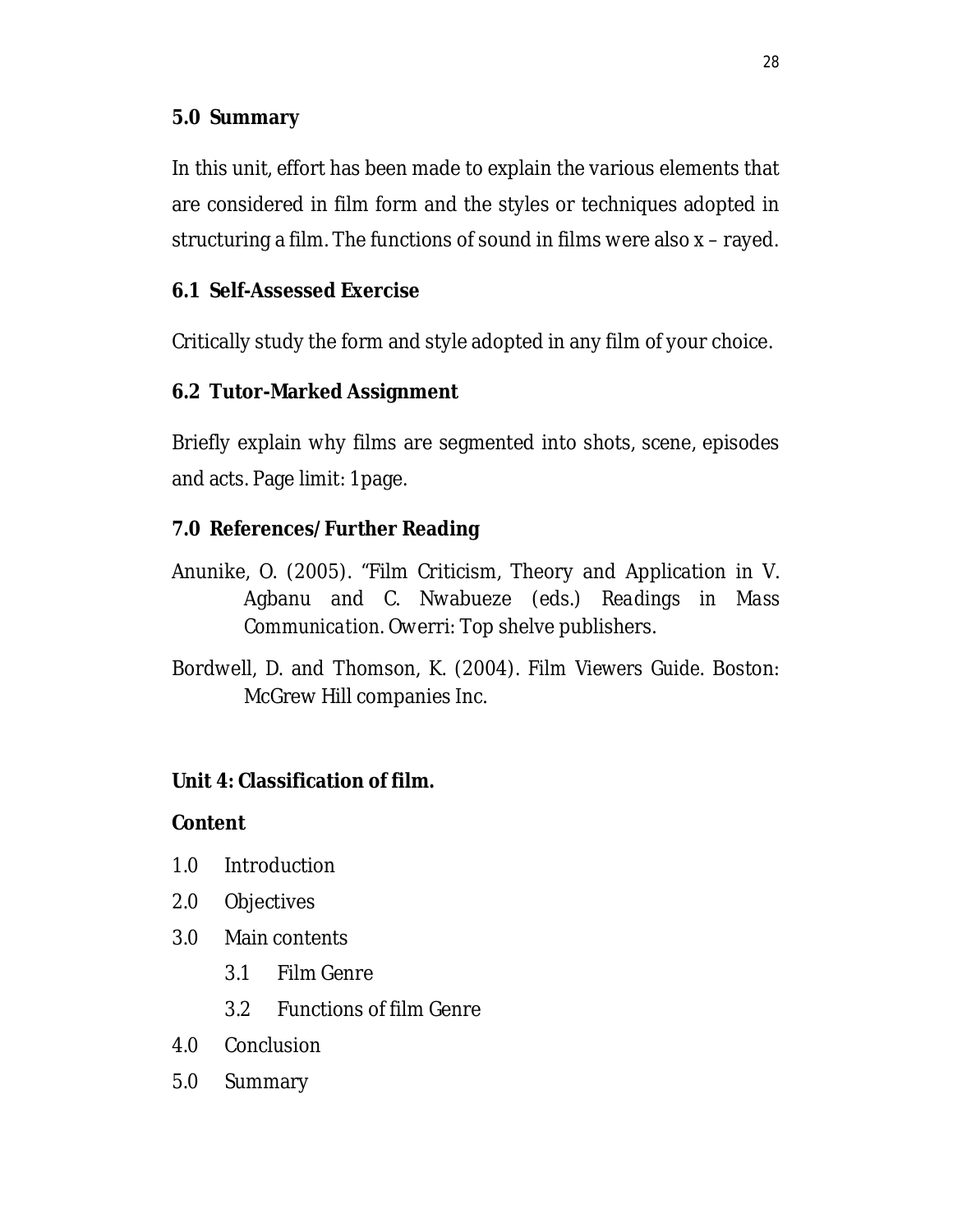## 6.0 Assignments

- 6.1 Self-Assessed Exercise
- 6.2 Tutor-marked Assignment
- 7.0 References/Further Reading.

# **1.0 Introduction**

The film medium is a technical revolution which has transformed the creative sensibilities of artistes, from the "make belief" scenic constructions on stage to "real – life" presentations on the screen. But all films are not the same. Films have been classified in various ways.

This unit aims at enumerating and discussing the various classes, genres of films and the functions which a film genre performs in film analysis.

# **2.0 Objectives**

At the end of this unit, students are expected to know and understand:

- How to define a film genre
- The various categories of film genre
- The functions which film genres perform
- The factors that influences the functions of film genres.

## **3.0 Main content**

# **3.1 Film Genre**

The New Webster Dictionary of the English Language (1997) defines genre as kind, type or category especially of works of art and literature. Similarly, Barnhart and Barnhart (1988) define genre as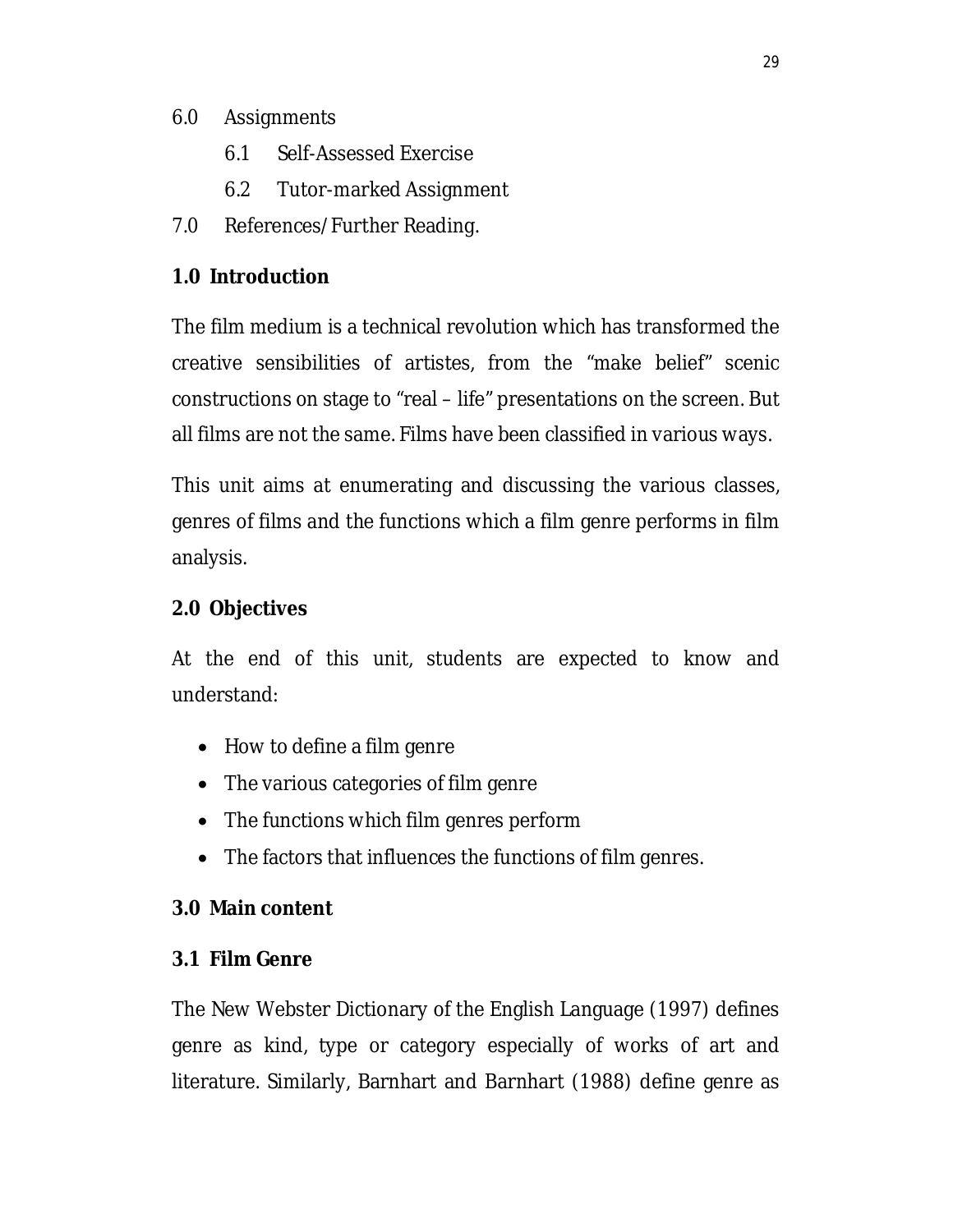kind, sort, or style especially in art or literature. It is therefore an index for the classification of artistic materials such as films, drama, music, dance and even literary works. It is used in determining the specific type of classification, into which a work of art can be categorized. It provides the template for analyzing the characteristics of artistic presentations so that an understanding can be achieved, as to the specific kind of work that is assessed, (Owuamalam, 2007). Although films are classified according to types, there is only a thin wall between one genre and another, which is hardly noticeable, hence it is easier to recognize one than define it, (Anunike, 2005). Notable film genres according to scholars like Anunike (2005), Owuamalam (2007), and kogah (1999), include the following: Westerns, gangsters, musicals, war films, thrillers, spectacles, science fiction and Horror films. Others are documentary, feature, experimental and animated films. These genres are discussed in the upcoming paragraphs.

• Westerns.

This was the first America genre to develop. Since then, it has remained a staple of the motion picture industry in that country. The Westerns delve into the mythical American past and deals with the justification of violence sometimes resulting in loss of lives in the process. Examples are *Cowboys, outlaws, settlers* and *tribes of native Americans.* Others are based on songs, popular and wild west shows on the American frontier.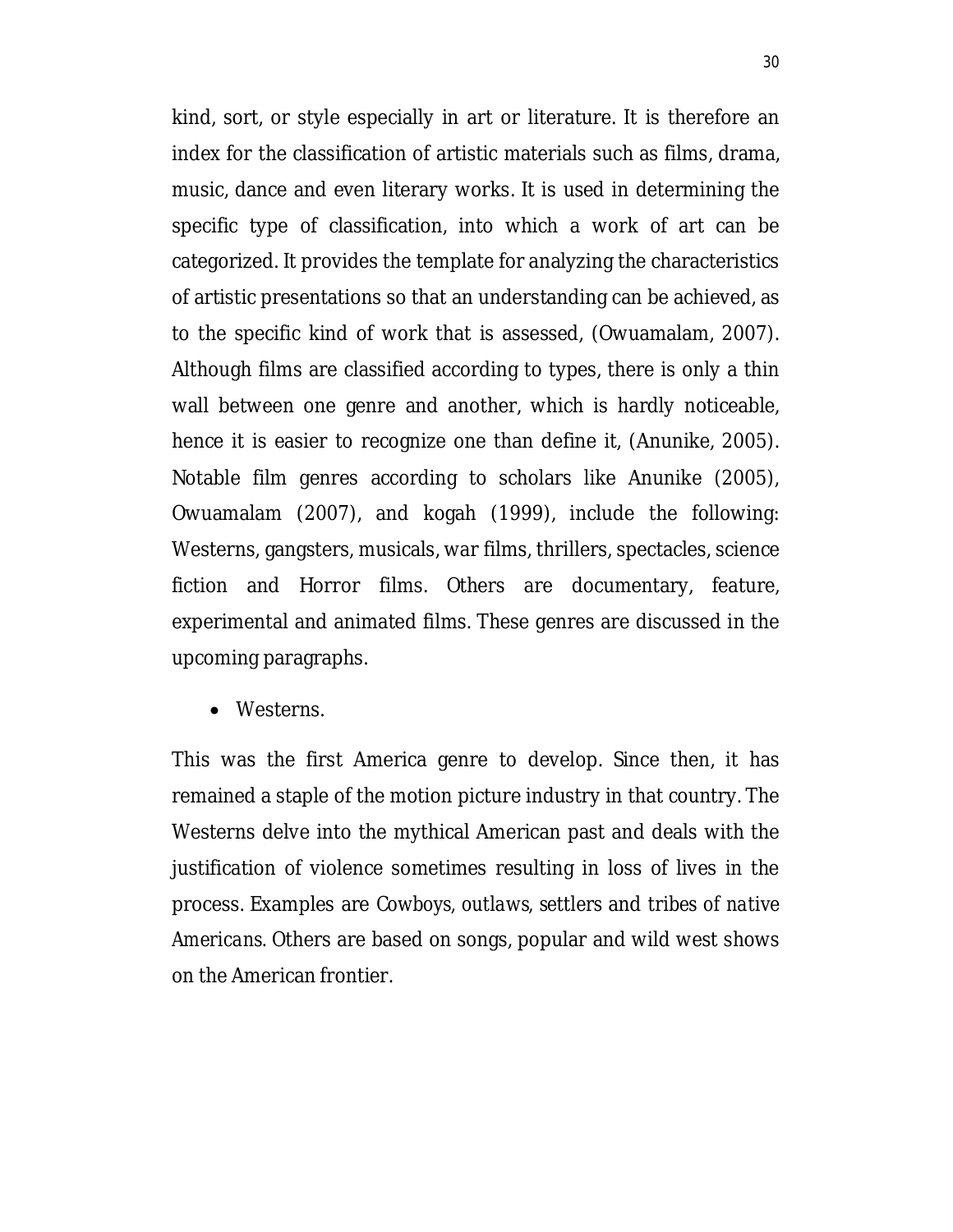• Gangstars

From the 20th century, films about organized gangs and the violence that accompany them have been one of the most popular genres. Its popularity was as a result of the introduction of sound into film. The screeching powers of high speed auto chases; the staccato rattle of automatic machine guns, and the chattering and smashing of breaking glasses gave a sense of the gangstars' level of destructiveness. The gangster film is closely tied to real facet of American life.

• Musicals

This genre emerged in late 1920s with the invention of sound tracks. Musicals deal with a fantasy land and the consummation of love. Almost all the musicals centre on the love relationship between two characters. One typical example of a musical is the one titled "love boat" shown on NTA Aba in the 80s. It was all about love relationship between actors.

War Films

War films have received popular acclaim for two major reasons. First, wars have occupied much of contemporary world history. Second, and most importantly, war as a subject matter is well suited to what film can do best. For instance, the tension and energy leading up to the scenes of combat, the wide ranging battle fields, the explosion that raise buildings to the very foundation level, the destruction of men and tanks, the eruption of fire, and the conclusive forces that spew out smoke, could all be captured by modern film technology.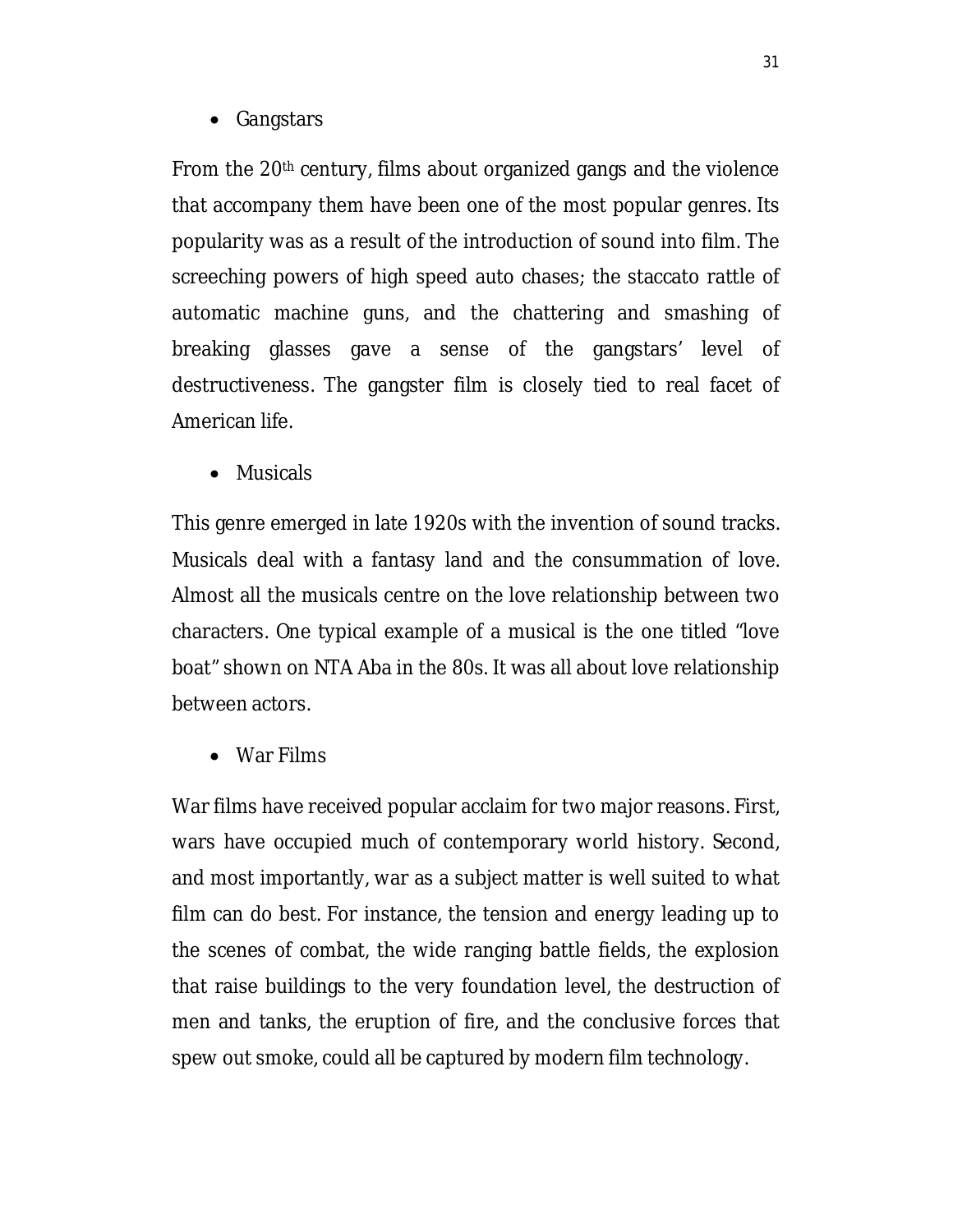• Thrillers

These films rely heavily on the literary source of their materials. Ian Flemming was the author of James Bond novels from where the contemporary thrillers originate. The films are lit as though they were comedies unfortunately; the bright lights, beautiful girls and luxurious setting form an ironic contrast to the menacing evil hidden by all those beauty. Thriller films are also called spy films or detective films.

• Spectacles

Spectacles are among the most profitable American genres. They come with big budget productions and focus mainly on the production values rather than on story, character and mood. The two most popular kinds of spectacles have been historical epics and disaster films. They all try to create the impression that they are works of authentic history rising above mere fiction. Biblical stories have become a veritable source of material for spectacle films.

• Science Fiction

The science fiction sometimes combine certain elements of horror and disaster. However, they are quite distinct in their purest forms. For instances, the science fiction film developed after the World War II. This time, the film ceased to be considered as a mere fantasy for children. Ever since, it began to reflect the atomic age, space travel and the wearisome discoveries of advance science and technology. As the science fiction developed, the films agreed that the dangers of the future seemed not from sources outside man's control. The films tell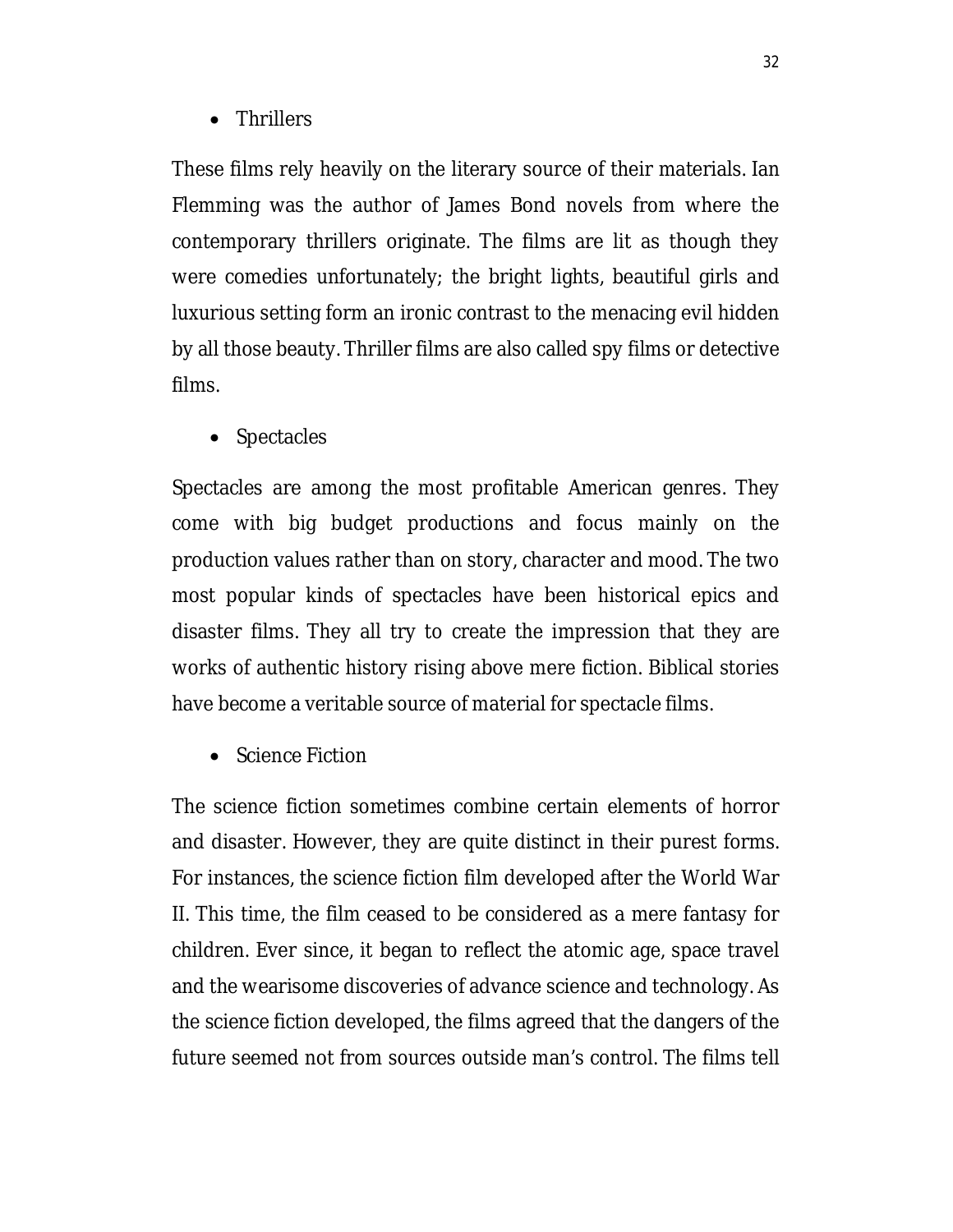viewers about a successful trip to the moon and in contrast, the consequences of atomic destruction.

• Horror

The horror film is known for its emotional shock, disgust and repeal on the audience. The appearance and texture of the film make full use of the expressive possibilities of the film medium. The extreme contrasts, of the dark and light settings, the ominously moving camera eager to zoom in or out on some shocking discovery, the tilted angle of the frame expressing a sense of disorientation, the use of low angle shots to express domination, or high angle shots to depict submission, all create a film form that sets its audience into various moods.

• Documentary films

Anunike (2005) emphasized that all film genres fall into two major categories of documentary and feature films. A documentary film is a film that basically presents factual information (non – fiction) about persons, places and events and about the world outside the film that is trustworthy. In such films, the filmmaker may present the event as they actually occurred using charts, maps, or other visual aids or he/she may stage some events and record them.

• Feature film

This is any film that is theatrically produced for the entertainment of the viewers. Unlike the documentary film, that deals with factual information and events in the society, feature films are usually fictional in nature. Even when the plot is non – fiction, the characters,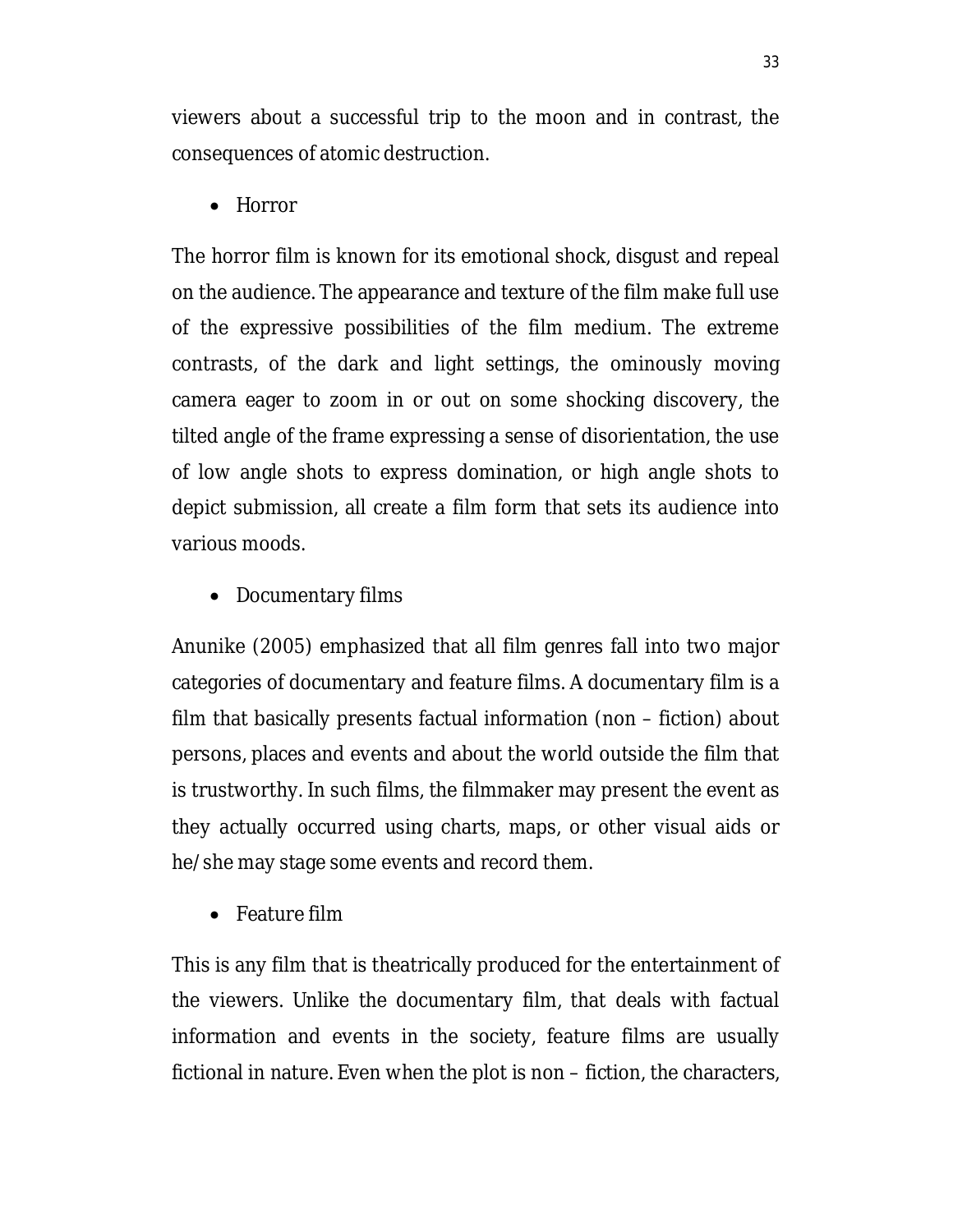treatment and staging cannot be easily recognized with a particular individual, society etc.

• Experimental Films

This came about through the effort of filmmakers who set out to challenge established conventions of what a movie is and how it is made. It is self – expression or experimentation that is a total departure from the film forms and styles. Another name for experimental film is avant – garde film.

Animated film

Conventionally, the live – action shooting speed of films is 24 frames per second. But animated films do not frame an on – going action in real – time. Animators merely produce many images by shooting one frame at a time. When projected, the images create illusionary motion distinct from live action films. This manipulation (Animation) can be achieved by means of two-dimensional drawings, three-dimensional objects of electronic information stirred in a computer.

# **3.2 Functions of Film Genre**

The genre performs specific functions which makes it possible to identify its significance to the literary and creative art. It enables the assignment of meanings and interpretation of events, in the screen art of films, videos and movies. It aids society to aggregate efforts towards a specific production style that can transmit a processed message through a film type. However, these functions are influenced by several factors like culture, society, environment, and science. Details of these functions as examined by Owuamalam (2007) are as follows: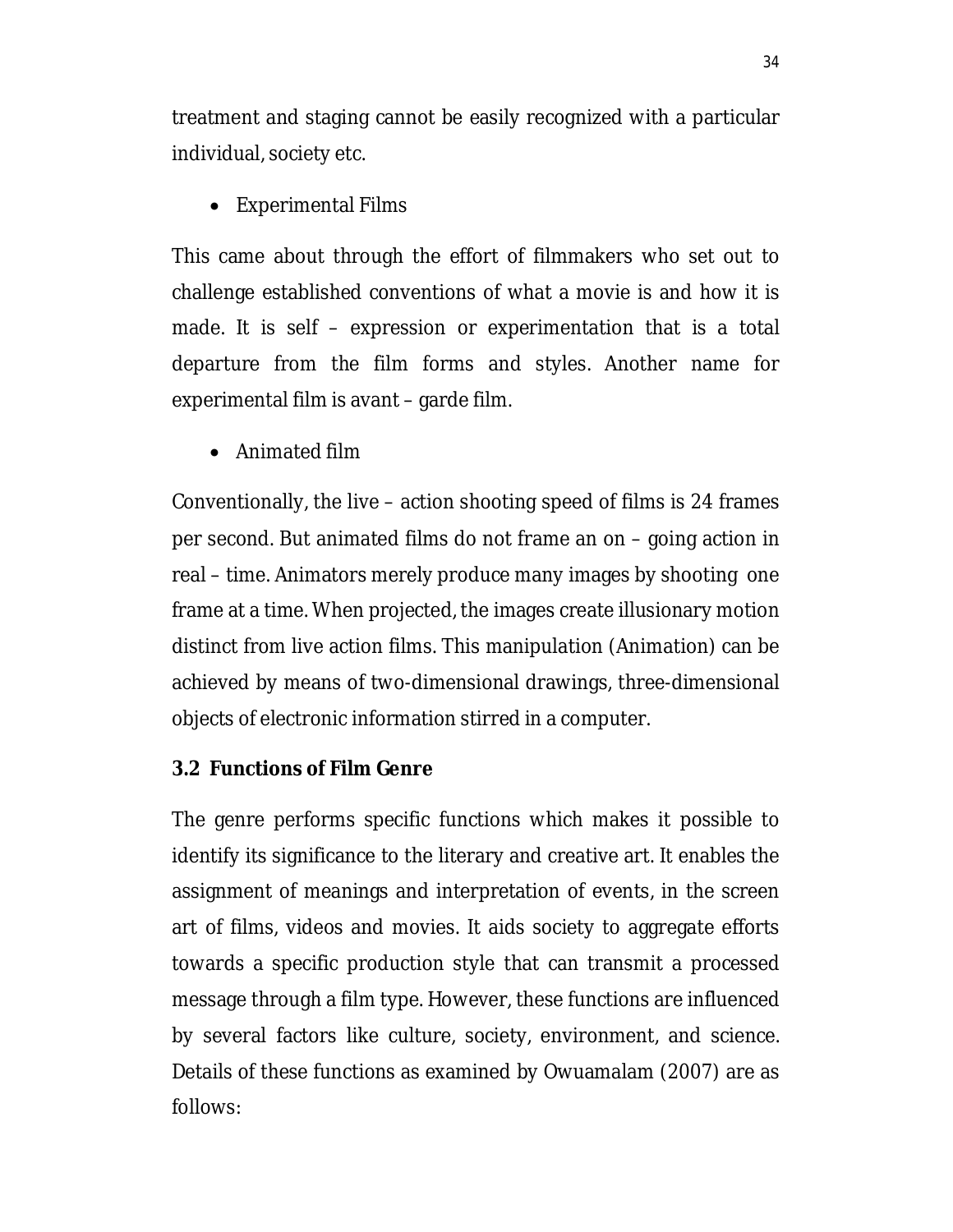### Cultural Factors

The totality of life in a specific environment, attests to culture. It means that those plots which portray the activities of people in their cultural millieu, provide the required template for assessing and understanding the cultural values of a society. The genre, therefore reaffirms the cultural attributes of a given society.

• Social Factors

Genre explores social values and attributes , it is common to experience the life – style of an artist in a film and how reactions influence actions of others in the film and the viewers at home. It portrays such qualities like wealth, grandeur, and opulence as social indicators of followership as organizational expectations, genre jealousies, intrigues and betrayals as sources of social conflicts as examples of social considerations in genres.

Environmental Factors

The social conditions of the society are brought to public glare through film genre. It shows how stories, theme, values or imagery of the genre, harmonises with the life in the immediate environment where the film is produced or cast. For instance, corruption, prostitution, and religiosity are common themes in Nollywood films. They depict the environmental conditions of their productions.

• Science or Scientific Rationalism

This consideration was given as a product of the scientific age of the 19th and 20th centuries. It deals with the reason behind an action, deduced in a rational and logical order. It is an argument or an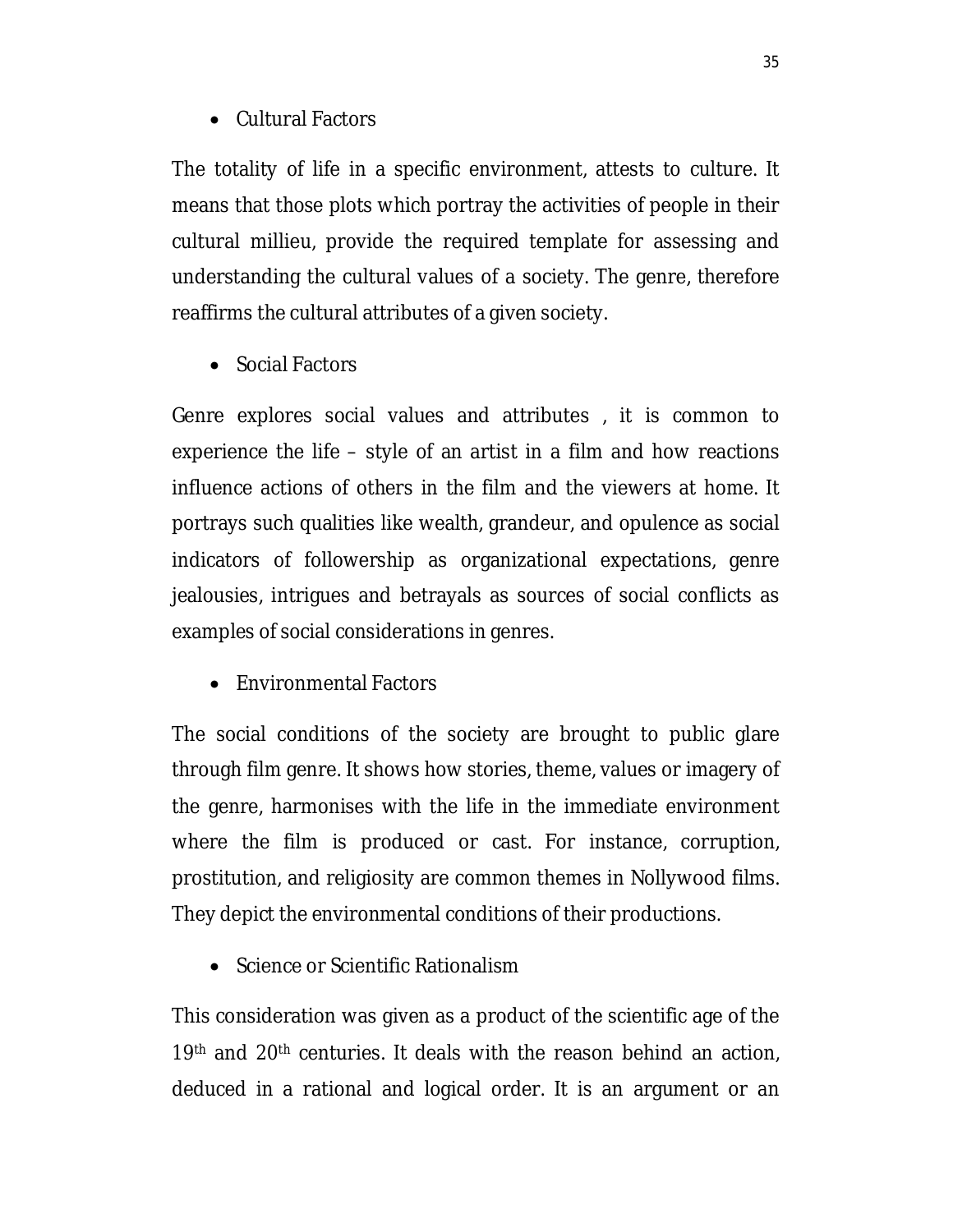incisive enquiry into a creative work of art, based on reasoning. Empirical or scientific deductions form the template for assessment in scientific rationalism. Also, actions are subjected to rational tests and deductions. The essence of the scientific rationalism approach is to put artistic work under the test of intellectual and rational evaluation

### **4.0 Conclusion**

Film genre is an index for the classification of artistic materials such as films, drama, music, dance and other literary works. It is used in categorizing all works of art. Based on the forgoing, the following film genres emerged: documentary, feature, animated films, and experimental films. Other popular genres are westerns, gangsters, musicals, war films, thrillers, spectacles, science fiction and horror films. All these film genres perform specific function of aiding the society to aggregate efforts towards a specific production style that can transmit a message through a film type. But this major function is influenced by factors like culture, environment, science and society at large.

### **5.0 Summary**

This unit x-rayed the major genres of films and the functions these genres perform. The factors that influence these functions were also discussed in details.

### **6.1 Self-Assessed Exercise**

Go through all the film genres and identify the prevailing ones in Nollywood.

36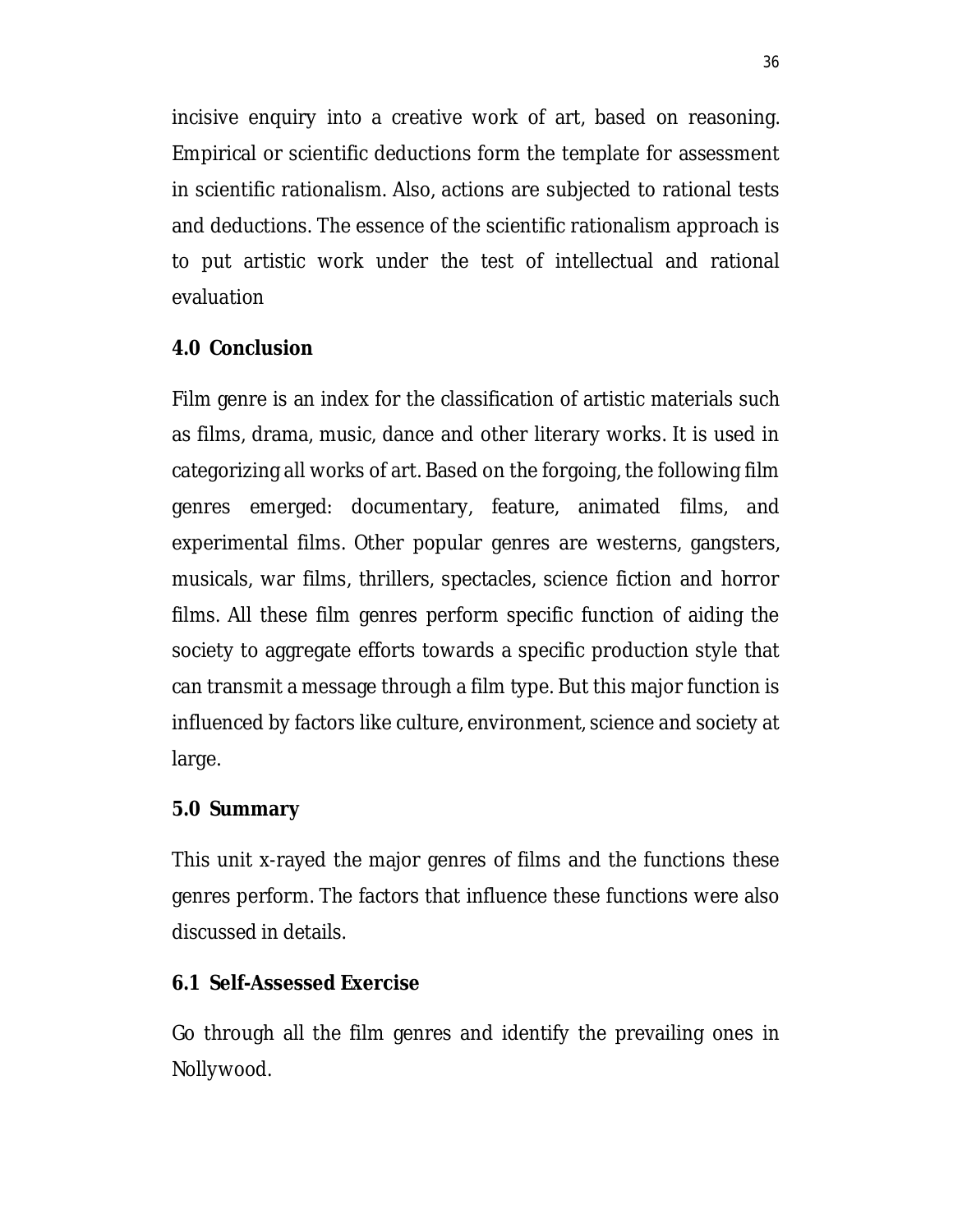## **6.2 Tutor-Marked Assignment**

List and explain five social and environmental issues that mostly influence movie themes in Nollywood.

# **7.0 References/Further Reading**

- Anunike, O. (2005). "Film Criticism: Theory and Application" In V. Agbanu and C. Nwabueze (eds.) *Readings in Mass Communication.* Owerri: Top Shelve Publishers.
- Barnhart, C.L. and Barnhart, R.K. (1988). *The World Book Dictionary*. Chicago: World Book Inc.
- Kogah, V.C. (1999). *Visual Communication, Film, Graphics and photojournalism.* Owerri: Gust-Chuks Publishers.
- New Webster Dictionary (1997). *Dictionary of English Language* New York: Hexicon International Publishers Cwild Group.
- Owuamalam, E.O. (2007). *Film and Screen Directing*. Owerri: Top Class Publishers.

### **Unit 5: Components of Film**

#### **Contents**

- 1.0 Introduction
- 2.0 Objectives
- 3.0 Main Content
	- 3.1 Components of Film
	- 3.2 Film Theories
- 4.0 Conclusion
- 5.0 Summary
- 6.0 Assignments
	- 6.1 Self-Assessed Exercise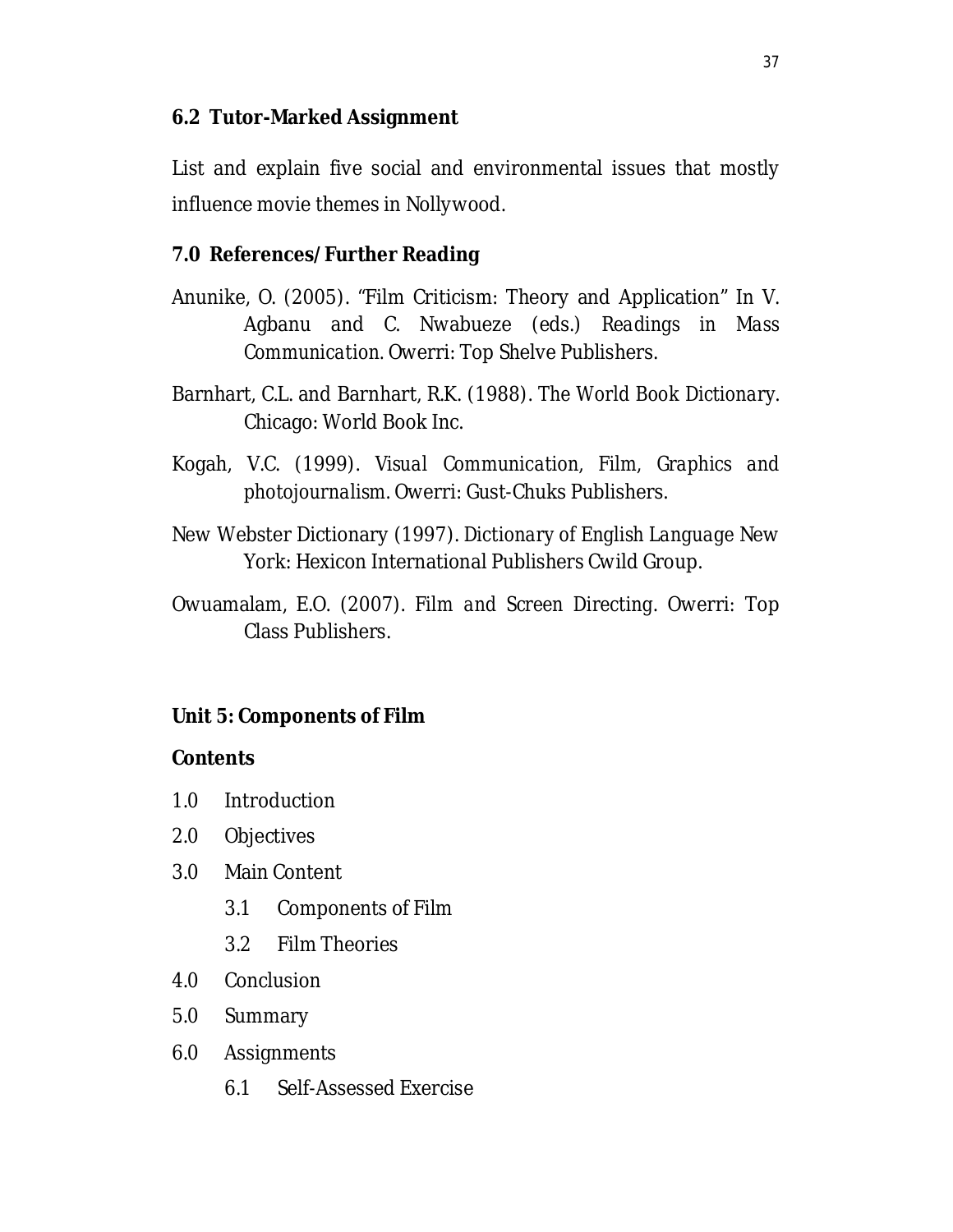- 6.2 Tutor-Marked Assignment
- 7.0 References/Further Studies

# **1.0 Introduction**

The previous unit dealt with film genres and functions of film genres. It is therefore necessary to conclude this module with film component. Film components are vital aspects of every film as well as the theories that guide the production of films. This is the essence of this unit. It is aimed at discussing the components of films and the theoretical foundations of films.

# **2.0 Objectives**

It is expected that at the end of tutorials in this unit, students would have a good mastery of:

- The components of films
- Film theories
- The four film histories
- Three elements of setting.

# **3.0 Main Content**

# **3.1 Components of Films**

All films tell stories. And for the stories to be understood, they must be woven around the basic film components of theme, plot, characters, language and setting. These components are discussed in details as follows: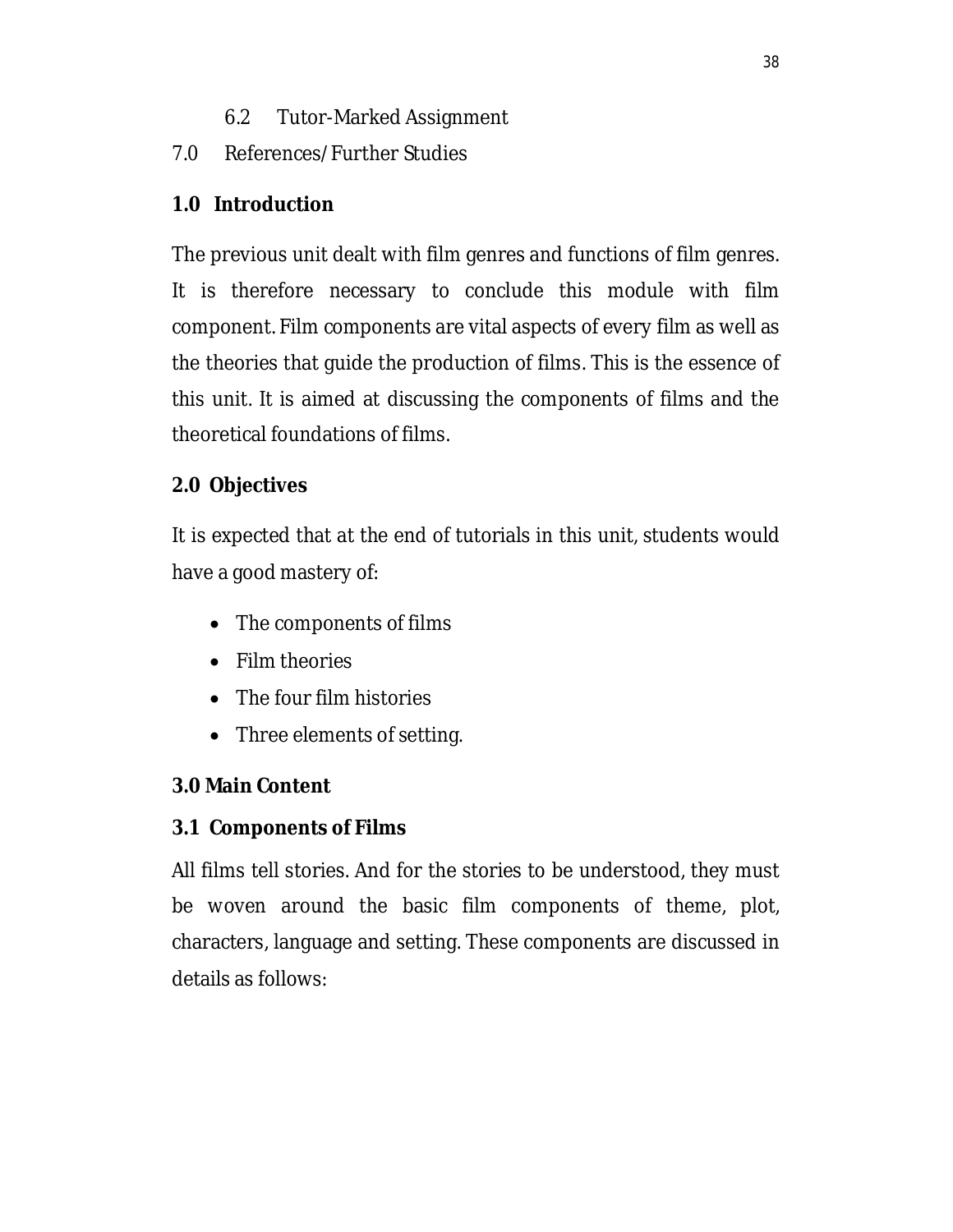• Theme

The theme is the main or the central idea which the film writer wants to communicate through the script. This theme could be overtly or covertly presented through dialogue directions, description of characters and setting. There is need for film critic to comment on the theme of the film he/she writes on.

 $\bullet$  Plot

The plot is story that the scriptwriter tells. More than that, it is the structure, the plan of the story, the arrangement of the shots, scenes, episodes, incidents, acts and the overall film. It has the following elements: exposition, conflict, complication, crisis, climax, flashback, point of attack, suspense etc. every good plot has a beginning, middle and end. A film critic includes, in the work, a plot, a summary of the film in about a page. He looks at the plausibility or otherwise of the plot, the sequence and knitting to achieve a synergy.

• Characters

The characters in a film are the characters about which a story is told. They include human beings, gods, spirits, animals etc. character essentially means character's idiosyncrasies, distinctive qualities, desires that he/she exhibits through actions, dialogue, language, and scriptwriter's directions. Character can be portrayed or delineated through its external, internal and objective characteristics (Mgbejume, 2002). The two major characters in a film are the protagonist (the lead character) and the antagonist (any character that stands against the protagonist). Others are seen as minor characters.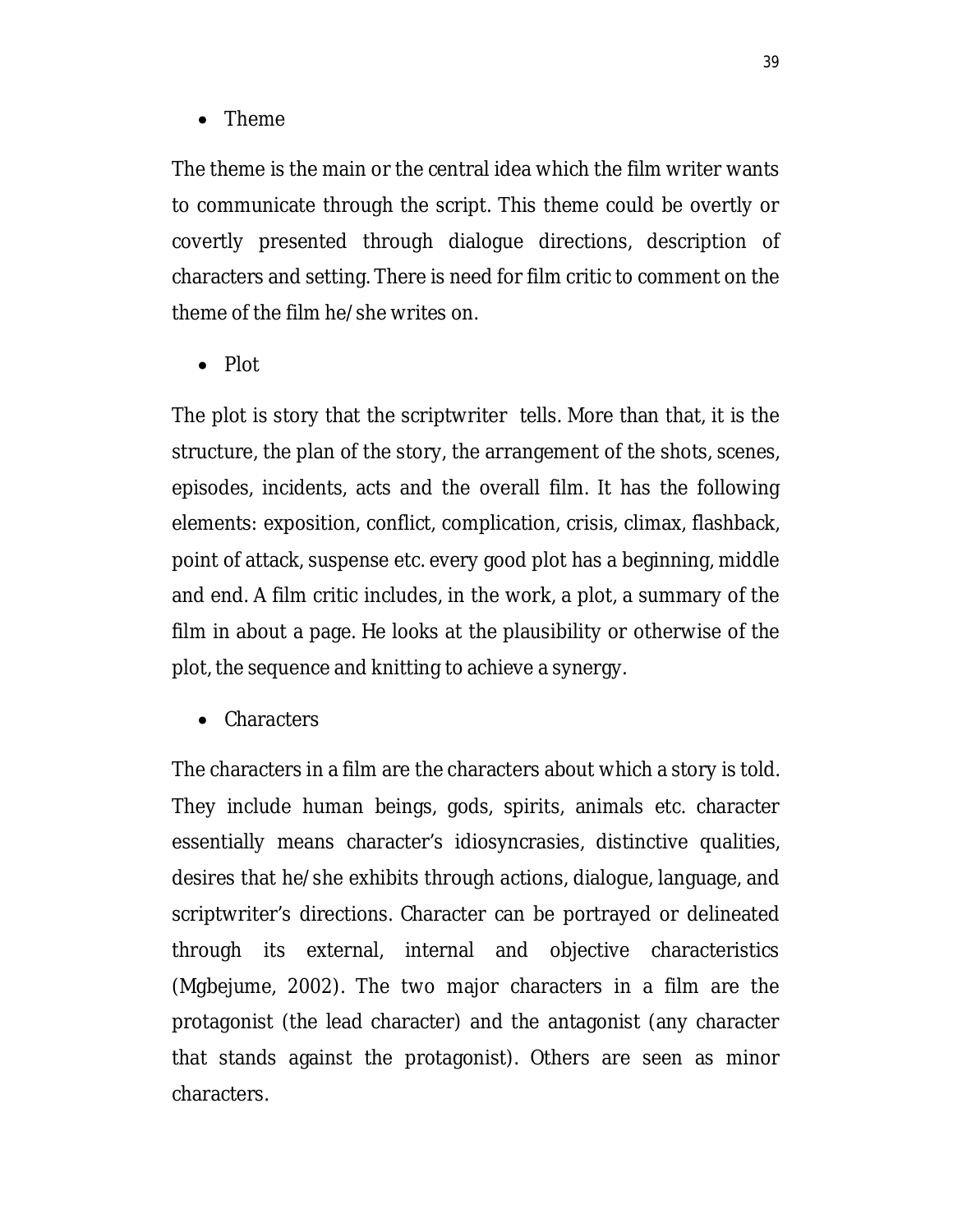• Language

This refers to the scriptwriter's way or method of communicating his/her work to the viewers. This could come in the following ways: diction, semantic, syntax uses, proverbs, idioms, adages, symbols, gestures, dialogue, aside, monologue etc. It also concerns or refers to thought, appreciate choice of words easily spoken of (Duraku, 1997).

• Setting

Film setting refers to the representative of the natural location, locale of the film. It is the habitat of the characters. Setting has three elements namely:

- (a) Physical setting of the script
- (b) General significant occurrence, which grows out of a character's social, moral, and cultural intercourse within each of the settings and
- (c) The atmosphere, which embodies the emotional characteristics of each setting, (Mgbejiume, 2002).

# **3.2 Film Theories**

Every when critically assessed must be anchored on a theory. Giannatti (1999:438) gave a list of theories which can be used in appreciating a film.

The theories are as follows:

• Theory of Realism

This theory applies mostly to documentary films. Films that are based on this theory represent elements as they are in real life.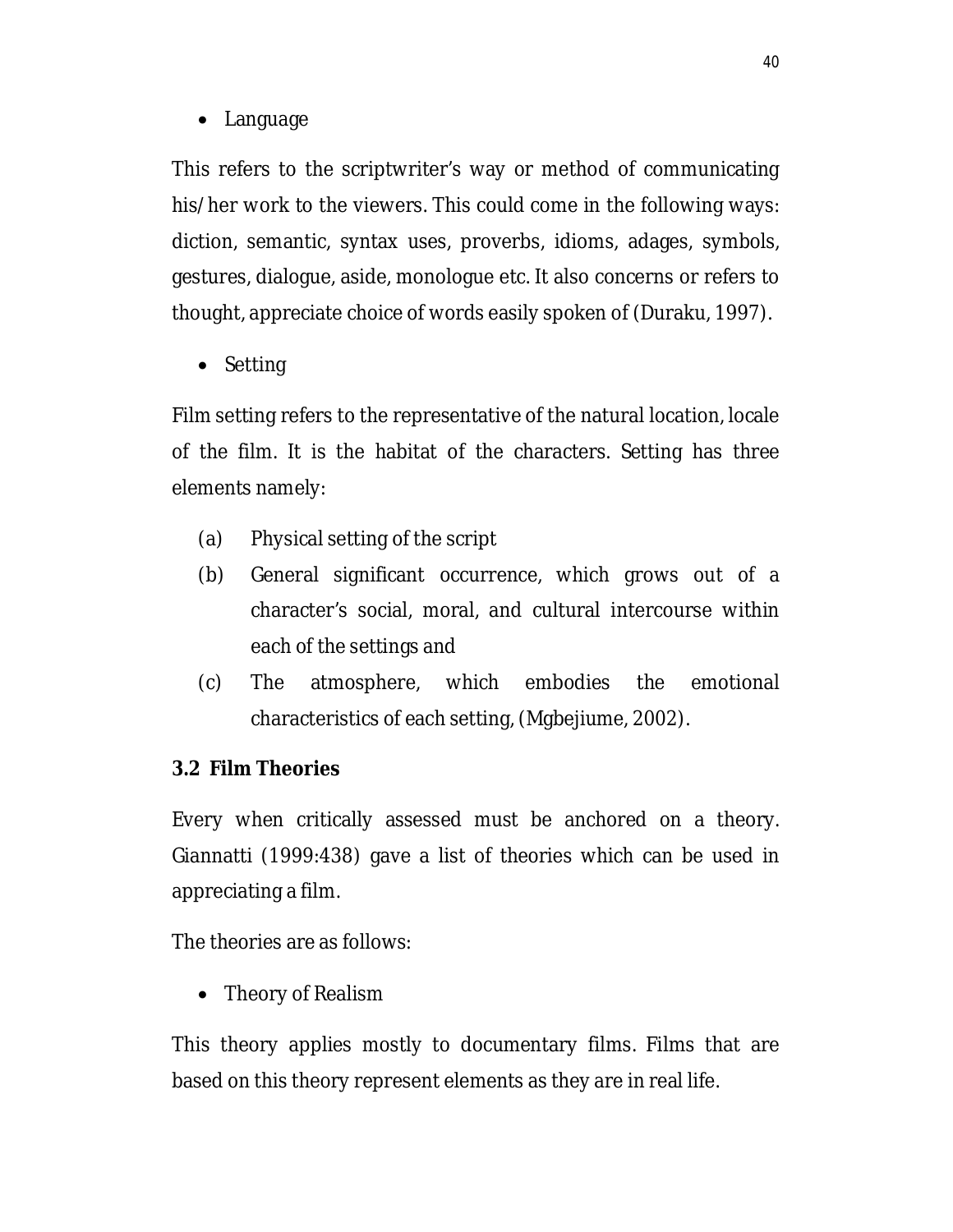• Formalist Theory

This theory postulate that movie is unlike real life. It is based on the principle that films do not represent or reproduce reality. However, with manipulation of time and space occasioned by the modern techniques, films could produce a world that resembles real world only in a superficial sense.

• The Auteur Theory

This theory states that films ought to be assessed on the basis of how and not what. The auteur theorists like the formalists, hold that what makes a film is the stylist treatment i.e the director's use of mis-enscene, the cinematography, editing and sound.

• Electric and Synthetics Theory

The exponents of this theory maintain any films should be assessed in any context deemed fit by a critic. They oppose the use of any theory to interpret or assess a film, rather arguments with concrete facts are proposed. This theory is however criticized due to its subjectivity.

• Structuralism and Simiology Theory.

This is the introduction of scientific approach to film assessment; which allows more systematic and detailed analysis. The exponents of this theory note that language of cinema is symbolic with complete signs, hence, they come out with cinematic communication based on signs ad codes.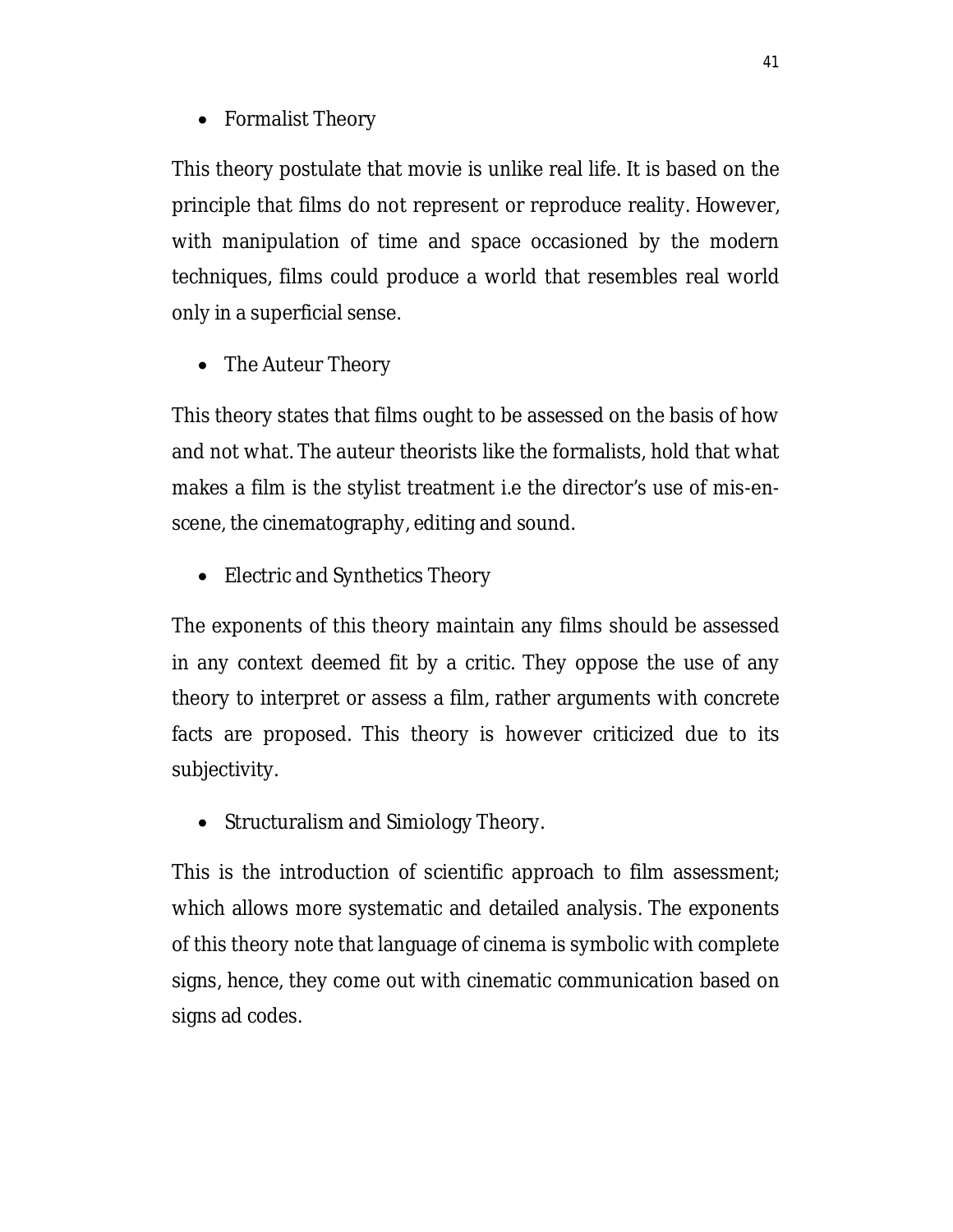• Historiography

This theory has to do with the theory of history, because films have histories. Giannetti (1999: 465) identified four film histories, each with its own set of philosophical assumptions, methods and source of evidence as follows:

- (a) Aesthetic film histories film as art;
- (b) Technological film histories motion picture as inventions and machine;
- (c) Economic histories film as an industry and;
- (d) Social histories movies as a reflection of the author's values, desire and fears.

## **4.0 Conclusion**

Film components consist of theme, plot, characters, language and setting. Theme is the main idea which is conveyed in the structure or plan of the story. Characters depict the persons or things about which a story is told. Language is the scriptwriters' method of communicating with the viewers while setting refers to the locale of the film. Films are enchored on theories such as the theory realism, formalist theory, auteur theory, electric and synthetics theory, structuralism and simiology theory and finally, the theory of historiography. These film theories have four basic histories namely aesthetic, technological, economic and social histories.

### **5.0 Summary**

This unit dealt with theoretical aspects of film. The theories that guide the assessment and appreciation of films were discussed.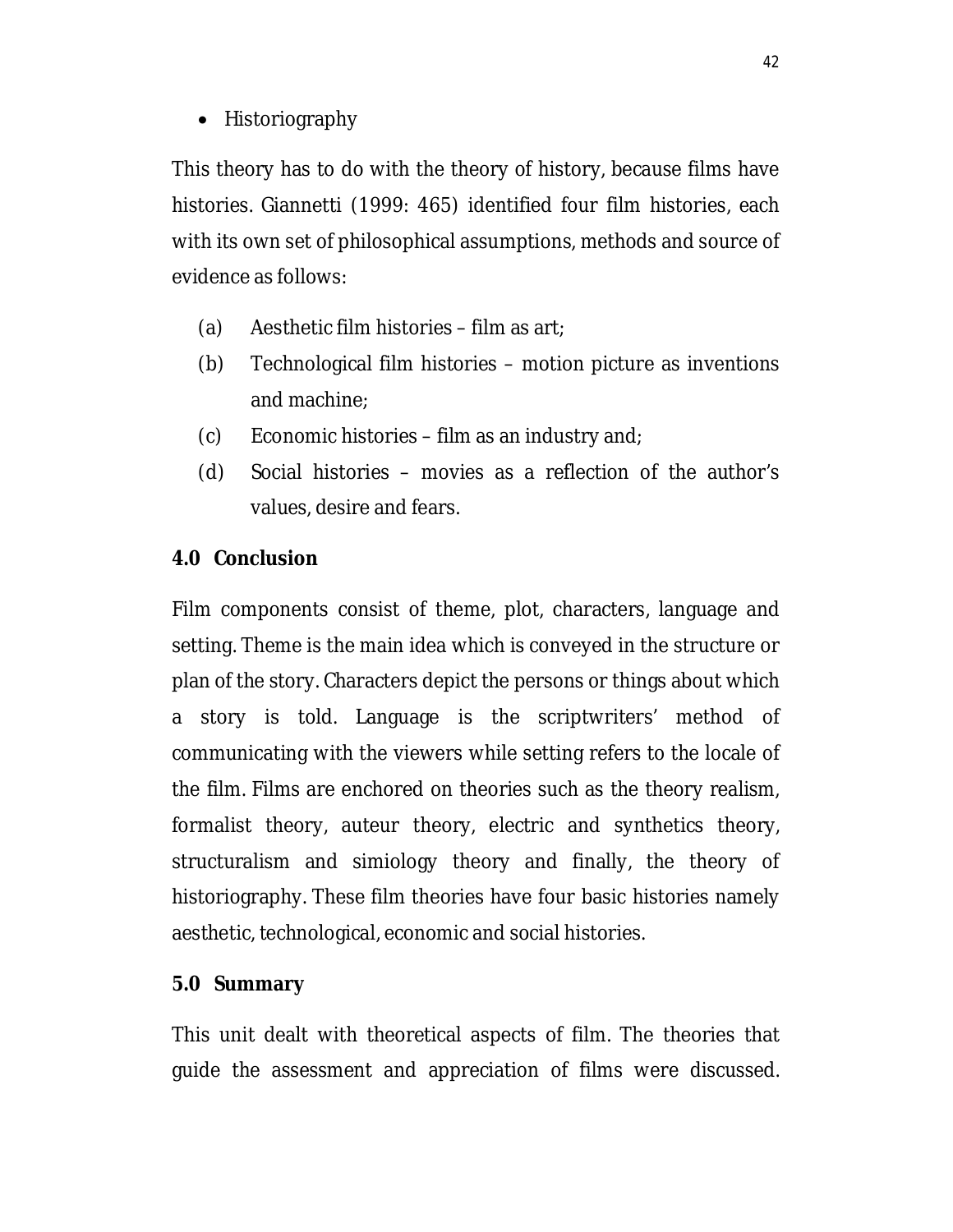Components of films as well as the four histories of films were also enumerated and explained.

# **6.1 Self – Assessed Exercise**

Critically watch any film of your choice and identify its components.

## **6.2 Tutor-Marked Assignment**

Study at least five Nollywood films and write out the theories upon which they could be assessed.

# **7.0 References/Further Reading**

- Duraku, A.B.C (1997). *A handbook on drama and theatre.* Owerri: Colon concept
- Giannetti, I. G. (1999). *Invitation to the theatres*. New York: Harcourt Barcel and world Inc.
- Mgbejiume, O. (2002). *Dramatic TV, film and scriptwriting*. Jos: Redeemer house publishers.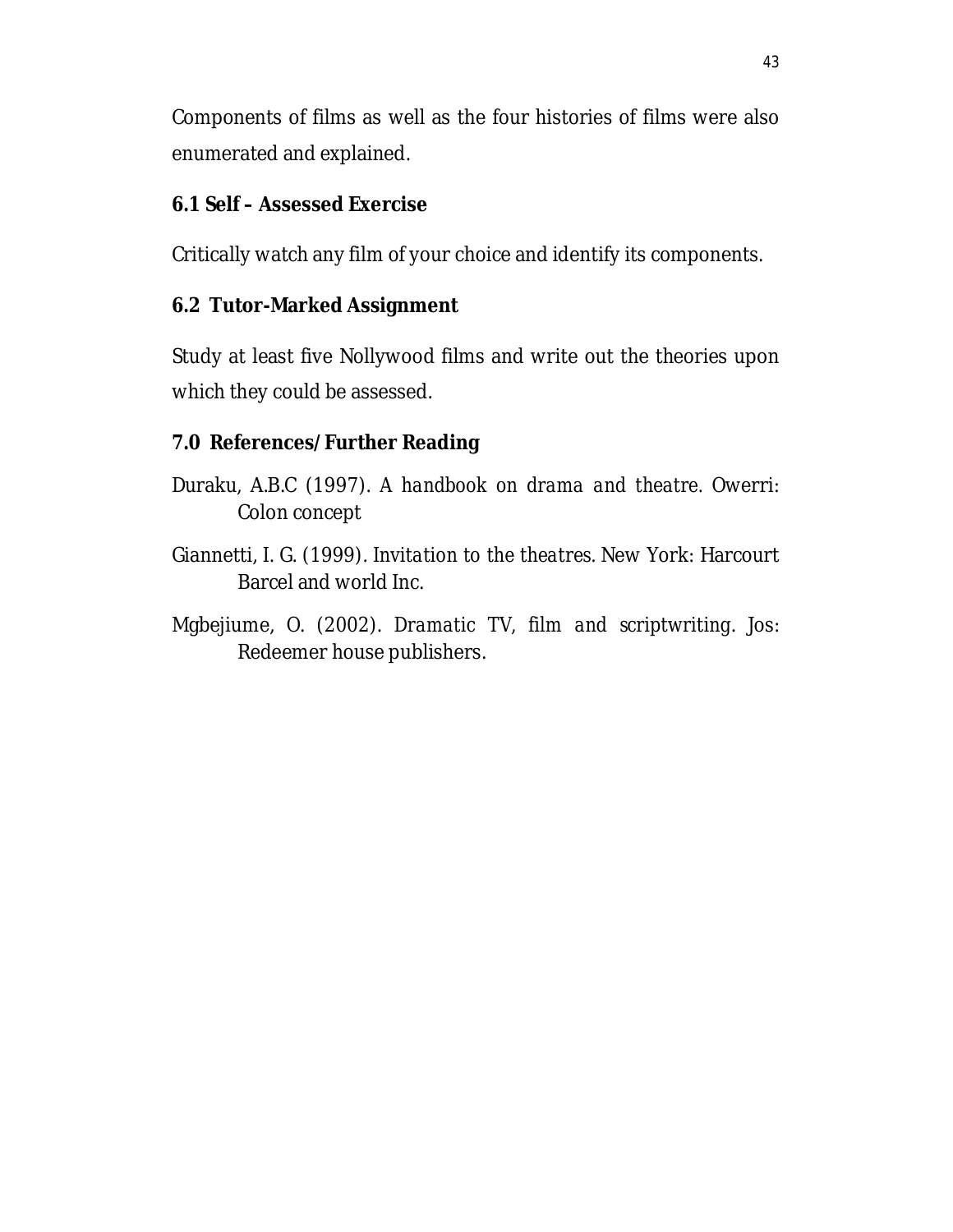### **Module 2. Documentary Film**

Documentary films could be described as an integral aspect of television programmes. Documentaries are aired almost on daily basis in most television status. This is why they are important in every stations programme schedule because they provide in depth analysis and interpretation of events in the society and are used in educating, entertaining, informing, and in retaining the attention of audiences of most broadcast stations.

This module is aimed at discussing important topics that will help all students, especially you, in understanding what a documentary film is and how to write a documentary film script. You are expected to pay attention and use the knowledge of all you have been taught in module one concerning films. This is because you need this knowledge to fully grasp what this module is all about. As you will see, documentary film is simply a type of film under film genres as has been emphasized in module one, unit four.

This module is therefore divided into five units as follows:

- Unit 1: Defining the documentary film
- Unit 2: types of documentary films
- Unit3: purpose of documentary film
- Unit 4: developing ideas for documentary films
- Unit 5: developing the documentary outline.

# **Unit 1: Defining the Documentary Film.**

# **Content**

- 1.0 Introduction
- 2.0 Objectives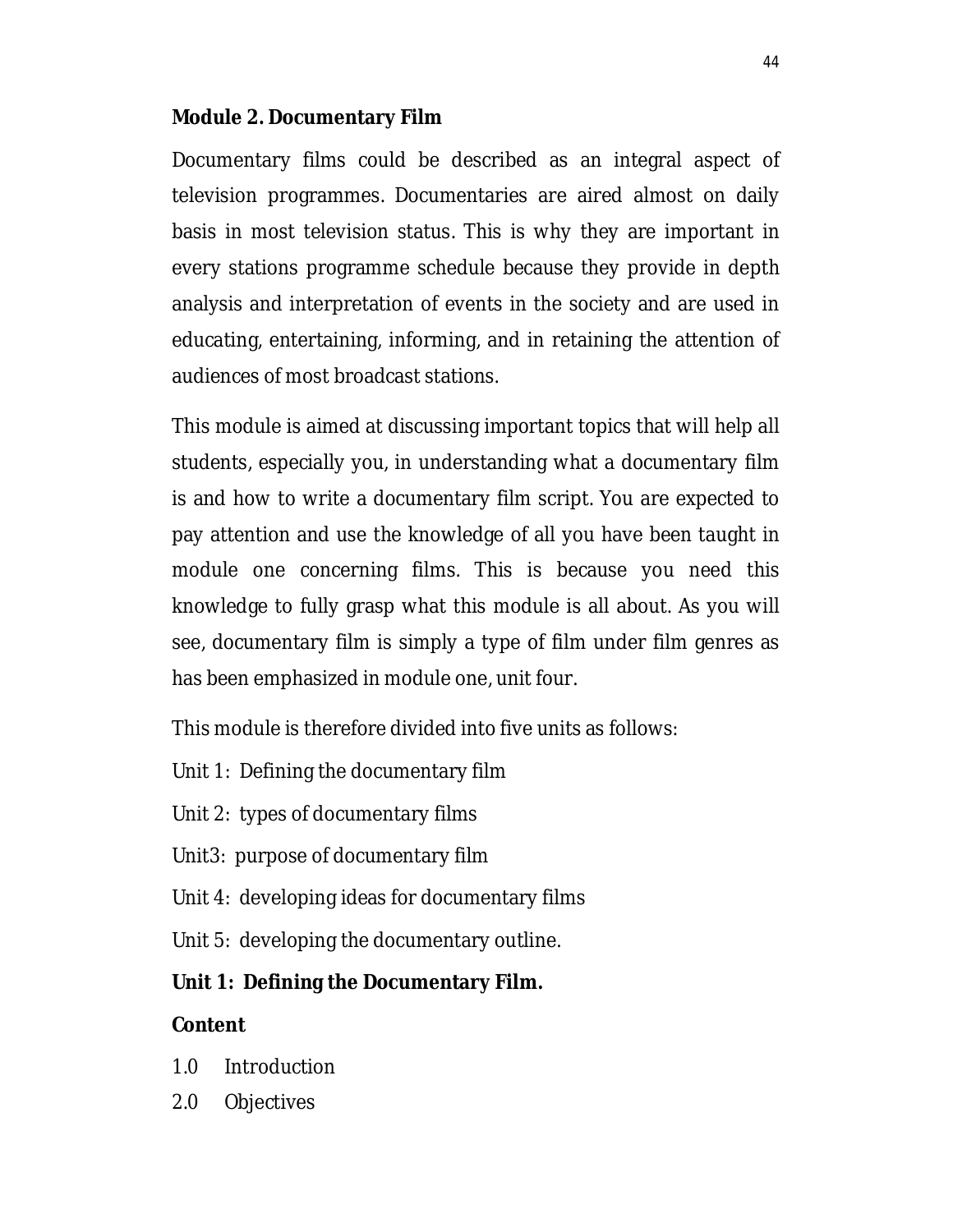### 3.0 Main Content

- 3.1 Defining the documentary film
- 3.2 Differences between a documentary and a feature film
- 4.0 Conclusion
- 5.0 Summary
- 6.0 Assignments
	- 6.1 Self-Assessed Exercise
	- 6.2 Tutor-Marked Assignment
- 7.0 References/Further Reading

# **1.0 Introduction**

As has been stated earlier, a documentary film is an aspect of a film genre. Under the categories or classifications of films, documentary film is one of the most commonly produced film which is aired for most television audiences all over the world. This is due to the nature of documentary films. They are used to depict the prevailing trends in the society whether negative or positive and are based purely on factual events, not fictions. Real events, real people and real places are portrayed in the film. For this reason, documentary films are important aspects of every television programme schedule. The essence of this unit is basically to help you understand what a documentary film means.

# **2.0 Objectives**

After going through the tutorials in this unit, it is hoped that you would have:

- Known the meaning of a documentary film
- The proper way of defining a documentary film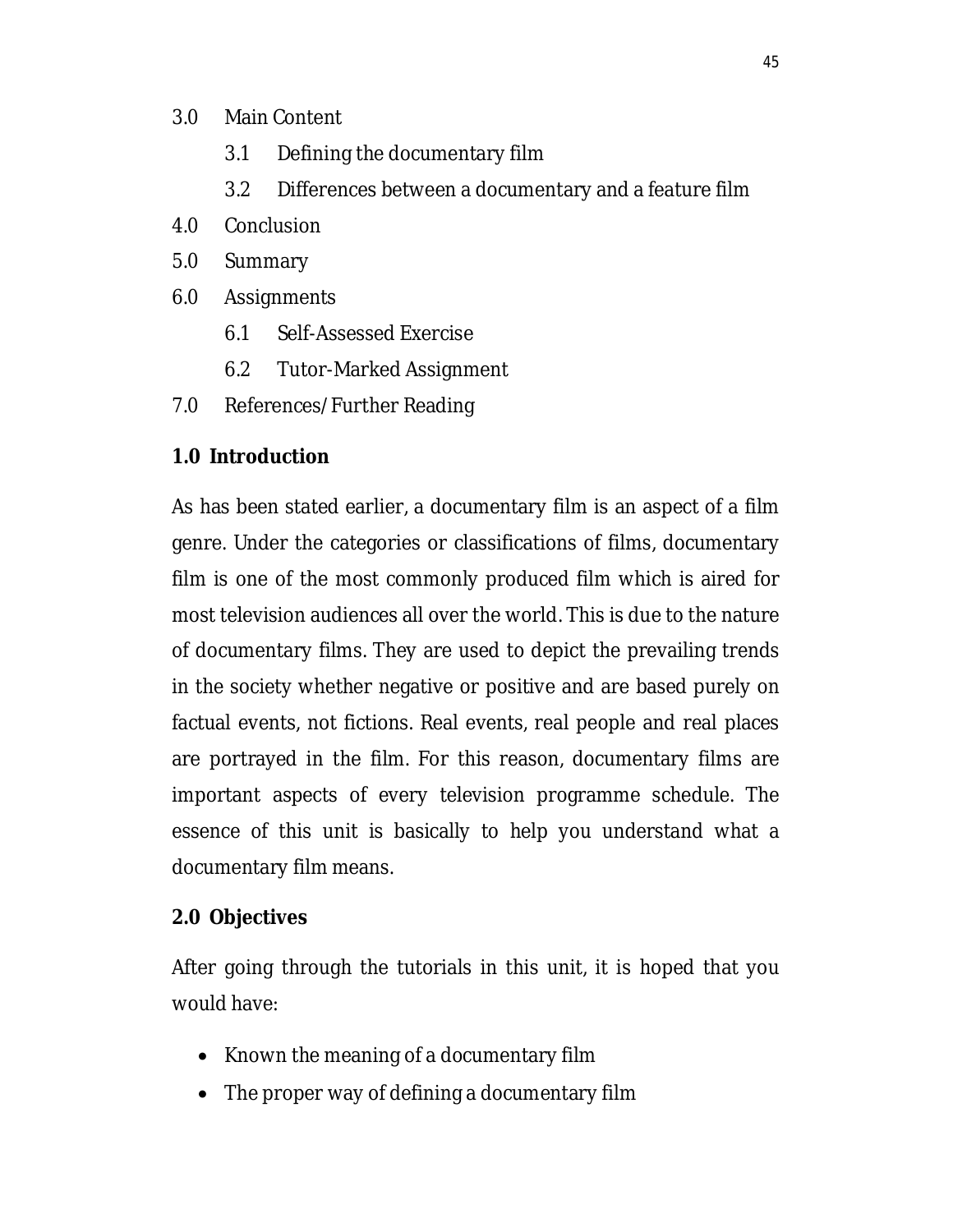The difference between a documentary film and a feature film.

#### **3.0 Main Content**

#### **3.1 Definition/Meaning of a Documentary Film.**

The word, "documentary" was first coined by John Grierson, popularly known as the father of the British documentary. He used the word to describe Robert Flaherty's film "Moana" produced in 1962. But the word, documentary, comes from a French word "documentaire", which is a term used by the French to refer to "travel" (movie) pictures. John Grierson described documentary as the creative treatment of actuality. So basically speaking, documentary is a term that can be applied to all non-acted films. They are films based on actualities. Hence the earliest films which had no story lines were considered documentaries, (Kogah, 1999).

A documentary film, properly defined is a film hinged on actualities, and based on actual facts, (Anunike, 2003). As defined by Nworgu (2010), a documentary is a non-fiction programme which suggest reality. It could, however, use dramas which provide fictional accounts of real events (docu-drama). This involves the dramatization of real events. A documentary could also be described as a creative treatment of actuality or creative interpretation of actuality. Some scholars describe documentaries as current historical accounts. A look at Nwanwenne's definition of what a documentary is, shows that documentaries are not just historical accounts. This scholar defines documentary as:

All methods of recording on celluloid, any aspect of actuality interpreted either by factual shooting or by sincere and justifiable reconstruction so as to appeal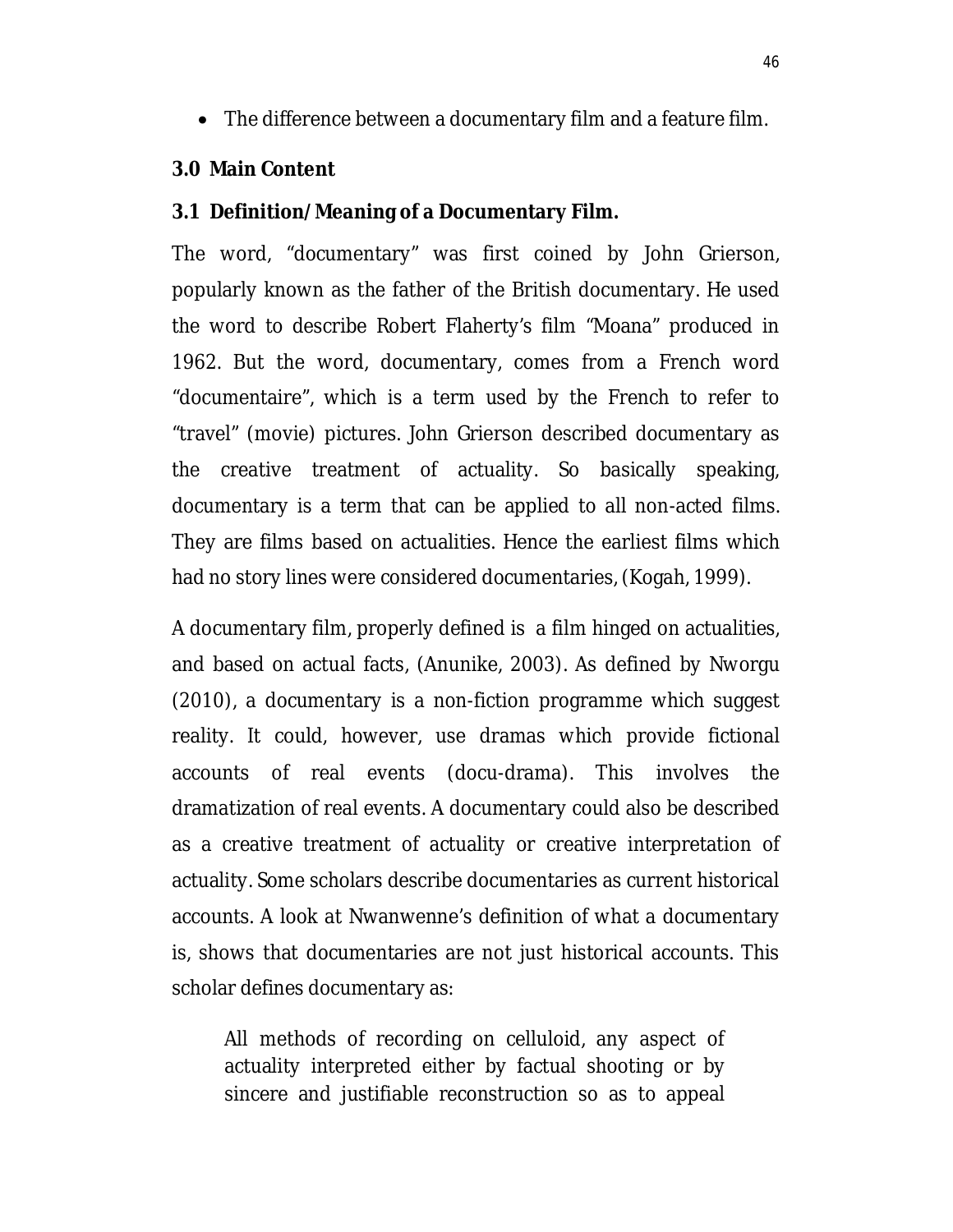either to reason or to emotion for the purpose of stimulating the desire for and the widening of human knowledge, and understanding and of truthfully posing problems and their solution in the spheres of economic, culture and human relations.

All documentaries, no doubt, have dramatic appeals. They also develop and reveal characters. They therefore offer insights and revelations about people and the world about us.

#### **3.2 Differentiating a documentary from a feature film**.

A feature film is primarily designed for entertainment purposes. This does not preclude in all entirety some elements or traces of information and education. The feature film runs for over seventyfive minutes usually between ninety and one hundred and twenty minutes. They can also be distributed to cinema houses. All feature films are fictional in nature, using professional actors to drag home some points. Although feature films are relatively fictional in nature, they still may be based on real lives of people or an actual events, contemporary or historical. But a documentary film is basically based on facts. It uses ordinary people and real places and events. Staged events are not used in the story line. They are therefore, all non-acted films, (Kogah, 1999)

In documentaries, the filmmaker is attempting to interpret his/her subject for the viewers, rather than ordinarily showing a pictorial record of things, people or places of interest. The main object of a documentary is analysis. Such analysis is based on real events as recorded by the camera lens. Granted that a documentary presents a kind of truth, since it is said to be the presentation of actual events, such a truth is the one as shaped by the filmmaker. The professional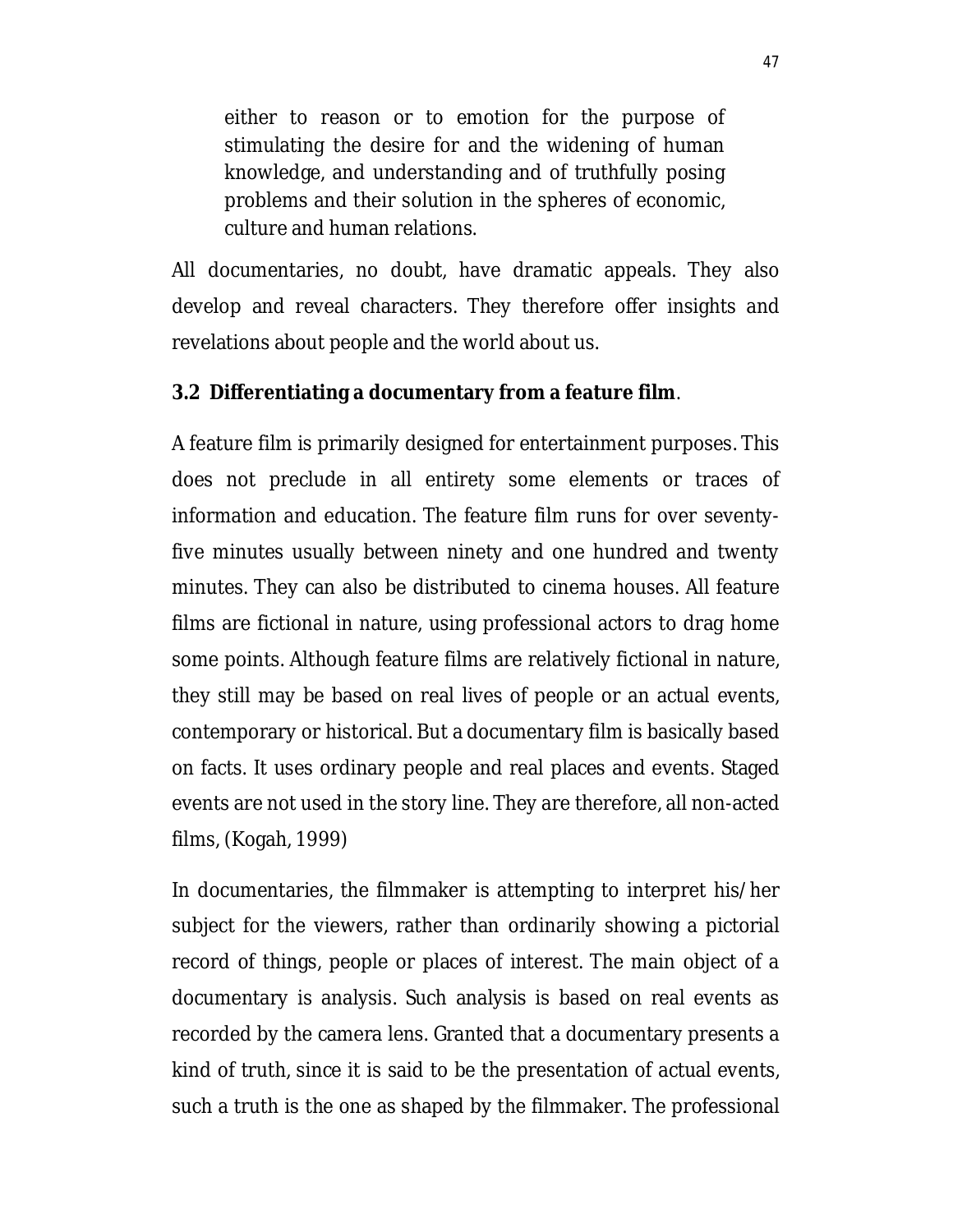film man does this job through his/her approach to photography, editing, sound recording, narration and all other skills of his/her trade.

### **4.0 Conclusion**

Documentary films present factual events, places and things as portrayed by the camera lens and shaped by the filmmaker. It is quite different from a feature film in the sense that feature films are mostly fictional while documentary films are all non-acted films. The filmmaker in documentaries, provides analysis for his/her viewers but in feature films, viewers are left to make their own analysis. Analysis in documentary films are based on the real events recorded through the camera lens. Documentary films have shorter duration than feature films that could last up to one hour and twenty minutes.

#### **5.0 Summary**

This unit discussed what a documentary film is. Thus, related concepts and various definitions of media scholars, that would help you understand the meaning of documentary were also discussed. This unit also provided a detailed description of the major differences between a documentary and a feature film.

#### **6.1 Self-Assessed Exercise**

Study the definitions of documentary as provided by authors whose works were cited in this unit. Is there any difference or similarity in their definitions?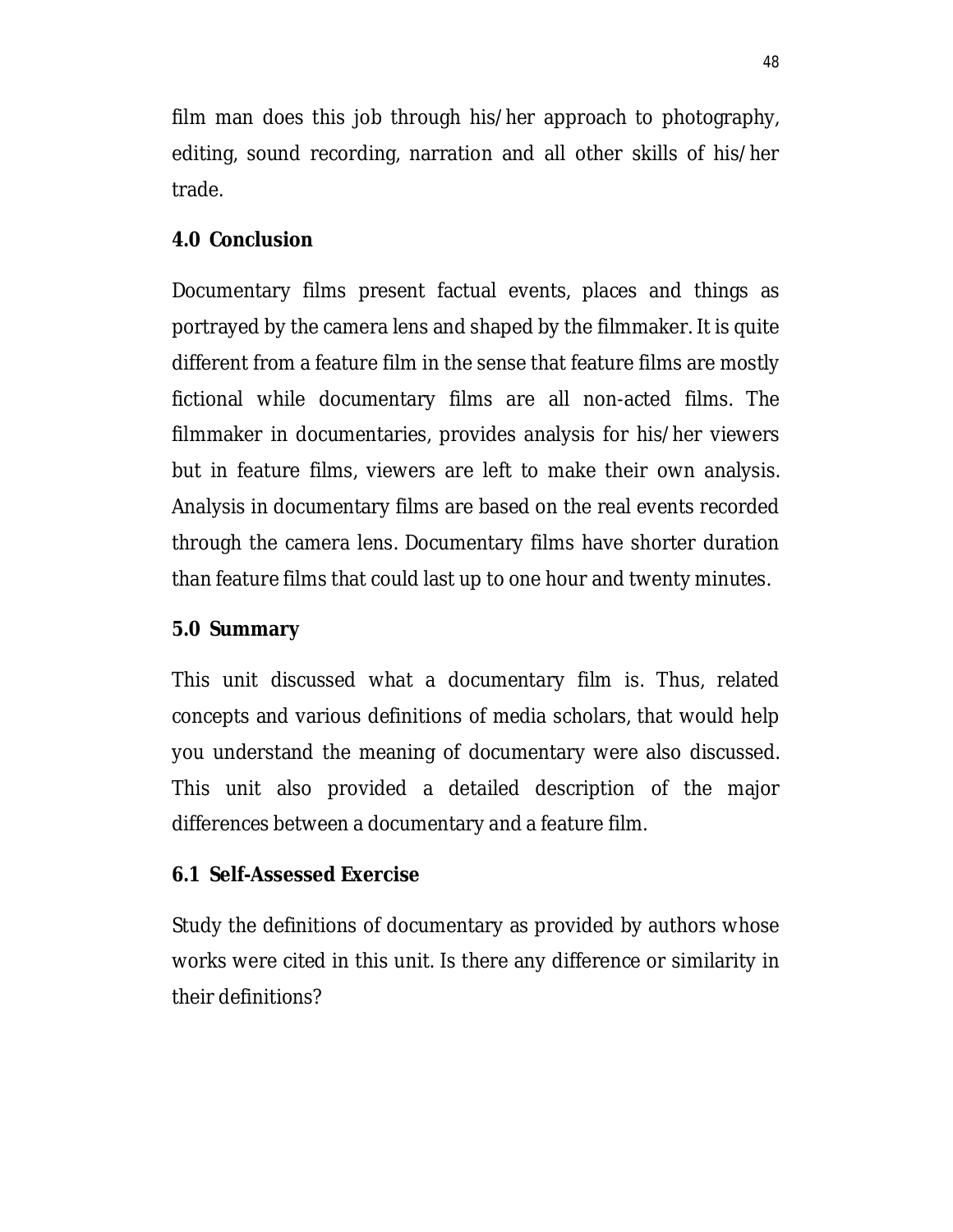# **6.2 Tutor-Marked Assignment**

In a one-page writeup, give your own definition of documentary and differentiate a documentary film from a feature film. Ability to give examples of each attracts a special mark.

# **7.0 References/Further Reading**

- Anunike, O. (2003). *Nollywood for productivity and Nation building. Journal of Global communicator* 1(2) 22 – 31.
- Kogah, V. (1999). *Visual Communication*. Owerri: Gust Chuks publishers.
- Nwanwenne, A. (1993). *Broadcast progamme production*. Makurdi: Austapo publishers.
- Nworgu, K.O (2010). Introduction to Broadcasting. In K.O Nworgu (ed.) *Mass Communication, Theory and Practice*. Owerri: Ultimate Books.

### **Unit 2: Types of Documentary Films**

#### **Contents**

- 1.0 Introduction
- 2.0 Objectives
- 3.0 Main Content
	- 3.1 Different types of Documentary films
	- 3.2 Documentary film formats
- 4.0 Conclusion
- 5.0 Summary
- 6.0 Assignments
	- 6.1 Self-Assessed exercise
	- 6.2 Tutor-Marked Assignment
- 7.0 References/Further Reading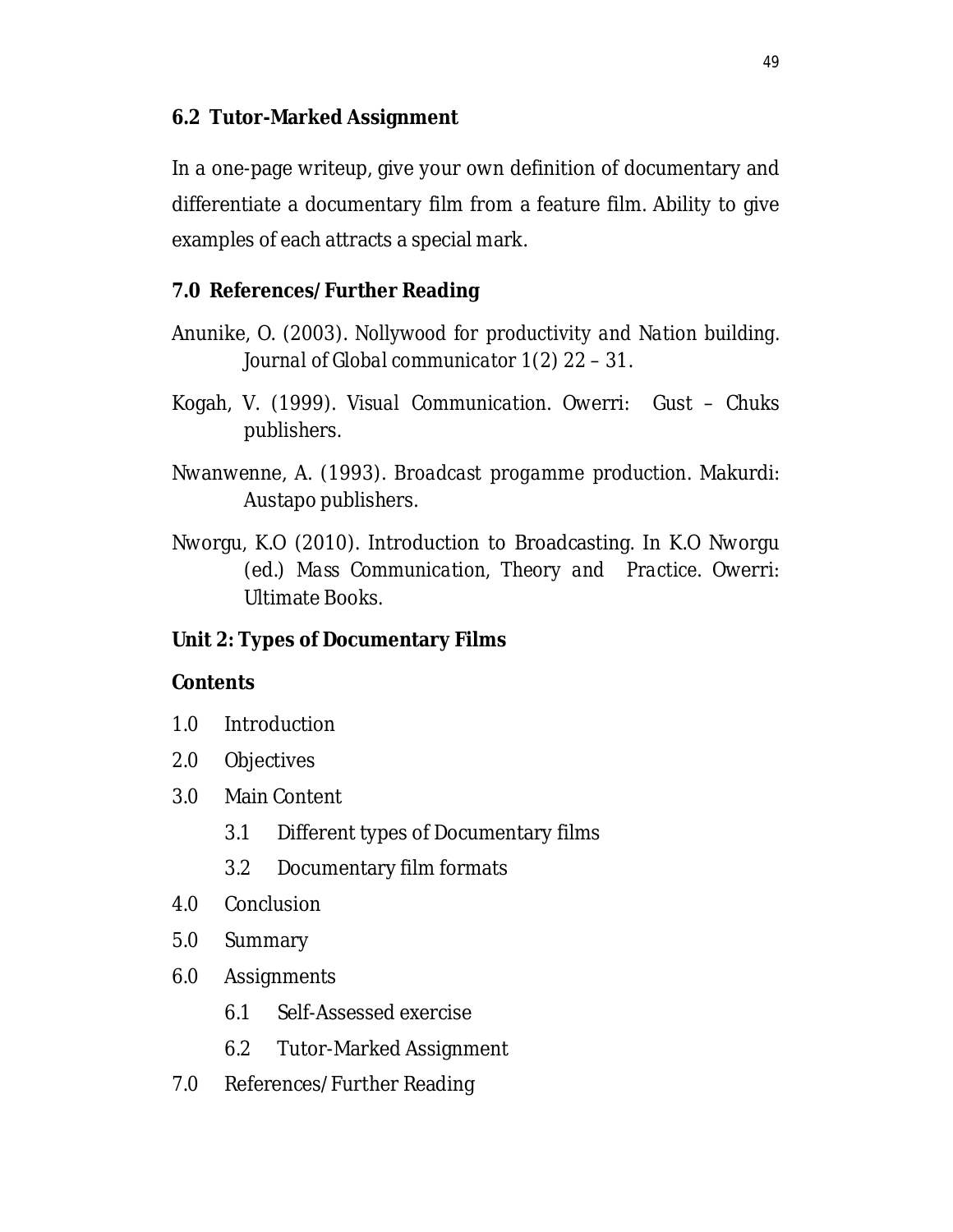## **1.0 Introduction**

Documentary films are categorized into several types depending in the nature of issues treated in the film. But no matter the category into which a documentary film belongs, it must be a creative treatment of actuality or creative interpretation of actuality. They are facts about how people or animals live in their various environments. It revolves around plants, animals, human beings and how they interact with beings or objects in their immediate environment.

This unit is designed to help you understand different categories or types of documentaries.

### **2.0 Objectives**

At the end of tutorial in this unit, you are expected to know:

- Examples of each category of a documentary film
- Different types of documentaries
- Film formats in documentaries
- What a film format means

# **3.0 Main Content**

# **3.1 Different Types of Documentary Films**

Documentaries as emphasized by Owuamalam (2007) are artistic productions made for the consumption of broadcast audience. They are produced for the screen medium. Kogah (1999) give five classes of Documentaries as naturalist, realist, newsreel, propagandist and the cinema verite documentaries. A detailed discussion of these classes of documentaries is provided as follows: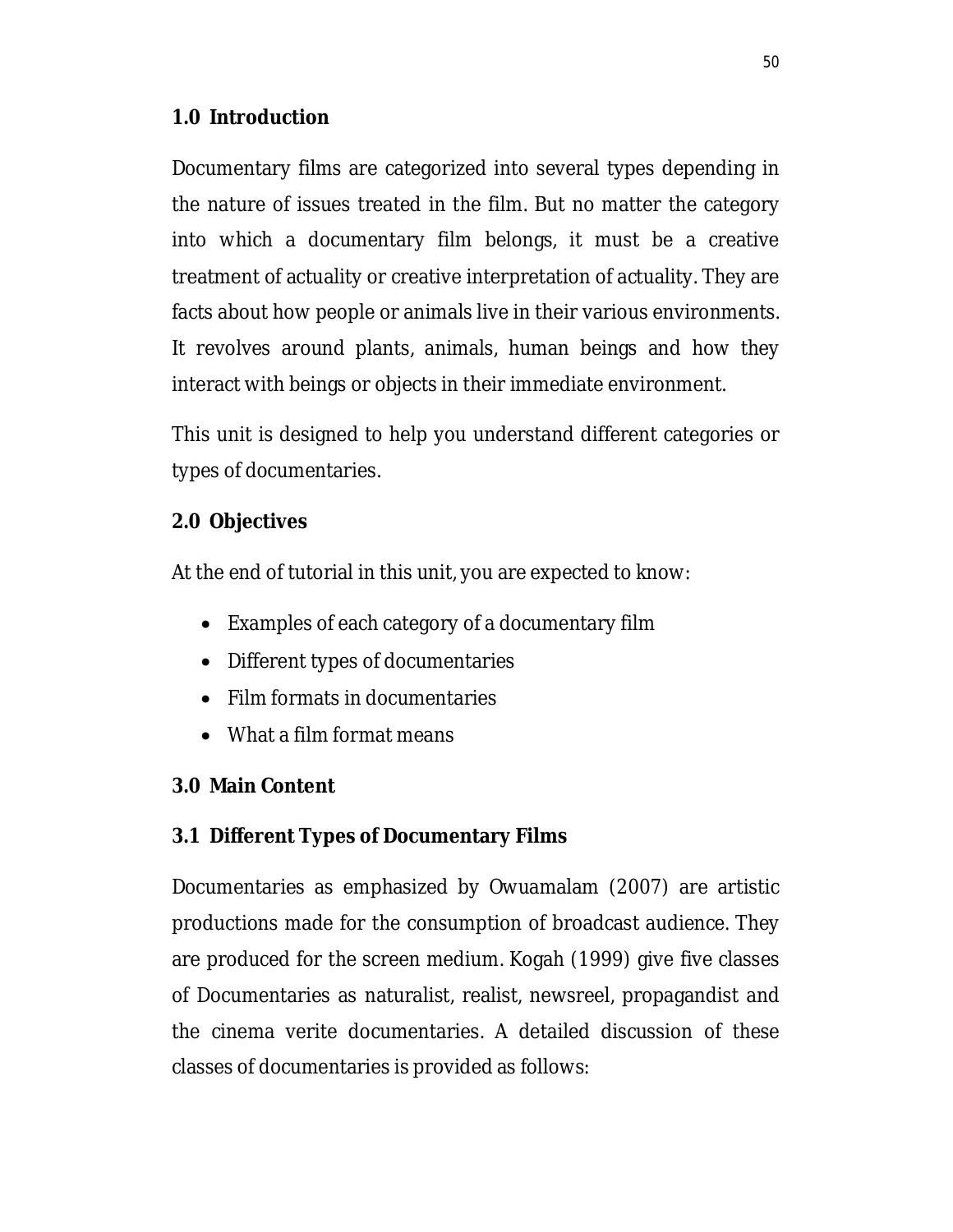• The Naturalist Documentary

These are the documentaries that make use of their natural surroundings and everyday scenery. The naturalist film makers make drawings and symbols of the mountains, rivers, deserts, erosion gullies, sand dumes and forests of all kinds so as to tap natural emotional values. The essence of using these natural phenomena is simply to depict nature. Two of the most representative films in this category most representative films in this category are the "Nanook of the North" and "Man of Arah".

The "Nanook of the North" was written and directed by Robert J. Flaherty in 1922. Flaherty used the film to capture the daily lifestyle of the people of Nanook. The film which was made in the rugged icy regions of Canada portrays a hardy nomadian and his family struggling against nature and travelling from place to place in search of food and shelter. They survived against all odds just like the cattle nomads of the Northern Nigeria and the fish settlers of the Niger Delta who follow the movement of the fish. Flaherty's creative treatment of the film subject brought him fame and made the technical aspect of documentary film making very popular.

Two other personalities like John Grierson and Walter Ruttman, followed Flaherty's lead in making films from naturally existing situations.

• The Realist Documentary

The use of photographs to high light contradictions of life in the cities and rural areas produced the realist tradition in documentary film making. The film maker would show the poor and the rich, clean and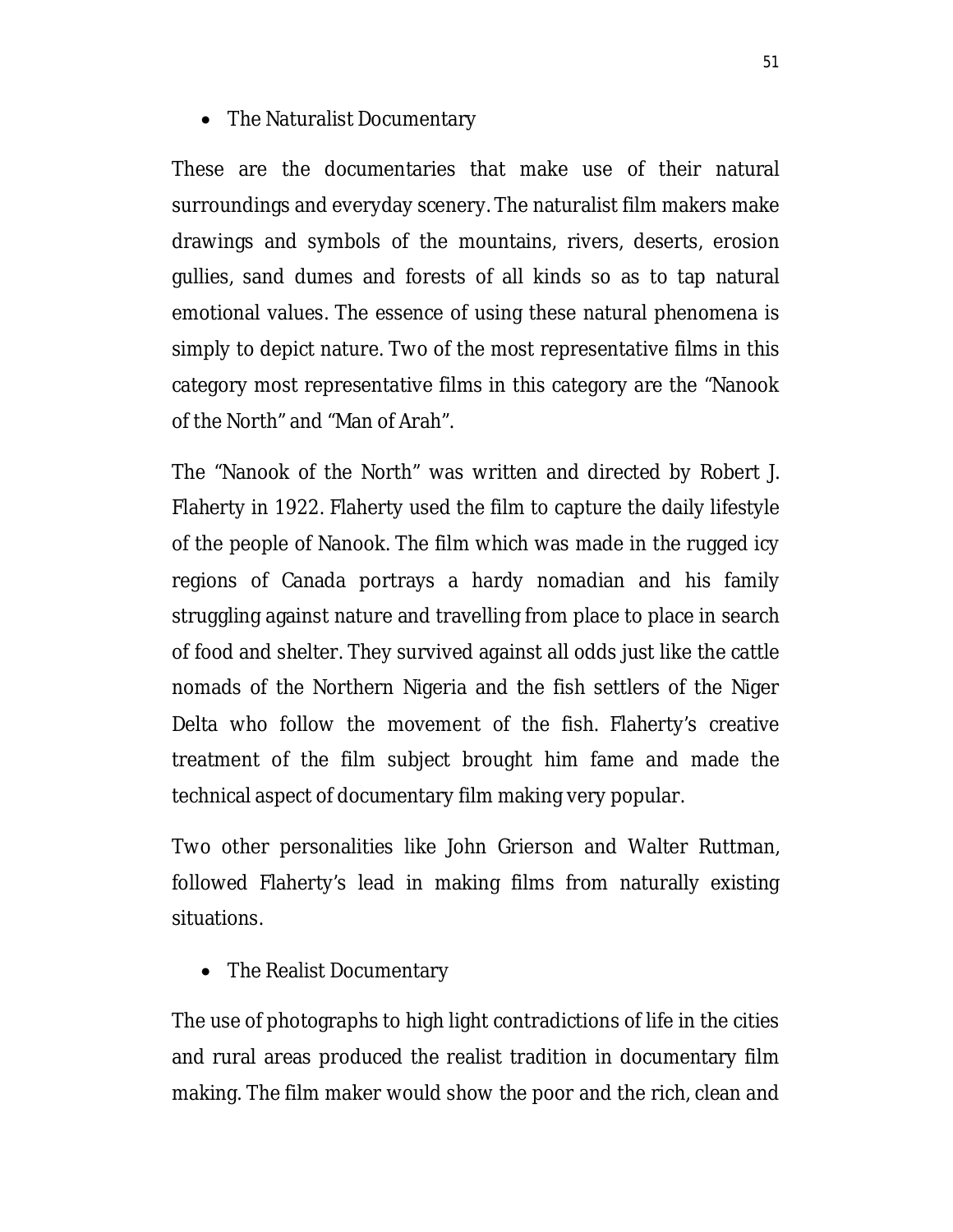dirty environments, as well as other points and counter-points which are prevalent in urban and rural areas, to drag home a point.

Albert Calvanti is one of the most recognized film directors in the realist tradition. Alberto's "Rien que les Heures" (Nothing Passes time" produced in 1926, broke new ground as he attempted to show what the passing of time is like in the city of Paris. David Griffith and his other colleagues see the film as the first attempt to express creativity in the life of people in a city and urban environments.

• The Newsreel Documentary

A film that presents the events of the day in a straight forward manner, with little or no elaboration for effect, is in the newsreel tradition. A typical newsreel filmmaker has no special viewpoint, an approach quite different from that of most documentary filmmakers who portray events for a special purpose. Whereas newsreel reportage does not take much time and may be accomplished without much thought, the documentary requires full contemplation.

The present day investigative or specialized reporting and the usual bare news reporting are typical examples of documentary film approach in the newsreel filmmaking. But the investigation reporting takes pretty time to accomplish while the normal bare news reporting can be done with minimum time and concentration.

• The propagandist Documentary

The use of film as a persuasive instrument to elicit a particular effect on an audience is the key to the propagandist tradition. Propaganda, according to Harold Lasswell in Agbanu (2005) in this regard, refers to the management of collective attitudes by the manipulation of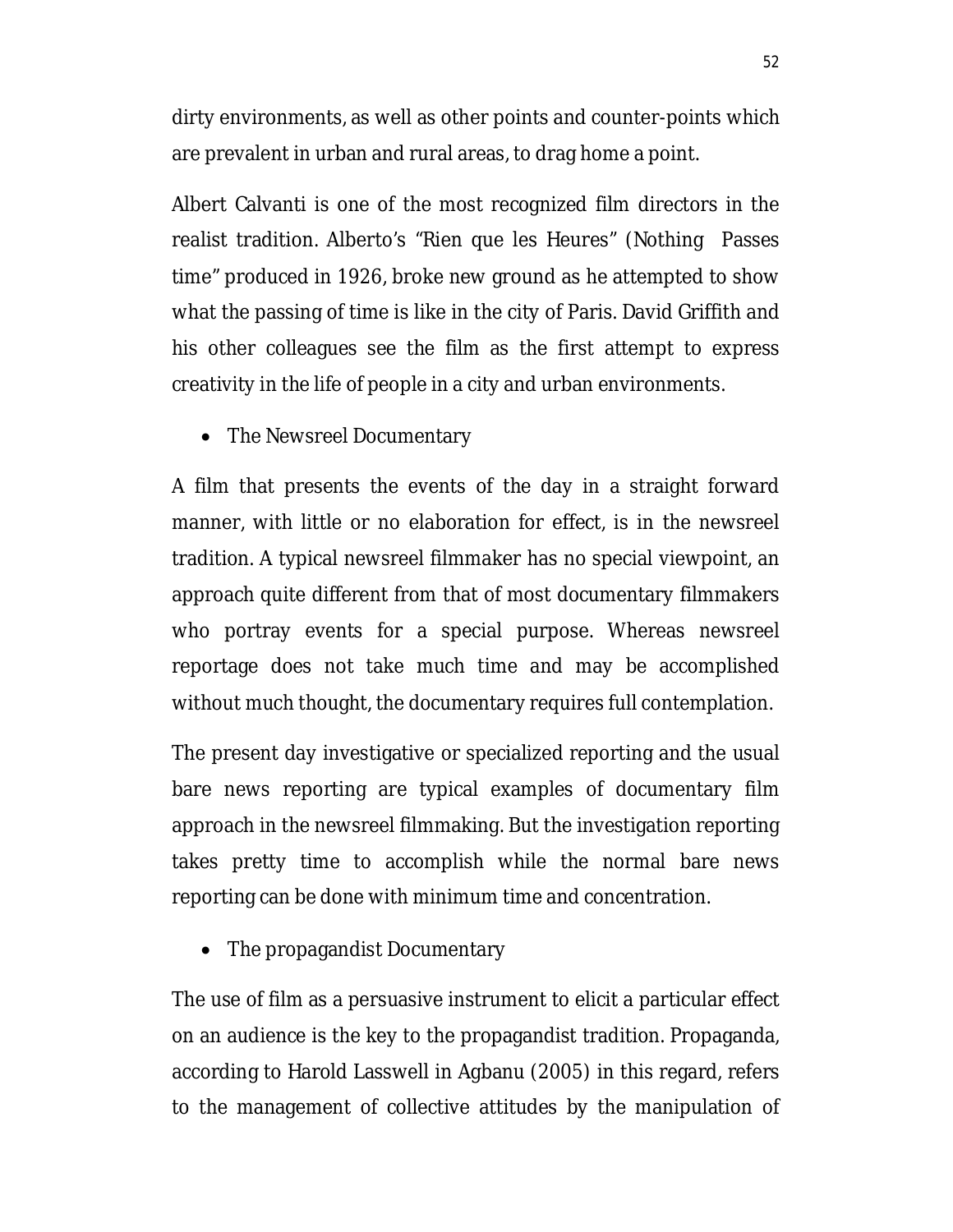significant symbols such as clinched fist, elevated eye brow, sophisticated gestures, powerful words and body movements. The propagandist uses various strategies including arguments and persuasion.

Soviet filmmakers were among the first to use film for political propaganda. For instance, the rise of communist ideology in the Soviet Union coincided with the perfection of the documentary. It was therefore natural that the young nation used film to promote its special view of the world. Communist ideology has remained indelible in the minds of most Russian citizens despite the splitting of the former Soviet Union into different states.

Sergei M. Eisentein's "October" produced in 1928 and V.I Pudvokin's "Deserter" produced in 1939 are the two notable films that used familiar images and persons to create a unique propagandist impact. The propaganda film probably reached its peak during the Second World War. On one part, the German film makers were earger to influence the masses in support of the Third Reich. On the other hand, American and British filmmakers told the world of the exploits and heroics of the "Allied Troops" against the German war machine, (Kogah 1999: 36).

• Cinema Verite Documentary

The rise of cinema verite brought a boom to documentary films. Films in this category reveal the power of an event to speak for itself. Frederick Wiseman is perhaps the most effective member of the cinema verite school. Wiseman's fascination is with institutions and his emphasis was on editing rather than planning in order to document factually without intrusion of social and political narration.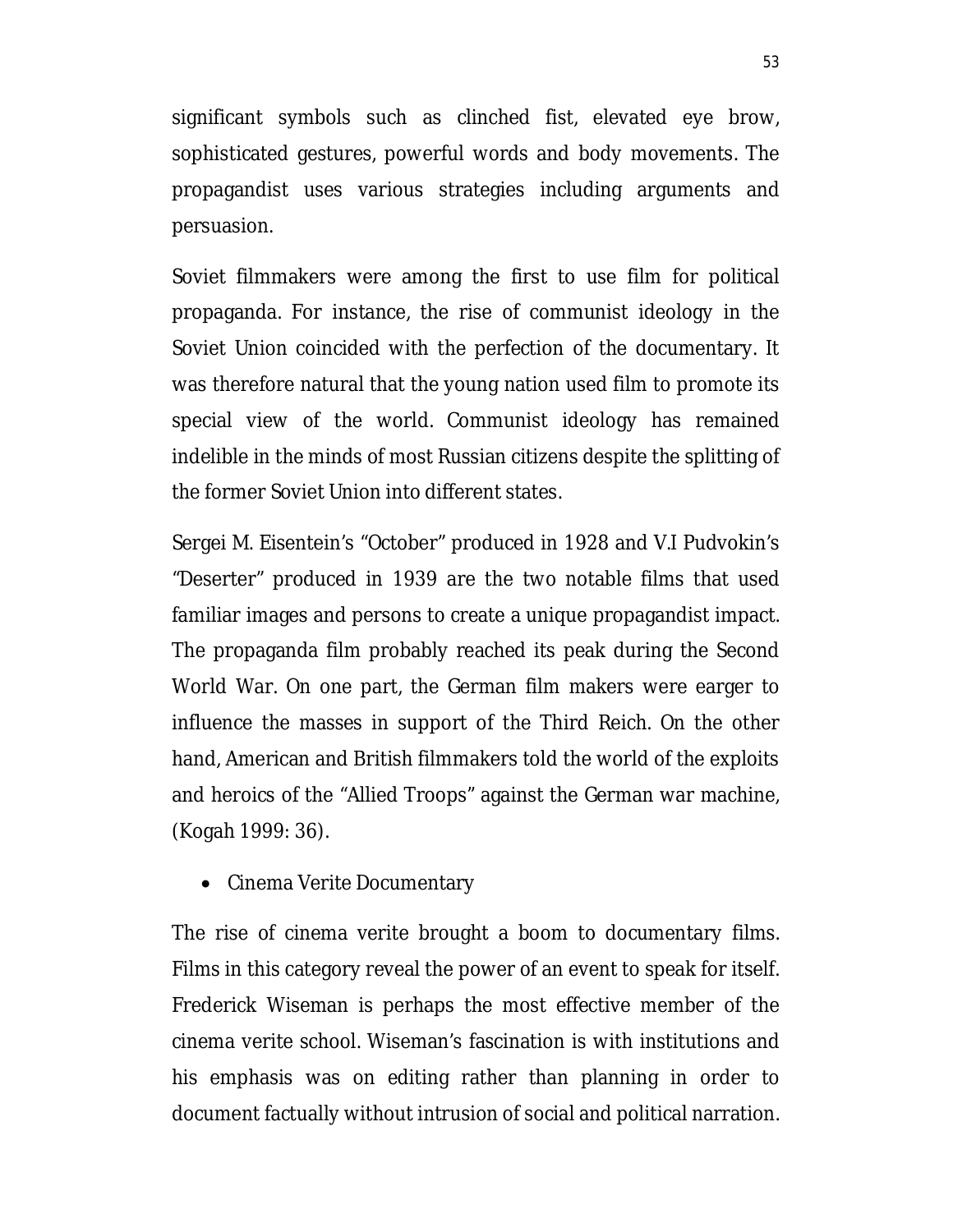The film maker dispenses with the narrator's voice and allows the situation itself to tell the story.

Frederick wiseman achieves his objectives by allowing the camera to rove much as the human eye would naturally do with little or no preplanning. Wiseman's "High school" produced in 1965, his "Titical Follies" of 1967, his "Law and Order" of 1969 and his "Hospital" produced in 1970, all explored every aspect of the functioning of traditional institutions. What makes cinema verite popular in recent times is the portability of camera equipment plus audiences distaste for the preaching films.

In cinema verite, the film maker is able to gather all the evidence needed to communicate a message. In the contemporary society, the documentary filmmaker continues with the tradition of presenting a viewpoint with a naturally occurring phenomenon.

### **3.2 Documentary Film Formats**

This connotes the film's physical characteristics such as the size, the packaging and whether it is silent or sound film. The size of film can be measured in millimaters (mm). This is the standard measurement. Film sizes range from 8mm, normally used for domestic purposes, to gigantic 70mm, which is used on some wide screen feature films. For television film production, only three sizes are used. They include 35mm, 16mm and super 8mm. 16mm is the most common among the three while 35mm is mainly for professional productions, (Kogah, 1999).

The 35mm is used in the prime time entertainment programmes. The size of this format produces exceptionally beautiful pictures.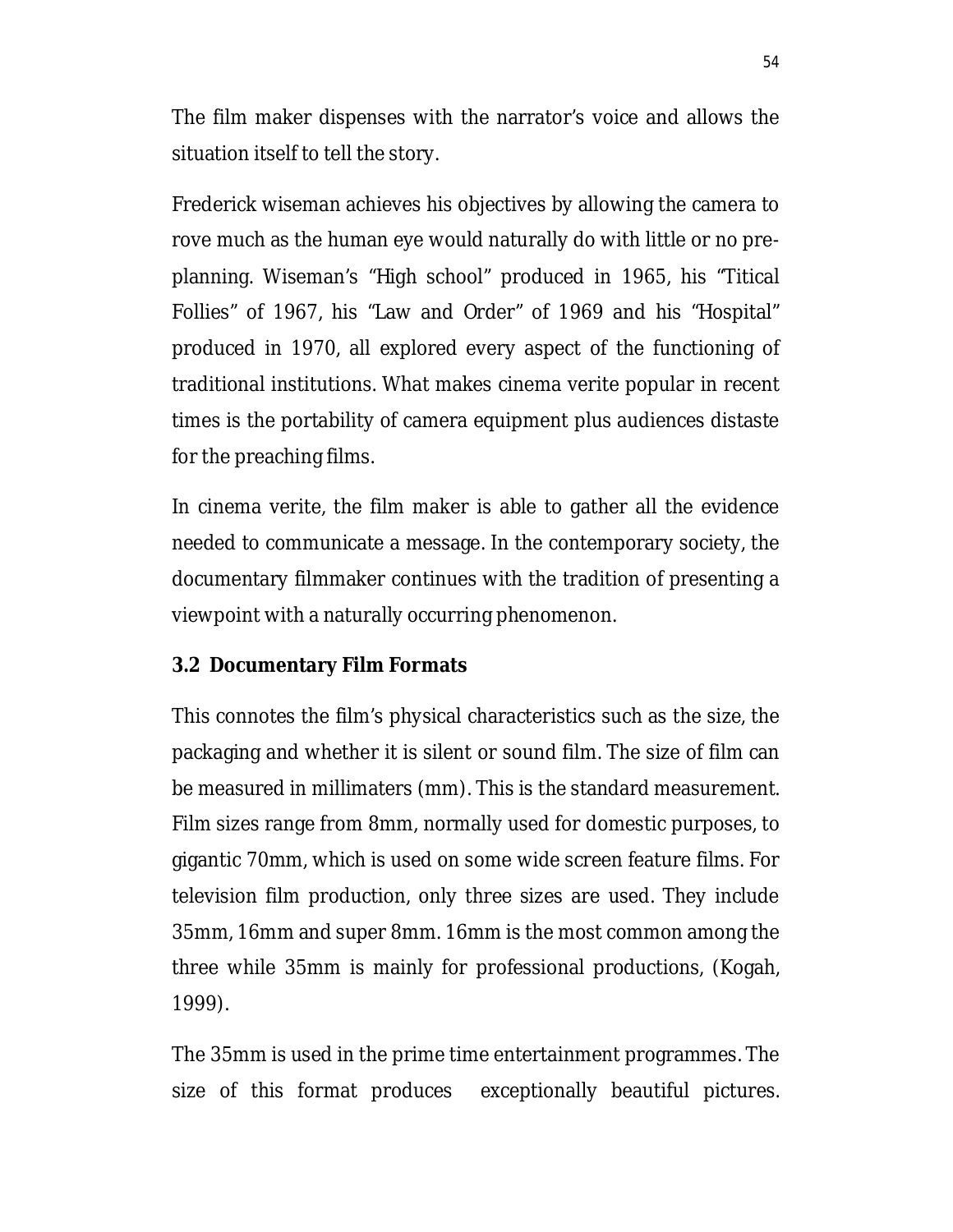However, it is rarely used for most video film productions since only the network and a handful of television stations have 35mm projection capability.

The 16mm format is the industry standard for local television film production and projection. It is less expensive than 35mm, yet the various professional film stocks available in 35mm are also present in 16mm. Again, 16mm production equipment is completely professional and comparable to the quality of 35mm equipment. Finally the 16mm equipment is comparably lighter and more portable.

Super 8mm is increasingly becoming very popular in view of its low cost alternative to 16mm. Consequently, it is used by relatively smaller stations and production studios. Although the 16mm is less expensive than the 35mm films, it is no doubt an expensive and costly medium in comparism with the super 8mm film. Granted that the super 8mm does not in any way compare fovaourably with 16mm, both in picture quality and production flexibility, it does not however produce acceptable pictures as in the case of its superior 16mm film. In spite of this draw back, the super 8mm find good use with satisfactory results at smaller stations and production studios. This is based primarily on its simplicity and low cost of the equipment.

#### **4.0 Conclusion**

The categories or classes of documentary films are the naturalist, the realist, newsreel, propagandist and the cinema verite documentary. The naturalist documentaries dwell on natural surroundings and everyday sceneries. The realist documentaries use photographs to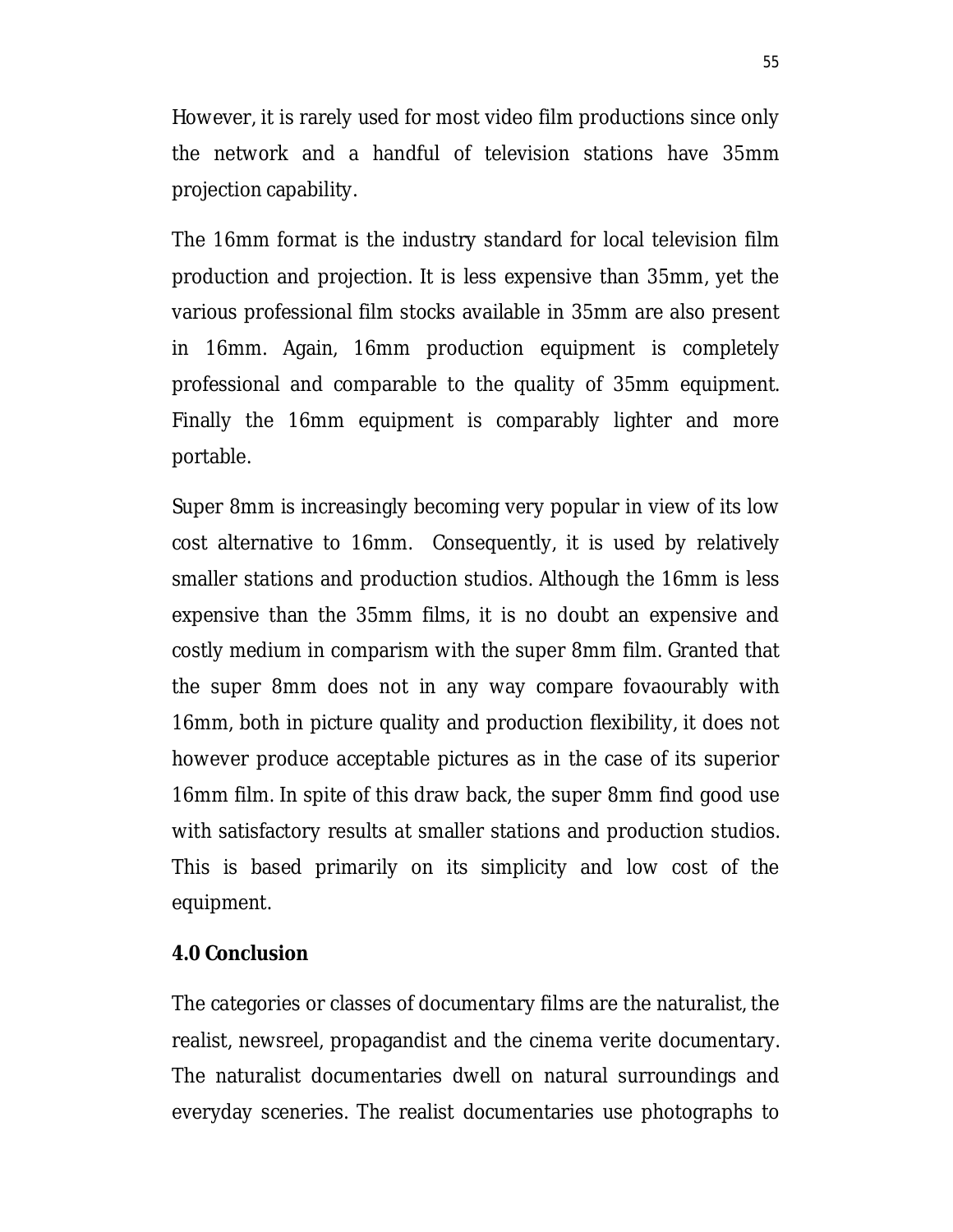highlight contradictions of life in cities and rural areas. Documentaries in the newsreel category present events in a straight forward manner with little or no elaboration for effect, while propagandist documentaries use persuasive elements to elicit a desired effect in their audiences. The cinema verite documentaries, simply, allow the objects or events in the film to speak for themselves.

Documentary films mostly come in various formats of 35mm, 16mm and super 8mm. The format to be adopted depends on the producer's choice or taste for quality, finance at his/her disposal and the capacity and size of the television station.

#### **5.0 Summary**

This unit examined the different classes of documentary films. To this end, all the types of documentaries were discussed and examined. Example of each category, the writer, director or producer as well as the year of production of each mentioned film were also x-rayed. This unit also discussed the various formats for documentary films and their features and advantages.

#### **6.1 Self-Assessed Exercise**

Critically examine the various categories of documentaries discussed in the unit. Could you think of an example of at least two most common category prevalent in Nigerian television stations.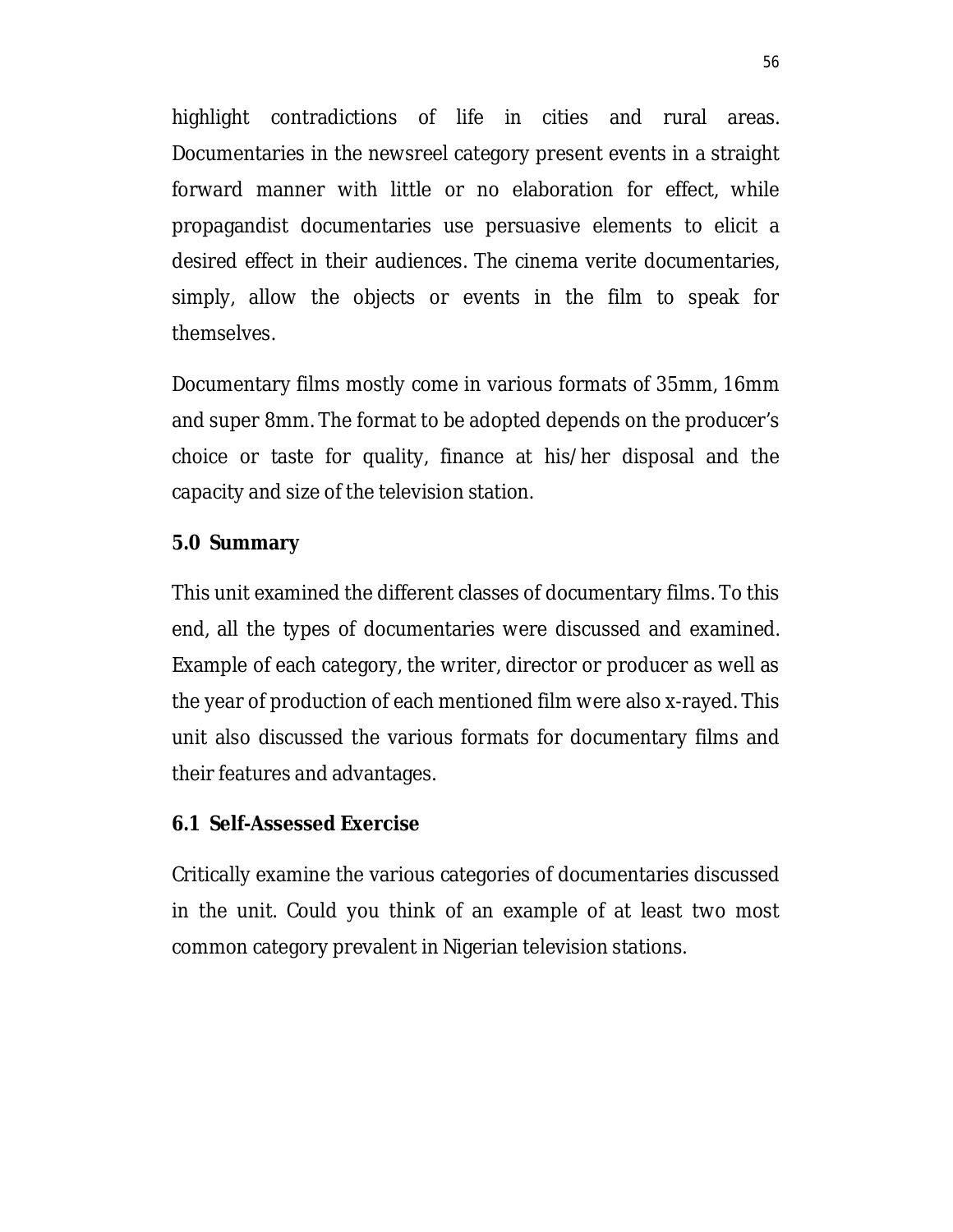# **6.2 Tutor-Marked Assignment**

Study the naturalist and the newsreel classes of documentaries. List at least three topics or issues that could best be treated under each category. Give reasons for your answers. Page limit  $= 2$ 

## **7.0 References/Further Reading**

- Agbanu, V. N. (2005) "Propaganda and Public Opinion" In V.N. Agbanu and C.D Nwabueze (eds.) *Readings in Mass Communication.* Owerri: Top shelve publishers.
- Kogah, V.C (1999). *Visual Communication, Film, Graphics, Photojournalism.* Owerri: Gust – Chuks publishers.
- Owuamalam, E.O (2007). *Film and Screen Directing*. Owerri: Top Class Publishers.

### **Unit 3: Purpose of Documentary Films**

#### **Contents**

- 1.0 Introduction
- 2.0 Objectives
- 3.0 Main Content
	- 3.1 Purpose of documentary films
	- 3.2 Importance of documentary films
- 4.0 Conclusion
- 5.0 Summary
- 6.0 Assignments
	- 6.1 Self-Assessed Exercise
	- 6.2 Tutor-Marked Assignment
- 7.0 Reference/Further Reading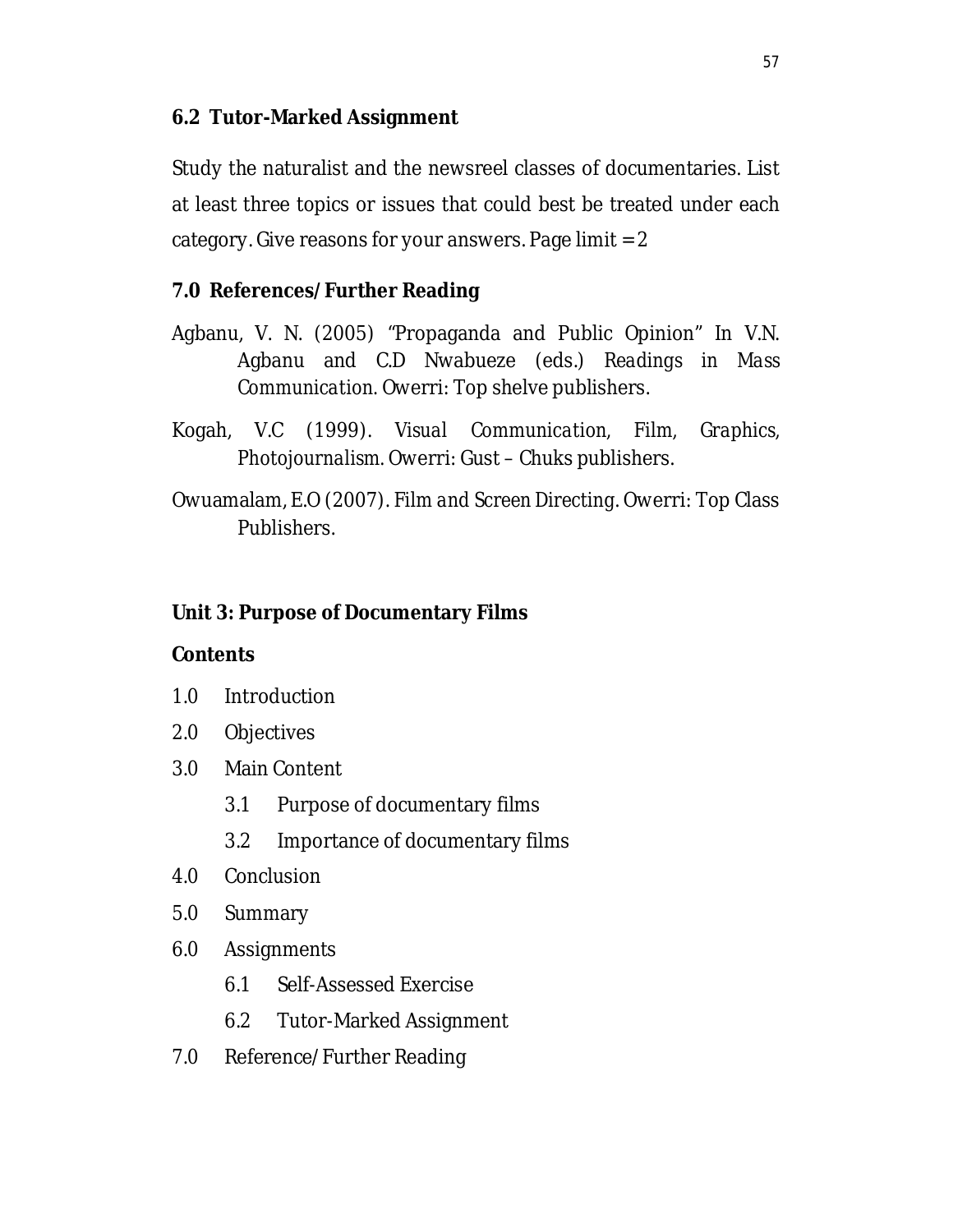# **1.0 Introduction**

Documentary films are not just produced in a haphazard manner for the fun of it. They are well thought of and organized in a manner that must communicate something of significance to the viewer. For this reason, every documentary film has key objectives or purpose why it is produced. This unit aims at discussing the purposes for the production of documentary films. The importance of documentary films were also x-rayed.

# **2.0 Objectives**

At the end of tutorials in this unit, you are expected to know:

- The purposes or objectives of documentary films
- The importance of documentary films.

# **3.0 Main Contents**

# **3.1 Purpose of Documentary Films**

A documentary filmmaker sets forth "not simply to register events and circumstances, but to find the most moving examples of them" (Bluem, 1972:10). It is so because every documentary is dramatic. It adds an artistic dimension to journalistic and societal aims. It aims at one or more of the following objectives or purposes:

 To provide socially useful information or basically to inform the audience. The essence may be to arouse human interest to take a remedial action, on the observed lapses in the human environment. The documentary provides relevant information through compelling pictures and images. It deals with the focused subject so that the issue raised would be appreciated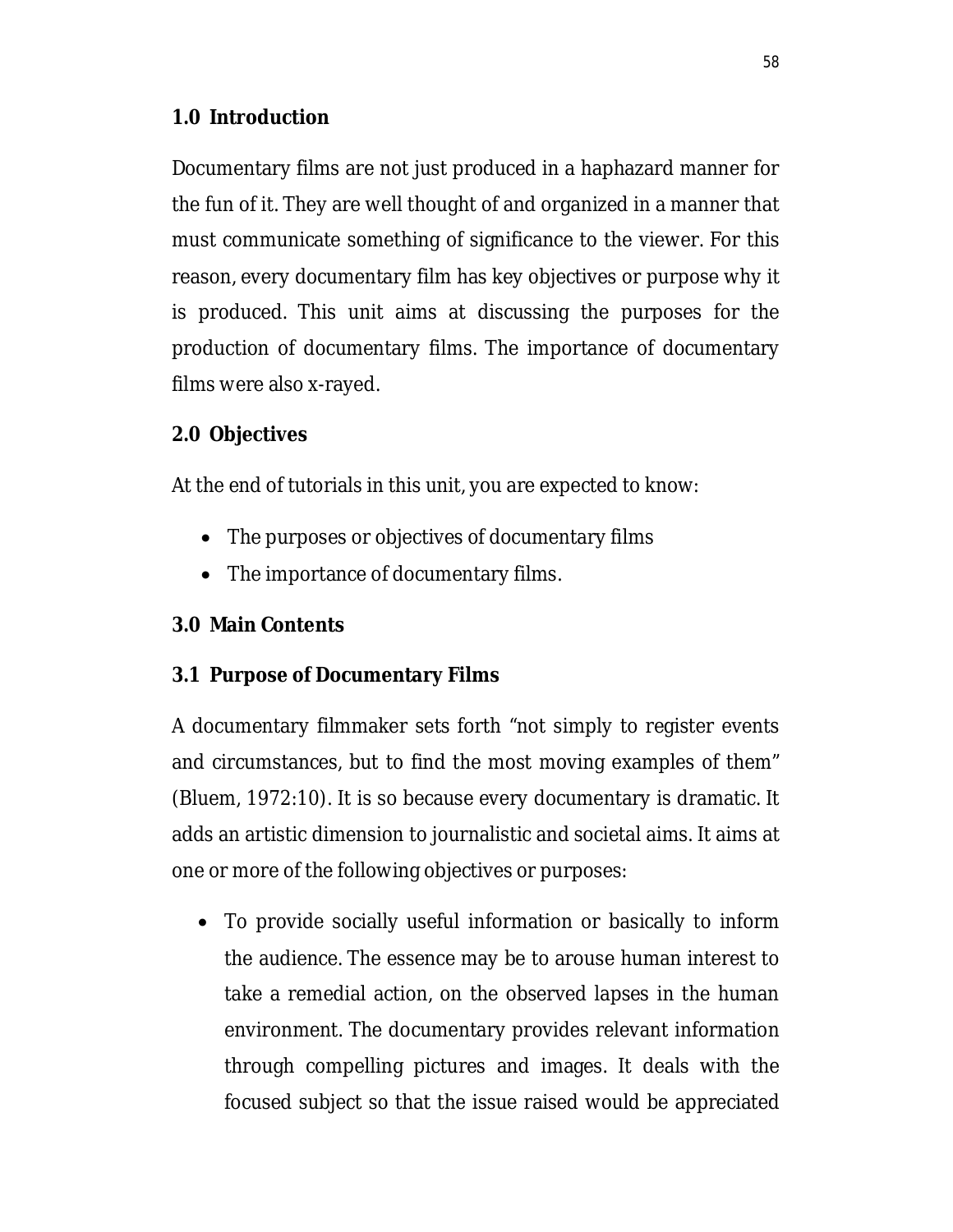and understood. For instance, the weekly news presentation on the Nigerian Television Authority (NTA) network service on Saturdays titled "week-end file" mirrors an aspect of the Nigerian society that requires public attention and consideration. One of the editions as captured by Owuamalam (2007) dealt with the fate of the textile industry in Nigeria. It showed how the industry has virtually collapsed with the decline in the number of textile factories, from more than 200 in the 1990s to less than 40 in 2006, how the workforce has reduced from more than 300,000 workers to less than 20,000 within the same period. It also showed how the cotton farms have been neglected and the yarn machines abandoned. It explains why the scarcity of finished Nigeria prints has led to the smuggling of textiles and fabrics, even now that the materials are currently banned for importation into the country. It brings the travails of the industry to the fore and advocates a socio-economic actions that can return the industry to its prerions glorions moments of boom.

Other purposes of documentaries include

- To persuade the audience to take remedial action and to inspire or lift.
- To convince people to accept a new idea or to develop a new opinion or attitude.
- To persuade the audience to carry out a specific course of action.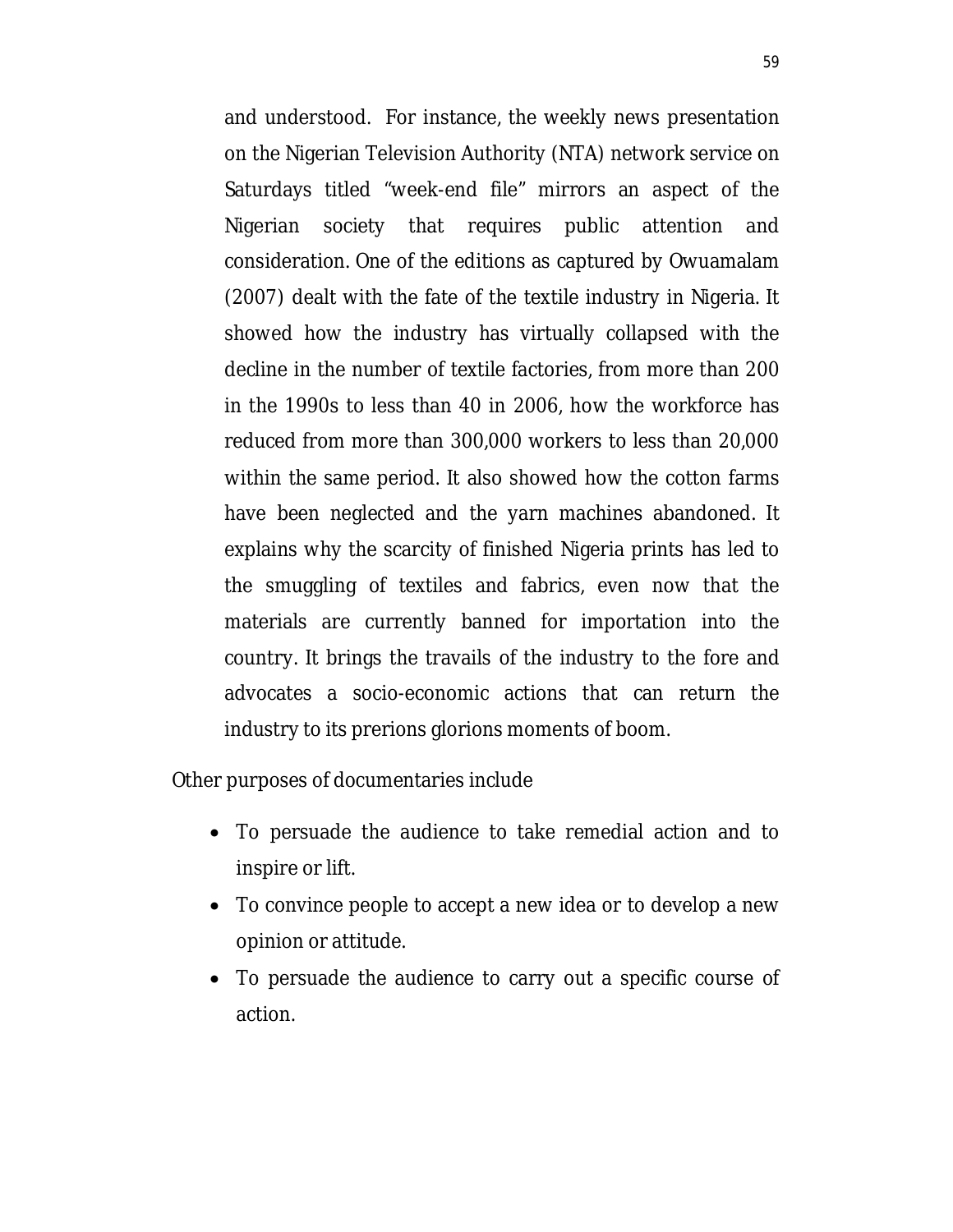A given documentary can accomplish one or more of the above objectives. If however it is well organized, it will be primarily aimed at accomplishing one of them, (Willis, 1967)

### **3.2 Importance of Documentaries**

The documentary film is important and very crucial to broadcasters and media professionals for many reasons. Firstly, it gives them a chance to use the broadcast media to explore the significant issues in their immediate environments, rather than expanding their resources on what may be frivolous and ephemeral.

Secondly, it provides opportunities for experimentation and the exercise of one's ingenuity not often possible in such formulaobsessed fields as drama and comedy.

Thirdly, it allows broadcasters the opportunity to re-experience creativity, outside the realm of typologies often associated with specific production formats. It allows the freedom to explore the various attributes of performance, as a communication strategy, designed specifically for the audiovisual medium.

# **4.0 Conclusion**

Documentary films are specifically produced for the purposes of informing and providing socially useful information, persuading the audience to take remedial actions, to inspire, to lift and to convince people to adopt or accept a new idea or to develop a new opinion or attitude. They could be produced for the purpose of reinforcing an existing opinion or attitude and to help the audience carryout a specific course of action. They are therefore important because they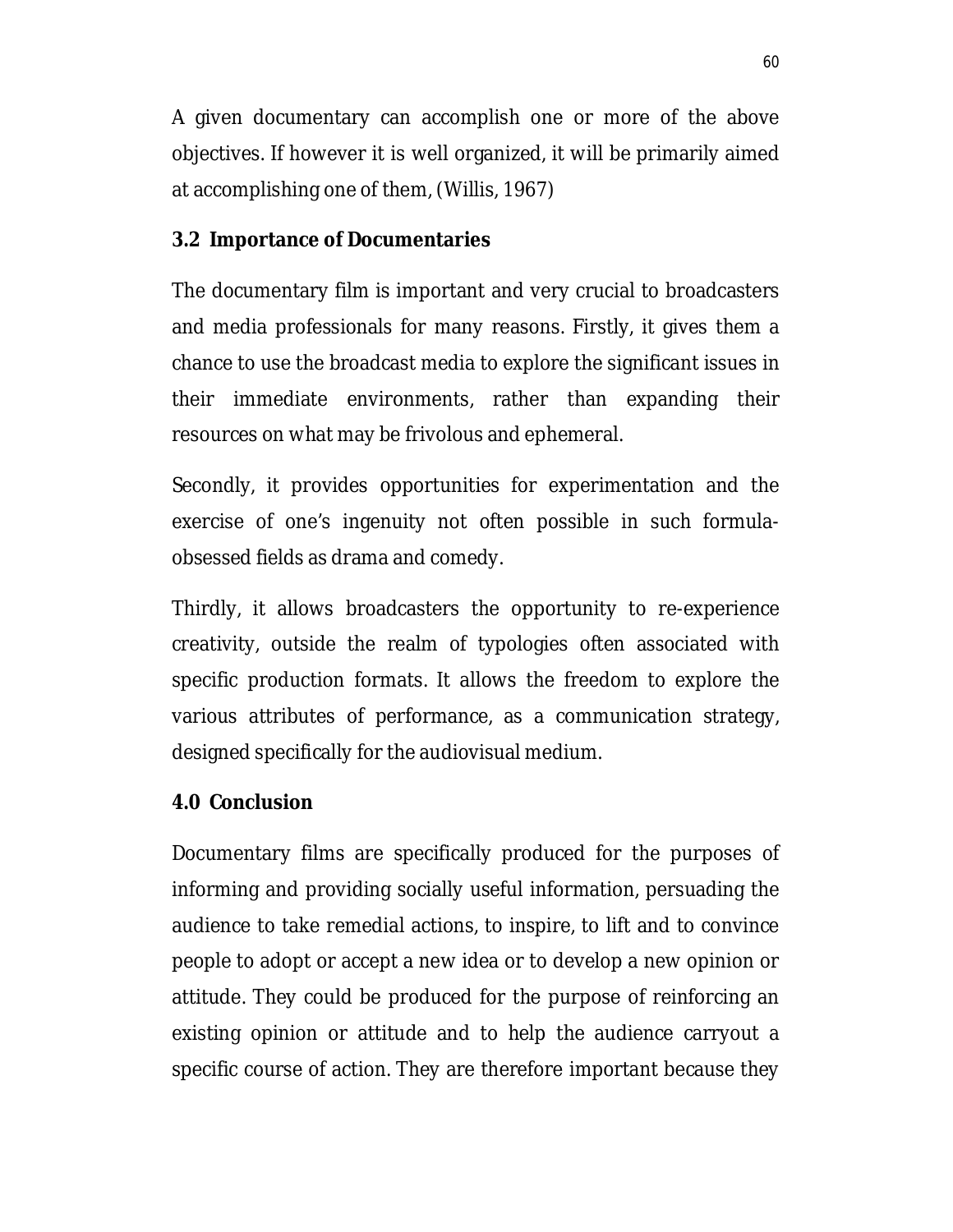allow broadcasters the freedom to exercise the creative potentials inherent in them and to explore their immediate environments.

### **5.0 Summary**

This unit examined the purpose or objectives behind the production of every documentary film. These objectives were examined and example given to show how a documentary could be used to offer solution to a societal problem. The importance of documentary films to broadcasters were also discussed.

## **6.1 Self-Assessed Exercise**

Do you agree on the purposes behind the production of documentaries? Are they justifiable?

## **6.2 Tutor-Marked Assignment**

Watch "weekend file" on NTA. It is a network programme of NTA aired on Saturdays. Identify the type of documentary aired in the edition you watched and enumerate the purposes for the documentary.

### **7.0 References/Further Reading**

- Bluem, W. A (1972). *Documentary in American Television.* Chicago: Brown Company publishers.
- Owuamalam, E. O. (2007). *Screen and Film Directing*. Owerri: Top class publishers.
- Willis, E.E. (1967). *Writing Television and Radio Programmes.* Chicago: Holt Rinechart and Winston Inc.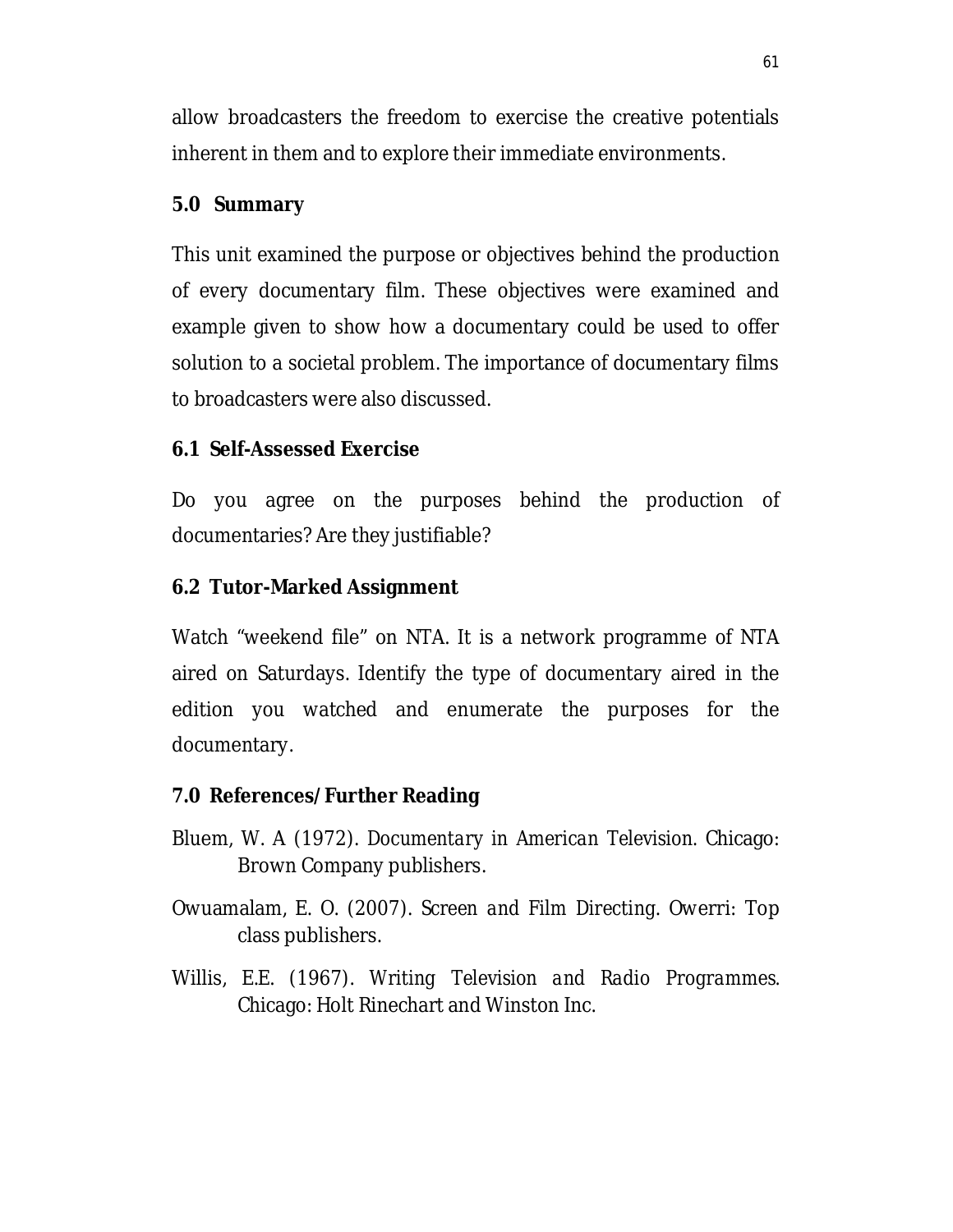# **Unit 4: Developing Ideas for Documentary Films.**

# **Contents**

- 1.0 Introduction
- 2.0 Objectives
- 3.0 Main Contents
	- 3.1 Ideas for documentaries
	- 3.2 Research for the documentary
- 4.0 Conclusion
- 5.0 Summary
- 6.0 Assignments
	- 6.1 Self-Assessed Exercise
	- 6.2 Tutor-Marked Assignment
- 7.0 References

# **1.0 Introduction**

The documentary film, as has been emphasized in the previous unit, follows a well thought out pattern. It does not follow a haphazard approach. The ideas are carefully chosen and organized to suit the purpose and achieve the objectives for the documentary. This unit is therefore designed to help you understand the importance of organizing ideas for the documentary and more importantly on how to develop ideas for documentary films.

# **2.0 Objectives**

At the end of the tutorials in this unit, you are expected to know and understand the following:

• How to generate ideas for documentary films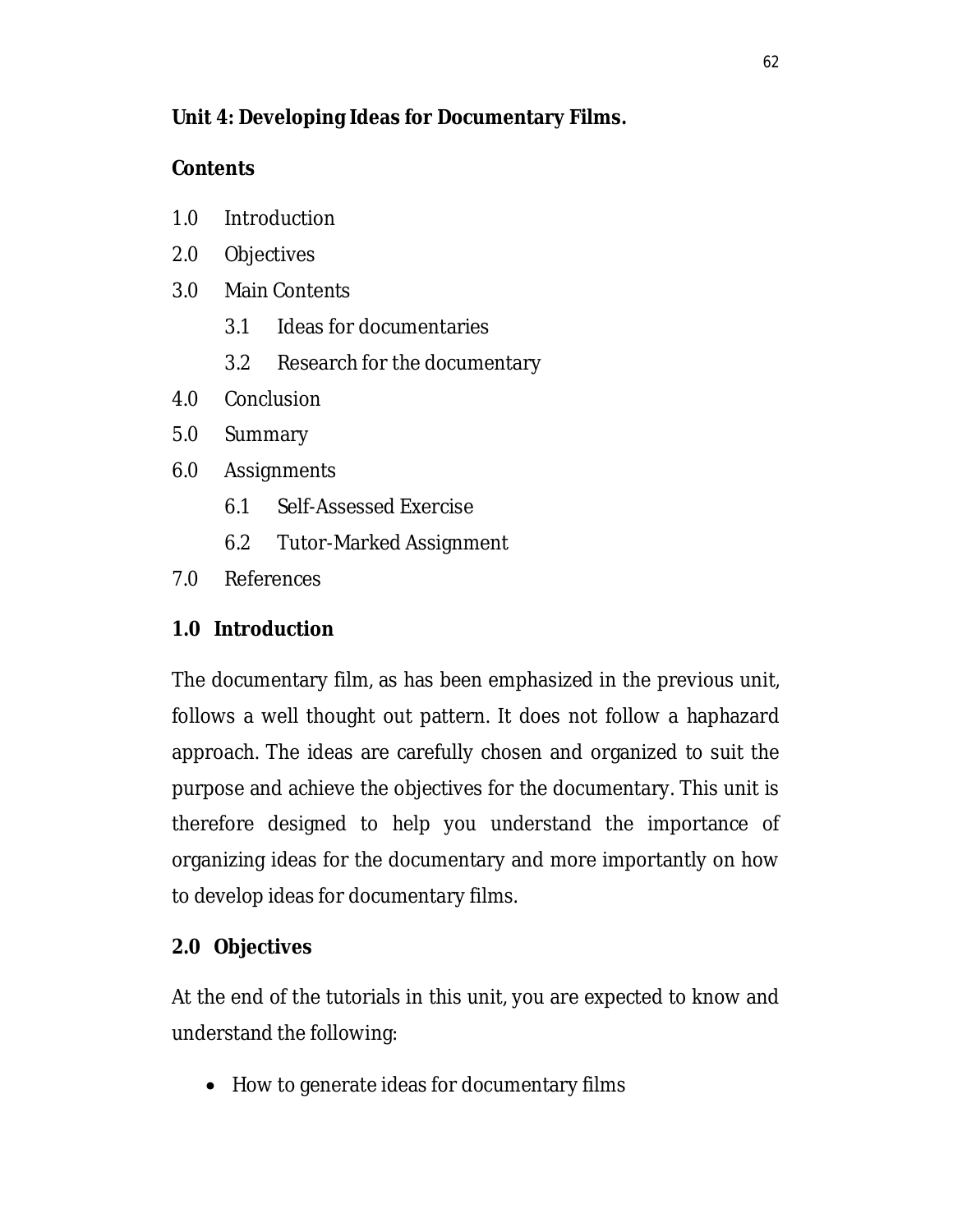- How to conduct research for the documentary
- The importance of research in documentaries.

# **3.0 Main Content**

## **3.1 Developing Ideas for the Documentary Film.**

Ideas for the documentary film according to Nworgu (2010) can be generated through any of the following:

• Personal experience.

We experience sad, happy, bitter, sweet and memorable moments everyday both in our offices, homes, street or anywhere we find ourselves. These experiences can form the basis for a documentary programme.

• Historical events or figures

A documentary idea could emanate from historical accounts about celebrities or celebrations. Most historical documentary is made up of partly fiction and factual things.

• Strong feelings for or against the society or events.

Bad or good feelings can form basis for a documentary idea.

 A change in the societal values, norms, and social order can form material for a documentary script.

Also, the political, economic and social standard can be used for a documentary programme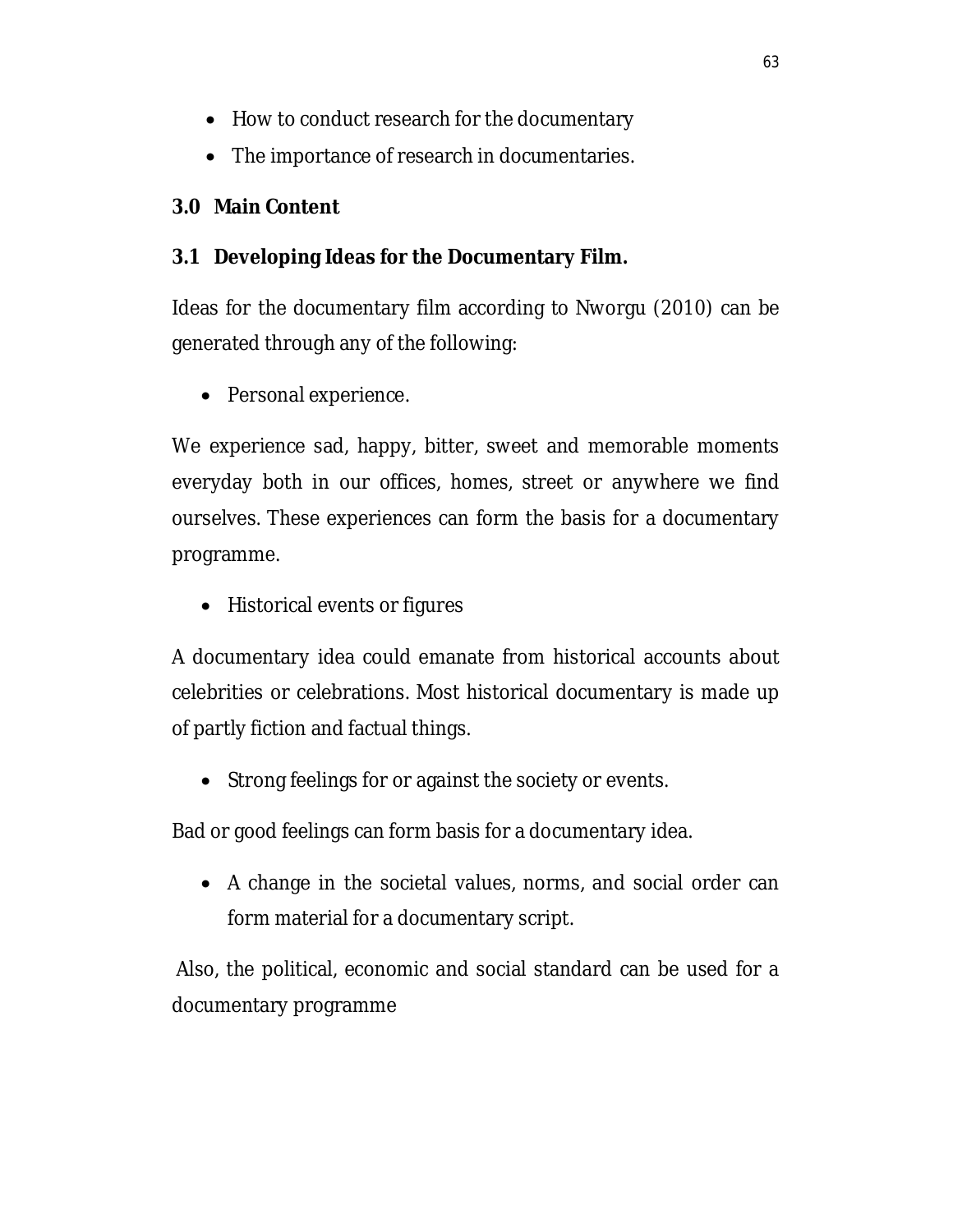The inspiration to produce a documentary programme could also emanate from newspapers, magazines, novels, short stories, drama series etc which one has read.

### **3.2 Research for the Documentary**

The place of research in the documentary film, just like in any other aspect of mass communication cannot be over emphasized. Research provides the basic information needed to produce the documentary.

Research for a documentary programme can be divided into three. Pre-documentary project research, on – the – documentary project research and post – documentary research.

Pre-documentary research is the first research carried out to ascertain basic information concerning the documentary. This is the general phase in which the subject is explored to establish the dimensions of the programme and define areas that need further investigation. General reading is the main tool in this exploratory phase of the research.

The second phase of the research is carried out when the documentary project has been embarked on. This is the stage in which the research seeks answer to specific questions that arise during the period of the general research. This may go on throughout the preparation of the programme. This is because the writer often discovers after he has started his/her script that he/she needs further information before he/she can continue writing the script. Interview is often carried out in this stage.

The last phase of research is the post-documentary project research. It is done to ascertain how far the documentary project writer has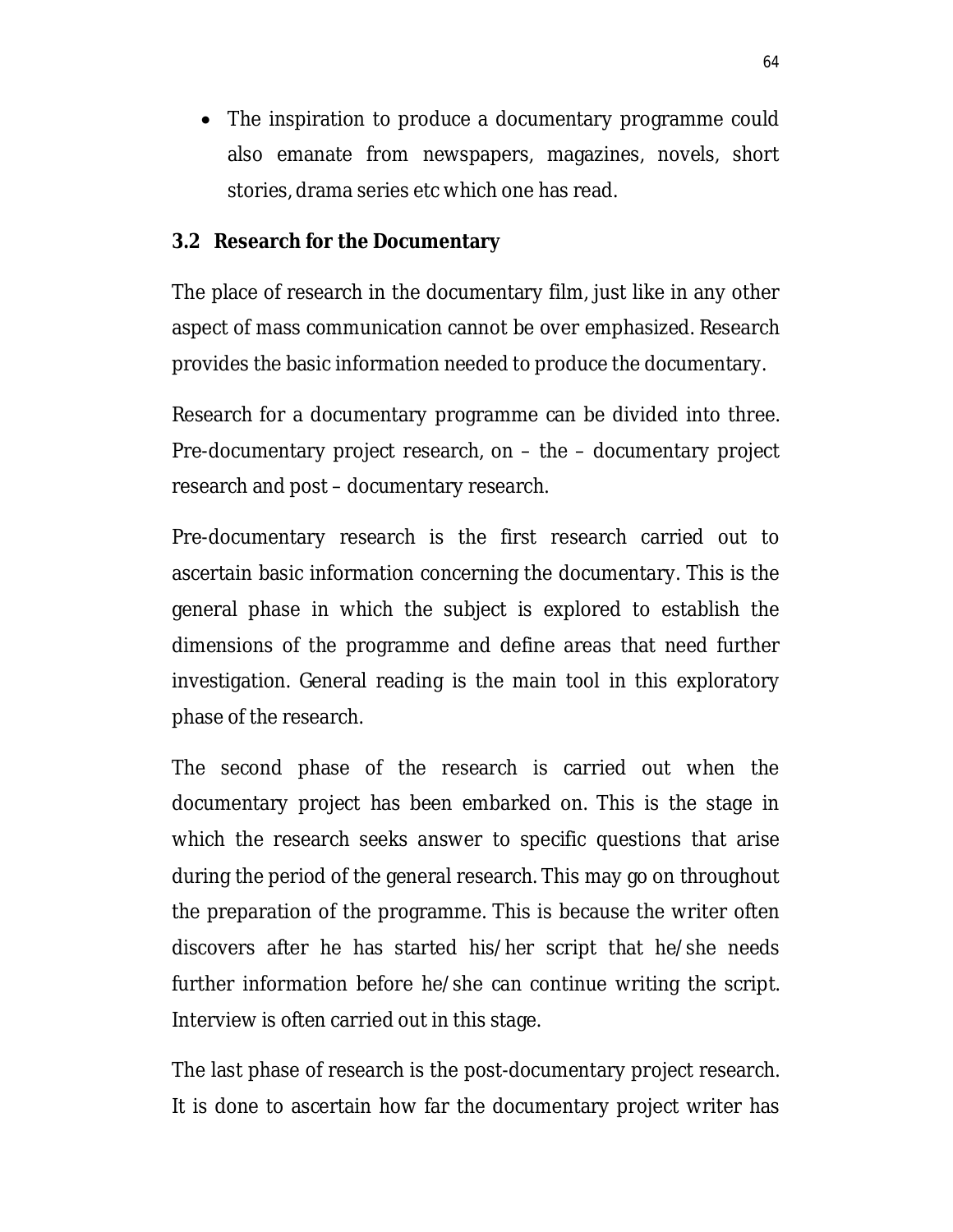farred in his/her work. Question on how far the purpose of the documentary has been achieved is also ascertained at this stage. What is the attitude of the viewers towards the documentary? Are there areas that need to be improved on in future productions and are there areas where the documentary derived its strengths form? These questions are very necessary if the person(s) behind the documentary would excel in this trade.

Research is therefore important in documentary programme production because of the following reasons:

- It helps in developing the point of view for the documentary
- It helps the script writer to be conversant with the subject matter
- It helps in ascertaining the budget for the documentary
- It helps in finding who is to be interviewed, and how the interview is to be carried out.
- $\bullet$  It is through research that the actual resources both human and material – that will be used in the production are ascertained.

#### **4.0 Conclusion**

Ideas for the documentary can be sourced from different areas. It can emanate through personal experiences, through historical accounts of people and events, through strong feelings for or against the society, it can also be through a change in the societal norms and values and the finally, the inspiration can come through newspapers, magazines, or journal articles, or through novels, short stories etc. Research is therefore very important if the documentary objectives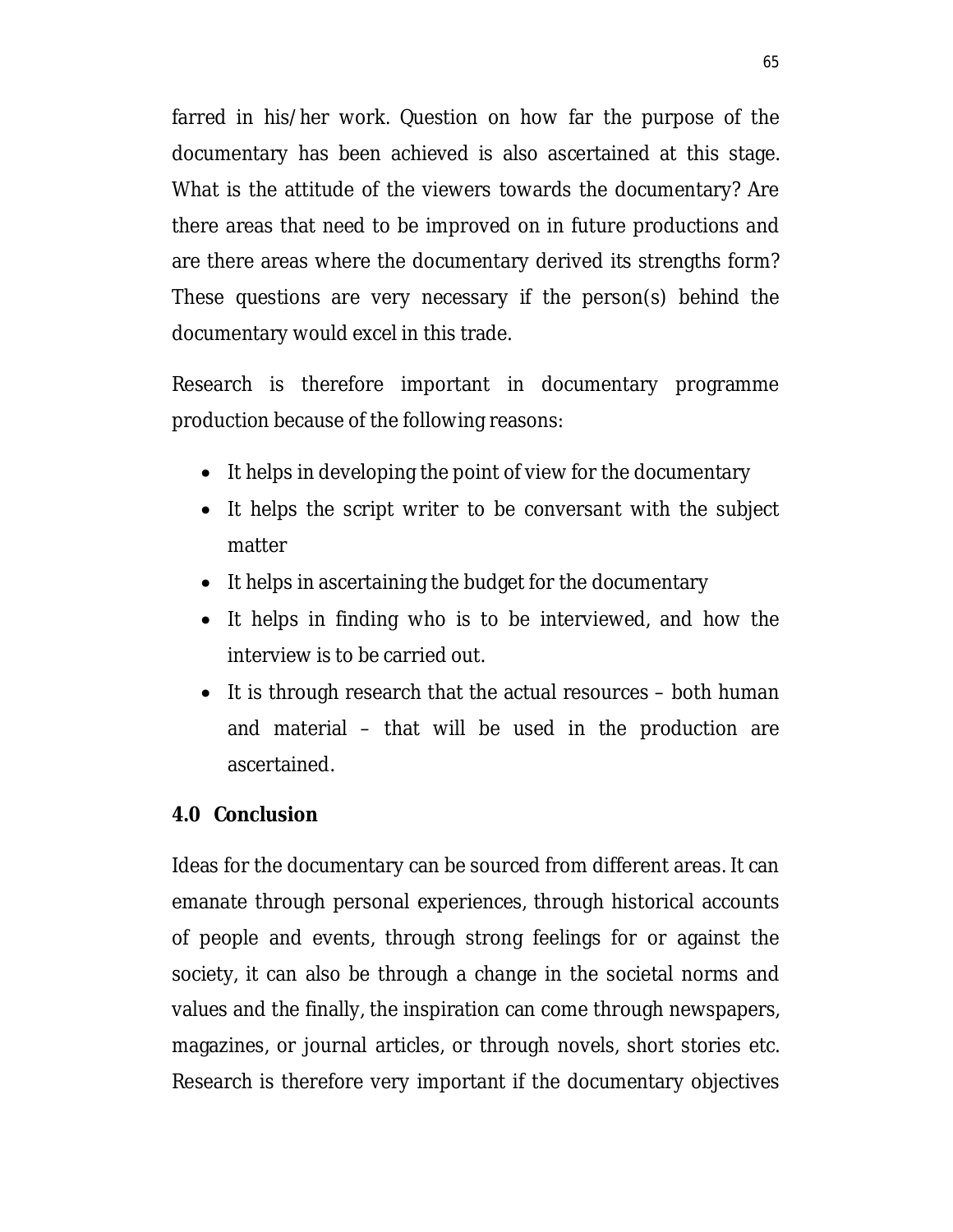will be achieved. Research can be carried out before the documentary project is embarked on, during the period of the documentary and after the documentary project has been executed. It is therefore important in the documentary process because the success of the documentary depends on how research is carried out concerning the whole issue to be examined.

## **5.0 Summary**

This unit discussed the various ways or sources through which ideas for the documentary could be generated. Research as a vital aspect of a documentary project was also discussed.

## **6.1 Self-Assessed Exercise**

Give topics or issues that can be handled in the historical aspect of documentary.

# **6.2 Tutor-Marked Assignment**

For a documentary on "Danger of Abortion", list the sources where you will get information that will guide you in the production. List the questions that will help you undertake the documentary project successfully. Page limit: 2pages

# **7.0 References/Further Readings**

Nworgu, K. O (2010) *Introduction to Broadcasting*. In K.O Nworgu (ed.) *Mass Communication Theory and Practice*. Owerri ultimate books.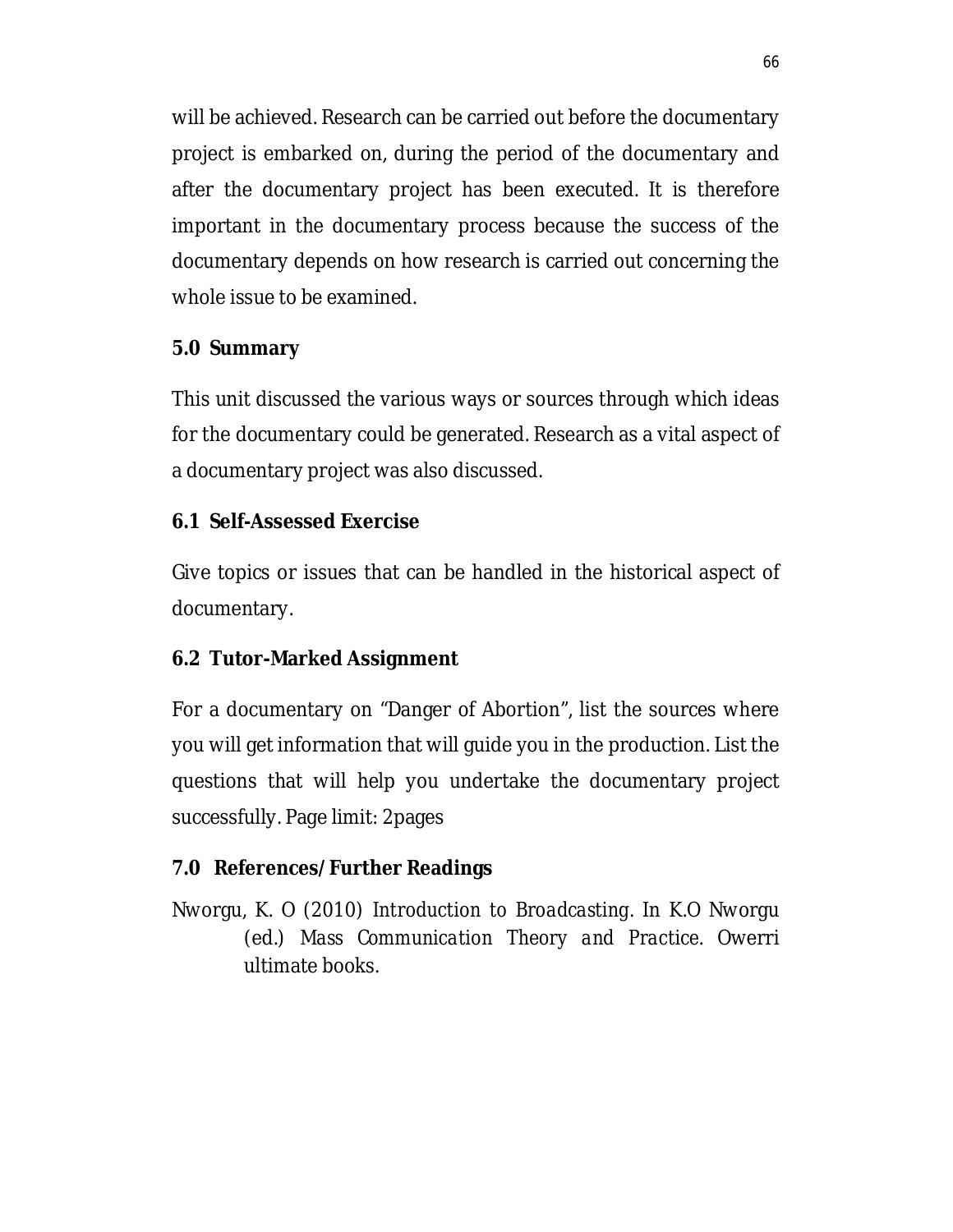# **Unit 5: Developing the Documentary Outline.**

# **Contents**

- 1.0 Introduction
- 2.0 Objectives
- 3.0 Main Contents
	- 3.1 Meaning/Functions of outline
	- 3.2 Questions that guide the development of outlines
- 4.0 Conclusion
- 5.0 Summary
- 6.0 Assignments
	- 6.1 Self-Assessed Assignment
	- 6.2 Tutor-Marked Assignment
- 7.0 References/Further Reading

### **1.0 Introduction**

An outline is like a blue-print that guides the production of a documentary. The success of the documentary therefore depends on how the outline is designed. A well laid down outline also makes it very easy to carryout the documentary without mistakes. This unit is designed to help you know what an outline means with regards to documentary and how to develop a good documentary outline.

# **2.0 Objectives**

At the end of this unit, you are expected to:

- Know the meaning of a documentary outline
- Define the documentary outline
- Understand the functions of a documentary outline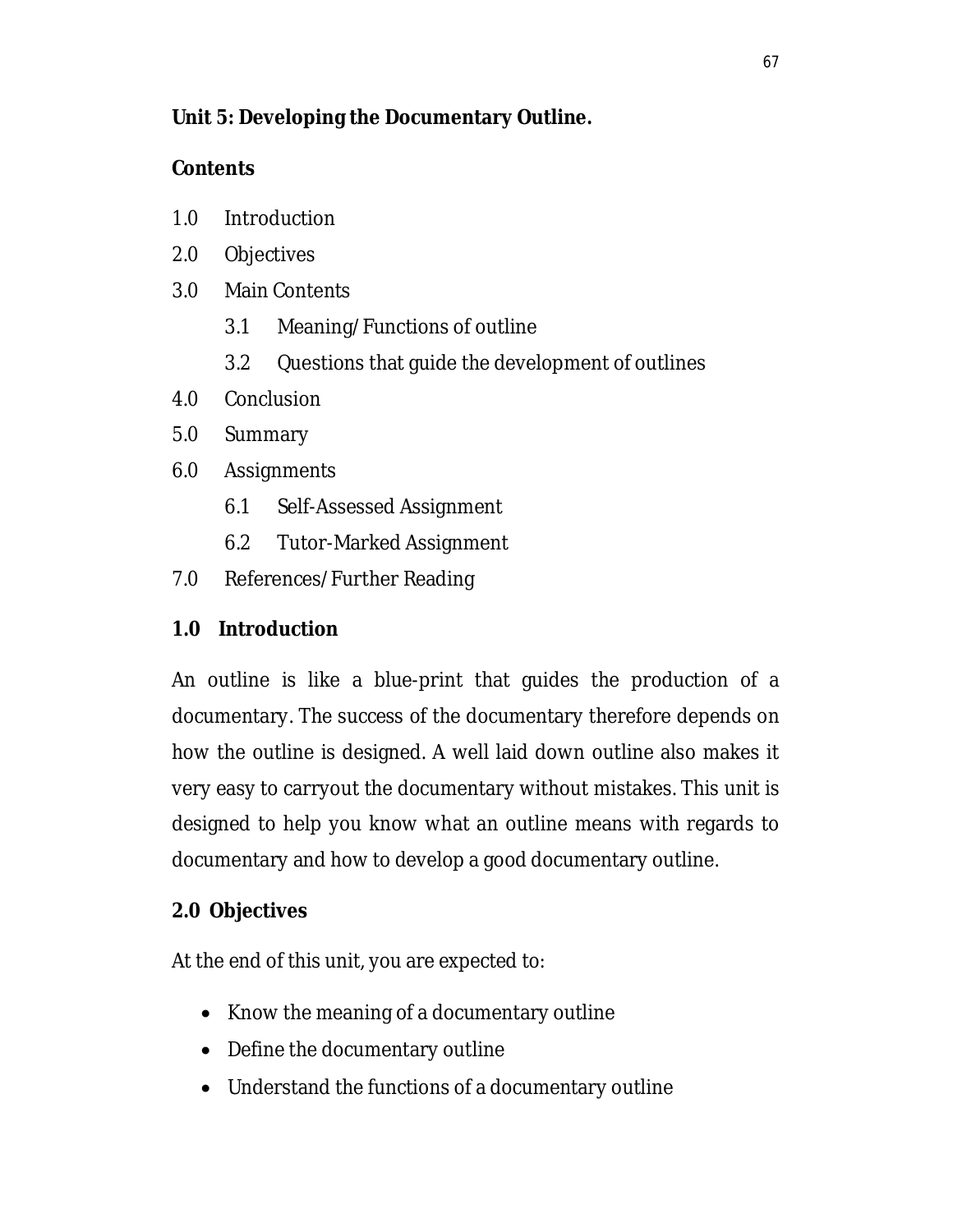- Know the questions that guide the design of a documentary outline.
- Patterns of organization of a documentary outline.

# **3.0 Main Contents**

### **3.1 Meaning and Functions of a Documentary Outline**

A documentary outline according to Nworgu (2010) and Owuamalam (2007) could be described as the presentation of the documentary story in a straight forward simple story format without the technical jargons, like light and camera movements. The scriptwriter presents the dramatic element of the story in a coherent manner and usually in present tense. Documentary outline brings out all the unity of the whole story and also the main points. However, documentary outline is not the final working script but the scriptwriter's script containing the storyline. It is like a proposal, which tell us what the documentary is all about. It is a simple presentation made to potential producer or sponsor. After the presentation of this script or outline, the producer or director now prepares a script for the production.

Production script, on the other hand, should then have technical jargons like instructions for lighting and camera movements. The director's or producer's script contains conceptualization, visualization and pictorization of the ideas for either radio or television document production. This means that the director adds life or images to the ideas presented in the outline by the script writer.

The functions of the outline given by Nworgu (2010) are as follows:

Makes clear the direction of the script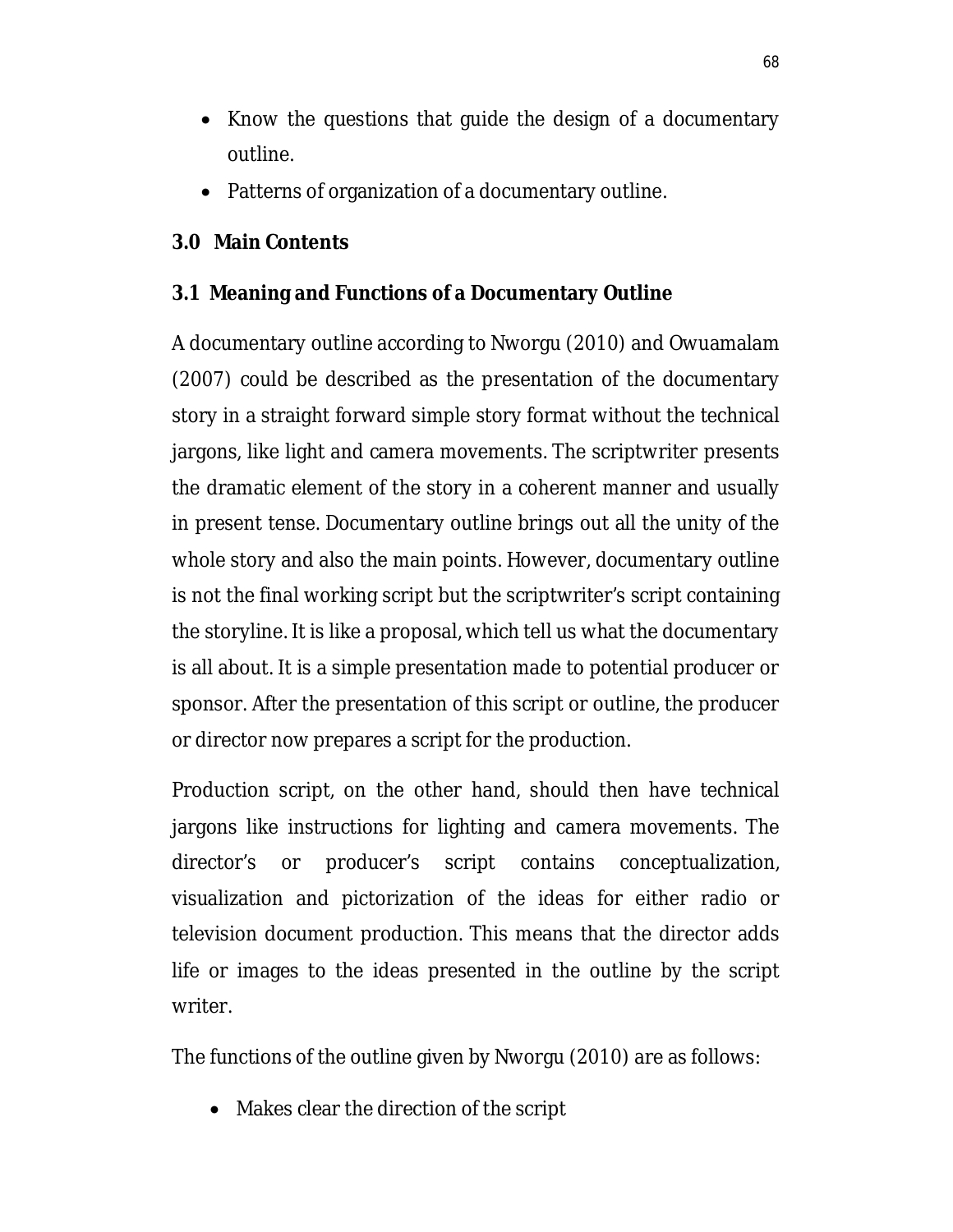- Gives the story some flesh and
- Adds some emotions to the story, thereby injecting excitement which the audience will likely experience after watching the film.

# **3.0 Question that Guide the Development of the Documentary Outline**

Kogah (1999) maintains that the first step in creating an outline is to write down the ideas of the programme in a list without giving any particular thought to order or arrangement. The list should then be guided by the following questions:

- What are the main ideas to be explored in the documentary?
- What is the subordinate points?
- What is clearly the supporting material?

The responses to these questions will guide the writer in setting down the outline. For instance, a documentary "Exodus from Africa" on CNN, shows the inexplicable desperation of African youths, in passing through avoidable difficulties, simply because they desire and seek euphoria of "paradise" in the western world, which in real terms may not be the case. The documentary shows political instability, joblessness and a craven quest for affluence, as the factors that have contributed to the mass exodus of African youths from their countries. It shows the harrowing experience which the youths pass through to achieve their desires, which in most cases come with death, misery and penury in squalor and sordid living conditions. The illegal immigrants most times are repatriated from the countries, where they arrived illegally. The documentary sought to ask the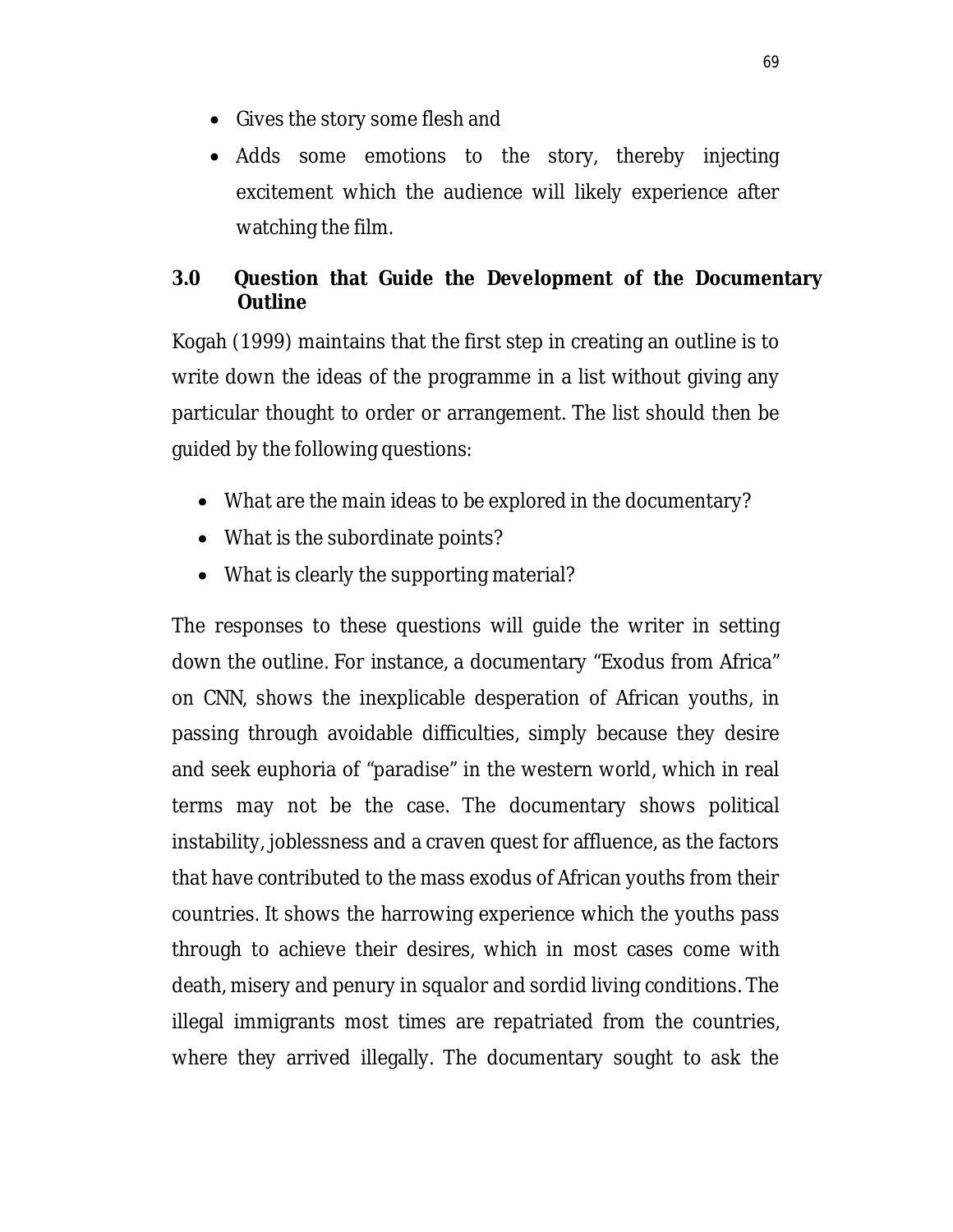youths in particular, whether the risk involved is worth the trouble (Owuamalam, 2007).

From this short outline of what the documentary "Exodus from African" is all about, you can ascertain whether the three guiding questions in the development of a documentary outline have been answered.

There are certain patterns that are followed while developing an outline. The writer, according to Kogah (1999 :45) may discover that his/her material fits into one of the following patterns of organization of an outline:

- Write the outline in complete sentence because incomplete or single words mask muddy thinking and fail to reveal, that some ideas which seem to be related are not really related after all.
- Make certain that the ideas of the programme are set down in such a way as to reveal their tone relationships. Use a consistent set of symbols to reveal which ideas are the main prints, which are subordinate, and which are equal to one another.
- Restrict the number of main points to a reasonable number. Most programmes should have no fewer than two main points and no more than five.
- Be sure that the outline does not omit an essential step in the development of the main idea. The writer should also make certain that he/she has enough supporting material to establish his/her main prints adequately.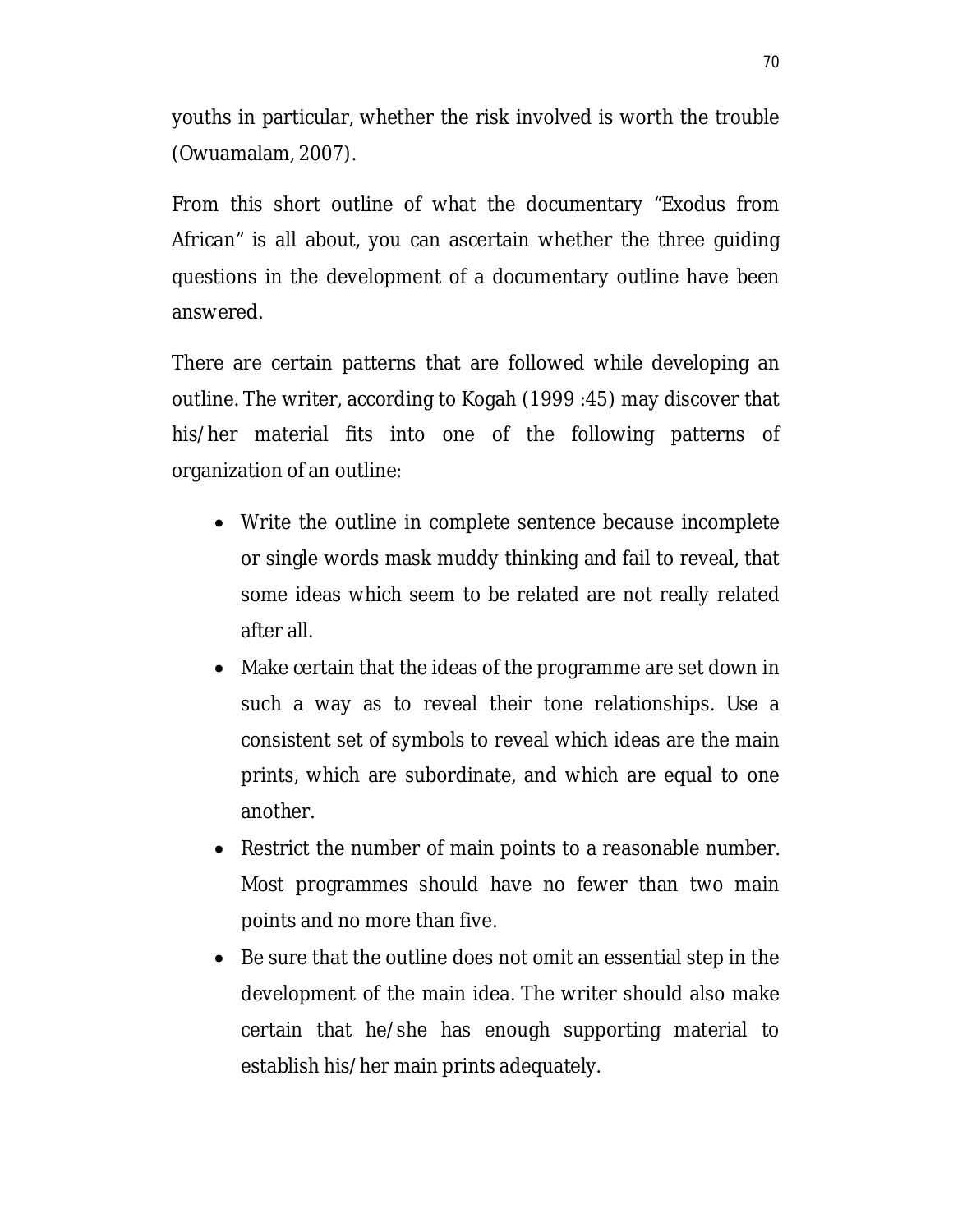- Avoid the use of compound or multiple idea sentence. There should be only one simple sentence after each symbol in the outline.
- Express points as positive statements and not as questions. When a point is introduced in the actual programme, it may be worded as a question. It has already been pointed out that such questions in outlines may hide juzzy thinking or faulty structure.

## **4.0 Conclusion**

An outline entails the presentation of the documentary in a straight forward simple story format without any technical jargons. It is like a short proposal that tells what the documentary is all about. It serves many functions that range from making clear the direction of the script, giving the story some flesh and adding some emotions to the story.

#### **5.0 Summary**

In this unity, detailed discussion on what a documentary entails has been provided. The functions as well as the questions that guide the development of a documentary outline were also explained. The patterns for the development of a documentary outline were also outlined.

### **6.1 Self-Assessed Exercise**

Study critically the short story line about the documentary "Exodus from African" aired by CNN. Think of any documentary of your choice, write the outline in a story format.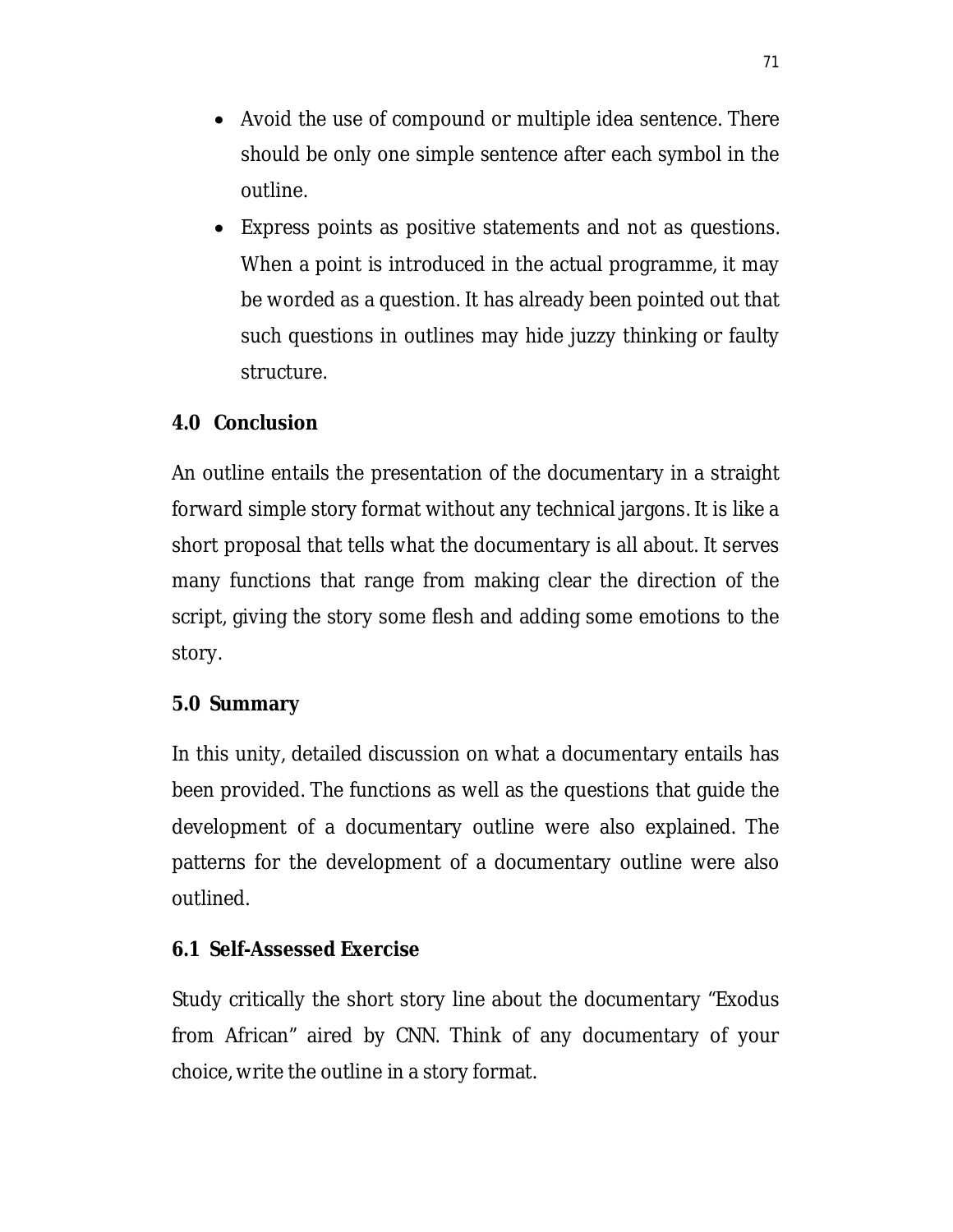### **6.2 Tutor-Marked Assignment**

In one page, briefly give an outline on a documentary to be titled "Accommodation problems in Nigerian Universities". Adopt any pattern of your choice.

### **7.0 References/Further Reading**

Kogah, V.C (1999). *Visual Communication, Film, Graphics and Photojournalism.* Owerri: Gust – Chuks publishers.

Owuamalam, E.O (2007) *Film and screen Directing.* Owerri: Top Class publishers.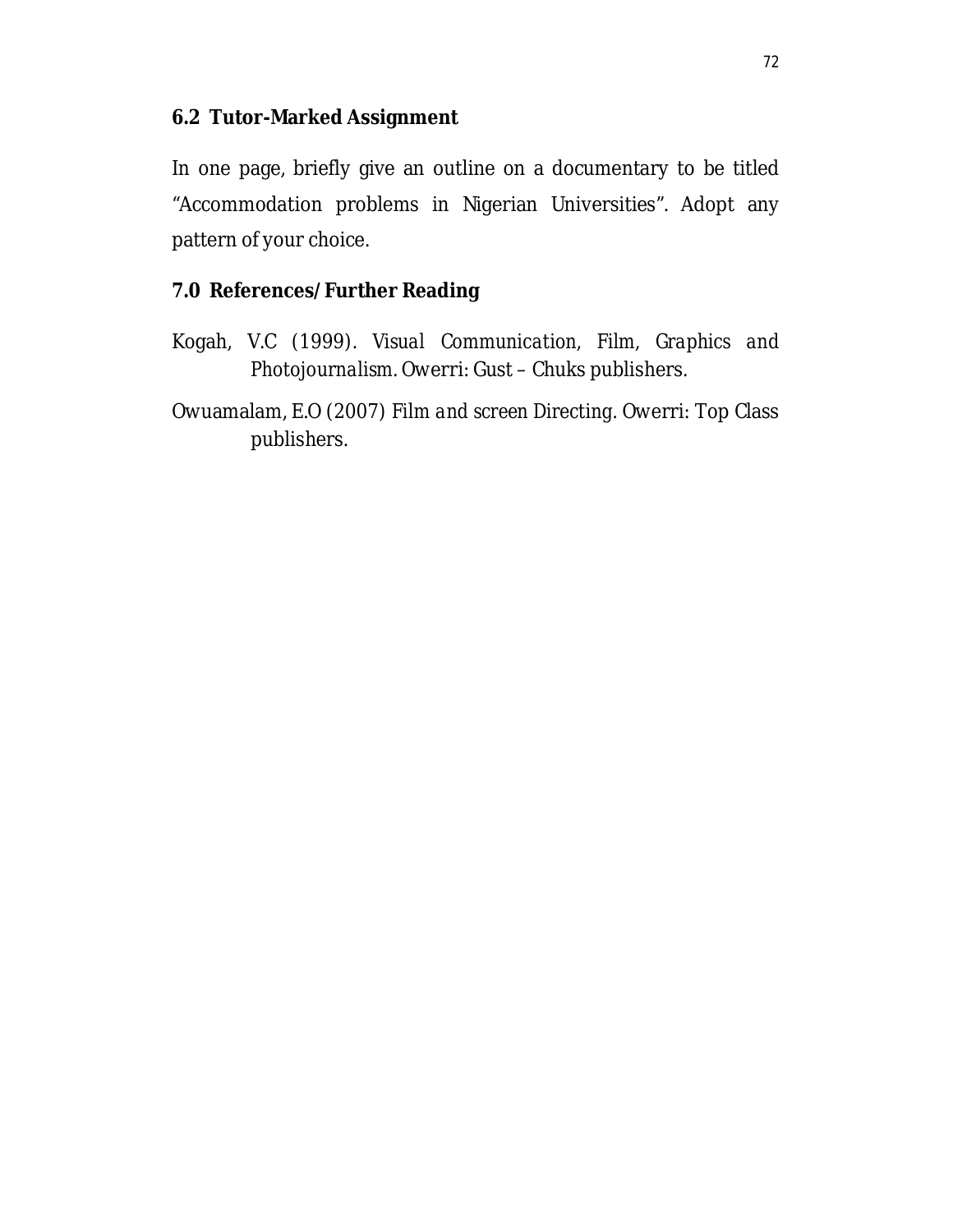#### **Module 3: Documentary Film Production**

There are many programmes produced and aired daily in many television stations throughout the world. The essence of these programmes is to capture and retain the attention of viewers or broadcast audience. Documentary films are part of the programmes aired in most television stations. They are therefore important aspects of a station's programmme schedule because they depict societal trends and provide indepth analysis and interpretation of issues to broadcast audiences.

This module is aimed at discussing important topics that will help and guide you in understanding how to produce a documentary film. Proper understanding of the contents of this module will help you in producing a documentary film that will not be rejected by any television station but will be accepted and appreciated by television stations and their audiences. The module is divided into five units as follow:

- Unit 1: Documentary film production methods
- Unit 2: Documentary Film production requirements
- Unit 3: writing the documentary film script
- Unit 4: production personnel for the documentary film
- Unit 5: Getting set for a documentary film production.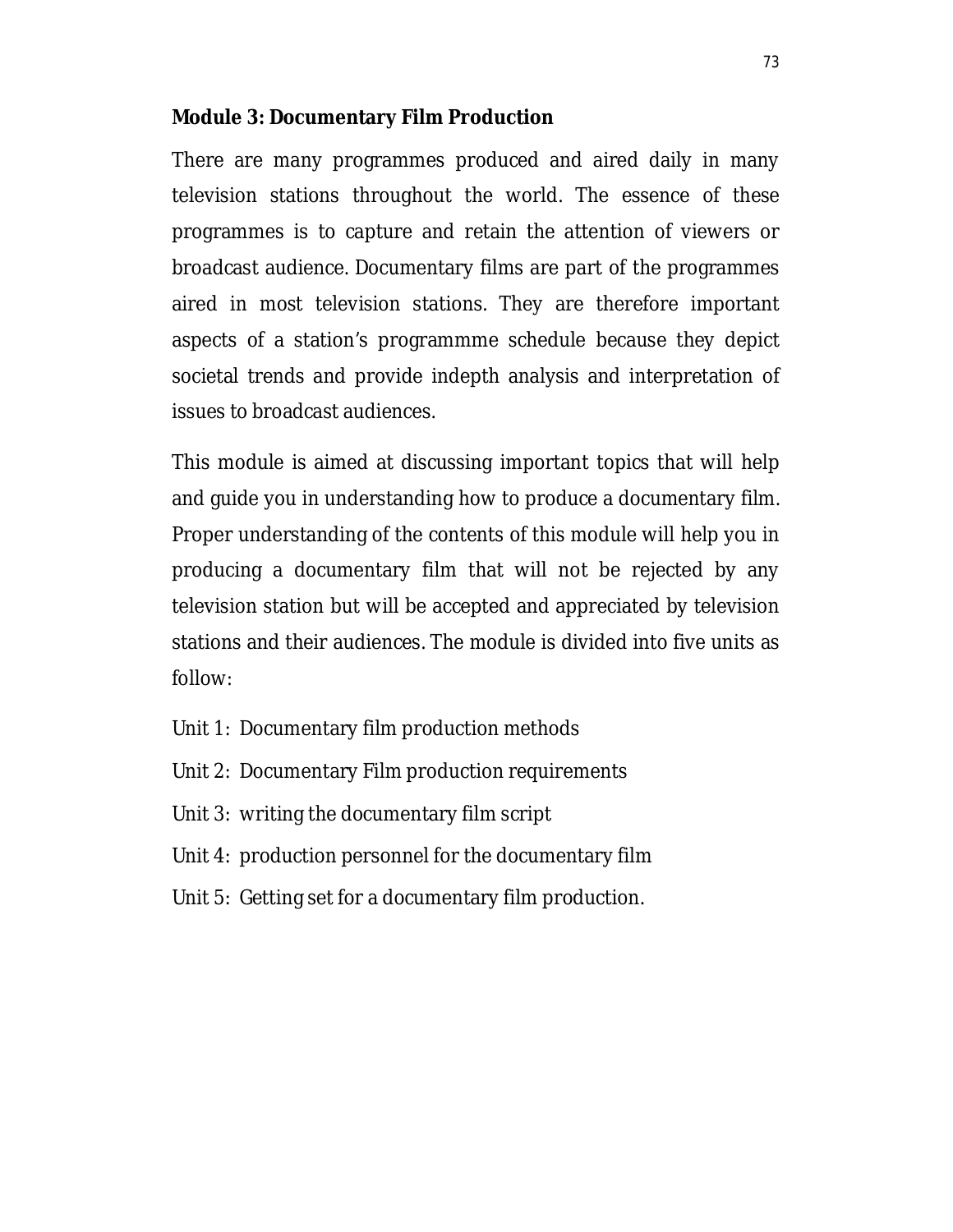## **Unit 1: Documentary Film Production Methods.**

## **Contents**

- 1.0 Introduction
- 2.0 Objectives
- 3.0 Main Content
	- 3.1 Production methods in documentaries
	- 3.2 The place of story and treatment in documentary production
- 4.0 Conclusion
- 5.0 Summary
- 6.0 Assignment
	- 6.1 Self-Assessed Exercise
	- 6.2 Tutor-Marked Assignment
- 7.0 References/Further Reading

# **1.0 Introduction**

As has been stated in the previous units, documentary films are carefully planned before they are produced. The production follows a carefully designed pattern because it involves the record of activities that are of interest to the audience (Nworgu, 2005). Usually it starts with a treatment to the production of a shooting script, while adequate provision are made for budget. No matter the type of documentary produced, four methods standout as the production methods. This is the essence of this unit. It is designed to help you understand the methods involved in the production of documentary films.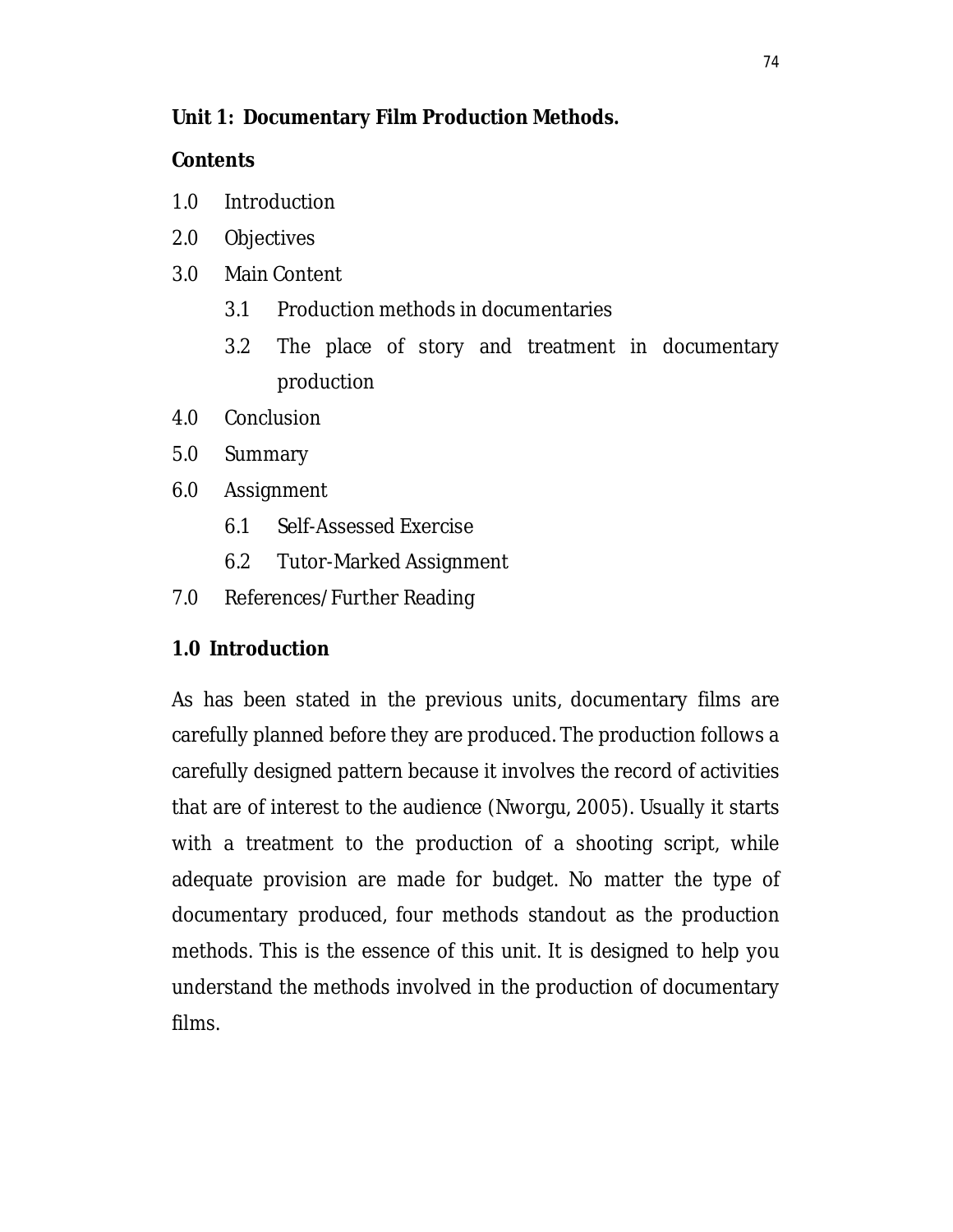## **2.0 Objectives**

At the end of this unit, you are expected to know:

- The methods of documentary film production
- What studio-produced programmes are
- What specially produced films are
- How still pictures can be used in documentary production
- The place of story and treatment in the production process

# **3.0 Main Content**

# **3.1 Production Methods in Documentaries**

There are four methods that can be adopted while producing a documentary film. They are discussed as follows:

• Studio – Produced Programmes

Kogah (1999) emphasized that documentaries produced in television or film studios from completely written scripts were common just after the World War II. Since then, they have been largely replaced by programmes made of tapes or films recorded in the location where the events being portrayed actually took place. This is what documentary represents: capturing real events in the actual places where the events happened. Although documentaries were produced in studios, this is no longer the trend now since most documentaries are recorded in the actual environments where the events happened.

• Existing Film Tape

Many television documentaries are made up in whole or in part from film obtained from government archives, newsreel cuttings or other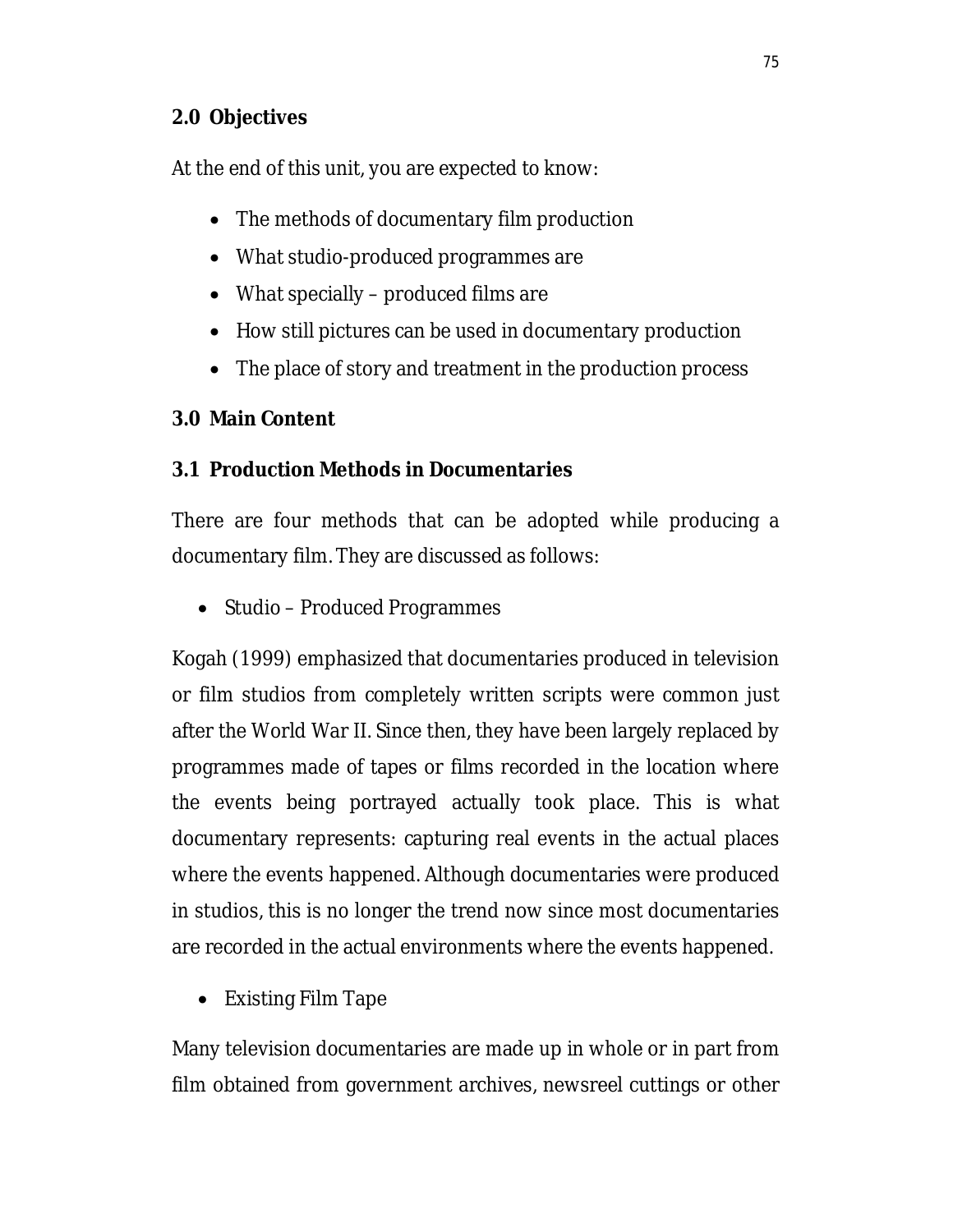sources. In this regard, they are termed existing tapes. Programes with a historical focus are the ones most likely to use this type of material. A film on the Nigerian Civil war can best be made using reviewed episodes in the civil war. In like manner, programs dealing with the lives of historical figures such as Nnamdi Azikiwe and Obefemi Awolowo, are also compiled largely from existing film, much of it being produced originally for newsreels at a time they were making powerful speeches at political rallies, during symposia, parliamentary debates, or even budget speeches. There may also be film on the independence day celebration and the accompanying important speeches by the then President of Nigeria.

• Specially-Produced Film

One other major ingredient in television documentaries is film specially produced for the programme. Many documentaries are composed entirely of material made to order in this way. People who were eye witnesses to great events may be brought before a camera or microphone to record their comments. A typical example may be the Nigerian Constitutional Conference organized by the late Abacha regime. In some instances a camera or tape recorder is taken into the field to picture scenes or to capture people in situation acting just as they would, where no recording is being made. This brings to the fore, the word, actuality, which is a term often used to designate this type of documentary. In order to permit natural responses in the situation even though the artificial element of a camera has been introduced, producers developed the cinema verite technique, which makes the cameraman part of a given situation for a relatively long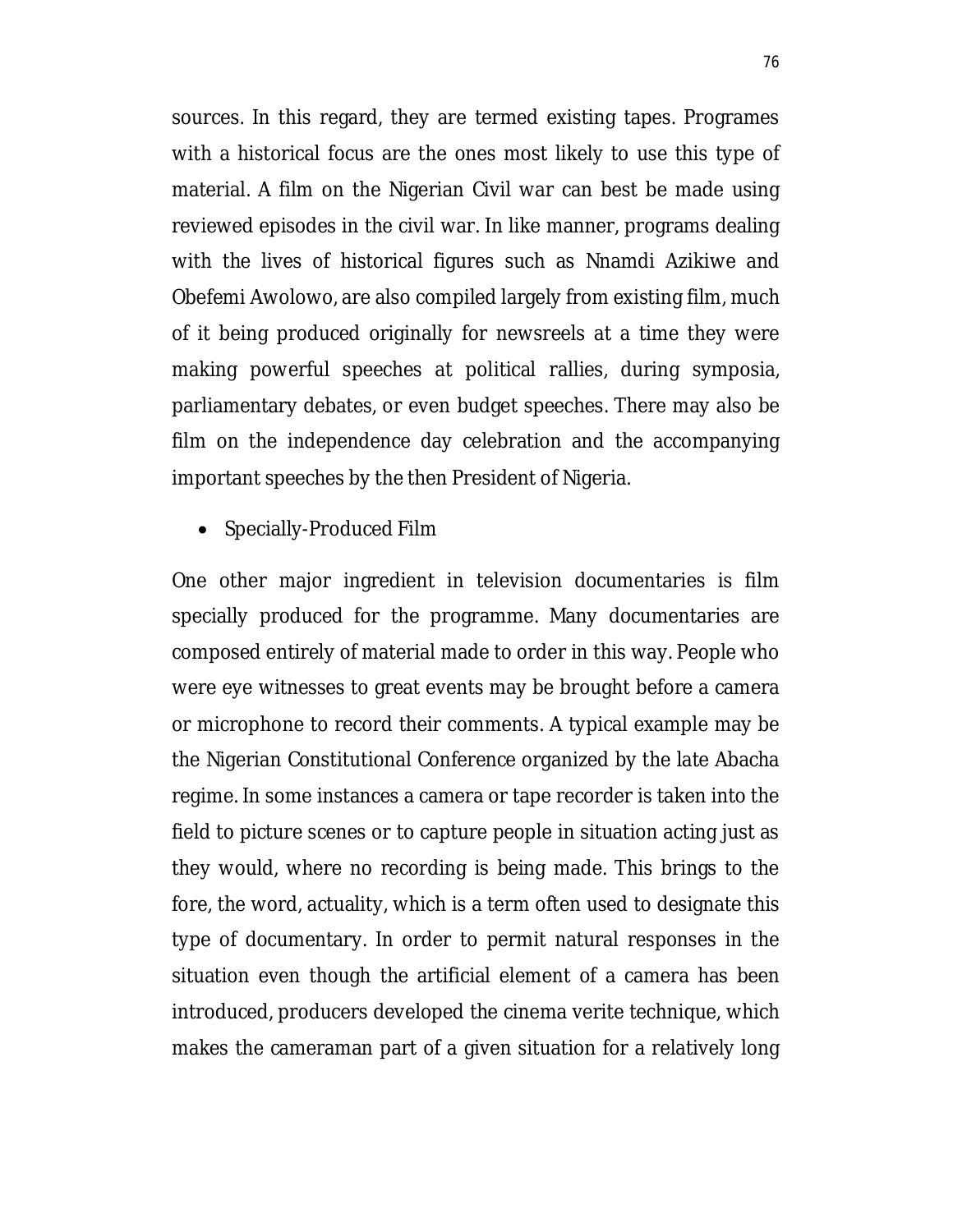period of time and requires that he/she uses his/her camera unobstrusively as possible.

• Still Pictures

Some television documentaries utilize a succession of still images as the primary visual element. Biographies of prominent international figures like Abraham Lincoln and others have been presented in this way. Still pictures have also been employed as a secondary element in a number of programmes. Van Gogh's paintings were effectively used to tell part of that great artist's story. Still pictures can even be made to move through manipulation of camera trigger and use of special camera like boulex and proper application of Roget's theory of persistence of vision which gives an illusion of motion based on the standard rate a given number of picture frames can be passed in a second.

#### **3.2 The Place of Story and Treatment in the Document Film Production Process**

The story is the basis of most films because every film starts from a story. It is the message of the film. The storyline therefore, is the representation of a plot in a cohesive and progressive manner. It introduces the subject, deals with its details and draws a reasonable conclusion from the events, emanating from the events, (owuamalam, 2007). It is a creative construction of events in a logical manner, designed to enhance believability and acceptance, from the consumer of the artistic product. A story line simply, represents the plan through which actions and activities are executed and appreciated, in a creative work of art. But treatment describes the characters, the setting and of course, the actions. It is the first stage of a screen story.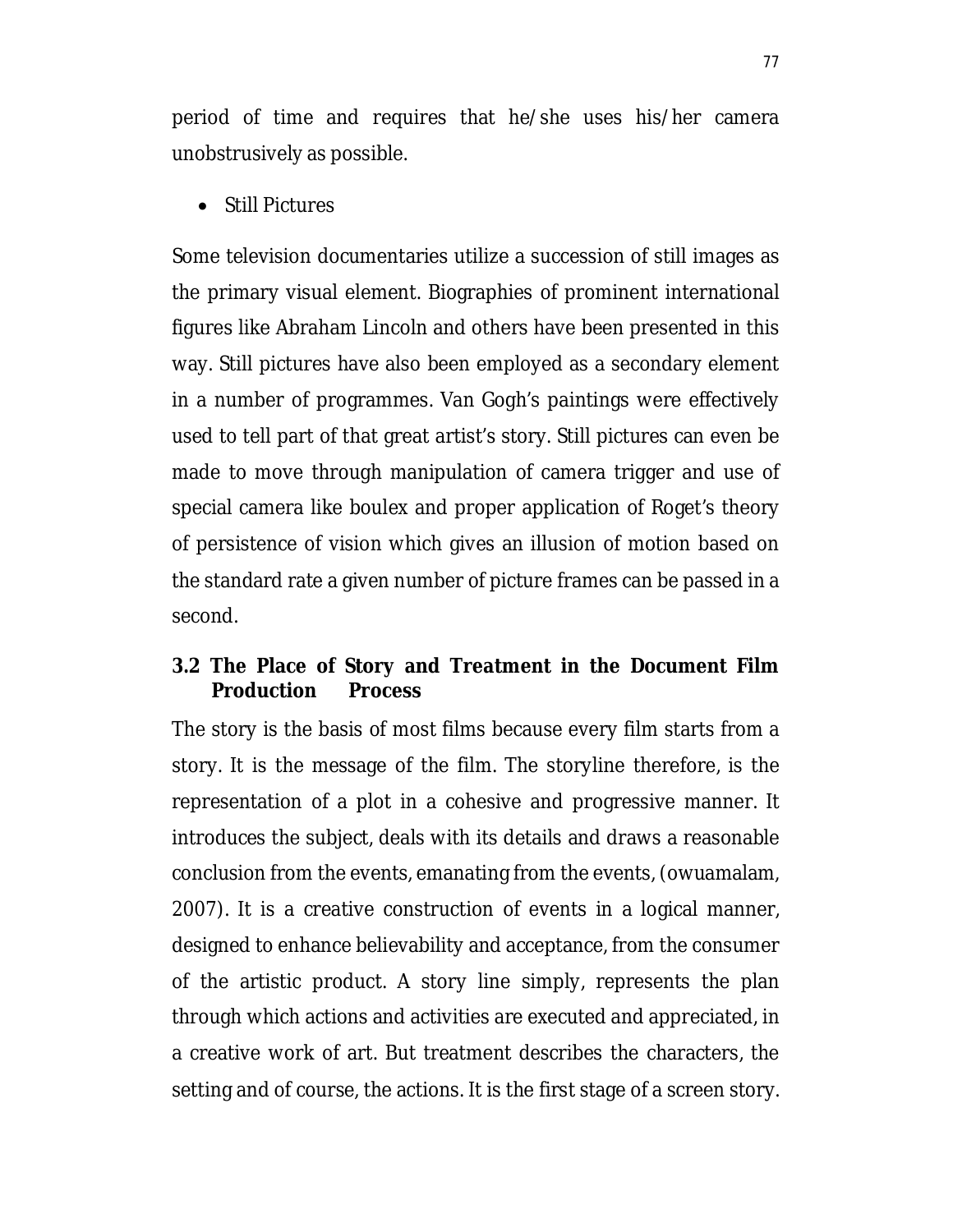The shooting script contains both the treatment and the story line. It is the responsibility of the director to prepare the shooting script out of the story line given to him/her by the script writer.

## **4.0 Conclusion:**

Documentary films as creative works of art, could be produced from still pictures, from the studio and from existing film tapes. Some documentaries can also be specially produced for a particular programme, depending on the nature of the issue involved.

Every documentary starts with a story. This story is portrayed in the story line which acts as the representation of the plot in a cohesive and progressive manner. The treatment refers to the description of the characters, setting and actions involved in the story line.

## **5.0 Summary**

This unit discussed the methods of producing a documentary film. The four methods that may be adopted while producing a documentary were given detailed explanation. The meaning and significance of story, storyline and treatment were also explained.

## **6.1 Self-Assessed Exercise**

Give brief explanation of the four methods of producing a documentary programme. Give examples of an issue that could be treated in each of the method.

## **6.2 Tutor-Marked Assignment.**

Attempt a two-paged storyline for a specially produced film to be titled "keep your environment clean," or "Stop Naria Abuse".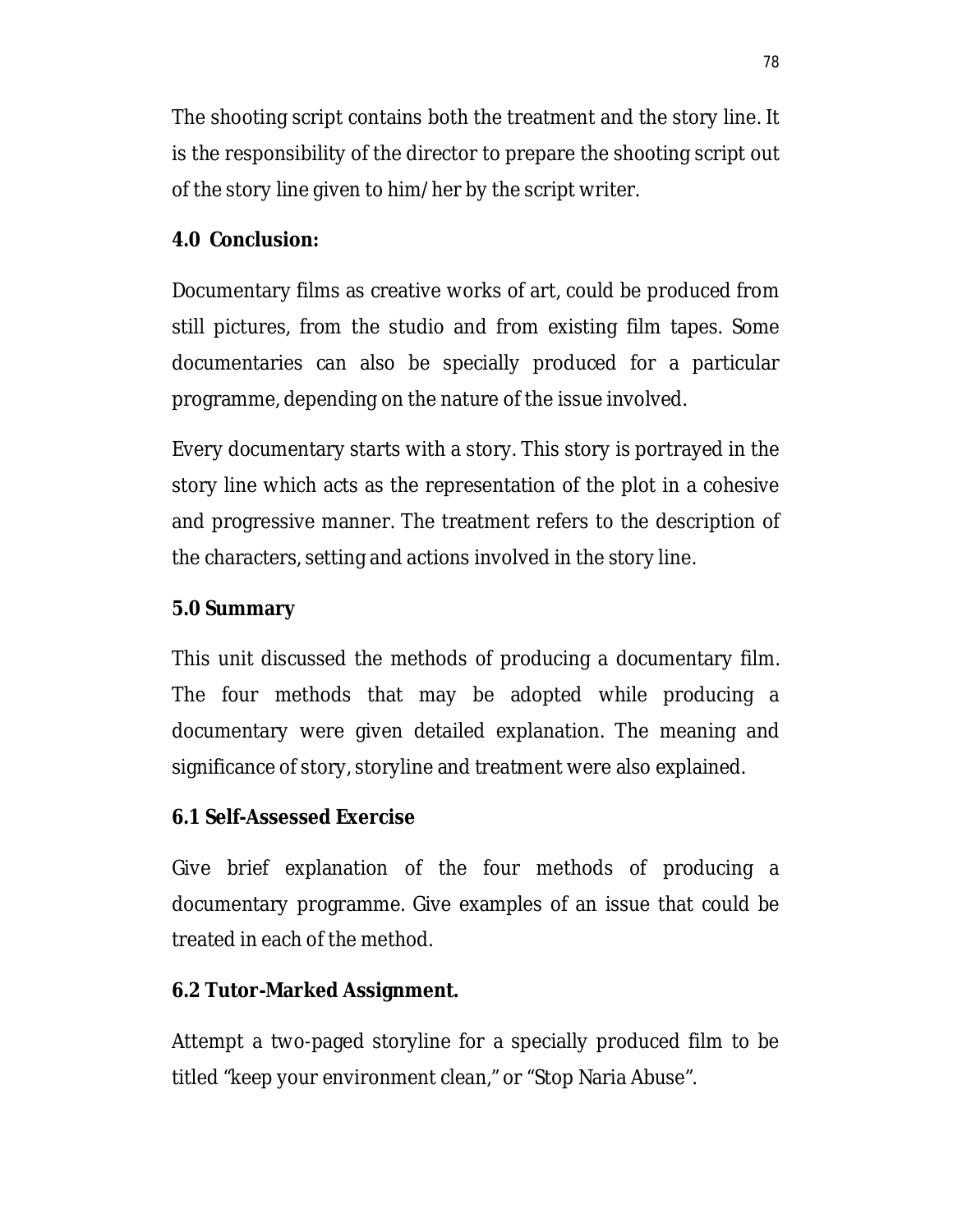## **7.0 References/Further Reading**

- Kogah, V.o (1999). *Visual communication, film, Graphics, and Photojournalism.* Owerri: Gust-chuks publishers.
- Nworgu, K.O (2005). *Mass communication: A handbook of terms and concepts*. Enugu: New Generation Books.
- Owuamalam, E.O (2007). *Film and Screen directing*. Owerri: Top class publishers.

## **Unit2: Documentary film production Requirements**

#### **Contents**

- 1.0 Introduction
- 2.0 Objective
- 3.0 Main contents
	- 3.1 Requirements for a documentary film production
	- 3.2 Features to be included in the documentary
- 4.0 Conclusion
- 5.0 Summary
- 6.0 Assignments
	- 6.1 Self- Assessed Exercise
	- 6.2 Tutor-Marked Assignment
- 7.0 References/Further reading.

## **1.0 Introduction**

A documentary is a properly researched story of a subject matter, event or person. There are therefore some requirements that aid the production of a very good documentary. This unit is designed to help you understand those things you need to produce a good documentary.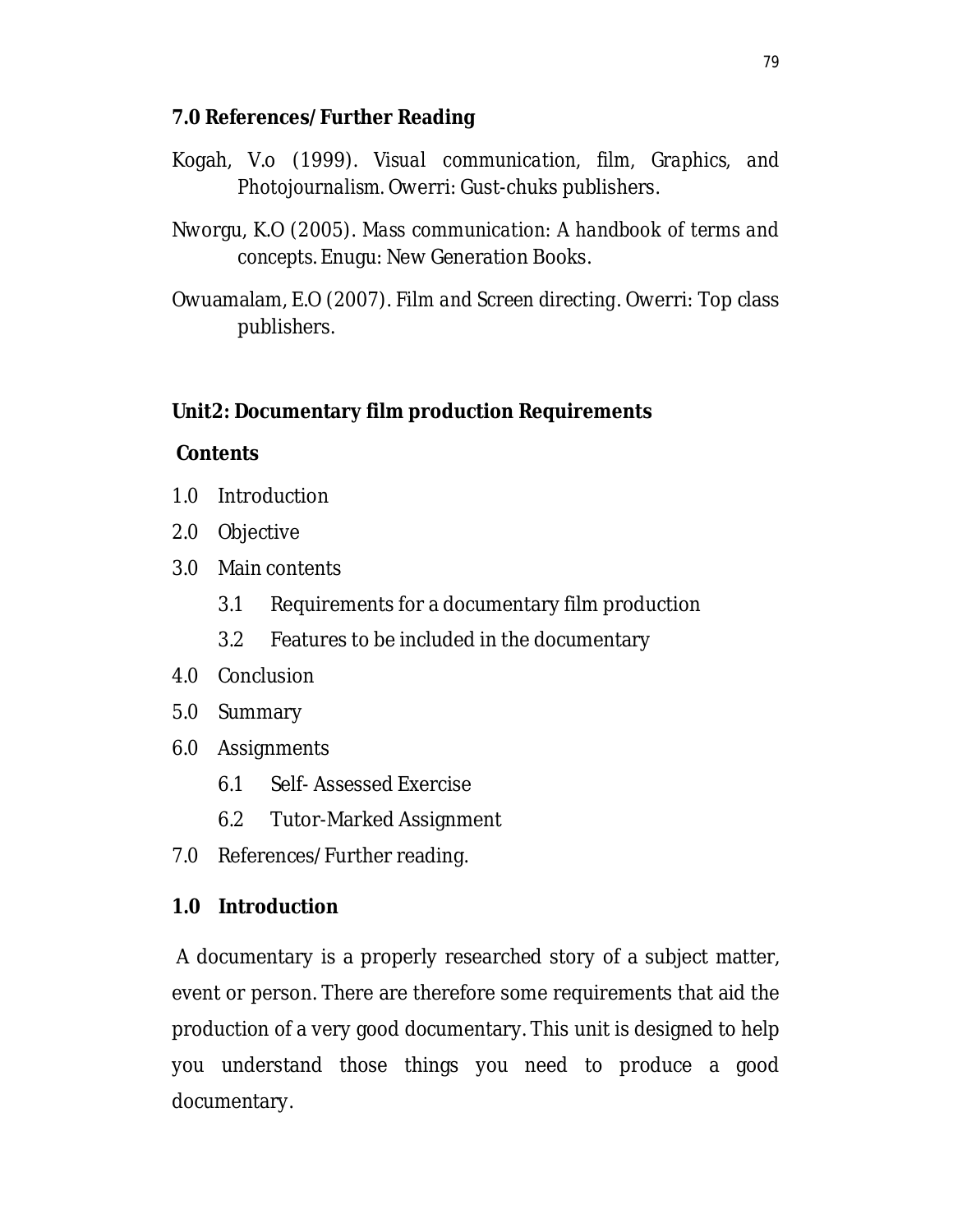## **2.0 Objectives**

At the end of the tutorials in this unit, you are expected to know:

- The requirements needed to produce a documentary.
- When to book interviews for a documentary
- The necessity of securing a good narrator
- The production crew in case of actual production in the studio or elsewhere.
- Features to be included in the documentary.

## **3.0 Main Content**

# **3.1 Requirements for a Documentary Film Production.**

Onyechi (2010:239) outlines the basic things needed by the producer for the execution of a documentary film. They include:

- Research into the viewership of the medium where the documentary is to be aired. The audience of the programme must be known because their likes, dislikes, attitude, opinion etc should be considered while deciding on the nature of documentary to be produced for them. A thorough research should also be carried out on the subject matter and on the nature of interview to be conducted. This will help in ascertaining who the interviewees will be and how to reach them on the appropriate time.
- Scripting by the producer to cover 1/3 of duration with catchy title should also be made available.
- Interviews, interviewees and schedule for meetings should be identified and booked early for recording. Written questions should be given to the resource persons in advance.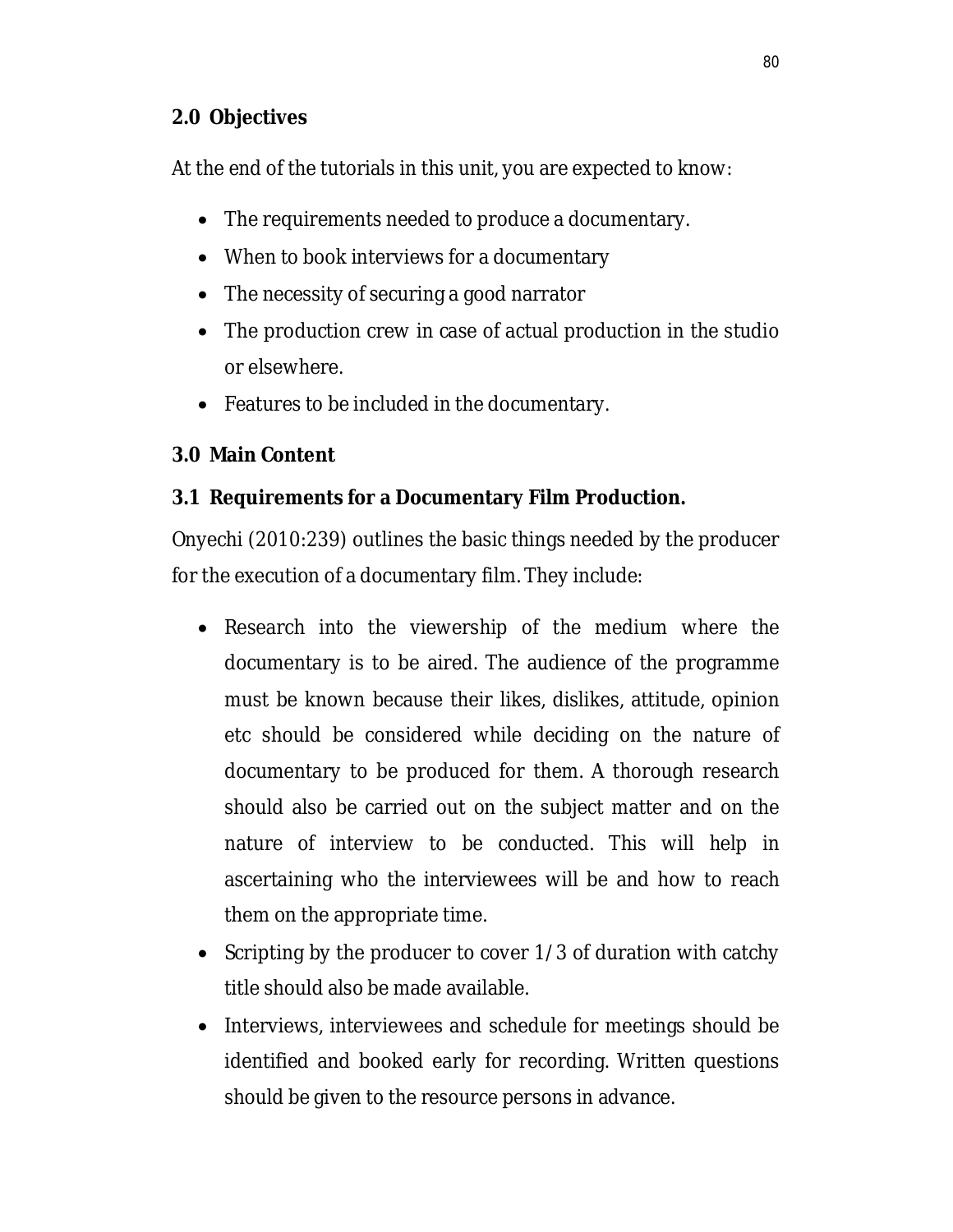- Back to base, the producer may need to adjust the script, creating spaces for an information obtained from the field e.g input from resource persons.
- To secure a good narrator, and select good theme, and bridge music as well as visual inputs, actors and actresses may required to re-enact the unrecorded events (archival materials not available) or events of pre-era or a docu-drama.
- A virgin tape of excellent quality should be obtained for actual production in the studio. Script (shooting script) and the production crew (graphic artist, floor manager, act or interview clips, archival library shots, location, visuals etc) should also be made handy.
- Finally, the unedited documents which have been recorded, should be edited, captioned and made ready for airing.

# **3.2 Features to be Included in the Documentary**

Onyechi (2010) gave a list of four major features to be included in a documentary film. They include:

• Narration:

The success of most documentaries depend on the narration. A good narrator must be hired to voice the documentary where necessary. A narrative, which deals with the soft aspect of news with some elements of drama, is necessary. The narrator, with a good voice quality, is the main character in a documentary. Actor's voice and music effects are also used to play the parts of people who are already dead or too faraway to be recorded.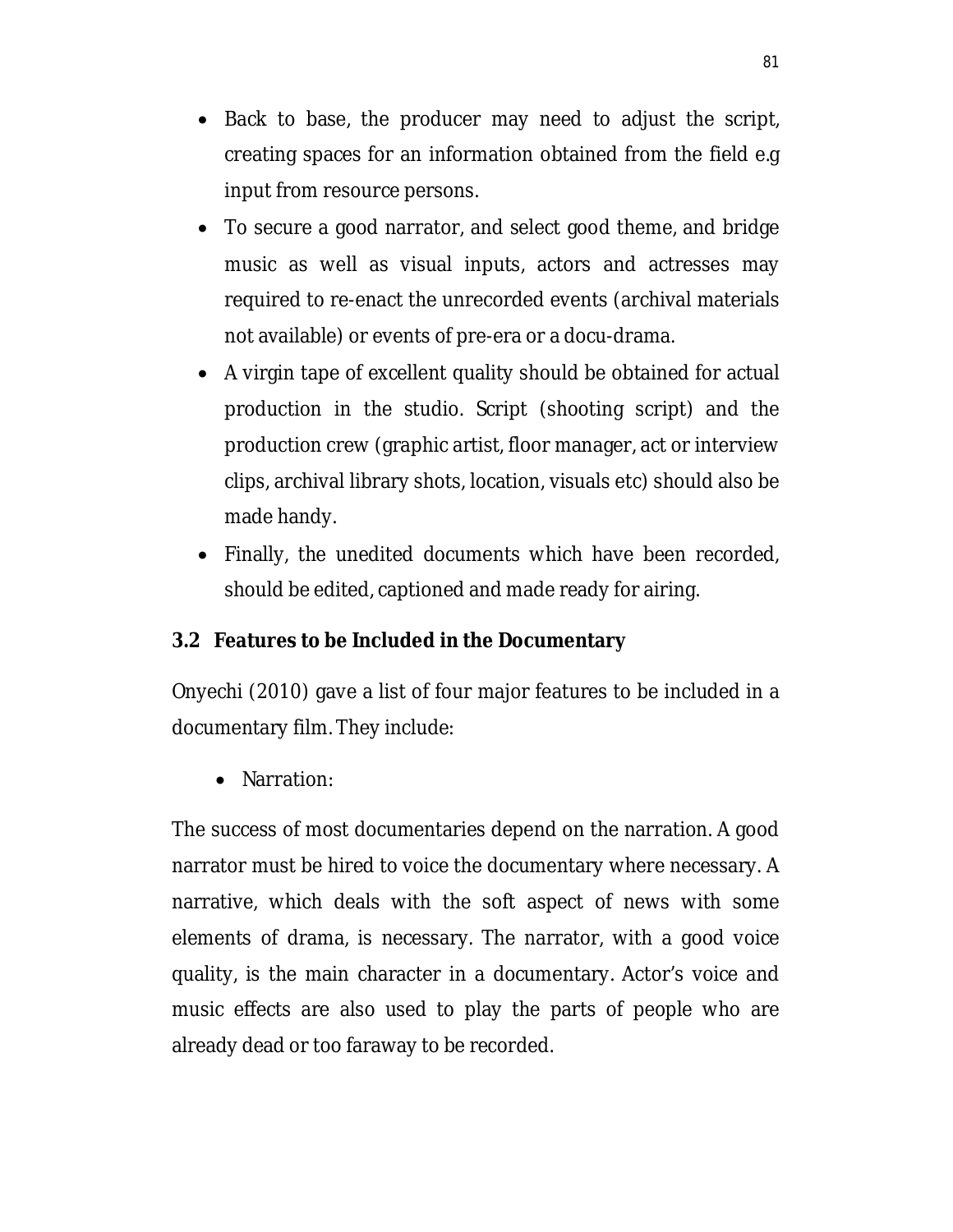• Entertainment

Facts must be selected, refined, ordered, organized and dramatically presented to the audience. Music, serialized drama, comics, songs etc should be included as light entertainment elements. This will help to win and sustain the interest of the audience thereby popularizing the station and the producer.

• Sound Effects

Apart form the narrator's voice, other forms of sound and human (actuality) lyrics, verses etc should be added to add glamour and improve the aesthetic quality of the documentary.

Actors and Actresses must be used where necessary.

This will help to re-enact dialogues which actually took place.

## **4.0 Conclusion**

A documentary is properly researched and this means bearing in mind certain requirements that must be met before producing a documentary. The requirements range from research of the subject matter, audience, narrator, scripting to the actual production in the studio and who the production crew members and actors/actresses would be. The features to be included in the documentary are narration, entertainment, sound effects and actors/actresses dialogues where necessary.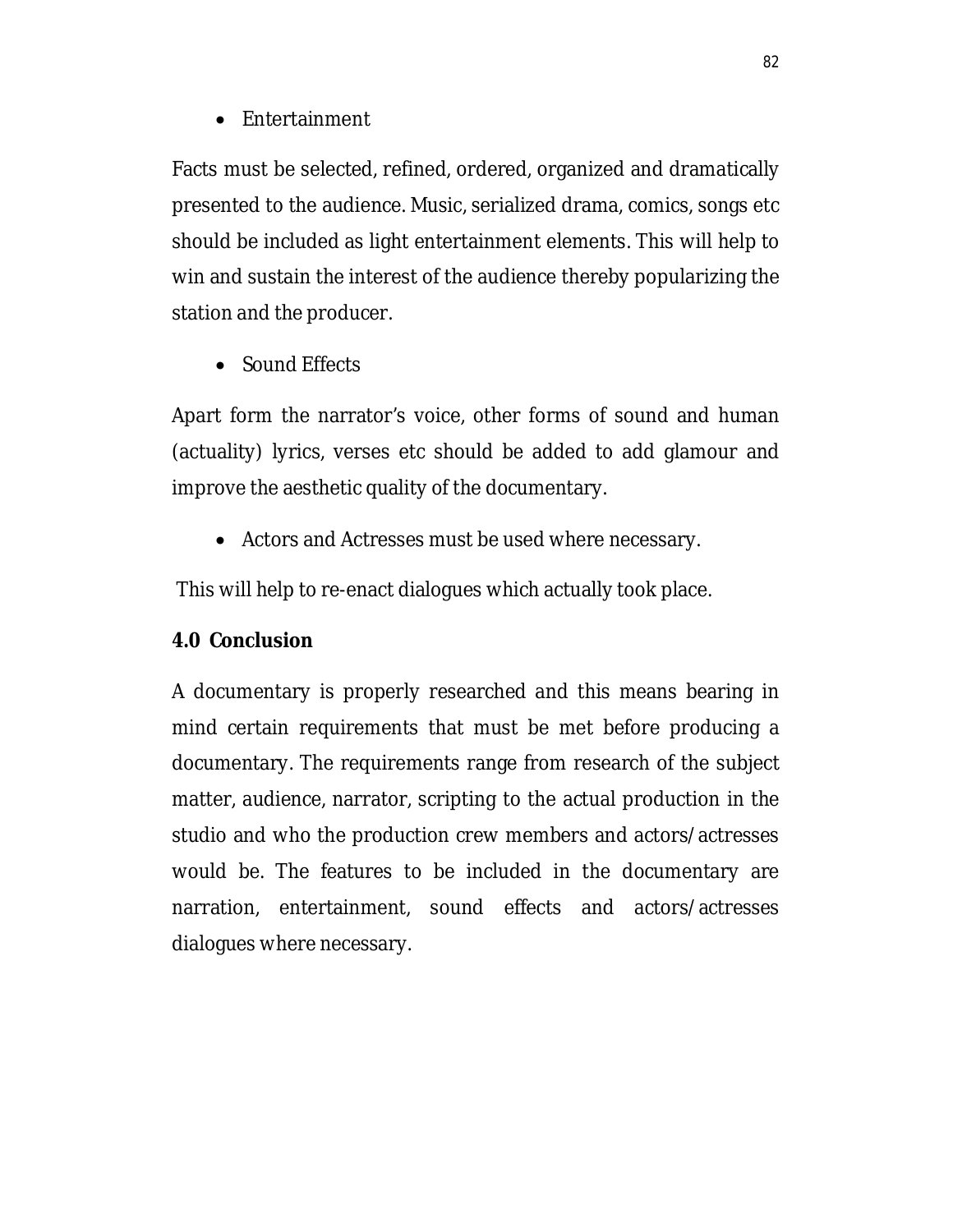## **5.0 Summary**

This unit discussed the basic requirements needed by the producer to have a good documentary. The features or elements to be included in the documentary were also explained.

## **6.1 Self-Assessed Exercise**

Study the requirements needed to produce a documentary. It will help you a lot in coming up with your own documentary.

## **6.2 Tutor-Marked Assignment**

Choose any documentary title of your choice, and list the requirements needed to execute and produce that documentary.

## **7.0 Refernces/Further Reading**

- Kogah, V.O (1999). *Visual Communication, Film, Graphics and Photojournalism.* Owerri: Gust-Chuks Publishers.
- Nworgu, K.O (2005). *Mass Communication: A handbook of terms and concepts.* Enugu: New Generation Books.
- Owuamalam, E.O (2007). *Film and Screen Directing*. Owerri: Top class publishers.

## **Unit 3: Writing the Documentary Film Script.**

#### **Contents.**

- 1.0 Introduction
- 2.0 Objectives
- 3.0 Main Content
	- 3.1 Writing the documentary script.
	- 3.2 Principles of the documentary script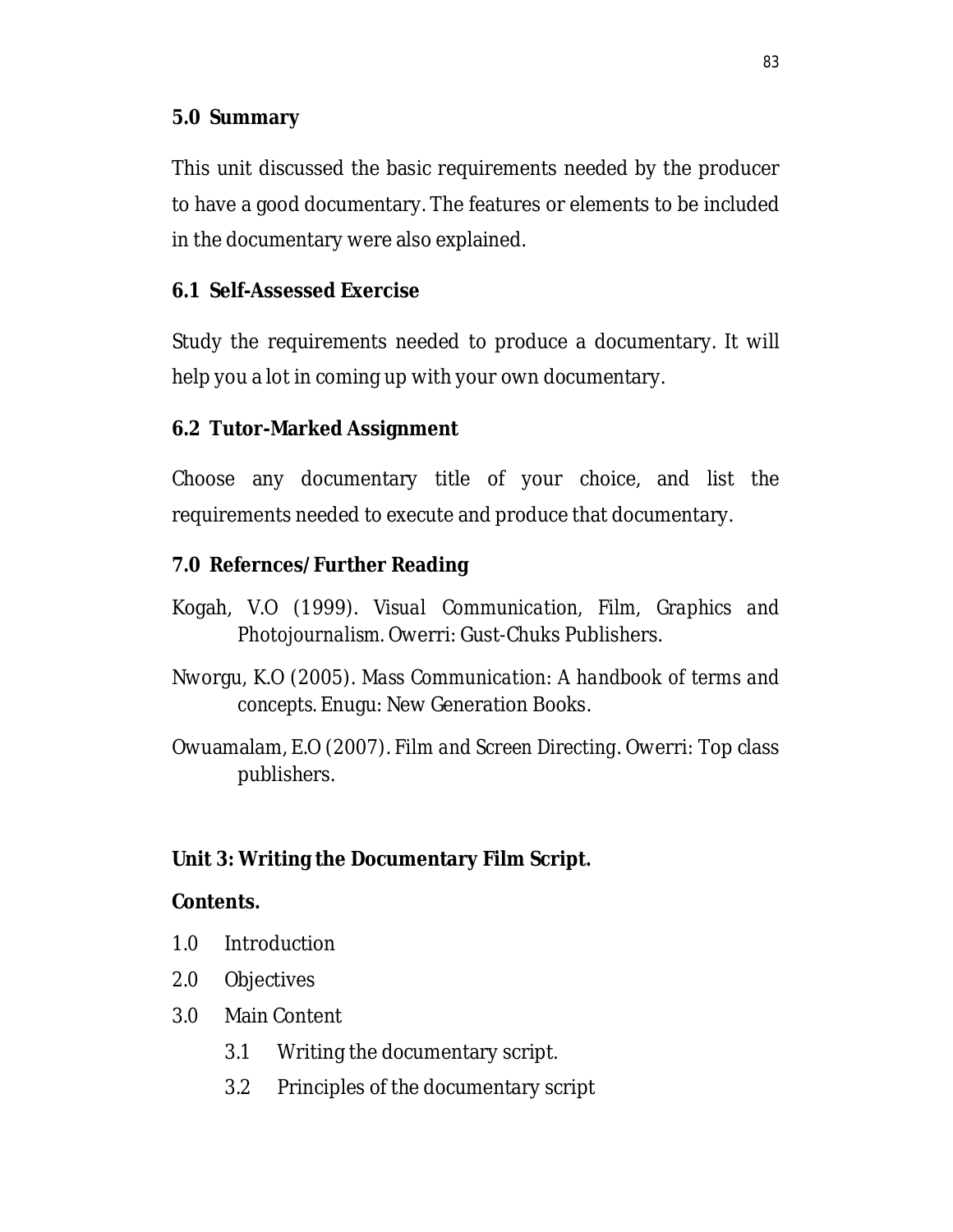- 3.3 Synopsis versus shooting script
- 4.0 Conclusion
- 5.0 Summary
- 6.0 Assignments
	- 6.1 Self-Assessed Exercise
	- 6.2 Tutor-Marked Assignment
- 7.0 References/Further Reading.

# **1.0 Introduction**

It has been mentioned and emphasized severally in the previous two units that the success of the documentary depends on how well the script is written. The script is like the blue-print that guides the entire production process. The producer, as well as other members of the production team, all need to know what the documentary is all about. The script is the only document that will give this detail. This unit is designed to help you understand the importance of script and how to write a documentary script.

# **2.0 Objectives**

At the end of the tutorials in this unit, you are expected to know:

- What a broadcast script means
- Principles of a documentary script
- How to write a synopsis
- How to write a shooting script
- How narrative can reinforce the documentary effect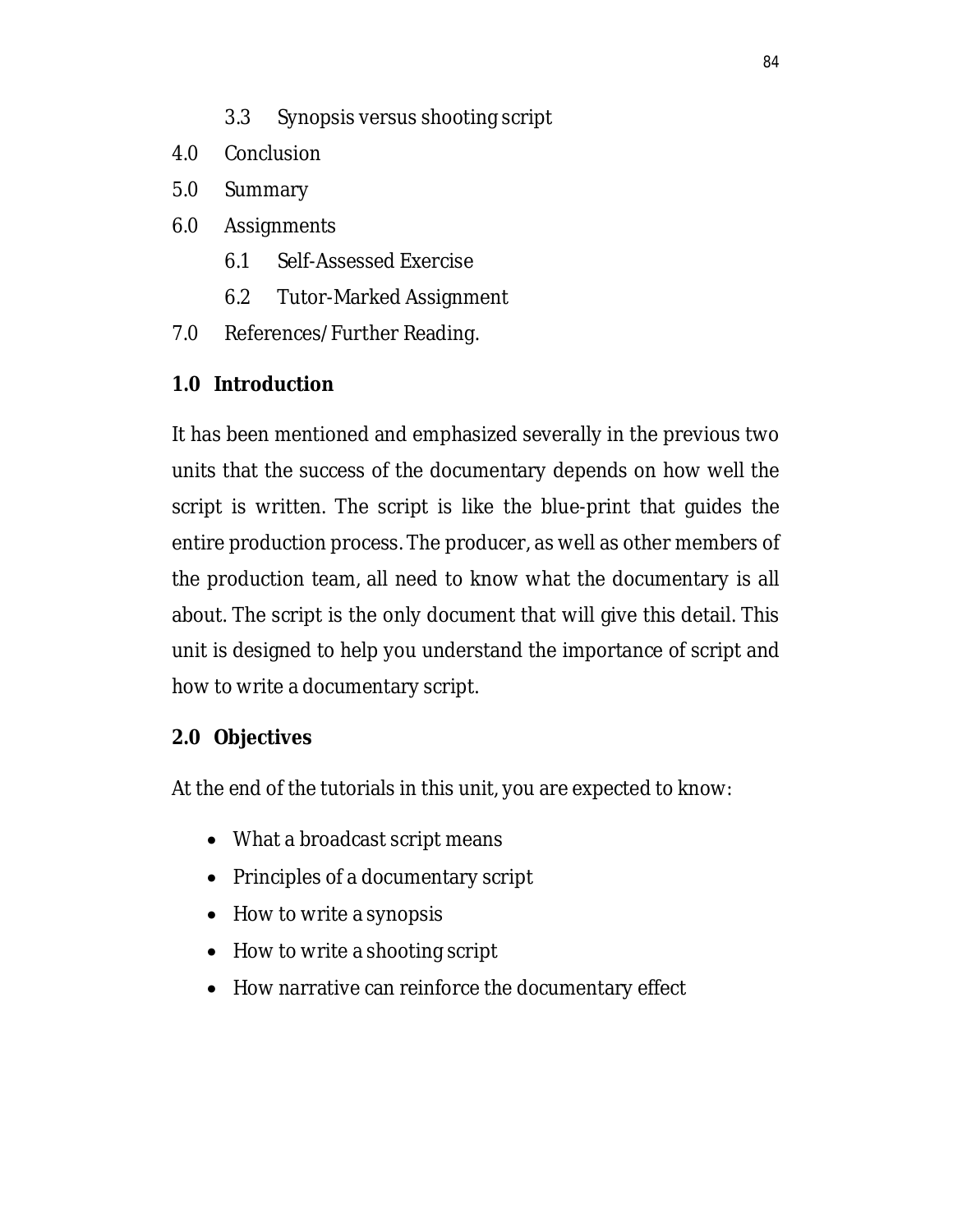#### **3.0 Main Content**

## **3.1 Writing the Documentary Script**

The actual writing of a documentary script may be a major or minor job depending on the nature of the programme. If it is composed of film shot in the field or interviews with authorities, little work will be required. The creative work is done mainly by the production team. In any case not withstanding the approach taken, the documentary script is a manual conveying the programme idea. It is a broadcast script that contains both the dialogue, presentation style and the instructions that will aid in the production of the documentary (Nworgu, 2010)

## **3.2 Principles of a Documentary Script**

Script writing entails a creative presentation of an idea that brings conceptions to the bare for the mutual benefit of the source and the receiver. There are principles to be adopted and adhered to if the scriptwriter wants to deliver a script that will vividly tell the story. These principles as outlined by Kogah (1999) are as follows:

• Gaining Attention:

How can the scriptwriter gain the attention of audience through the script? It is through depicting the subject of the documentary in the most powerful terms he/she can device. He/she must make it vital and meaningful to an average viewer. There must be an aura of excitement and suspense in the story line. The teaser technique is frequently used in documentaries to focus the attention of the audience on the problem. The teaser may be a brief dramatic scene, or an exciting sequence excerpted from the body of the documentary.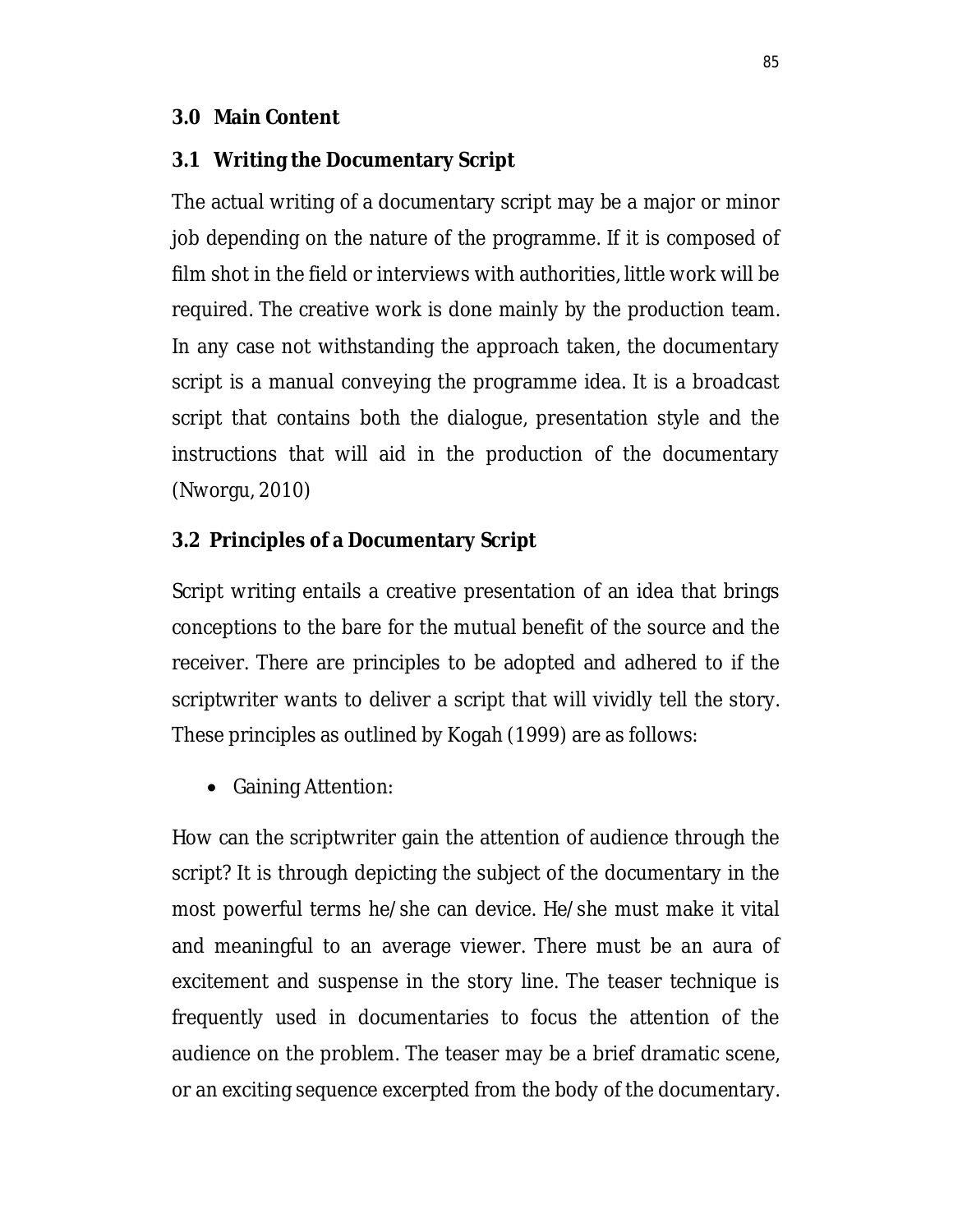It may yet be a statement by a person whose name and face are attention getting in themselves. Celebrities are not the only ones who can gain attention. Sometimes, the so-called "common-man" can do it if he is presented in the right way. Miscarriage of justice or abuse of human rights, for instance, can catch attention effectively by opening with a man telling the audience in a simple yet poignant way that he has spent ten years in prison for a crime he did not commit.

• Introducing Conflict

The documentary form does not provide an obvious opportunity to use conflict for holding attention as drama does. However, a creative and an alert scriptwriter can make use of this principle to build interest in the documentary. One method is to alternate interview with people who hold clashing opinions on a subject. Another method is to provide face-to-face confrontation between opponents. This particular method permits the development of the highest degree of conflict. It is however not so easy to control when compared to the conflict that arises from interviews recorded separately.

• Introducing Emotional Appeals or Values

The principal means of arousing emotional appeals to a documentary is to present the issues as they affect individuals. A writer who is content by merely making general statements is likely to leave his/her audience involved. A good example would be the ugly incidence of kidnappings in the south-Eastern part of the country. Instead of mere telling about the consequences of kidnapping, the scriptwriter can depict it through the eyes of a survivor who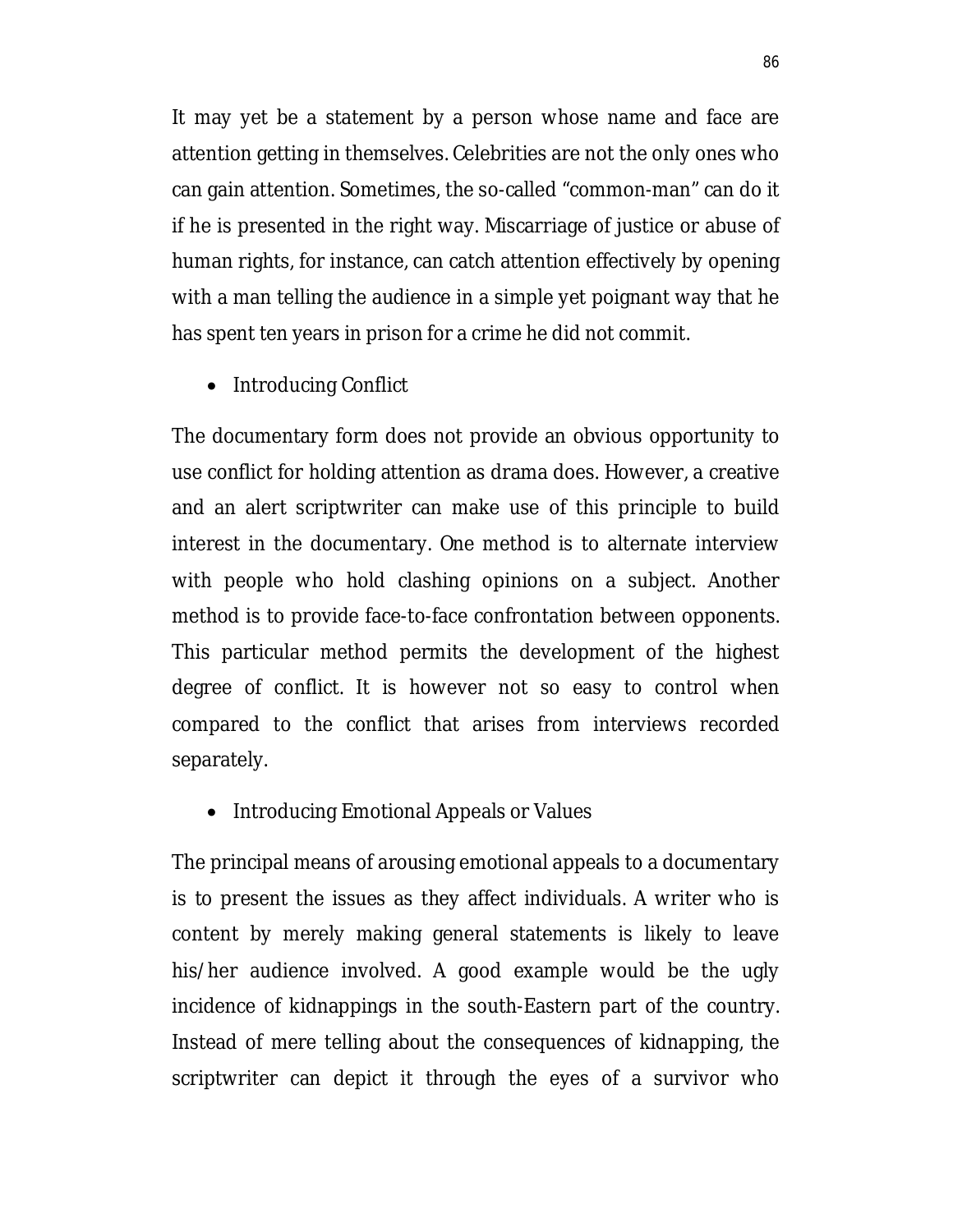narrowly escaped being killed, even after the family has paid the demanded ransom. He could be pictured walking down the scene of the incident where he was kidnapped, while two or three actors could dramatize how he was kidnapped, while his voice recorded over the scene, tell the horrible event, his pleas and cries and moans as they kicked him into their car and zoomed off. It must be a pathetic and memorable moment.

• Narration

Narration in this instance is written after the editing process is completed. This is because only then can the writer know what material needs narrative support. Narration can reinforce the effect of a documentary in a number of ways (a) it can clarify the meaning of the tape and pictures especially if the film was shot silent, that is, without sound (b) it can provide explanation but the writer should avoid saying too little or saying too much, (c) it may also provide interpretation which enriches the contribution of a filmed or taped excerpt, (d) it serves as the transition from one idea in the documentary to another; (e) finally it also enhances the emotional effect of a scene or a taped insert with a vivid sentence or an appropriate quotation.

#### **3.3 Synopsis Versus the Shooting Script**

The synopsis as captured by Owuamalam (2007) could be likened to an abstract which summarizes the entire creative work, in an impressive form, structure and sequence. But the shooting script, captures and consists of shot numbering, camera instruction, action to be formatted and the anticipated accompanying sound.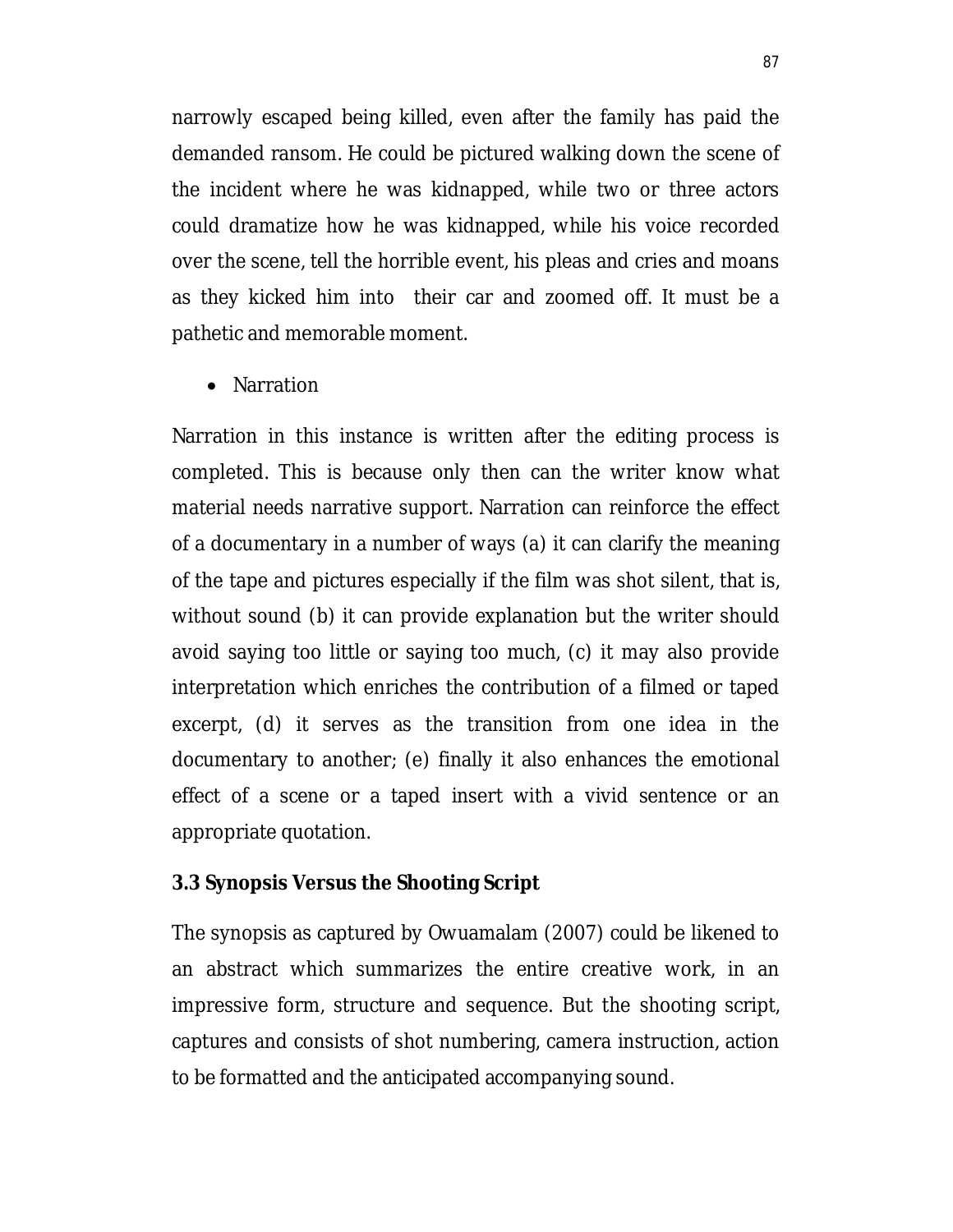"Never Again" is a

Storyline adapted from Owumalam (2007:137) showing example of a script.

#### **NEVER AGAIN**

*The world can be peaceful, in the absence of robbers, bandits, terrorists and brigands. Mark was once a humble boy, who grew in the high brow area of Duke form. He lived at Bon Plaza on the 4th street. His parents are wealthy. So, Mark lacked nothing. He always shows generosity to the less privileged members of the community. One day, Mark met Alice and John who led rascal lives that offend society. They talked Mark into smoking. They even brought alcohol for Mark and took him to clubs and casinos. They told him the benefit of belonging to secret cults and the essence of becoming a "big-boy" or even a "boss" peer.*

*Mark followed their directions at home where he smoked behind closed doors, and in toilets. At school, he joined a cult group of his choice. Some evening's he went to club with Jane. The difference was a continuous one for Mark who has just turned 25 years of age.*

*Suddenly, Jane's parents become worried that their daughter was frequently sick and vomited mornings. Jane had started being absent from school, while their examination was fast approaching. Her teacher was worried and asked other students why Jane was no longer regular at school.*

*Six months later, Jane was discovered to be pregnant. The school expelled her. Mark was involved in robbery. He was caught and paraded before the press and the community. His father fled town,*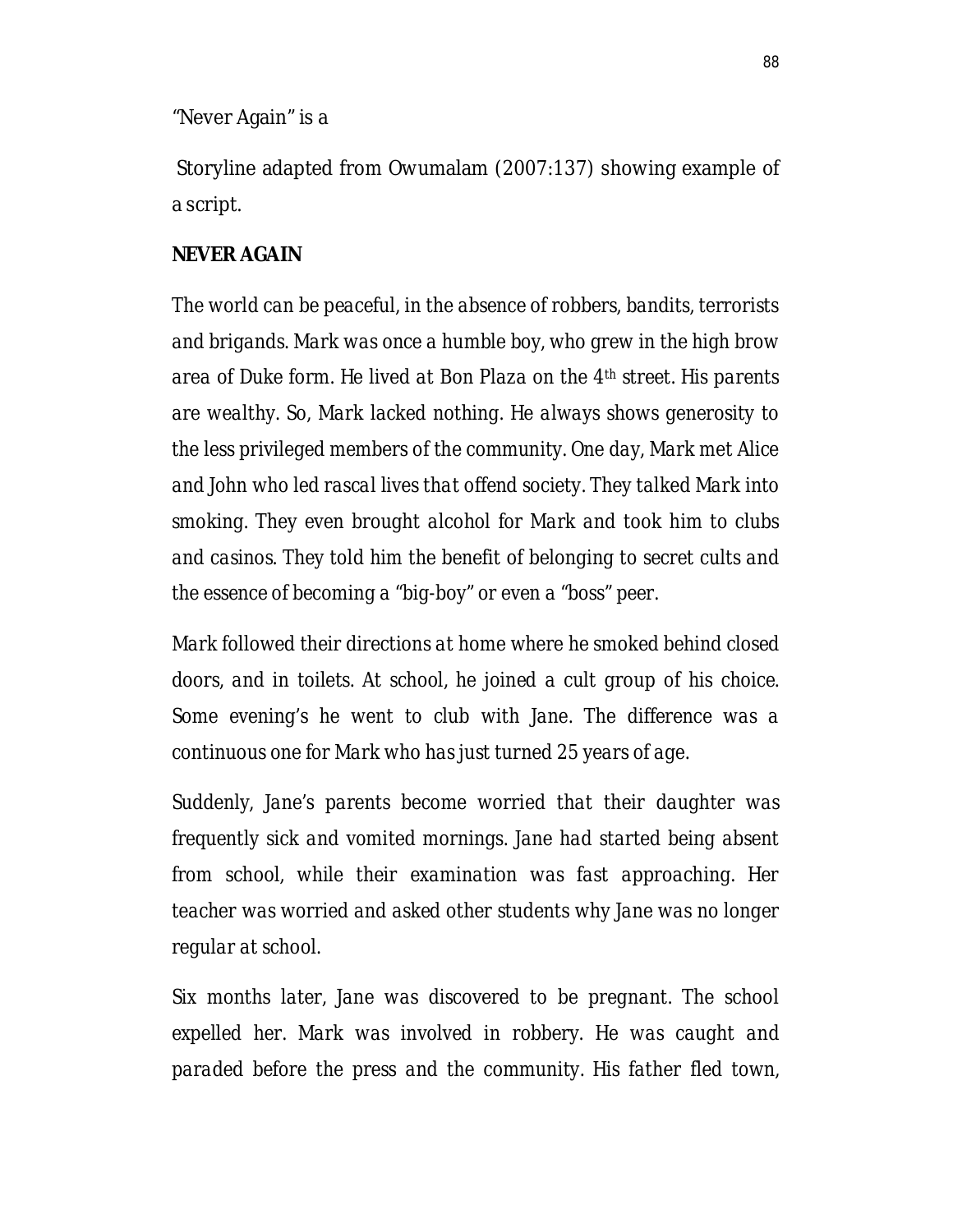*blaming Mark's woes on his mother who was always protective of their son.*

*Three months later, Mark was convicted of armed robbery and sentenced to death by a firing squad. His mother was heartbroken. She watched her only son in chains, as he was taken away by the police.*

*Jane delivered her baby in a squalor, after being isolated and abandoned by her parents. There was no Mark to rest her shoulders. Her child wept ceaselessly, of deprivation as hunger set in to tell the story.*

#### **3.3.2 "Never Again" as a Synopsis**

"Never again" by Emman-owums Owuamalam, is a social documentary on societal plot. The film is a story of petting, romance and self-deceit, which blossoms into deviant behavior, unwanted pregnancy and crime. It is an irony of Mark's sheltered life, which affected his response to the peer group influence of John and Alice, resulting in unwanted pregnancy, for Jane and his involvement in brutal crimes. It is a tragedy, which society should strive to eradicate in today's youths, who will be the leaders of tomorrow.

|    | Camera             | Action                                      | Sound |
|----|--------------------|---------------------------------------------|-------|
| 01 |                    | CUT CAM.1.   People and cars   Usual Street |       |
|    |                    | pos. "A" L.S.   passing. BON   noise        |       |
|    | BON PLAZA,   PLAZA |                                             |       |
|    | Pan left to        |                                             |       |
|    | Right.             |                                             |       |
| 02 |                    | CUT CAM.2 pos. $ $ Car parked in            |       |
|    |                    | "B" M.S. BON front of the                   |       |
|    | PLAZA              | beautiful                                   |       |
|    |                    | environment of                              |       |

#### **3.3.3 Shooting script for "Never Again"**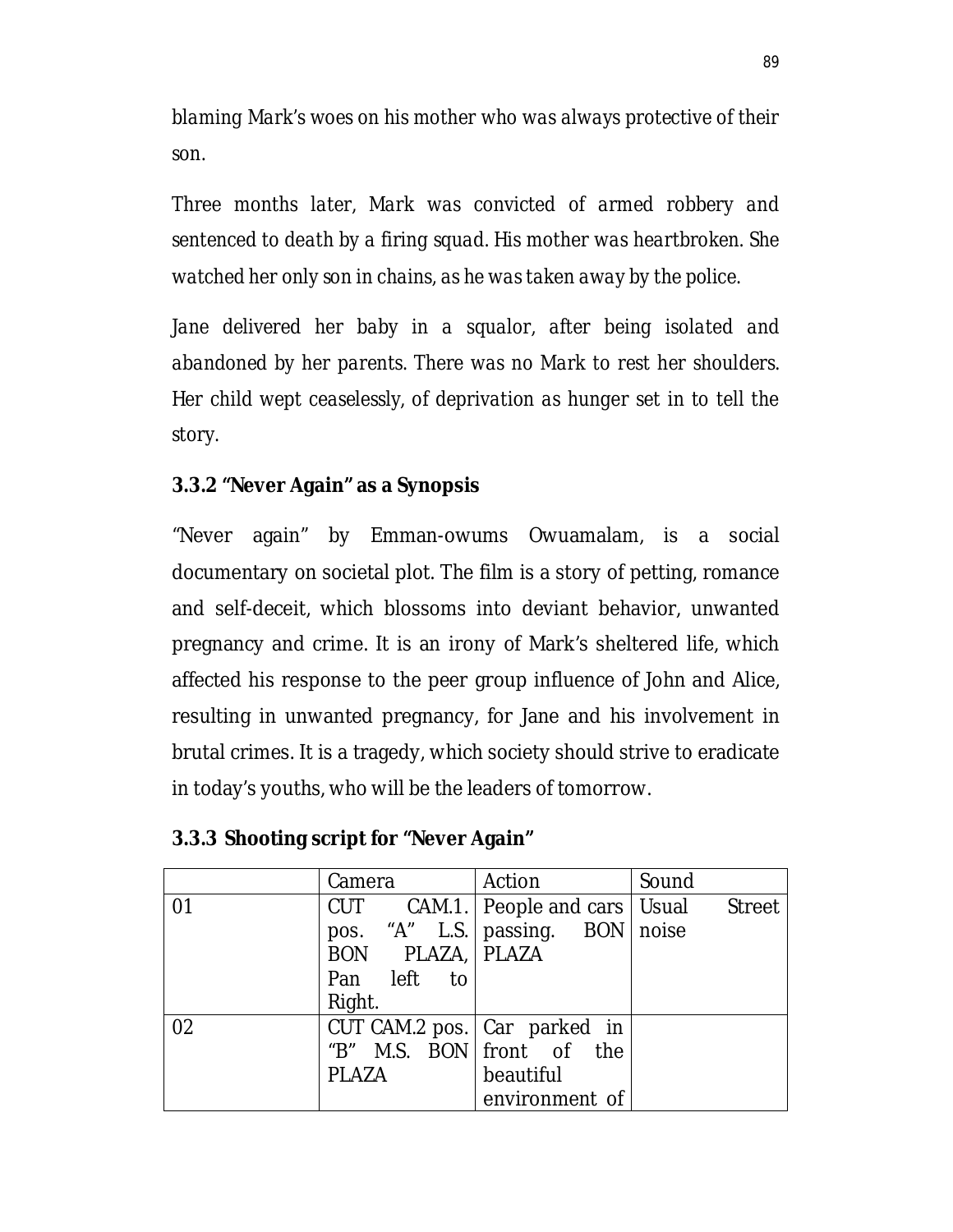|    |                                                               | a duplex where<br>Mark lives.                                                    |    |
|----|---------------------------------------------------------------|----------------------------------------------------------------------------------|----|
| 03 | parlour. Zoom at the dinning<br>into dinning   room.<br>room. | CUT CAM. Pos.   Mark and   Clogging<br>"C" CU Marks   parents eating   cutleries | Οf |

It could be noted that each camera has a specific role, which it has to play in imaging and provision of the appropriate audio-visual experience. The nature of shots expected are indicated as LS (Long shot) M.S (medium shot) and CU (close up shot). The transitional devices of cut, fade, dissolve and wipe, for instance, enable the movement from one picture frame to another.

# **4.0 Conclusion**

The script is a manual conveying the programme idea. It contains the dialogue, presentation style and the instructions that will aid the production process of documentary. There are principles to be adhered to when writing the documentary script. They include structuring the script to gain the attention of viewers, introducing emotional appeals and using narration to reinforce the effect of the documentary.

## **5.0 Summary**

This unit examined the meaning of a script and thereafter defined the documentary script. The principles that guide documentary scriptwriting were listed and discussed. The synopsis was also differentiated from the shooting script. Samples of straight forward ,synopsis and a shooting script were culled from Owuamalam (2007 .142) and x-rayed to guide you while writing documentary scripts.

## **6.1 Self-Assessed Exercise**

Study the three scripts sampled in this unit. Could you identify differences in the scripts.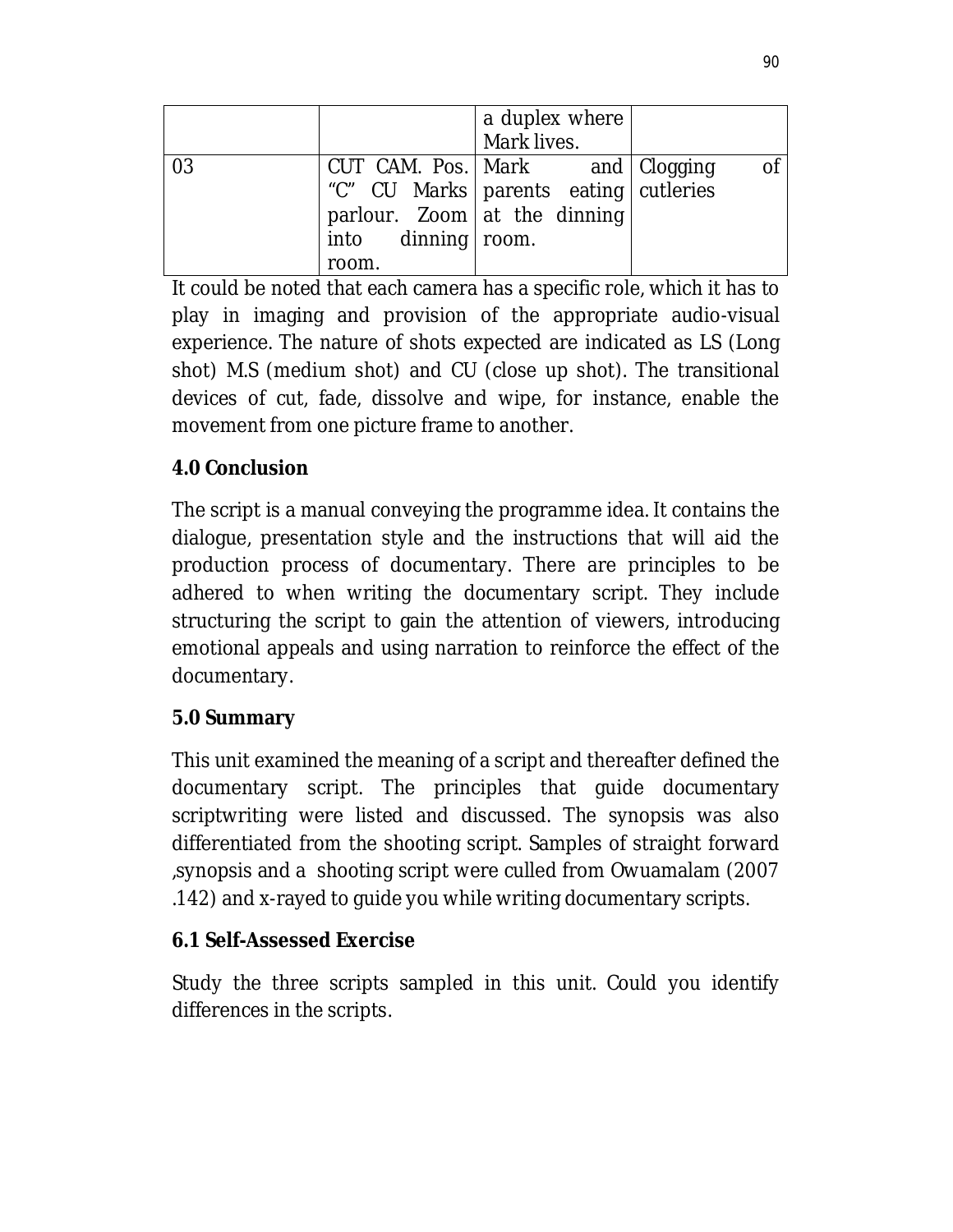## **6.2 Tutor-marked Assignment**

Write a straightforward script for any documentary film programme of your choice, the synopsis from the storyline and thereafter, develop the shooting script. Page limit 3 pages.

## **7.0 References/Further Reading**

- Kogah, V.C (1999) *Visual Communication: film Graphic and Photojournalism.* Owerri: Gust-Chuks Publishers.
- Nuorogu, K.O (2010) " *Introduction to Broadcasting"* in K.O Nuorgu (ed) *Introduction to Mass Communication:* Theory and practice. Owerri: Ultimate Books.
- Owuamalam, E.O (2007). *Film and Screen Directing.* Owerri: Top class publishers.

## **Unit 4; Production Personnel For the Documentary Film**

## **Contents**

- 1.0 Introduction
- 2.0 Objectives
- 3.0 Main content
	- 3.1 Production personnel in film production
	- 3.2 Problems associated with documentary film production
- 4.0 Conclusion
- 5.0 Summary
- 6.0 Assignments
	- 6.1 Self Assessed Exercise
	- 6.2 Tutor-Mar ked Assignment
- 7.0 References/Further Reading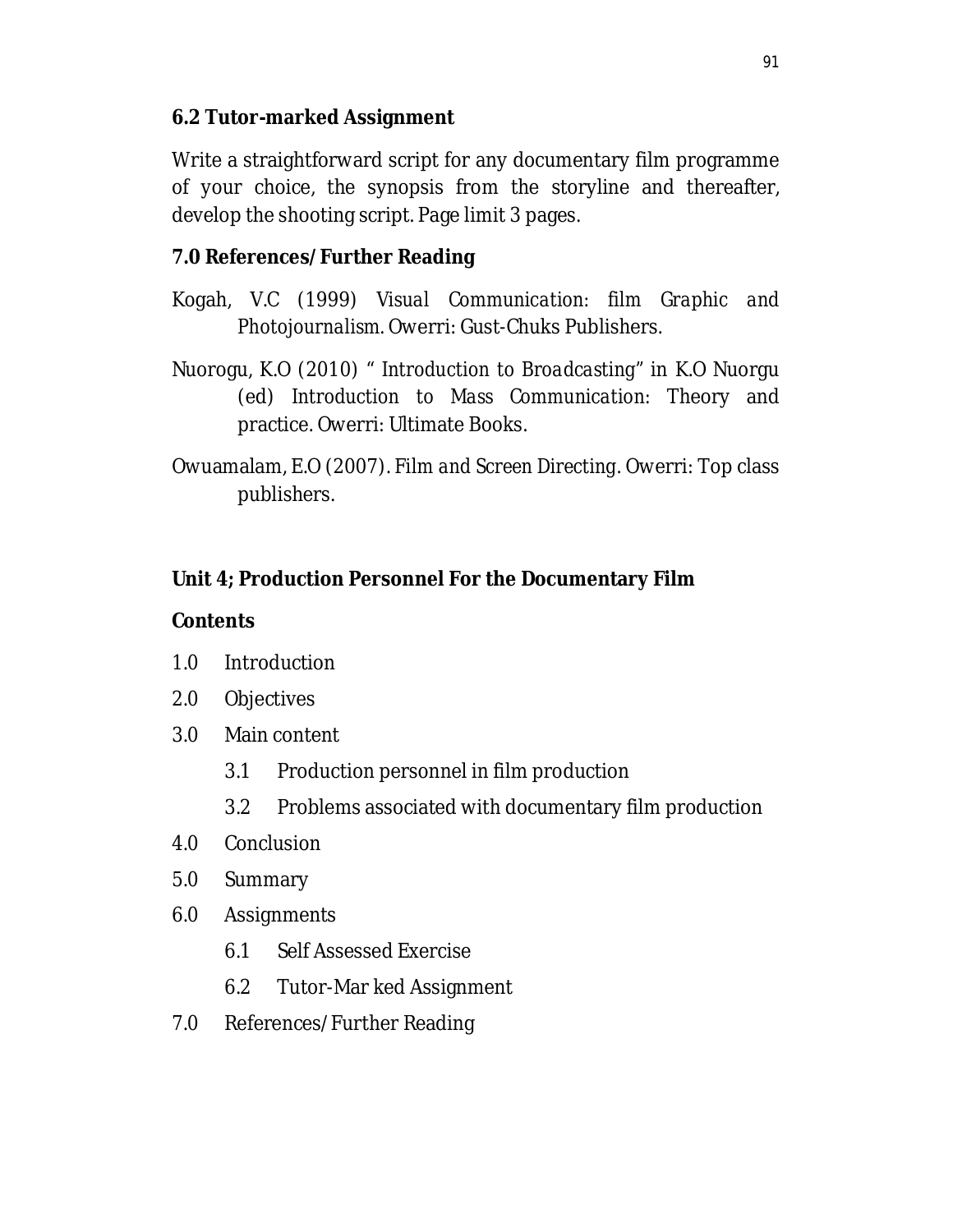## **1.0 Introduction**

Production department is an essential department in any television station. It is often headed by men and women who are talented and are professionals in various fields in film production. This unit is designed to provide you with the details of who these men and women are, their job titles and responsibilities in film production.

## **2.0 Objectives**

At the end of the tutorials in this unit, you are expected to know:

- The personnel in every film production
- The technical crew members
- The Non-technical crew members
- The functions of all the crew members
- The difficulties encountered in documentary film production

## **3.0 Main Content**

## **3.1 Production Personnel in Film Production**

The production personnel refer to the people charged with the responsibilities of producing the film. Basically, two categories of artistic charge in the production process of every film. They are the technical (Below-theline) and non-technical (Above-the-line) artists or personnel.

Non-technical or above the line personnel consists of those who create or enable the development of the plot as the basis for an artistic production. They are therefore conceptual artists. The artists in this category are the scriptwriter, the producer and the director. The director also belongs to the technical group, reasons for this will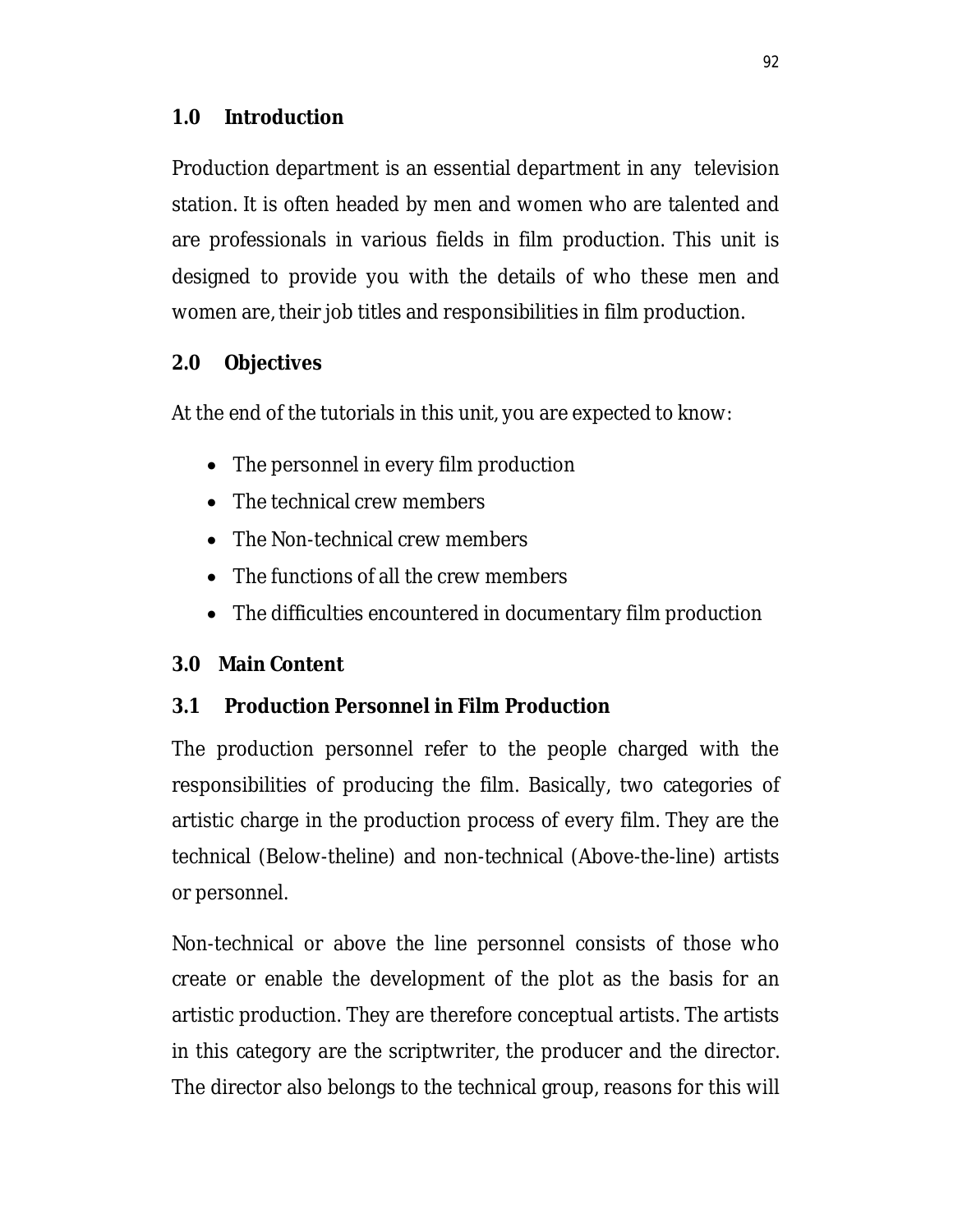emerge as we give deailed explanation of the functions of each of these artists.

• The Scriptwriter

The scriptwriter is the person who conceives the idea for the film production. The scriptwriter, guided by the objectives for the film production, writes the script that will guide the entire production process and gain the attention of his/her audiences.

• The Producer

The producer is responsible for the business and financial aspects of the film. But in recent times, the producer is often responsible for the entire organization of the film including selecting the script, sourcing for fund for the production and choosing the director, crew and cast. From all indications, a producer is normally regarded as the owner of the production, be it feature, documentary or any other type of film production. He is responsible for everything about the production starting from day one to the final stage, (Kogah, 1999).

• The director

The director as has been mentioned, belongs to both technical and non-technical groups. As a non-technical artist, the director acts as a conceptual artist who creates movements in the production, assigns roles to performers and animates the script. As a technical artist, the director acts as the interpreter of the production idea, through plot and script interpretation.

 $\bullet$  In summary, the major functions of the above  $-$  the  $-$  line or non-technical artists include: production planning,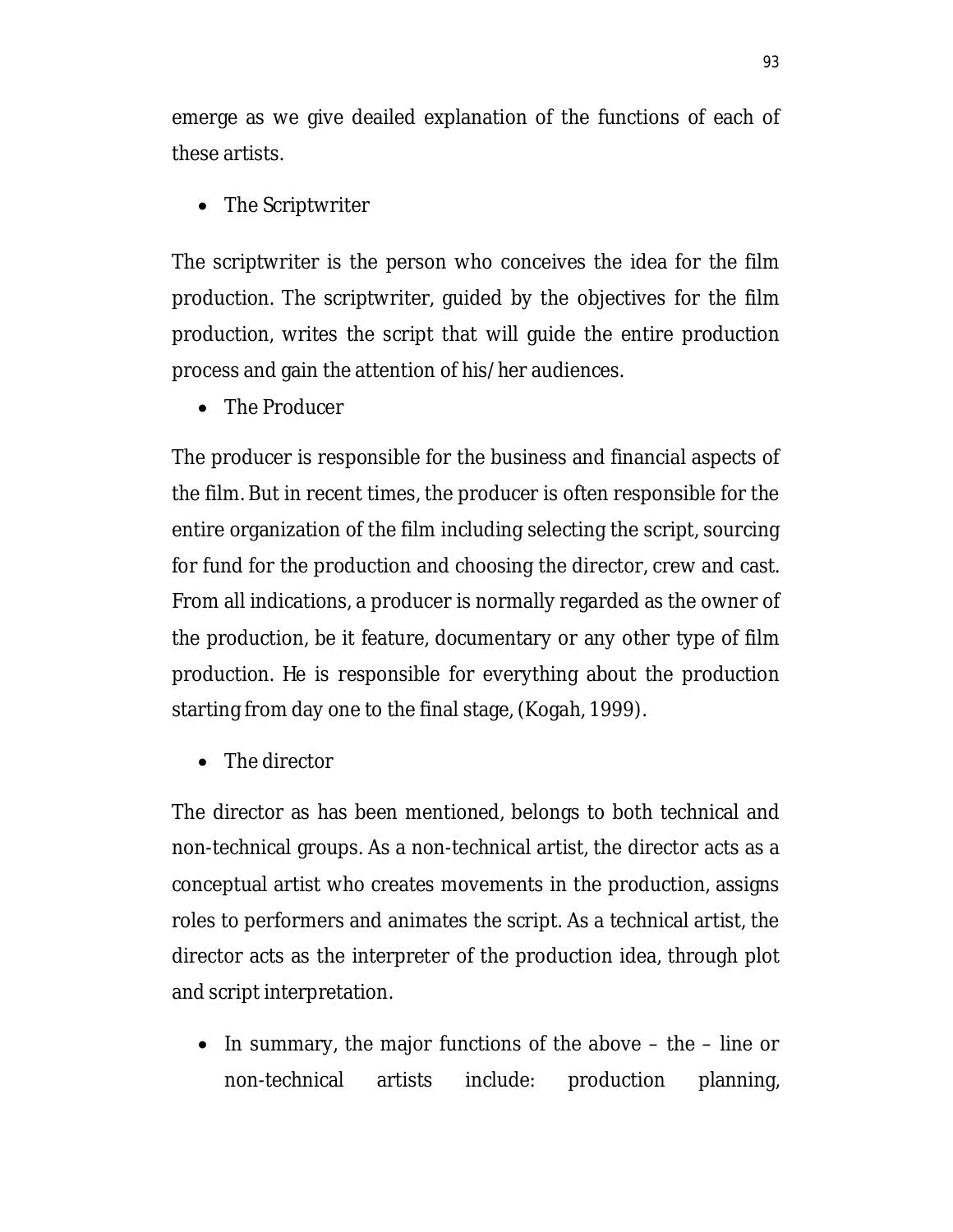performance supervision, production monitoring, product publicity and promotion as well as presentations (Owuamalam, 2007)

 The technical crew members include the scenic designer, lighting and sound specialists, camera-men, make-up artists and wardrobe managers, talents and other production assistants.

The scenic designer as the name implies is responsible for various scenes that will be used in the production while the job of the lighting and sound specialists is to provide appropriate equipment that will be used in the production like microphones, cameras and sound systems.

- The camera man liases with the light and sound specialist in the selection of cameras, and other gadgets that will help in the shooting of the film.
- The job of the make-up artist and the wardrobe managers include making sure that the costumes of the talents depict the mood and characterization of the entire film. Talents refer to actors/actresses or the stars featured in the film. They are the ones who pass direct messages and covey the theme of the film to the audiences.

#### **3.2 Problems Associated with Documentary Film Production.**

The following are the problems experienced by the production personnel while executing the production of a documentary film. These problems, as captured by Nworgu (2010) pose as challenges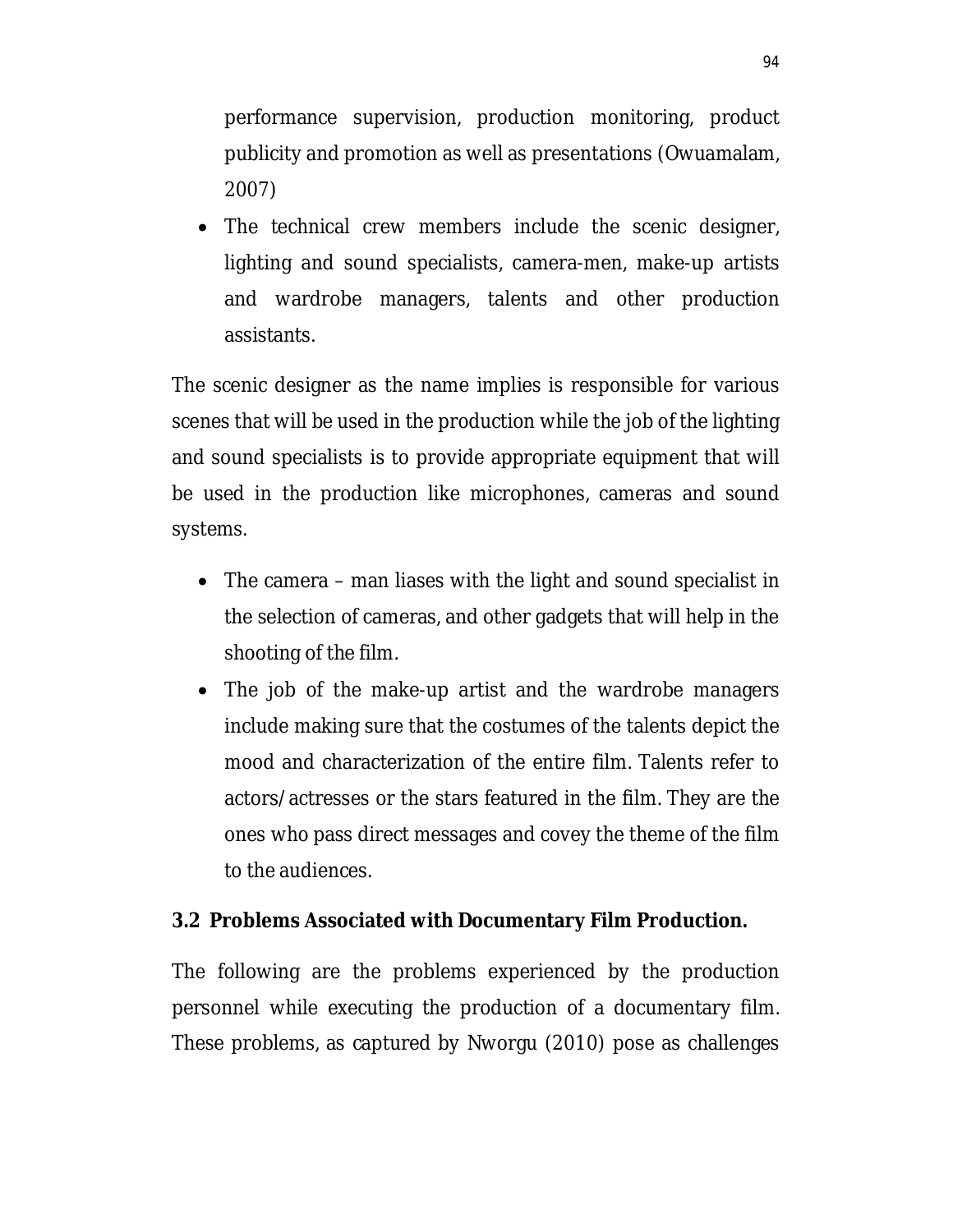that may mar the entire production process if not handled effectively. They include:

• Lighting Problems

In documentary shooting, especially for television, light is needed in the right proportion whether it is for outside studio shooting or for interior shooting. There is need to provide adequate lighting equipment. Power failure or irregular supply of electricity by government agency in charge of supply of electricity in Nigeria, should be anticipated. For this reason, provision should be made for a stand-by generator.

• Personnel

Personnel in documentary as described in this unit under section 3.1 refer to the talents available for production. For every documentary production, the two categories of personnel are needed. Both belowthe-line and above-the-line artists are required for a successful shooting. Getting the right talent for a documentary has been a problem to many producers. Since documentary involves real life situations, it is necessary that real people are used in natural setting.

• Outside Services Problem

This problem may arise when the need to obtain certain services arises. There may be a need to obtain such services as editing, shooting, sound recording and track, projecting facilities etc.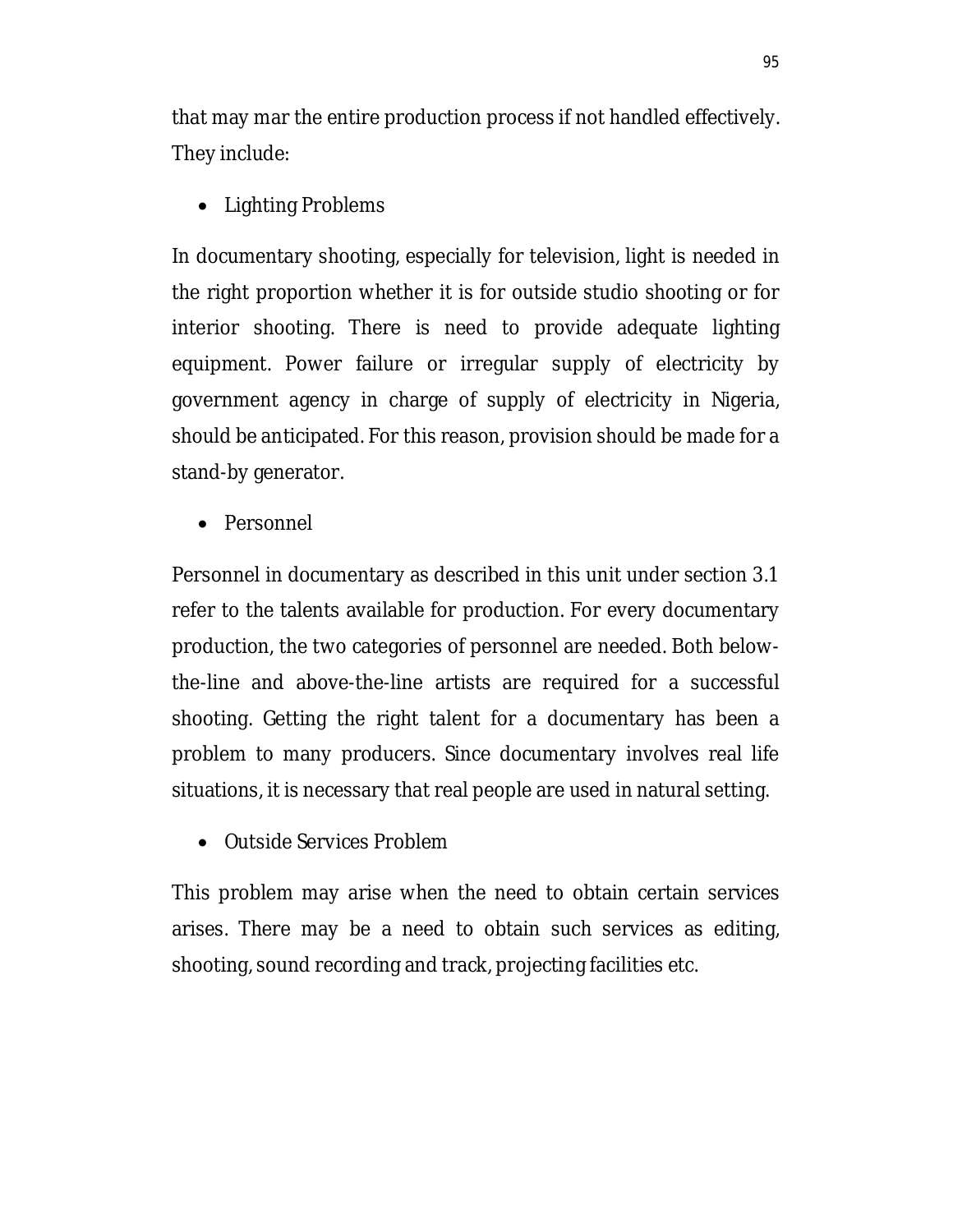• Costume

As a producer, there may be a need to obtain or design the necessary costume for the talents. Costumes are selected to match the mood or events or scenes involved in the documentary.

• Library Materials

There are times when one may experience scarcity of books or tapes needed for the successful execution of the production. It is therefore advisable to include this when embarking on the pre-production research. The reference materials not found in this stage, may be difficult to get at other times.

• Shooting Schedule

This problem arises when the shooting script or outline is not made available before shooting is commenced. There may also be the problem of not acquiring appropriate shooting locations. Some actors/actresses may also come late to the locations of the shooting time-table is not strictly adhered to. There is therefore the need to make talents time conscious by giving them the shooting schedule on time and by adhering to the time-table.

#### **4.0 Conclusion**

The production process of every film entails that certain persons are behind the responsibility of executing the production. Two categories of personnel emerge as technical and non-technical artists. The nontechnical artists also known as above-the-line artists include the scriptwriter, producer and the director. They are the conceptual artists who create and conceive the entire production process. The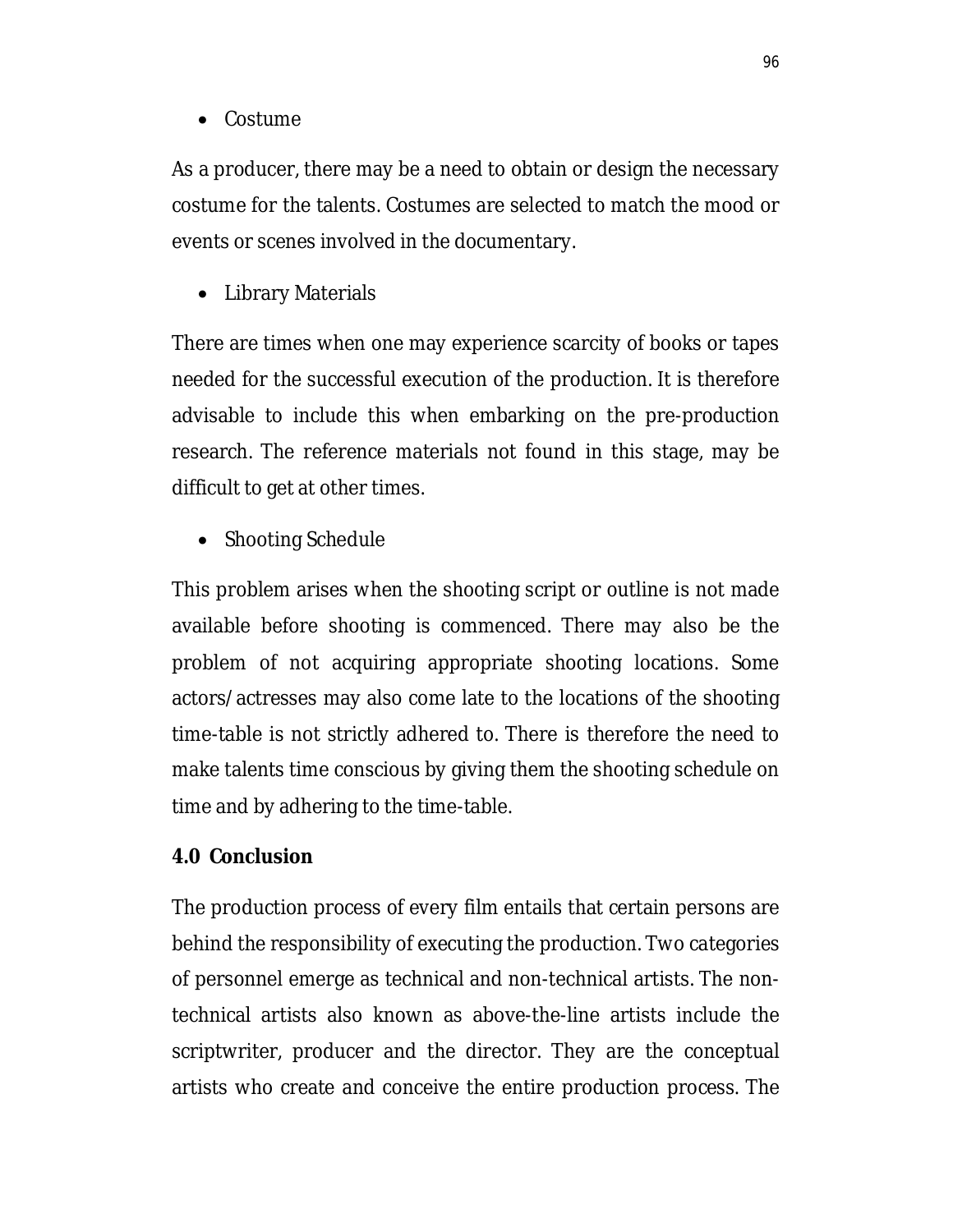technical artists or below-the-line artists handle the technical aspects and include the camera-man, costume or ward robe designers, sound and lighting specialists, scenic designer and other production assistants.

These artists experience certain problems that range from lighting, personnel, costume, shooting problems to lack of library or reference materials as well as other the problem of not obtaining outside services for editing, recording and projection facilities.

## **5.0 Summary**

This unit has successfully discussed the personnel behind the production of every film. Technical and non-technical crew members were listed and their functions discussed. The problems which may be encountered during documentary film production were enumerated and solutions to the problems proffered in some cases.

## **6.1 Self-Assessed Exercise**

Go through all the artists described in this unit. Which one do you fit into if given an opportunity? What makes you think you can fit into that category?

## **6.2 Tutor-Marked Assignment**

Choose between being a scriptwriter, a producer and a director for a documentary film to be titled "Echoes of Nature". In a two-paged write-up, enumerate how you will carry out the chosen role. List out your job specifications as either a scriptwriter, a producer or a director for the film.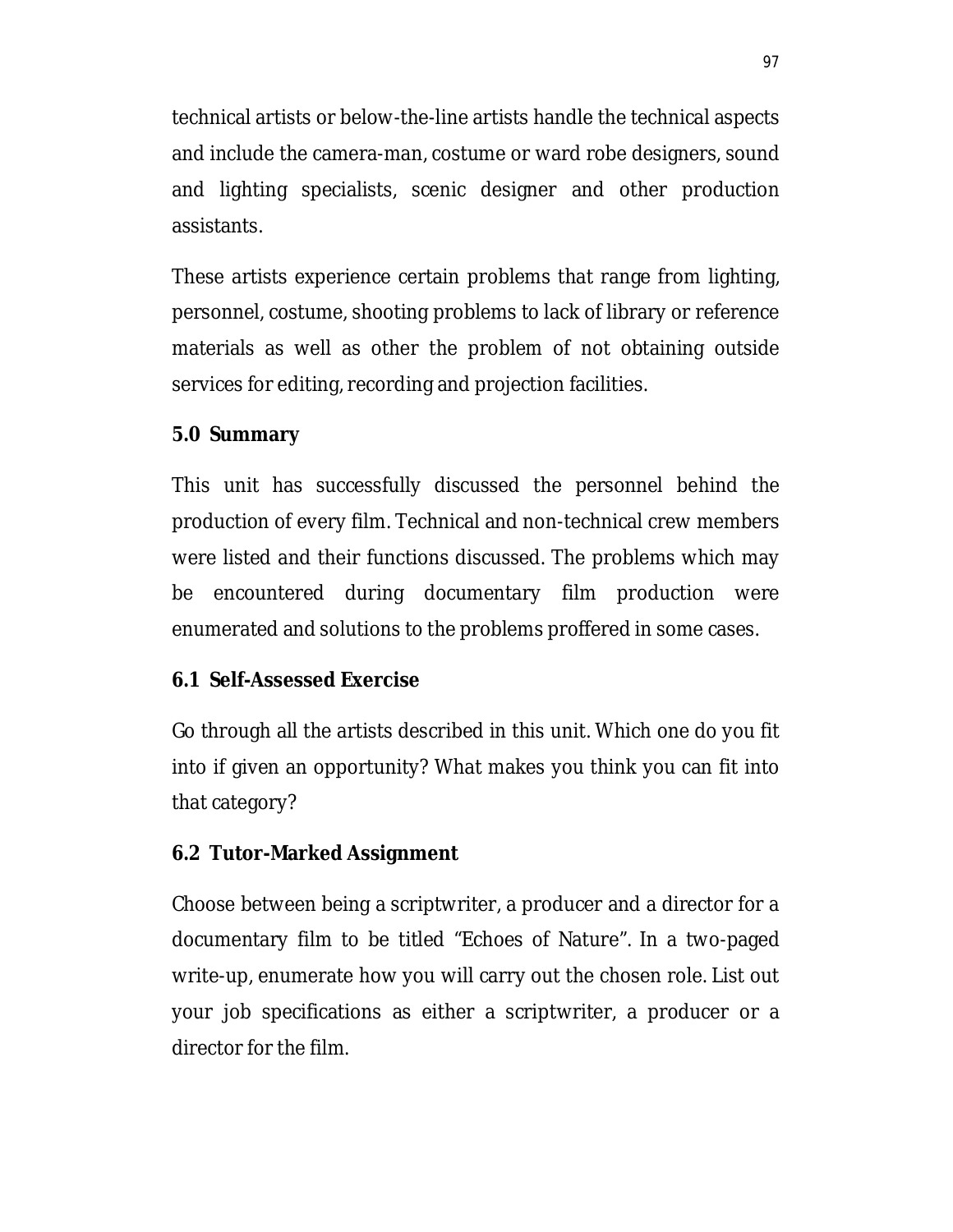#### **7.0 References/Further Reading**

- Kogah, V.C (1999). *Visual Communication, Film, Graphics, Photojournalism.* Owerri: Gust-Chuks Publishers.
- Nworgu, K.O (2010). *Introduction to Broadcasting* in K. O. Nworgu (ed.) *Mass Communication Theory and practice*. Owerri: Ultimate Books.
- Onyechi, N. (2010) "Announcing and Performance" In K.O Nworgu (ed.) *Mass Communication, Theory and Practice,* Owerri: Ultimate Books.
- Owuamalam, E. O. (2007). *Film and Screen Directing.* Owerri: top class publishers.

## **Unit 5: Getting Set for a Documentary Film Production**

#### **Contents**

- 1.0 Introduction
- 2.0 Objectives
- 3.0 Main Content
	- 3.1 Getting set for a documentary film production
	- 3.2 Editing the shot scenes
- 4.0 Conclusion
- 5.0 Summary
- 6.0 Assignments
	- 6.1 Self-Assessed Exercise
	- 6.2 Tutor-Marked Assignment
- 7.0 References/Further Reading.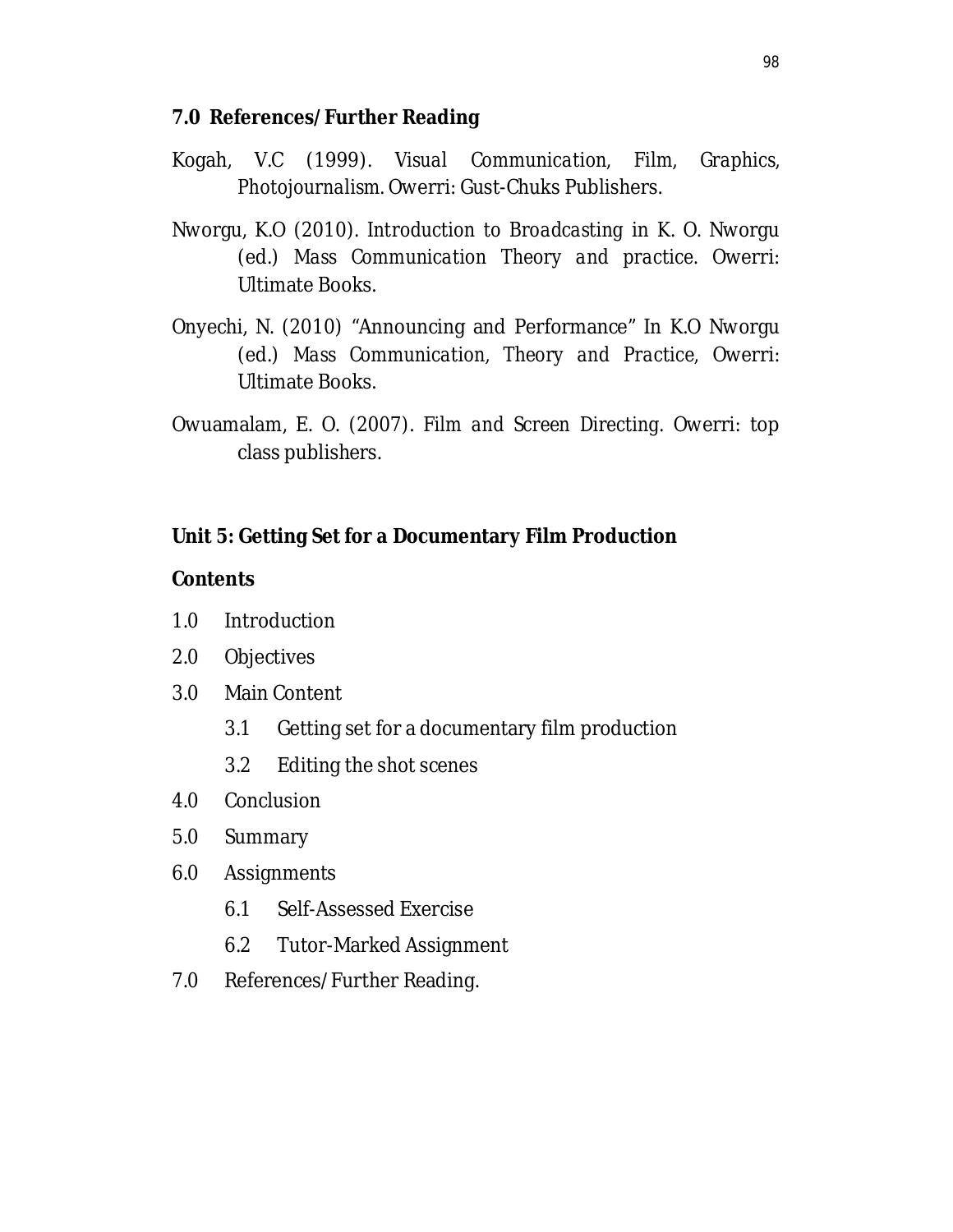## **1.0 Introduction**

Having gone through module 1, units 1- 5, module 2, units 1 – 5 and now module 3, units  $1 - 4$ ; this last unit in module 3 is to guide you in the actual practice of what you have been taught so far in this course. The essence of this unit is therefore to guide you on how you can produce a documentary film.

# **2.0 Objectives**

At the end of this unit, you are expected:

- To know how to produce a documentary
- To submit a VCD containing a recorded documentary shot by your study group

# **3.0 Main Content**

# **3.1 Getting Set for a Documentary Film Production**

The essence of this course is to put you through the actual processes of documentary film production. Your expertise is not what matters now but your ability to practice what you have been taught. I therefore urge you to contribute your own knowledge during the process of documentary production by your study group.

Your class tutor or even the class representative or course representative should help in dividing the class into five or ten groups consisting of three or five students at most. Each group will produce a documentary. Here are tips on how you can do that.

- Assemble together and think of one issue to be handled.
- It must be an issue in your immediate environment.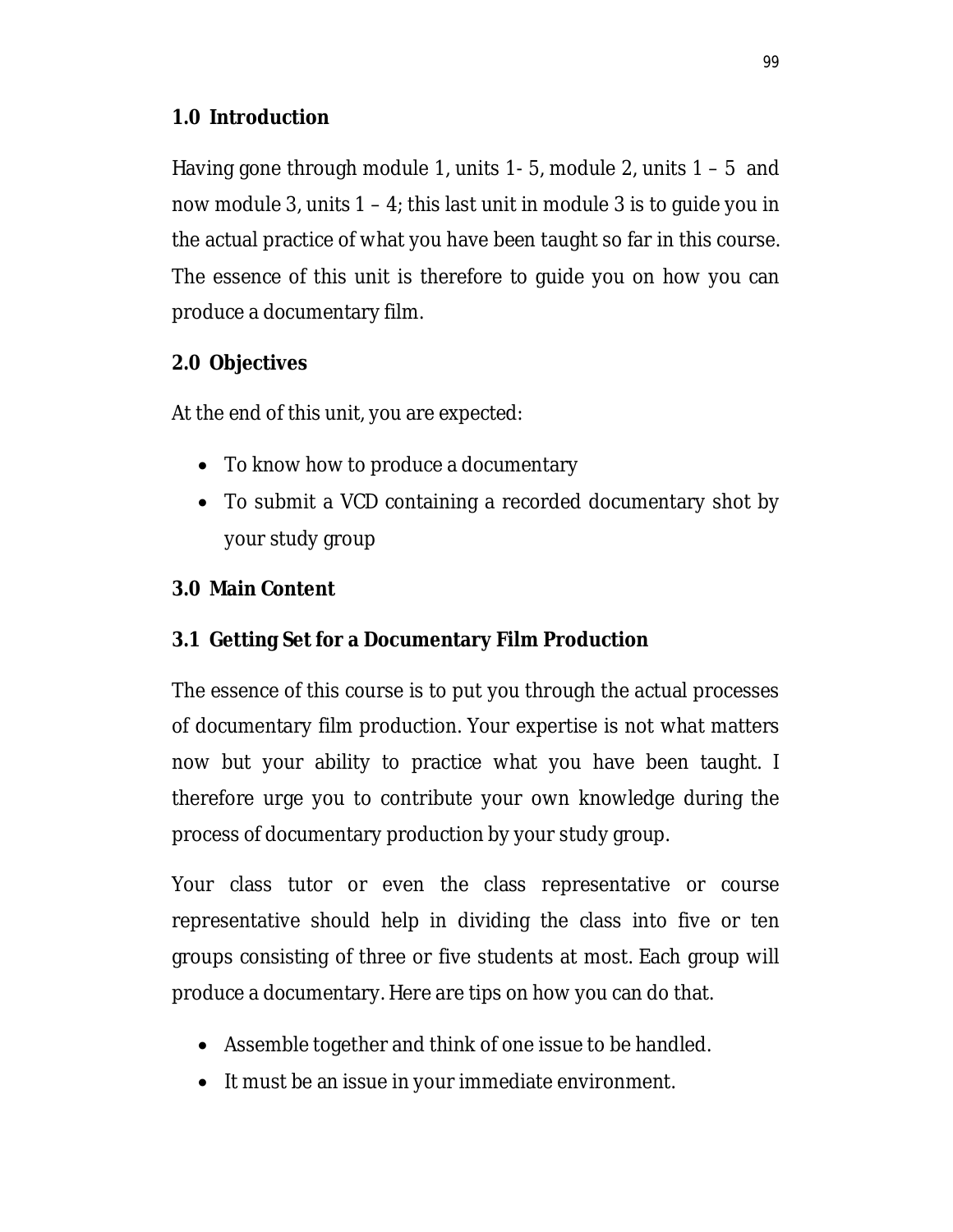- You can decide on either "Garri making process in your state, palm-wine tapping in Enugu State, Bead-making, menace of erosion, indecent dressing among undergraduates, Nature of Federal Government Roads in your state, State of Public Primary or Secondary schools in your area, or any other subject that may interest your group.
- Each person in your group should be given a deadline on the submission of a script based on the subject or theme of the documentary. The script should be both the story line, synopsis and a shooting script for the documentary.
- Assemble together and read and study all the scripts by each member. Select the best script that best describes what you want to do.
- Decide whether an interviewee is needed and decide on how to contact him/her and book appointment with the person.
- Decide on the shooting of the film. Will a professional be hired to do the shooting for you. One person in your group must be the narrator.
- You can use any smart phone to do the recording, both for audio and video recording. Decide on the locations to be used. You must select yourselves as actors/actresses where necessary.
- Do the recording with your phone. In the case of Garri-making or palm-wine tapping, you must go to where the action is taking place, involve in the process with the assistance of the women who are involved in the garri making process. You can interview one or two of them for an elaboration on how to process garri starting from the harvesting of cassava tubers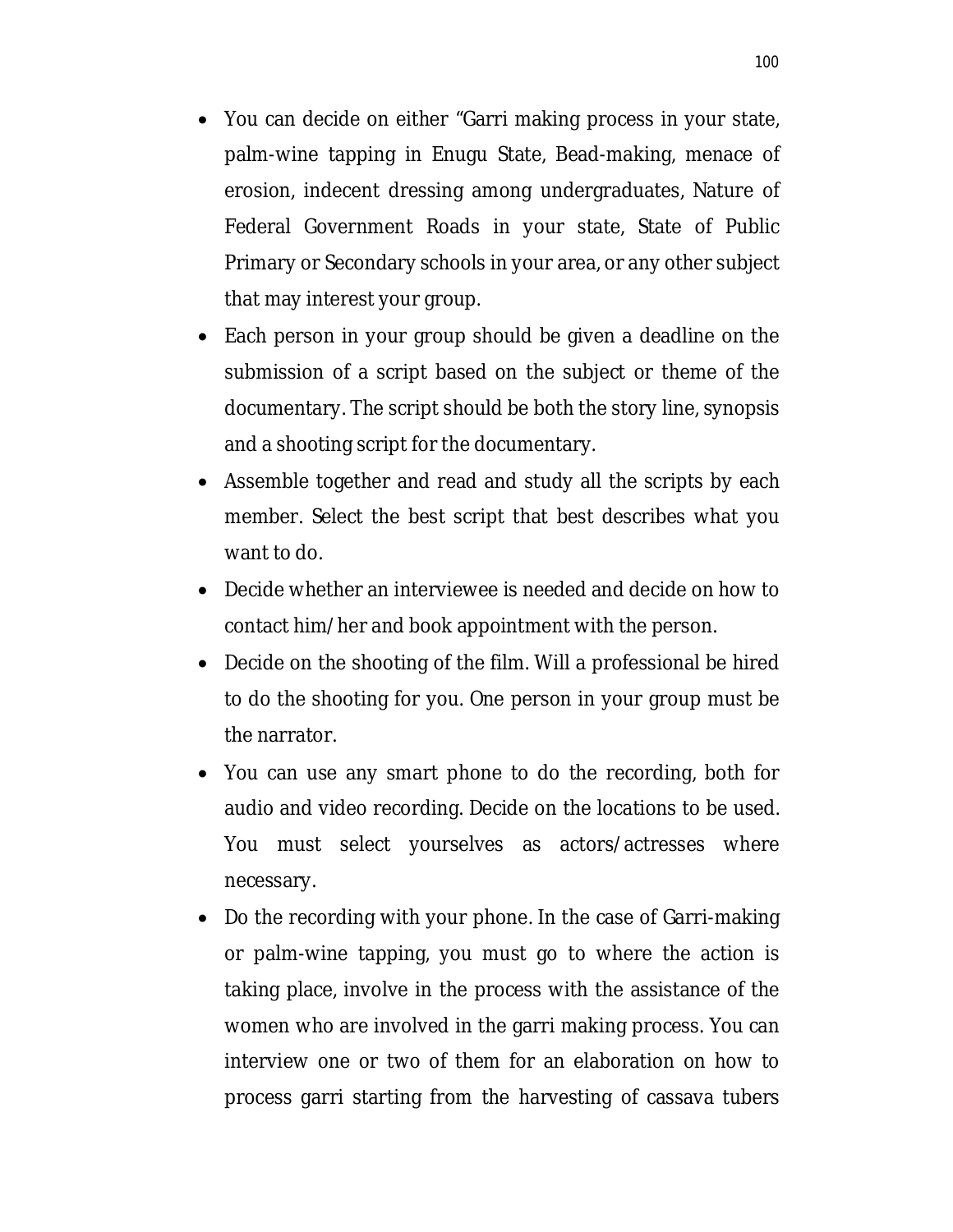from the farm until you have the finished product, up to the point where a student will be shown eating the garri with soup or "drinking the garri" as the case may be.

 Allow the camera of the phone or any other device, to tell the story while the narrator lays emphasis where necessary.

## **3.2 Editing the Shot Scenes**

There may be unnecessary scenes or mistakes made while recording. Don't worry about editing the shots. You are still an amateur at this stage and the mistakes you make now will definitely be stepping stones for better productions in future.

Submit the recorded shots in your phones to any good studio or even an experienced compugraher in a business centre. They will synchronize sounds with pictures and "burn" it into a VCD. Label your documentary with the names of students in your group and then submit to your class tutor.

NB: the class tutor will then fix a date when all the submitted tapes will be viewed in the class by all the groups. A provision should be made for a VCD machine, TV monitor and a stand by generator. The class tutor will then point out mistakes where editing is necessary and point out other errors in the production. Students will then be instructed on how to improve in the next production.

## **4.0 Conclusion**

You cannot gain mastery of how to produce a documentary film without giving it a trial. The convergence of media forms has made it possible for you to even use any smart phone for recording. Even an amateur can handle these phones. The production guide given to you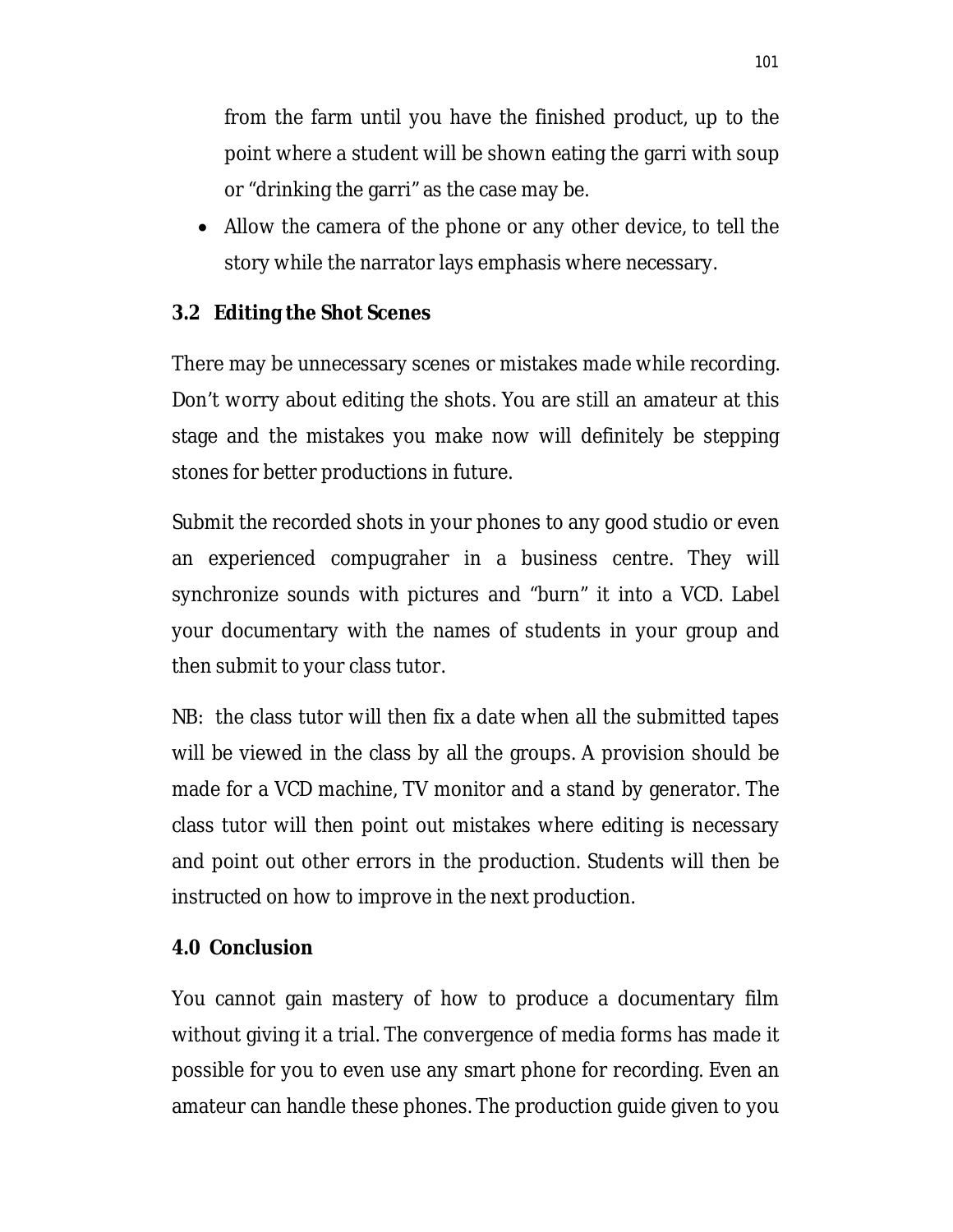in this unit will definitely prove useful while embarking in the production process.

## **5.0 Summary**

This unit focused on brief guide on how you can successfully embark on a documentary film production. It gave a step-by-step guideline on how to start and progress until you finish the entire production process.

# **6.1 Self-Assessed Exercise**

Critically study the documentary film produced by your group. Is the effort worth it? Are you happy with the production?

# **6.2 Tutor-Marked Assignment**

By now, you must have completed the shooting of your film. Submit it to your class tutor whose job it is to assess your production.

# **7.0 References/Further Reading**

Owuamalam, E. O. (2007). *Film and Screen Directing*. Owerri: Top class publishers.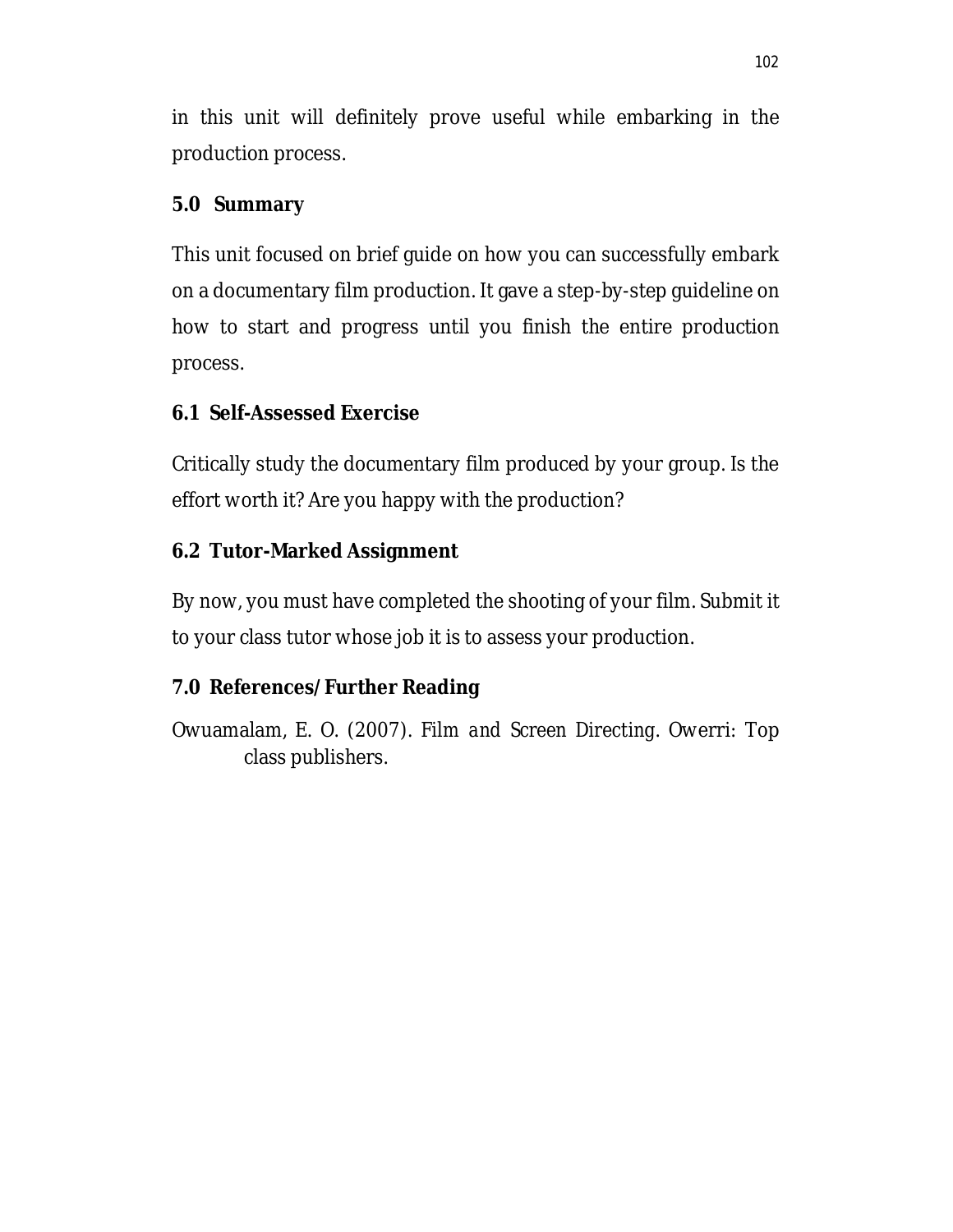## **Module 4: Editing in Documentary Film Production**

The main aim of this module is to provide you with the basic knowledge on how to edit a film. This aspect of film production is necessary because no film is ever produced without being subjected to an editing process. Something must be removed or added as the case may. Editing provides you the opportunity of removing unwanted portions while adding necessary details that will add glamour and clearly convey the message of the film.

This module which is made up of five units provides you with the meaning of editing in film production, editing principles, purposes of editing and the meaning of similar concepts used in editing of films.

The five units that make up this module are linked together and are as follows:

- Unit 1: Meaning and definition of editing
- Unit 2: Modes or processes of editing in film production
- Unit 3: Functions of editing
- Unit 4: Editing principles
- Unit 5: Basic effects in editing of films.

## **Unit 1: Meaning and Definition of Editing**

## **Contents**

- 1.0 Introduction
- 2.0 Objectives
- 3.0 Main Content
	- 3.1 Meaning/Definition of editing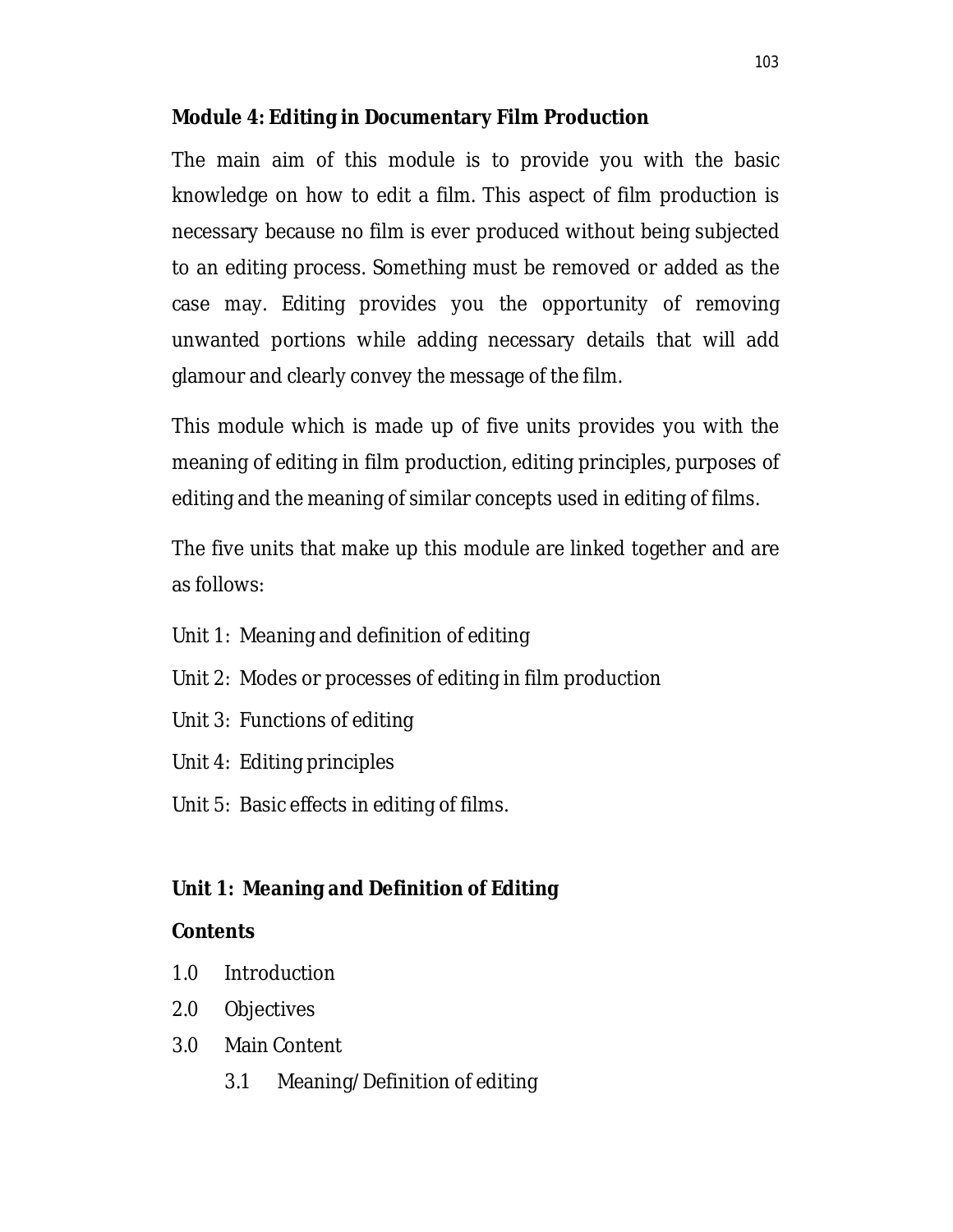- 4.0 Conclusion
- 5.0 Summary
- 6.0 Assignments
	- 6.1 Self-Marked Assignment
	- 6.2 Tutor-Marked Assignment
- **7.0** References/Further reading

# **1.0 Introduction**

The inevitable clichés about editing are true: "this is where the real magic of film making happens, this is where the film comes alive, and that you can't make a silk purse out of a cow's ear". Yet stories abound of films botched in their conception and shooting that were made substantially better in the editing.

This unit is designed to help you in understanding what editing is all about especially as it concerns film production.

# **2.0 Objectives**

At the end of the tutorials in this unit, you are expected to know:

- The meaning of editing
- Various ways of defining the act of editing as it concerns films
- Three decision-making areas in cutting film.

# **3.0 Main Content**

# **3.1 Meaning/Definition of Editing**

Editing is also referred to as the cutting of film. It is defined as the process of selecting the parts of the shots that are good and that serve the needs of the film and eventually discarding the rest,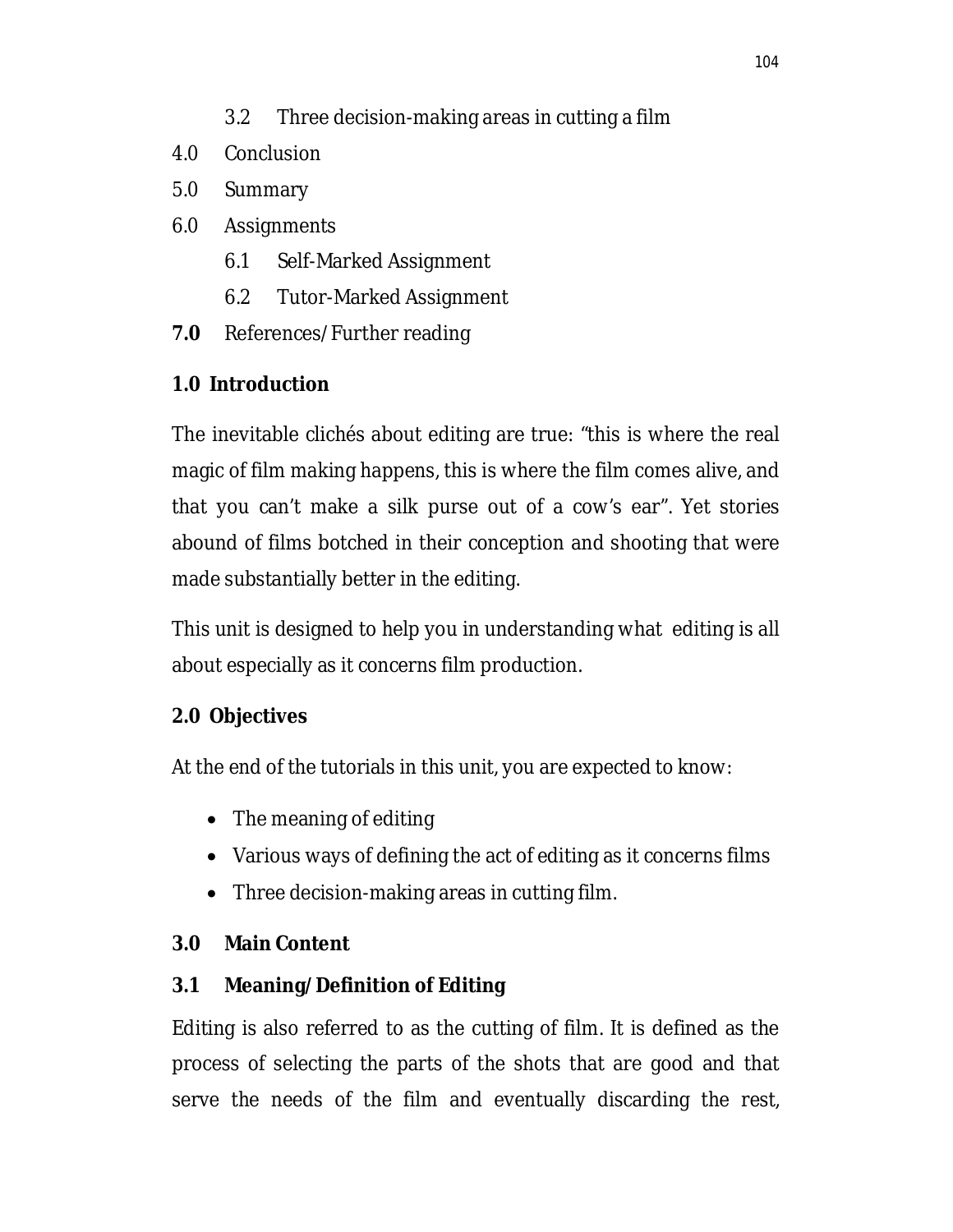(Mamer, 2009). It therefore requires extensive knowledge of the mechanics of cutting. It is the process of choosing creative materials that fit a subject matter and the blending of various photographed frames of a film, in a convincing manner, in order to transmit the message to the audience of the artistic work, (Owuamalam, 2007).

Each scene must have generally been photographed and recorded several times with each filming being regarded as a take. During the filming exercise or shooting exercise, the director decides which takes are good enough to print. The printed takes therefore form a work print with which to work with during editing (Kogah, 1999).

Film editing involves the use of plot in arranging the presentational sequence of the story line. The strategy enables the idea of the creative work, as conceived, to be actualized, through a technical process. The process requires the use of equipment, and script, to match the interpretative capacity of the editor. The editor applies skill, knowledge and experience, to produce the synergy called film.

## **3.2 Three Decision Making Areas in Cutting a Film**

Mamer, (2009:347) outlined three decision making areas in cutting a film. They include cutting picture, cutting sound, and determining optical effects like dissolves, fade, special effects etc.

For pictures, editing entails going through the shots and determining their specific order, then deciding on the precise transition point from one shot to the next. The order of shots may be predetermined in a narrative film, through that order may not be as rigid as first assumed. In documentary and experimental film, you may have to devise the order yourself.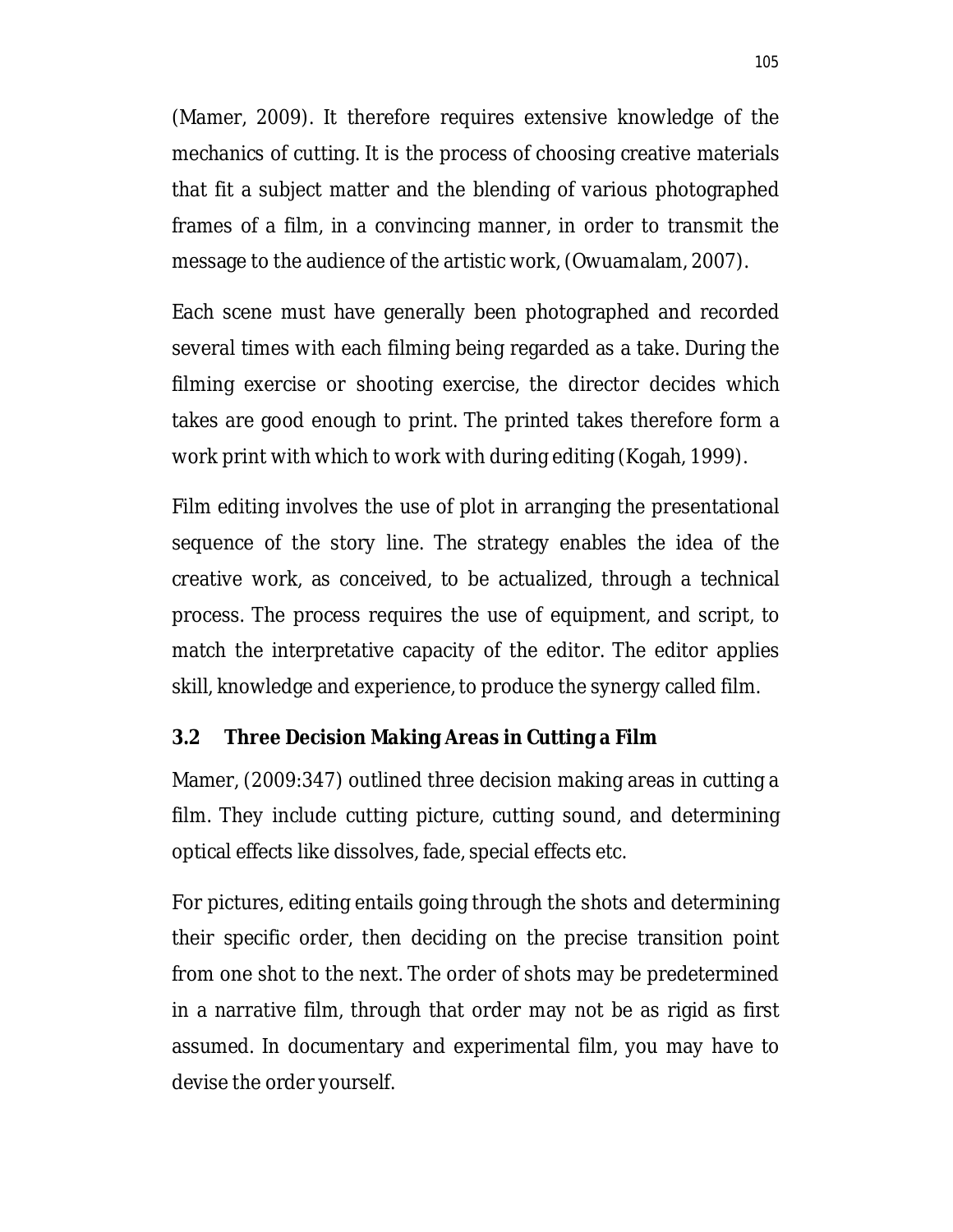Cutting or editing sound includes a number of approaches such as cutting sync tracks in conjunction with the picture, determining the relationship between music and picture and building complicated , layered sound effects after the picture is mostly or completely cut. Optical effect indicated a graphic effect that is created in the lab. Optical effects include split screens, keyholes, freeze-frames, spines, wipes and a host of other effects executed by the lab at the filmmaker's instruction and done prior to the final printing. They are difficult to get right and may take several tries to obtain the precise effect.

## **4. 0 Conclusion**

Film editing or cutting of the film refer to the process of selecting the parts of the shots that are good and serve the needs of the film while other shots which do not serve this need, are eliminated or discarded. Three important decision-making areas in the process of editing a film include: cutting the picture, the sound and determining the best optical effects.

## **5.0 Summary**

This unit focused on brief discussion of the meaning and definition of film editing. Emphasis was laid on the three basic decision-making areas on film editing.

## **6.1 Self –Assessed Exercise**

Attempt your own definition of the concept of editing.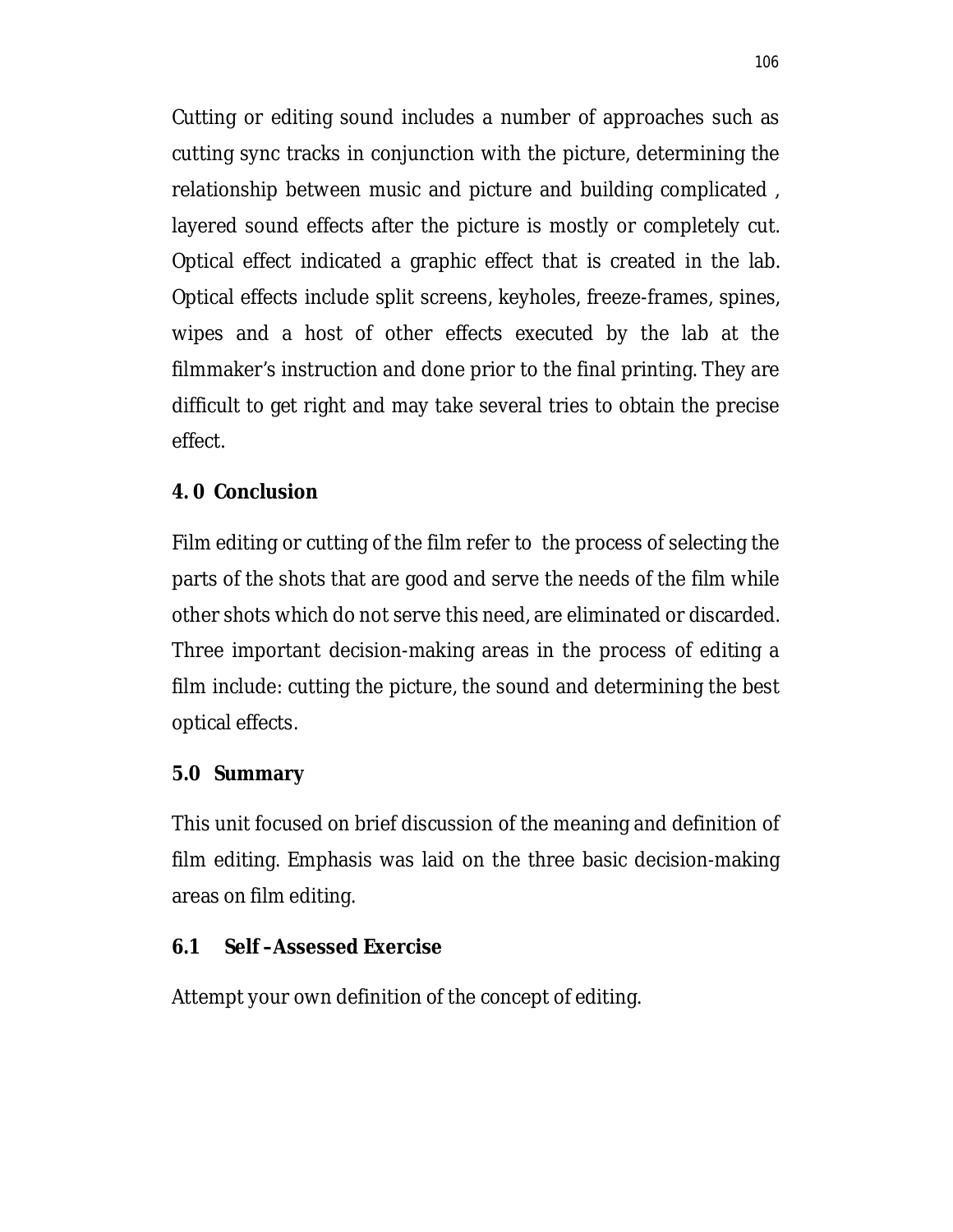## **6.2 Tutor-Marked Assignment**

Refer to your first documentary film produced under module three, unit five. List out areas where editing was necessary and state what you would have done to make it better.

## **References/Further Readings**

- Kogah, V.C (1999): *Visual Communication Film, Graphics, Photojournalism.* Owerri: Gust-Chuks publishers.
- Mamer, B. (2009). *Film Production Techniques, Creating the Accomplished Image*. California: Wadsworth engage hearing.

# **Unit 2 : Modes/Process Of Editing A Film**

## **Content**

- 1.0 Introduction
- 2.0 Objectives
- 3.0 Main Contents
	- 3.1 Modes/Process of editing a film
	- 3.2 Types of film editing
- 4.0 Conclusion
- 5.0 Summary
- 6.0 Assignments
	- 6.1 Self-Assessed Exercise
	- 6.2 Tutor-Marked Assignment
- 7.0 References/Further Reading.

## **1. 0 Introduction**

Editing involves the process of carefully selecting those shots that are good, that will help the director or the producer in achieving the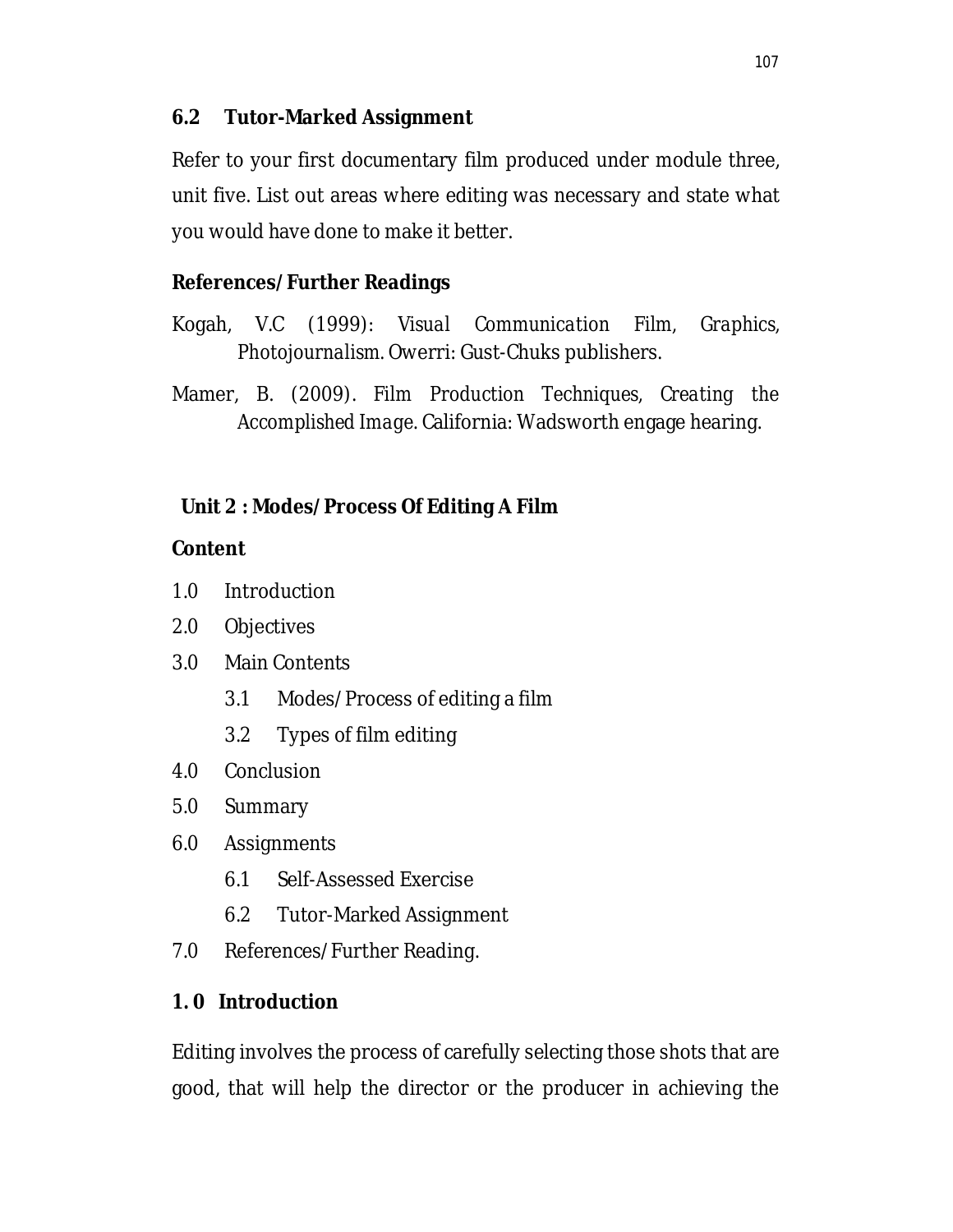major objectives of going into the documentary film production. It therefore involves a thorough knowledge of the mechanics of cutting. This unit is designed to help you understand the modes or processes of editing a documentary film.

# **2.0 Objectives**

At the end of the tutorial in this unit, you would be expected to understand:

- The modes/process of editing associated with films.
- What real time editing means
- What post production editing means
- Types of film editing.

# **3.0 Main Content**

# **3.1 Modes /Process of Editing a Film**

Editing involves the use of plot in arranging the presentational sequence of the story live. The strategy enables the idea of the creative work, as conceived, to be actualized, through a technical process. These process or modes as outlined by Owuamalam (2007) are real time editing and post-production editing. Real time editing mode makes it possible to present line shows and programmes as the events happen. The editing process involves the use of materials from various sources and blending them synergically to produce the screen experience, known as film. For example, the news coverage of the visit of president Jonathan to Anambra State in 2012, to flag-off the formal opening of Orient Petroleum in the State and to Launch the inclusion of Anambra State among oil Producing States in Nigeria, can show the following arrival ceremonies, as a live Programme: the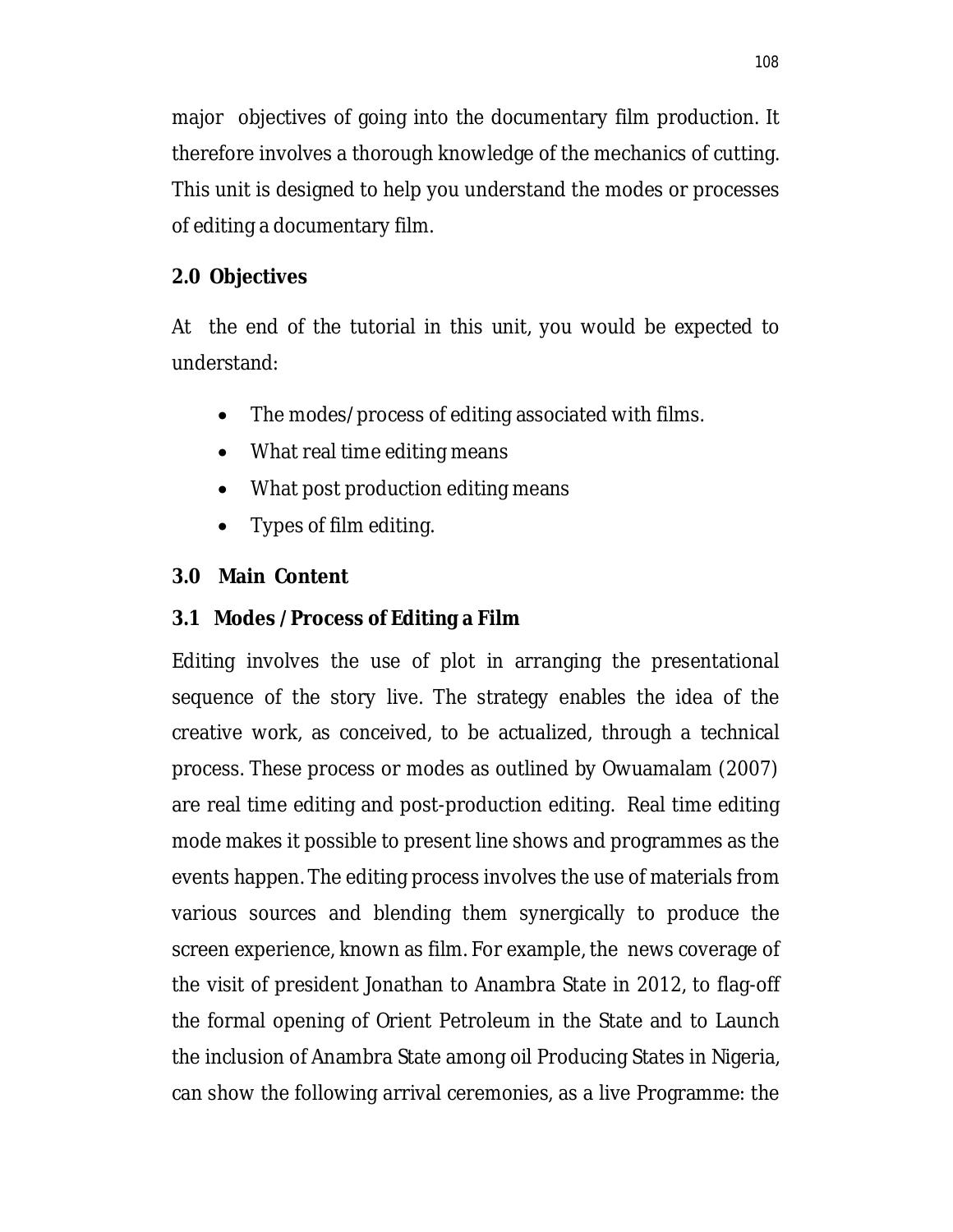Presidential jet is seen touching down the airport runway; another scene is shown where government officials are waiting in front of a red carpet, laid for the president; activities inside the VIP lounge, showing journalists in the front seat, where the president is to address them, traditional or cultural dance troupe outside the arrival hall, entertaining the crowd etc. It is a blend of the various scenes and sound, as a package, that produces the live programme, which is enjoyed on the television screen.

Post-Production Editing deals with the arrangement of shots or picture frames, obtained from a performance. It is an afterperformance production, designed to match the plot and storyline with what the audience is expected to watch on the screen. It is not as time-pressured as the real time editing, which happens simultaneously as the event is recorded for transmission. It takes a longer time to achieve them real time editing. It is therefore time determined so that the edited version of the film fit into a specific time frame, as desired by the director, without losing any major aspect of the work.

#### **3.2 Types of Film Editing**

There are two basic types of film editing. They originate from the equipment and process that are applicable in realizing the editing objective. The type considered and used, is a matter of convenience and available technology. The two types or forms of editing are linear and non- linear editing.

In linear editing, video tapes are used for playbacks and recording. It is a tape-based recording system, whether analog or digital. The sequence of review is orderly and Progressive. Continuality of events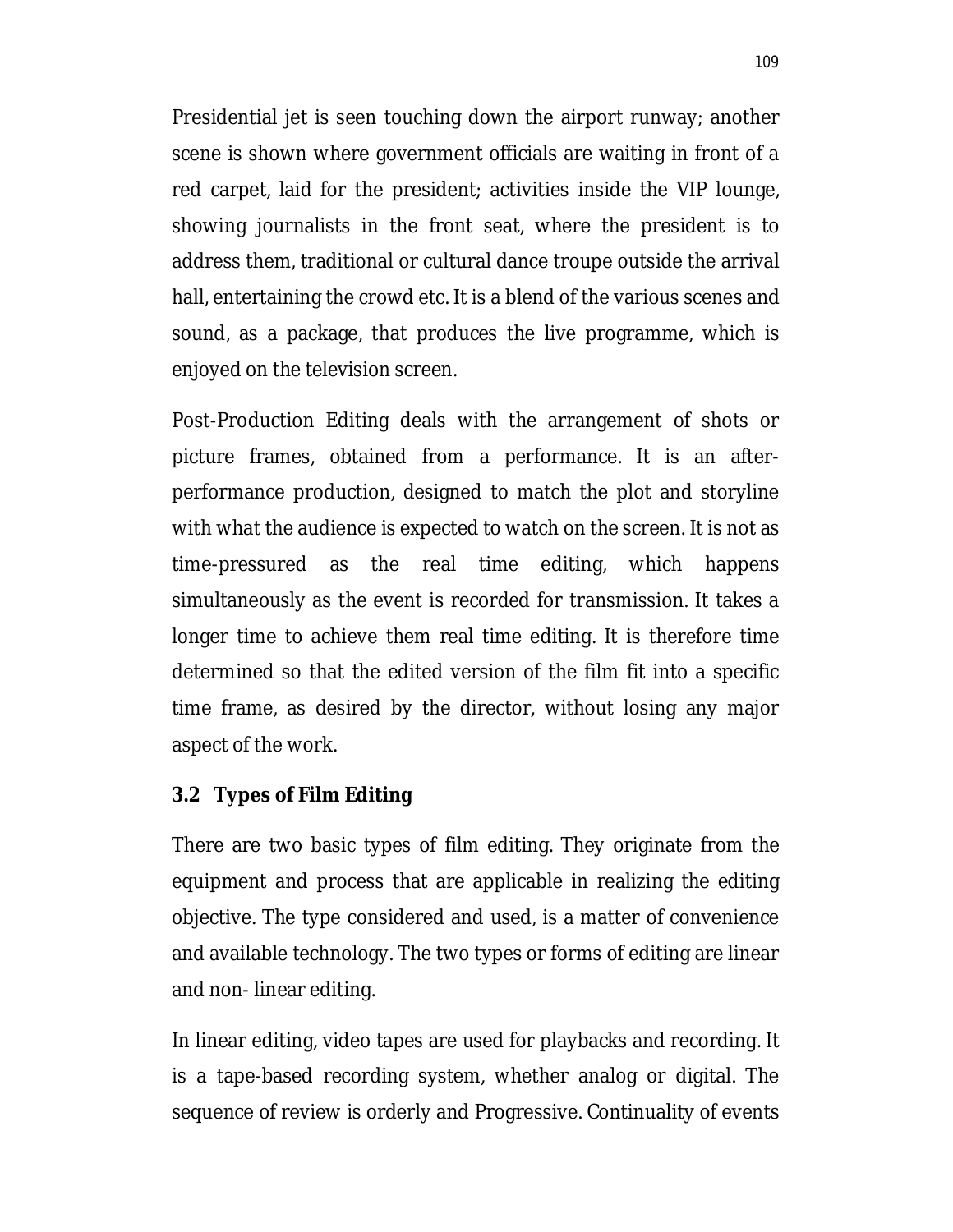takes place in a specific order, which is not to be altered. In linear Editing System (LES) two videotape recorders (VTR) are required. One plays back the recorded tape while the other is used in recording selected shots from the former, according to the editing plan. The shots to be selected can be identified from the recorded tape, using the tape counter to find the exact location of the said shot, in the produced tape. The editor notes the numbers and arranges them according to the takes, desired to produce the finished product. The editor uses two monitors-the preview monitor and the final view monitor. The preview monitor is used to watch and select shots or takes, from the review VTR. It is the pictures on this monitor that enable the editor to pause the review tape and select shots. The other monitor, shows the recorded images from the editing VTR. It is the picture shown on this screen that tells the editor if the plot and storyline have been followed as indicated by the technical desire of the director and the expectation of the producer.

The Linear Editing System is largely manual in operation. It follows a considerable analogy format in reviews and selection. Also, the location of pictures, based on the numbering plan, can be digitized. The editing system does not allow for the jumping of any shot, in order to get at any other desired one. There is therefore, no random access to shots, as produced on the tape. It insists on guided access which selects shots from tape, in the order of recording, onto another, as may be desired. The system copies the desired shots in a specific order and places them, in a predetermined sequence on another tape. The linear editing system therefore, is copy oriented.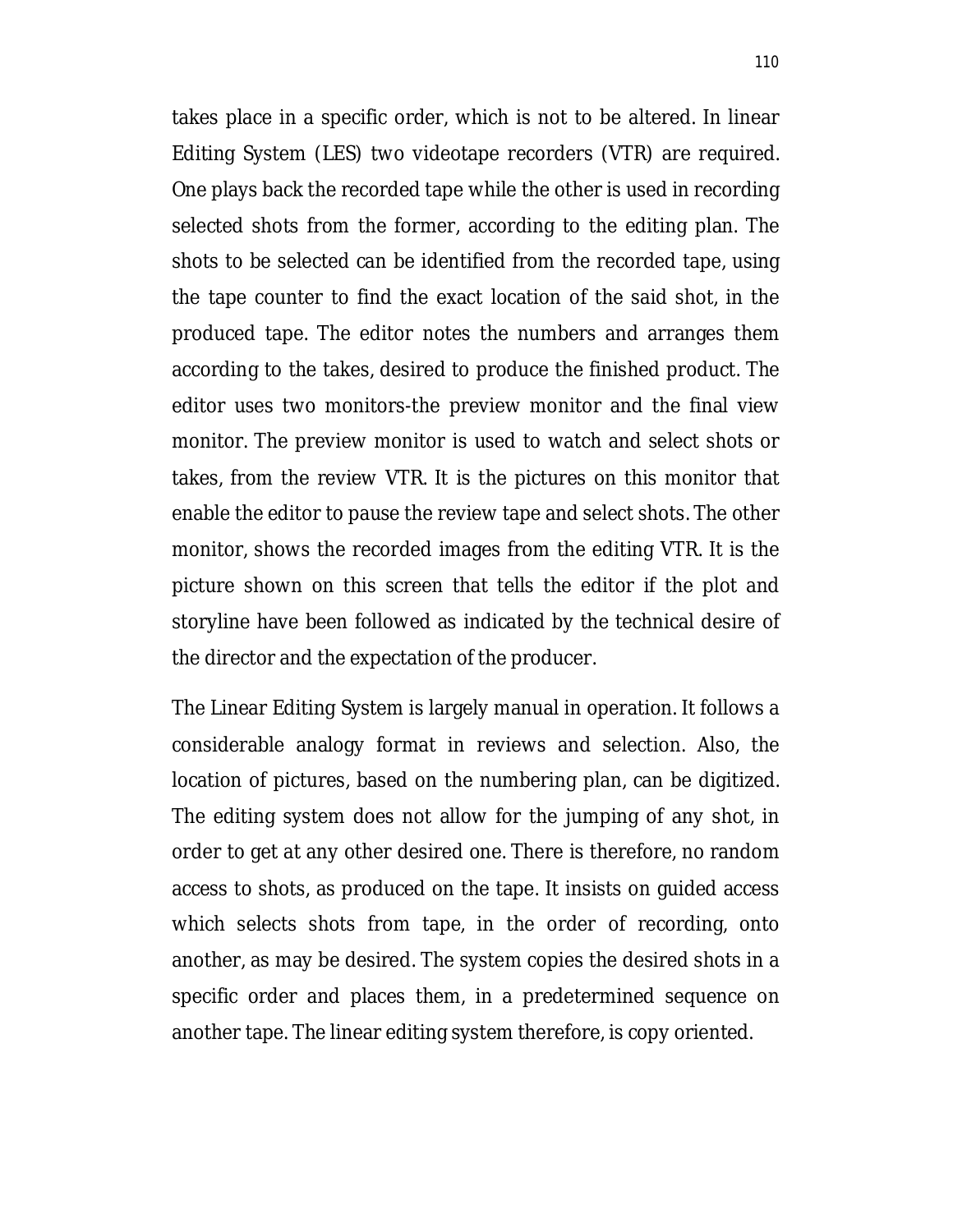The Non-Linear Editing (NLE) system is disk based. It uses the computer for storage, reviews and the editing of video and audio data files. The system allows one to jump from one shot or take, to the other, irrespective of the location of the desired shot in the file. One can jump from, say shots 1 to 7, without assessing the shots in between the shots 2,3,4,5, and 6. The capability of random access is created since one can jump and access any desired shot at will.

In the NLE, the programme to be edited is converted digitally into electronic signals and recorded in a disk. The disk is loaded into a computer's disk drive, which enables the system to accept and respond to commands. The shot identification takes place, within the shortest imaginable time frame. It provides one, the opportunity of taking editing decisions that enable the shots to relate and blend with each other, to produce a thrilling synergy, which tells the story of the plot.

#### **4.0 Conclusion**

Editing involves two modes- the Real time and Post production editing mode. Real time editing deals with editing of live shows and programme as the events happen while Post Production editing deals with the arrangement of shots or picture frame obtained from a performance. Two types of editing –Linear and Non-Linear editing forms are involved in the process of editing a film. Non-linear editing is the digital aspect of editing a film which involves the use of a computer while the linear editing form follows a considerable analogue format and is largely manual in operation.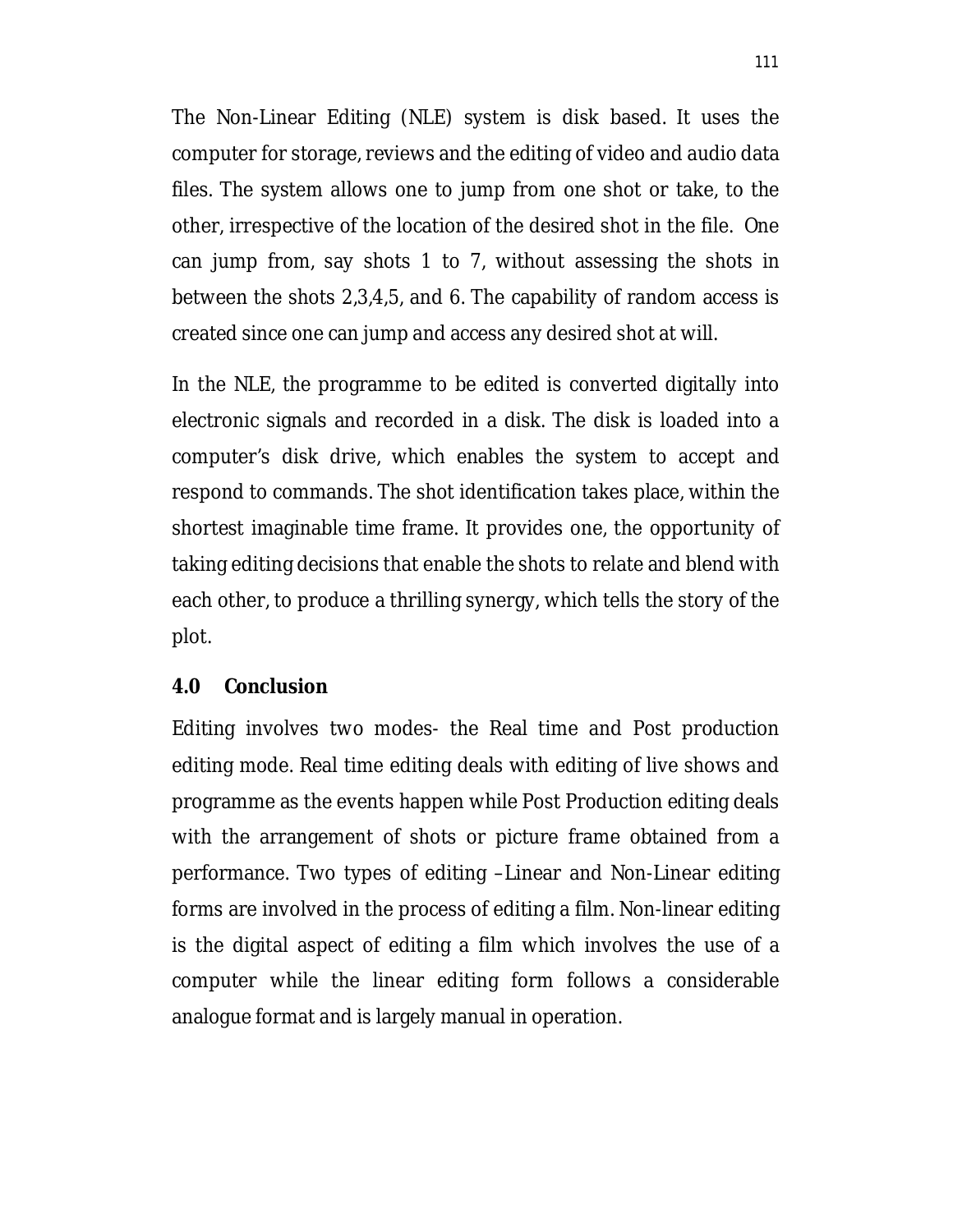### **5.0 Summary**

This unit has successfully discussed the editing modes or processes involved in film editing. Non-linear and Linear editing forms were also discussed and examined.

# **6. 1 Self –Assessed Exercise**

Study the editing modes discussed in this unit and select the one needed in your production carried out in module 3 unit 5.

# 6.2 **Tutor –Marked Assignment**

Critically study the editing modes and types of editing discussed in this unit. In a two-paged write-up, enumerate the contrasts between the two editing modes and the two types of editing.

# **References/ Further Reading**

Owuamalam, E.O. (2007). *Film and Screen Directing*. Owerri. Top class Publishers.

# **Units 3: Functions of Editing**

# **Contents**

- 1.0 Introduction
- 2.0 Objectives
- 3.0 Main Contents
	- 3.1 Functions of Editing
	- 3.2 Purposes of Editing
- 4.0 Conclusion
- 5.0 Summary
- 6.0 Assignments
	- 6.1 Self-Assessed Exercise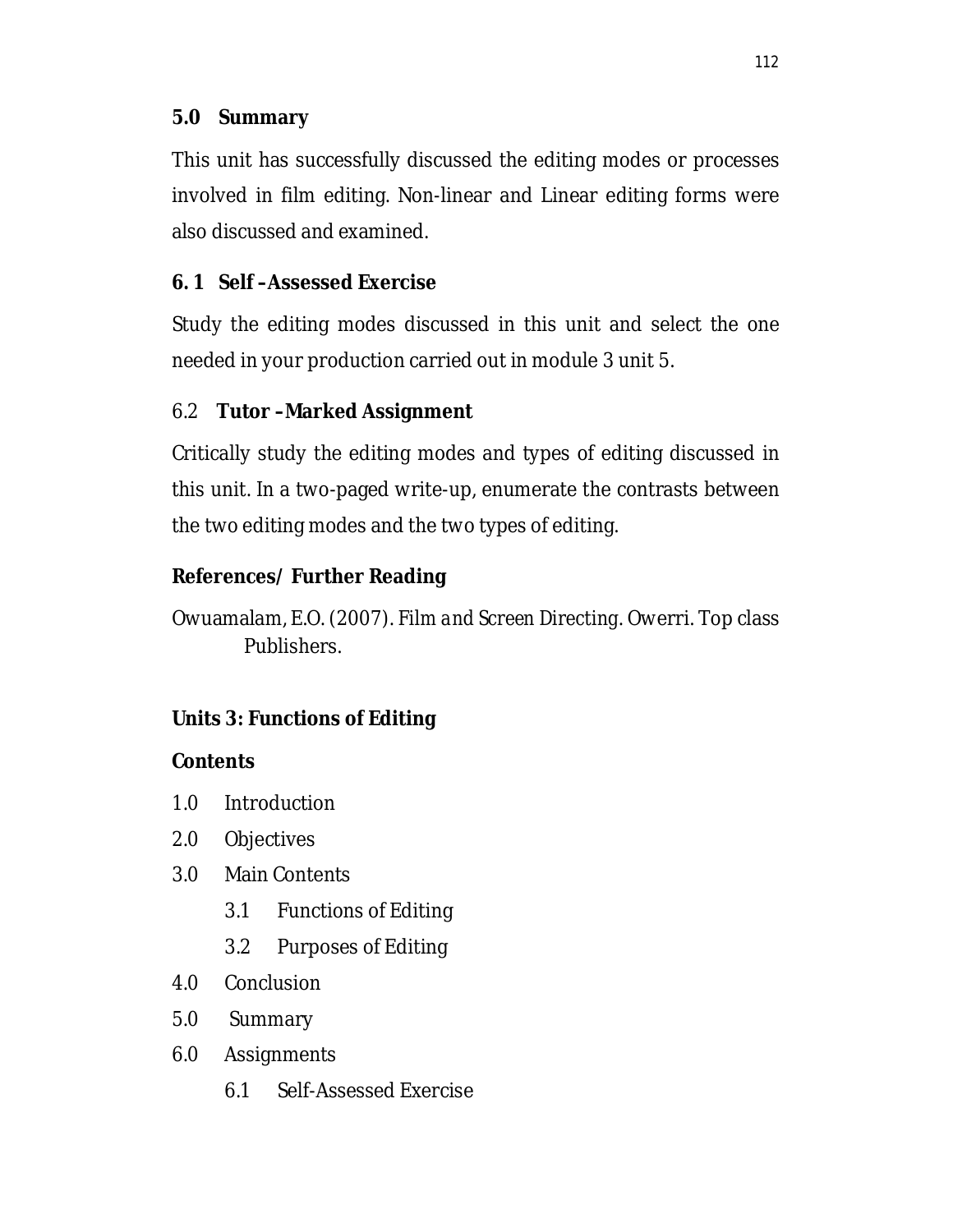- 6.2 Tutor-Marked Assignment.
- 7.0 Reference

### **1.0 Introduction**

The functions of editing in a film cannot be overemphasized, No film is ever produced and shown to the audience exactly the way it was shot. Some scenes may be omitted and others added in error, editing makes it possible to add the missing scene and remove unwanted ones, even after the production has been completed. This unit is designed to expose you to the functions of editing as well as the purposes of editing any film.

# **2.0 Objectives**

At the end of the tutorials in this film, you are expected to know

- The functions of editing in a film
- The purposes of editing a film

# **3.0 Main Content**

# **3.1 Functions of Editing**

Owuamalam (2007) gave the under listed points about the functions which the act of editing performs in any film as follows:

 Editing facilitates the removal of film footage that can destroy society, like racial or ethnic inciting scenes; derogatory gender scenes, offensive stereotyping; obscene and lurid scenes; that debase morality and legally blamable scenes. It enables the producer to correct impressions that could affect the image and reputation of the production adversely.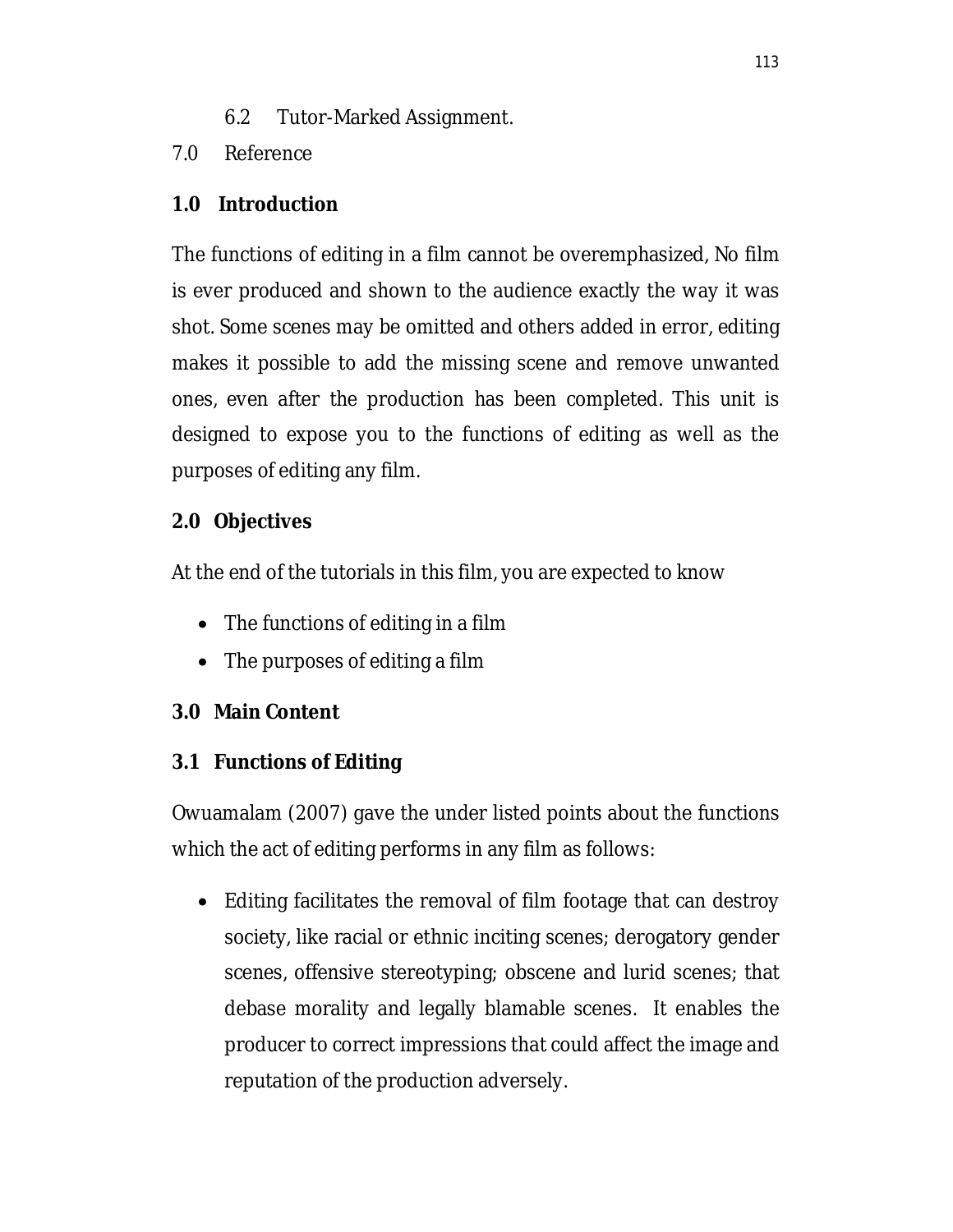- Editing trims the footage to fit into a specific duration as dictated by the medium of presentation (television or film theatre/cinema).
- Editing combines shots in a spectacular way, in order to achieve an understanding of the film. It brings discretely shot scenes together, in a convincing manner, through the use of appropriate transition devices, in order to express an idea convincingly.
- Editing enables a film to be constructed from various sources and camera takes. For example, a documentary about say, "Iraq after Sadam Hussien," can be built from various video and audio sources. A portrait of Sadam Hussein as a still photograph, in his days as the president of Iraq can be shot and obtained on a tape; his trial, conviction and death, can be obtained as video clips, the increase in American causalities in Iraq as well as the insurgence in that country, can also be obtained as video clip, (Owuamalam, 2007:219). The editor can use a myriad of takes from various sources, as shot in different countries of the world, particularly in Iraq and United States of American to show life in Iraq, before, and after Saddam Hussein. The editing process will address the combination of the various scenes in a specific manner and order, so as to articulate the major idea of the plot and tell the story, in a convincing and believable manner.
- Editing eliminates waste and overshoots and makes the creative composition to remain, within the provision of the storyline, in a lucid and comprehensible manner.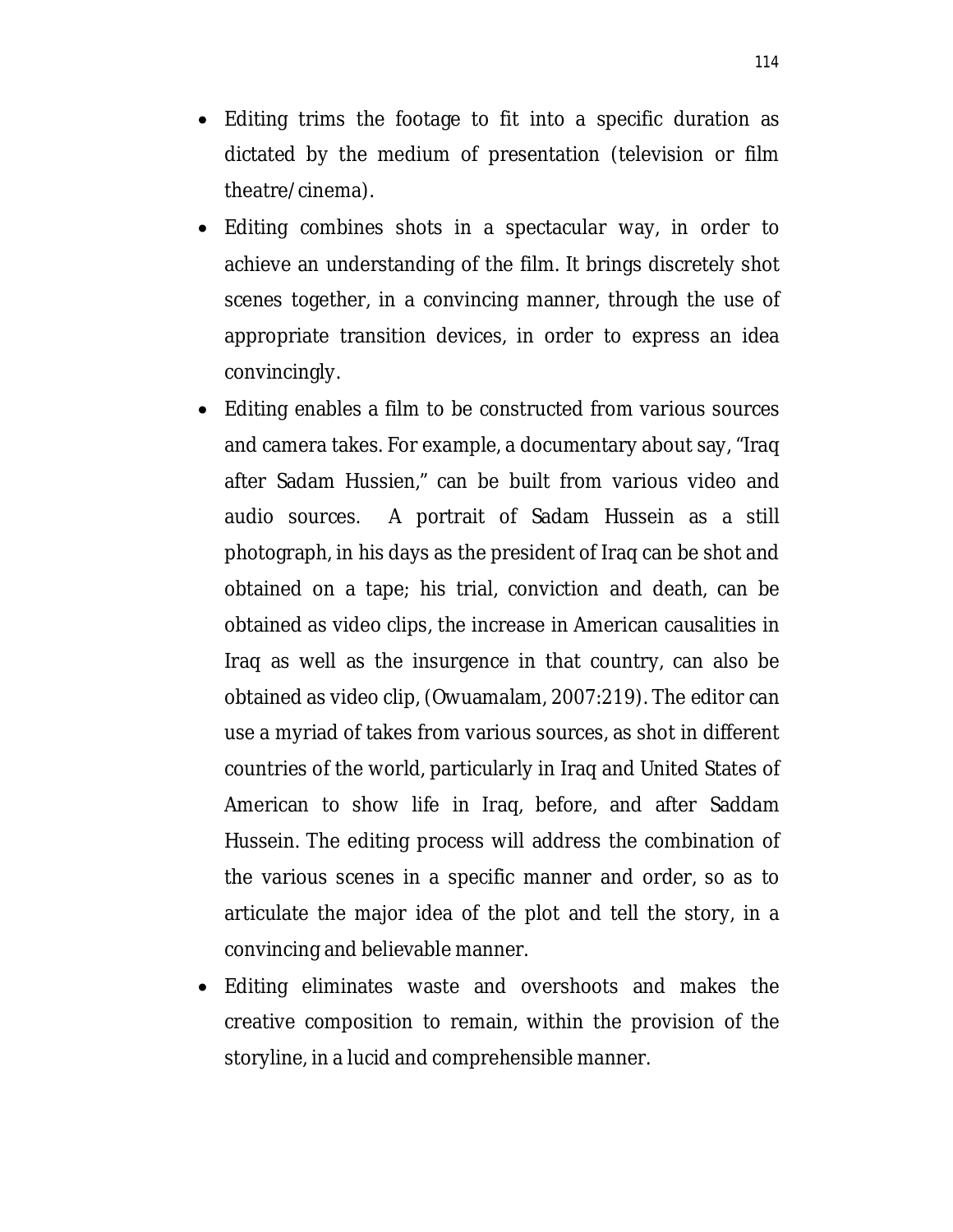• Finally, editing serves as a structural transformer, which provides the salient aspect of a work, in a clear and focused way, within a specific length of the film, adjusted to suit viewership interest.

#### **3.2 Purposes of Editing a Film**

Editing is basically done to fit film images or shots together. One can create beautiful image, but if there is no plan to their organization and employment, the outcome will generally be flat and uninvolving, (Mamer, 2009).

It is carried out to correct any observed mistake in previous takes, prior to the final production and to organize the whole shots in a meaningful order that will convey the message of the film.

#### **4.0 Conclusion**

The functions of editing in a film can never be under estimated . It facilitates the removal of all unwanted film footages and enables the film to be constructed from various sources and various camera takes. The basic aim of editing a film is therefore to fit images and shots together so that the storyline can be conveyed more meaningfully to the audience.

#### **5.0 Summary**

This unit has achieved the basic objectives set abinitio. It has discussed the functions of editing as well as the purposes of editing a film.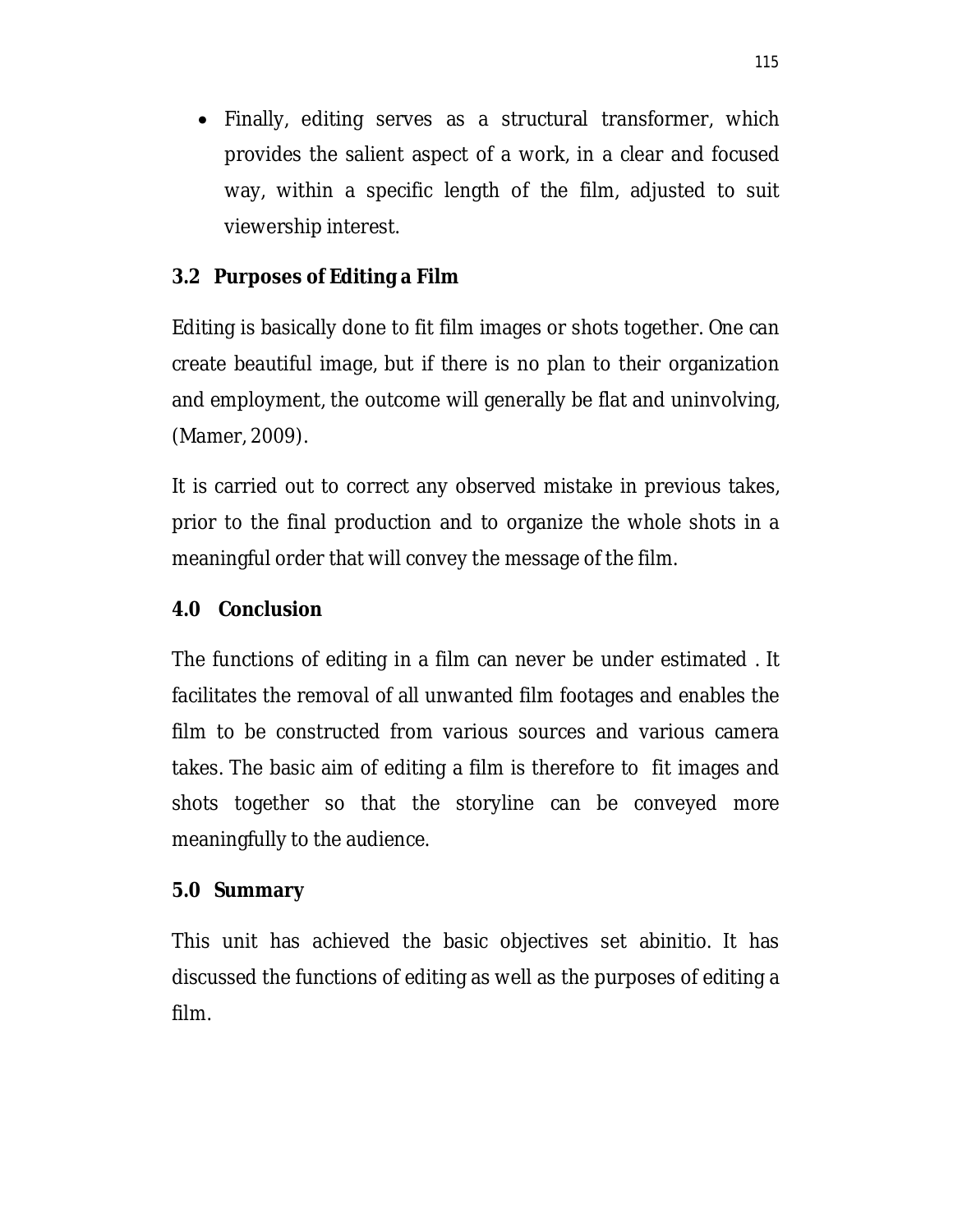### **6.1 Self – Assessed Exercise**

Critically study the functions of editing in a film. Do you think editing is necessary in any film? Give reasons.

# **6.2 Tutor-Marked Assignment**

In one paged-write-up, articulate how editing could help you convey the intended message in the documentary film. State the purpose of editing that documentary film produced by your study group.

# **7.0 References / Further Reading**

- Mamer, B. (2009). *Film Production Techniques: Creating the Accomplished Image*. California: Wadsworth language learning.
- Owuamalam, E.O (2007). *Film and Screen Directing* Owerri: Top Class Publisher.

# **Unit 4 : Editing Principles**

# **Contents**

- 1.0 Introduction
- 2.0 Objectives
- 3.0 Main Content
	- 3.1 Editing Principles
	- 3.2 The basic rules in editing
- 4.0 Conclusion
- 5.0 Summary
- 6.0 Assignments
	- 6.1 Self-Assessed Exercise
	- 6.2 Tutor-Marked Assignment
- 7.0 References/ further Reading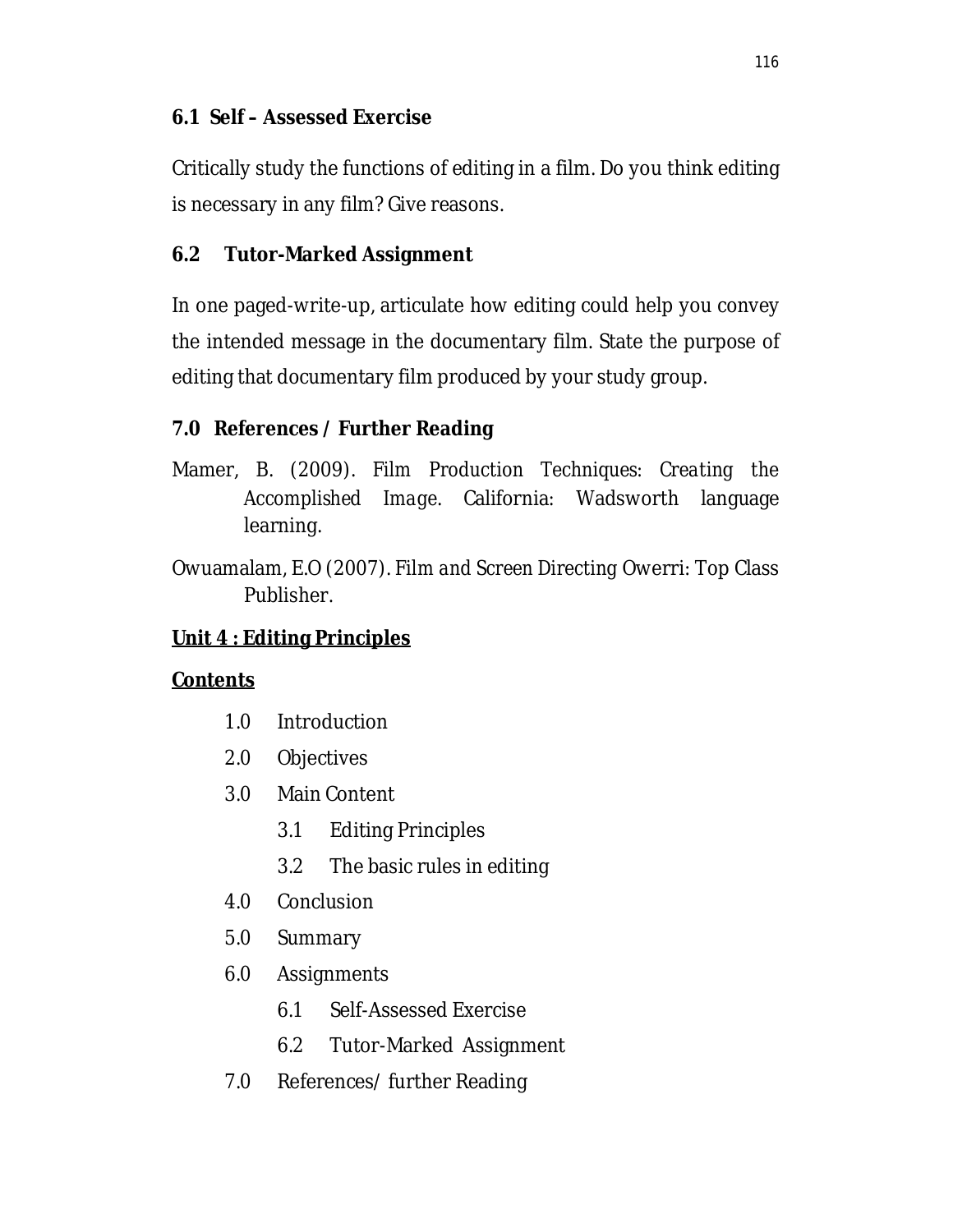### **1.0 Introduction**

A number of principles influence both shooting and editing. These principles as enumerated by Mamer (2009) merit discussion. This is the essence of this unit. It is designed to enumerated and discuss those principles which are considered while editing a film.

# **2.0 Objectives**

At the end of the tutorials in this unit, you are expected to have mastered:

- The principles considered while editing a film
- The meaning of transition in film editing
- The meaning of economy and pace in editing
- The basic rules in editing.
- Meaning of invisible editing

# **3.0 Main Content**

# **3.1 General Editing Principles**

The general editing principles refer to a number of factors that affect shooting and editing. They are therefore considered very important since they influence the decisions taken by the editor while editing a film. Such principles as enumerated and discussed by Mamer (2009: 348) include the following:

• Transitions

This term is used to describe shots that bridge one setting to another or that mark the passage of time. The term covers a wide range of approaches, but often transitional shots have the added burden of being establishing shots as well. The common approach is to show a setting, establishing both the place and, by extension, the time of day.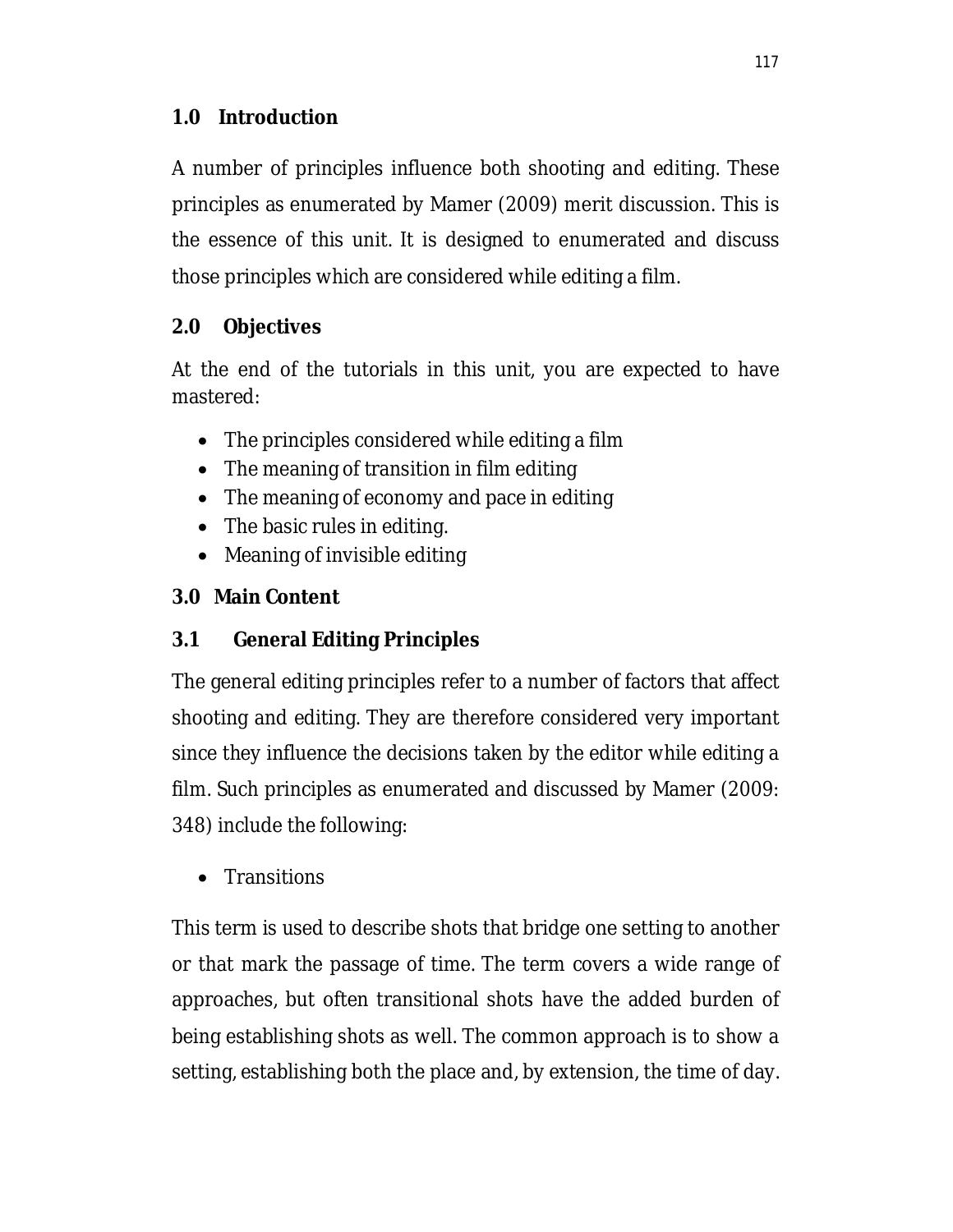There are many ways of handling transitions but editors are advised to find those that are effective but not predictable.

• Economy and Pace

These terms refer to employing each of the individual shots for the shortest time possible i.e their economy while still allowing them to achieve their purpose. This is because each individual film, scene and shot demands its own pace. Achieving economy and pace is attained through control of the physical lengths of the shots, though many other elements affect the sense of a film's internal rhythm. Usually, it is a question each individual piece of film should be on screen. For instance, if a point cannot be made in two seconds, it certainly does not need to seconds devoted to it. But some film makers like Late Italian director Michelangelo Antonioni, as described by Mamer (2009:349) exploited both a slower pace and the psychological intensity of the close-up. The long-lingering close-up shot of the main character can be used to force the viewer to identify or experience some contemplative and environmental effects that emphasize spaces in between dialogue. But a film can be kept lean and efficient depending on the desired visual presentation and amount of weight the scene should have in terms of the rest of the film.

#### **3.2 Basic Rules in Editing**

Some films are cut so that their editing is as seamless as possible. This is what is known as invisible editing. In his approach, any cut that is abrupt or calls attention to itself is considered a bad cut. The rules that guide editing of films have their genesis in this conventional method. The rules apply not only to editing but also to how the shooting of a scene is approached. They are as follows: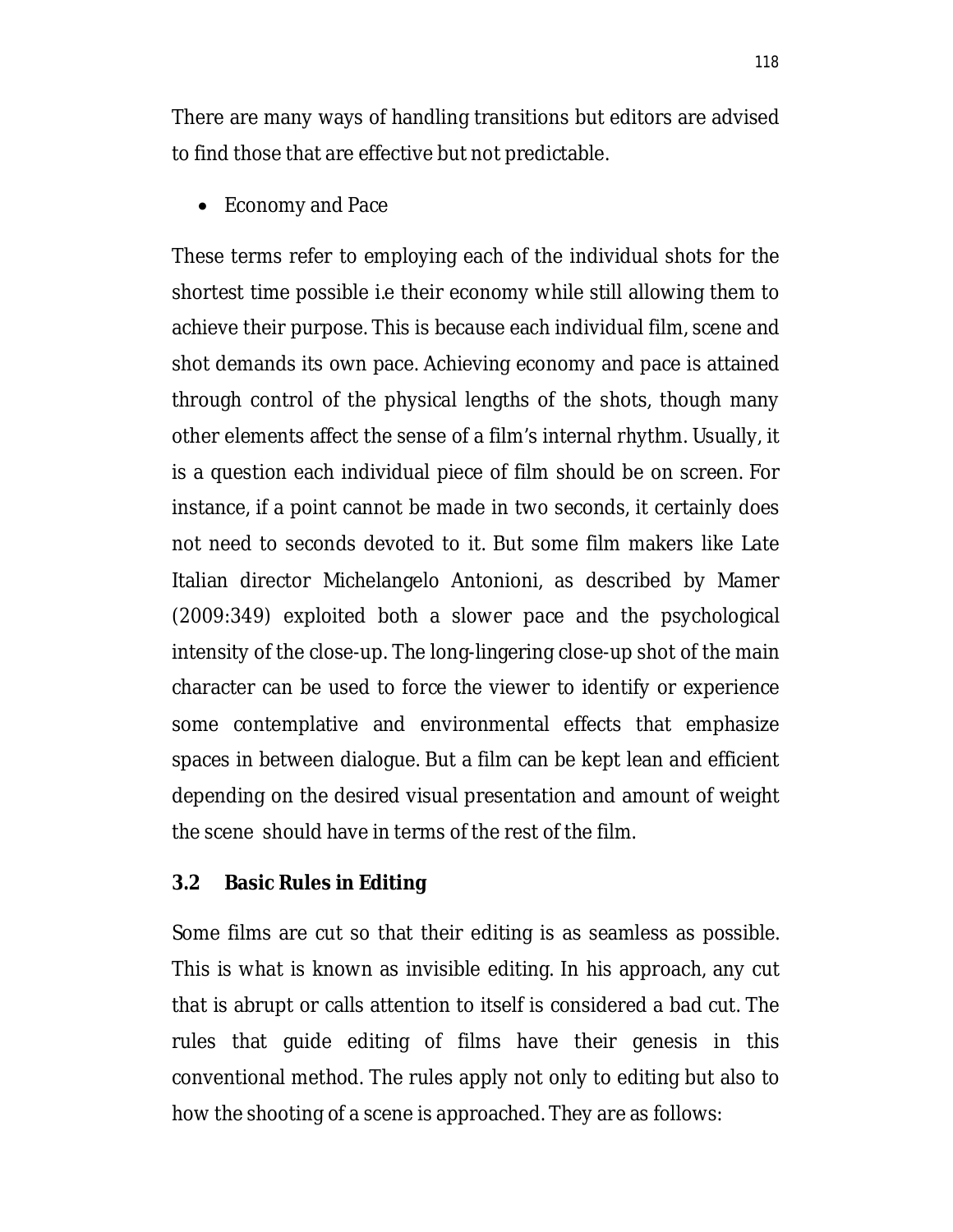There must be a reason for a cut.

This is the great overriding, unbreakable rule. When you cut from one image to another, you must have a purpose for that choice. It may be show a response or to emphasize an action or to keep shots from being too long or too static.

• The 30-degree rule

The 30-degree rule says that if you want to cut to a closer shot of a subject, the second shot should vary by at least 30 degrees from an axis drawn from the original camera position to the subject. The bottom line is that you should not move the camera toward the subject in a straight line, the possibility of a disagreeable jump is great if you do.

• Emphasis

Cutting on a subject or an action exaggerates the significance of that subject. In essence, the implicit message is that this subject is important enough to warrant more than a single perspective. If there is a shot of an object on a table –say a knife-followed by a cut to a close-up of the knife, the implication is that the knife is an important element.

Visual interest

In the whole film, there must be shots that are not visually interesting . if you film a dance rehearsal, for example, there will be parts in which the dancer is turned from the camera or is framed poorly or parts in which the action is just not engaging select the segments in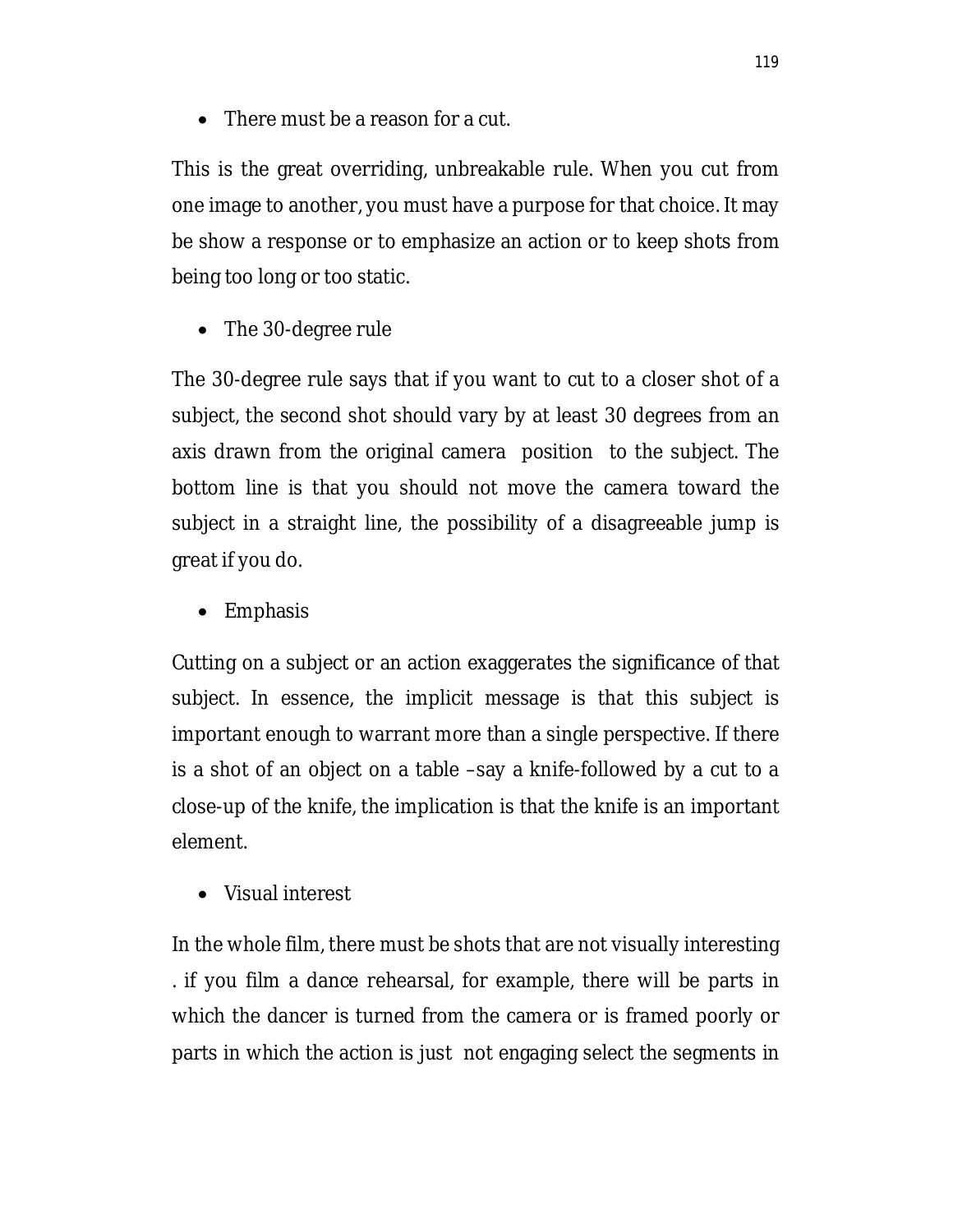which what was in front of the camera interrelates with the film frame in a visually exciting way.

• Variety

Your shots must employ a variety of approaches. Vary between closeups and long shots , low angles and eye level shots, images with different balances of compositional interest , moving and static camera, and so on. In other words, use the camera resources available to you.

If a film is composed entirely of long shots, it risks becoming visually dull and predictable. If the area of interest in all of the compositions is in the same part of the frame, the same problems can occur. Obviously there are exceptions. Several films that were done largely in long shot have been successful and also some films shot exclusively in close-up shots were successful. But few of them are exceptions. They do not represent the kind of explorations and experiments that provide useful learning experiences for beginners.

#### **4.0 Conclusion**

General editing principles refer to a number of factors that influence the editor's decisions while editing a film, such principles are transitions, economy and pace. Apart from these principles, some basic rules are applied while editing a film. Such rule as the 30 degree rule, variety, visual interest, emphasis and unbreakable and overriding rule of giving a reason for a cut, must be adhered to while editing a film.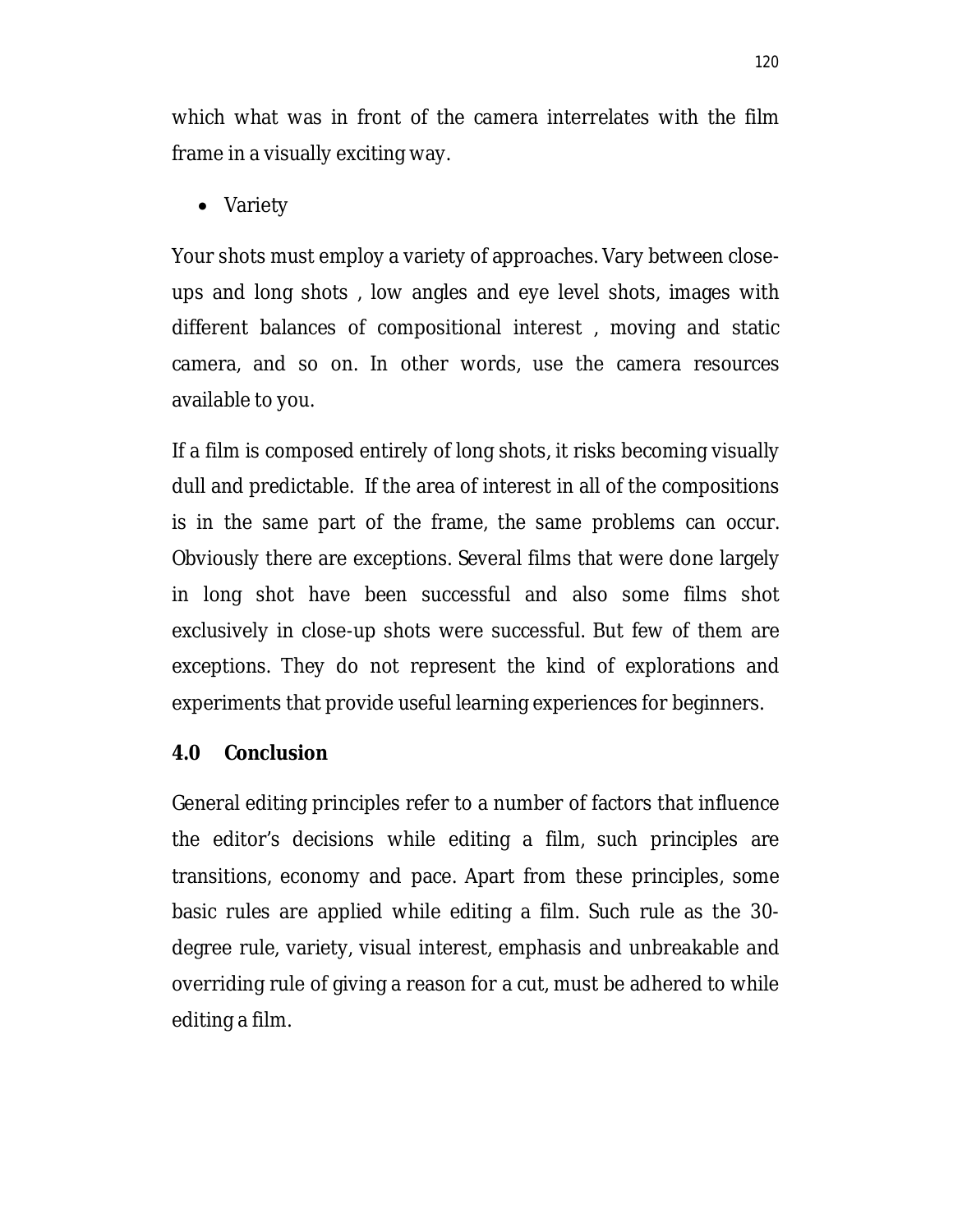#### **5.0 Summary**

This unit discussed the general editing principles that affect not only editing but shooting of films as well. Some concepts that are related to the rules which are adhered to while editing films-invisible editing and visually interesting shots-were explained. Finally, this unit xrayed and laid emphasis on the basic rules that generally guide the editing of films.

### **6.1 Self –Assessed Exercise**

Study the rules that guide the editing of films. Which ones do you think are the most important ones and why are they very important?

#### **6.2 Tutor –Marked Assignment**

Describe how you would achieve variety in your documentary and explain how you would lay emphasis on a subject or object in a film. Pages limit: 2pages.

### **7.0 References/ Further Reading**

**Mamer, B. (2009).** *Film Production Technique: Creating the Accomplished Image.* California: Wadsworth Language Learning.

### **Unit 5: Basic effects in Editing**

#### **Contents**

- 1.0 Introduction
- 2.0 Objectives
- 3.0 Main contents
	- 3.1 Effects in editing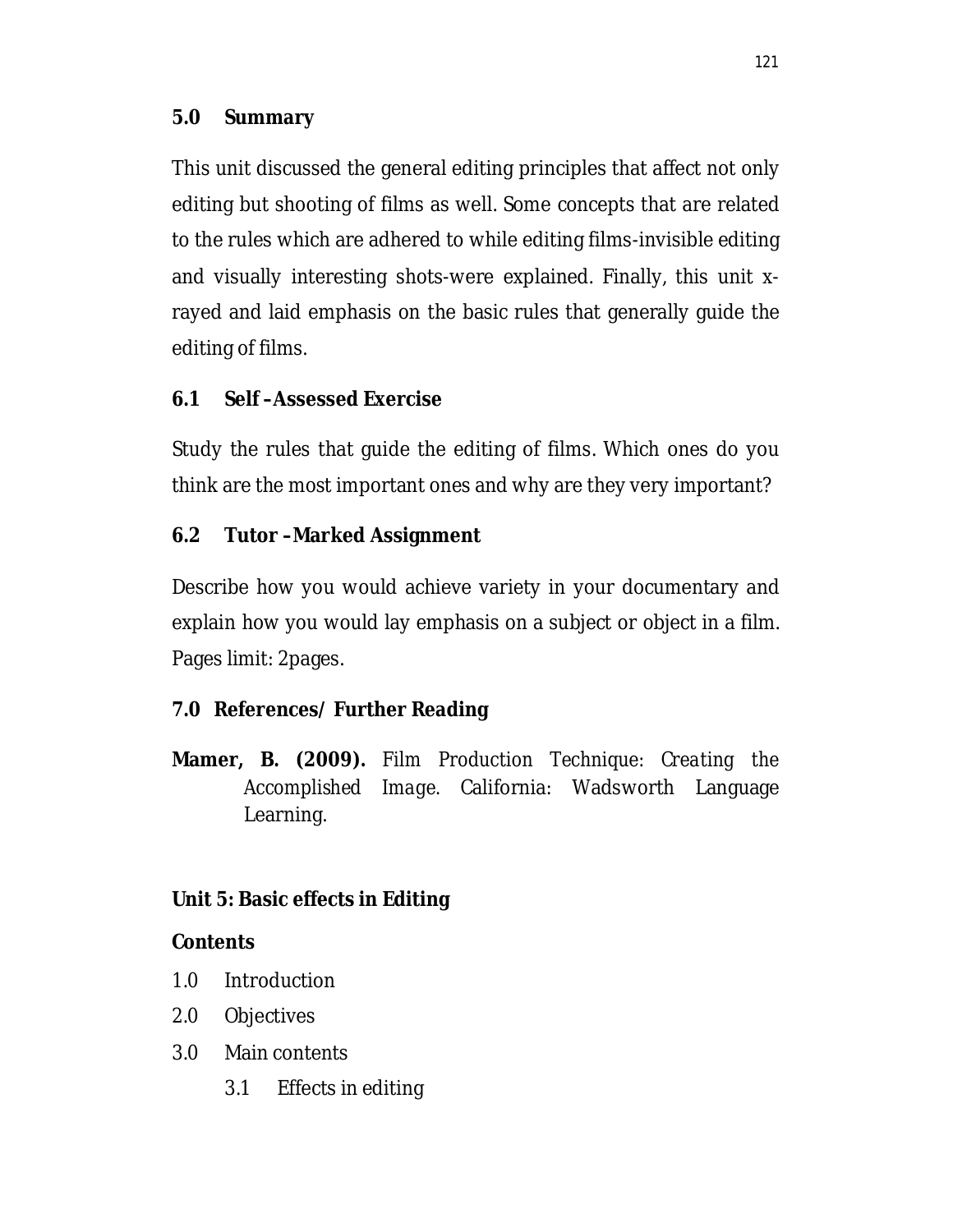- 3.2 Distinguishing optical sound track from magnetic sound track
- 4.0 Conclusion
- 5.0 Summary
- 6.0 Assignment
	- 6.1 Self-Assessed Exercise
	- 6.2 Tutor-marked Assignment
- 7.0 References/Further reading

### **1.0 Introduction**

There are some terminologies that are referred to as effects in the process of editing a film. Many of these effects can be created in camera but the norm is to plan them in editing and have them executed by the lab in the final print. This unit is designed to expose you to these effects.

# **2. 0 Objective**

At the end of the tutorial in this unit, you are expected to know

- The effect in editing of films
- The meaning of dissolve in film editing
- The meaning of fade in and fade out in editing
- The optical effect in film editing
- The meaning of superimposition in editing
- The different between optical and magnetic sound track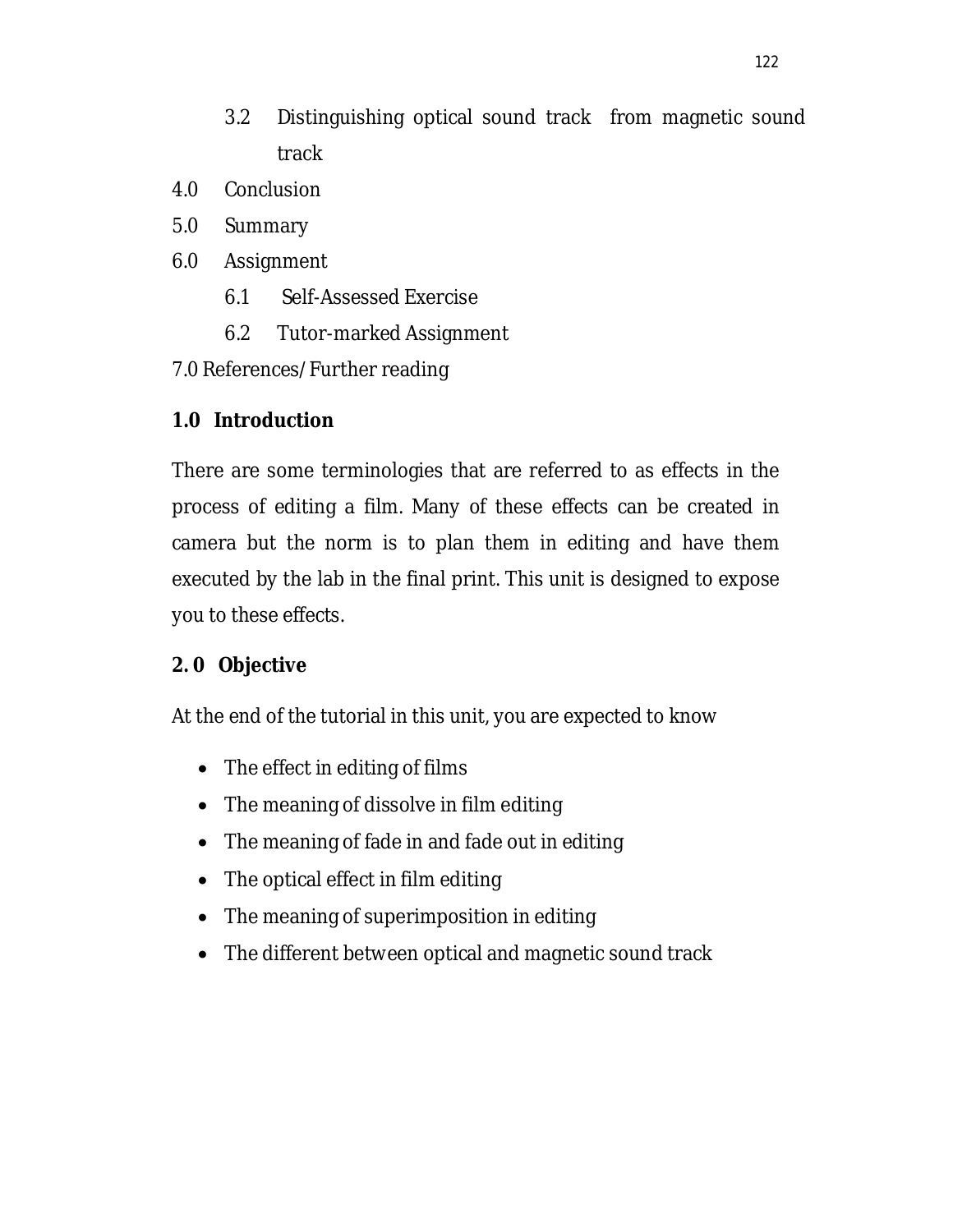#### **3.0 Main Contents.**

#### **3.1 Effects in film editing**

There are some actions that are taken with the aid of camera, computer, optical printer etc that aim at achieving some kind of effects in the film. These effects as discussed by Kogah (1999) and Mamer (2009) are enumerated as follows:

Fade-out and fade-in.

A fade-out is simply an effect in which the scene is gradually taken out or the picture fades to black. It is usually followed by a fade-in during which a new scene gradually becomes bright enough to be seen clearly. Fade-out and Fade-ins are used as transitional devices, either to get from one location to another or to signify the passage of time. Occasionally, filmmakers fade to shades and colours other than black.

• Dissolve

This is a technique in which one shot is faded out while the next shot is fade in on top of it. In this process, the screen is not completely dark as one scene replaces another. This is used to signify a change of time or place, just as in fade-out. Dissolve is not used frequently because it is mainly used to soften an otherwise terrible shot.

• Superimposition

This is composed of one shot overlaid on another. It can be achieved in the camera while shooting or, more common, during editing and final printing process.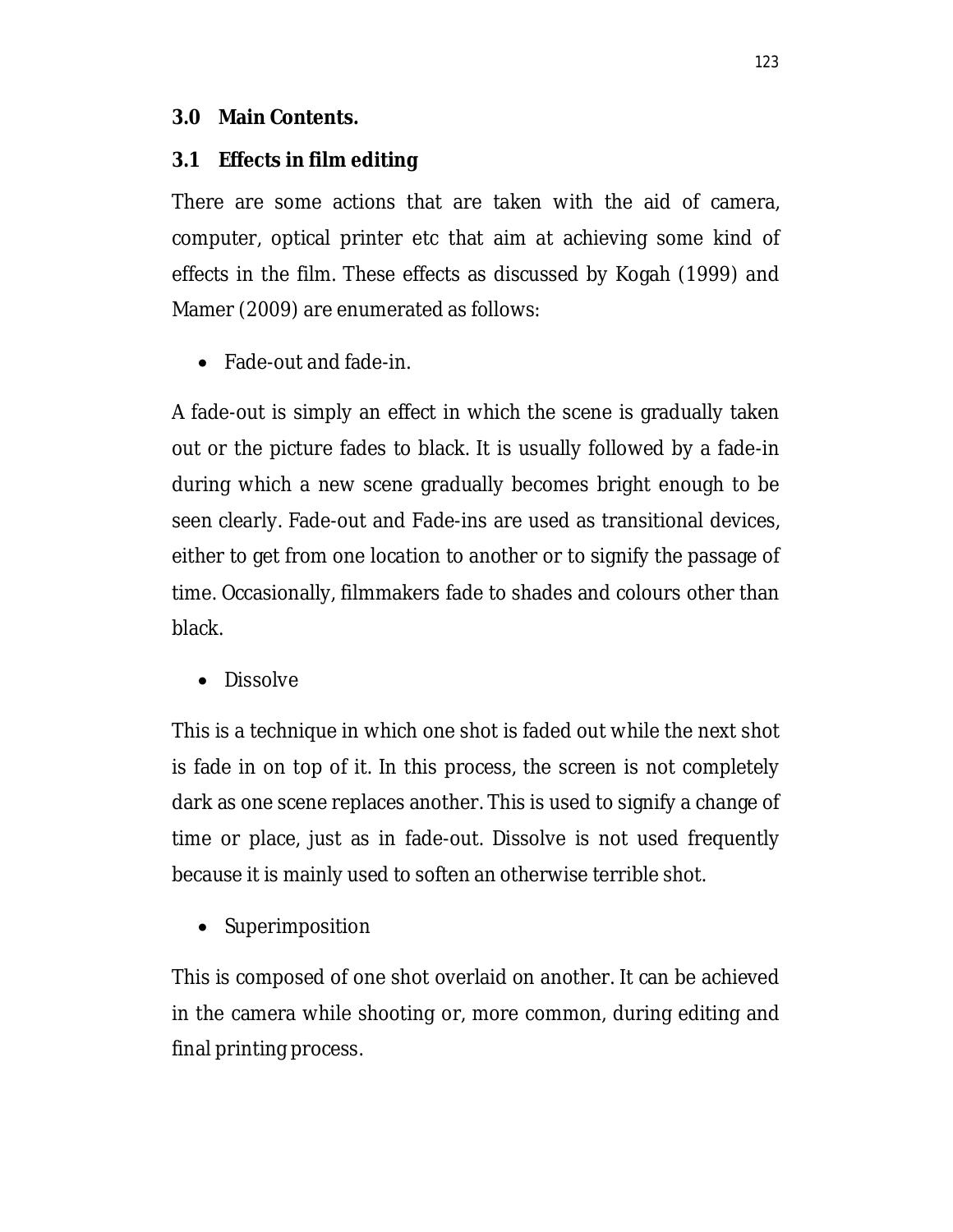#### Optical effect

These refer to all graphic effects created in the lab. Optical effects include split screens, keyholes, freeze frames, spins, wipes, etc. They were produced on an optical printer prior to the digital age. The optical printer is a projector that has a camera shooting straight into it. Both the projector and camera can be advanced one frame at a time. The camera can also be repositioned to focus on specific parts of the projected frame. The projected image can be manipulated in terms of both coloration and the speed of the film going through the gate. The camera and projector can be controlled separately in order to allow frames to be repeated, skipped, run in reverse, or held for many frames, an effect known as freeze-frame. The optical printer can equally be used to enlarge or reduce a particular film guage depending on the desire of the filmmaker. The digital non linear editing (NLE) has made it possible to achieve any effect and completely eliminate generation problem but the optical printer is still used in creating many visual effects and can be an exciting tool for beginning filmmakers.

# **3.2 Distinguishing Optical Sound Track from Magnetic Sound Track**

The optical sound track is produced photographically and used on all standard print. At one edge of the film, a close observation will reveal some wavy lines or variations in the density of the film strip depending on the particular process that was used when the film was manufactured.

Inside the projector also is a sound head which has a photo electric cell and an exciter lamb. The film is threaded in such way that the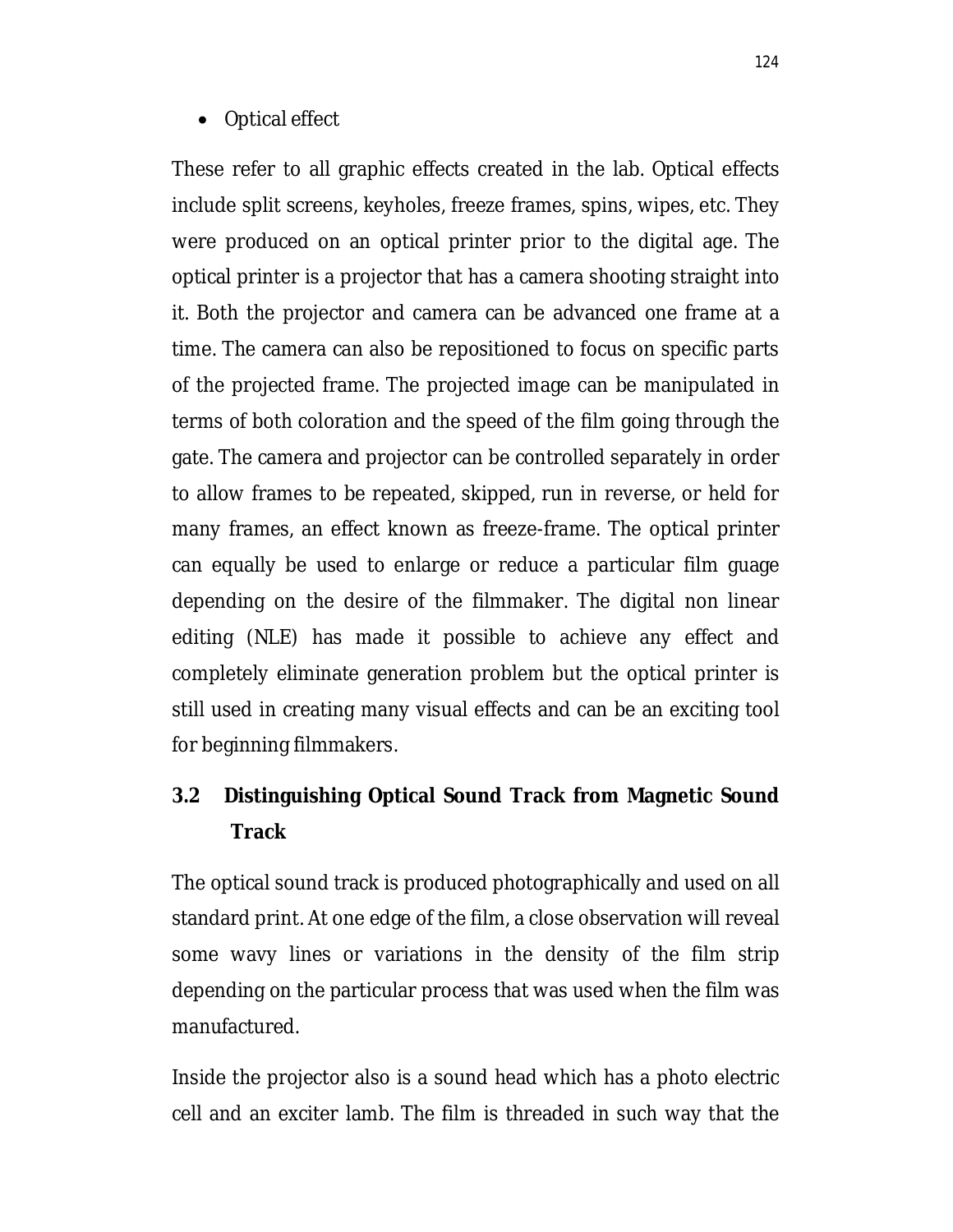optical sound track passes between the exciter lamp and the photo cell. The light falling on the cell varies according to pattern on the sound track thereby creating an electric current which, when amplified, reproduces the original sound.

The magnetic sound on the other hand, uses a specially produced film stock with a sound strip running along the edge of the film. The sound strip consists of the same iron oxide particles always used in audio recording. The recording and reproduction processes are identical with those used for audio tape.

Tiny recording head inside the camera selectively magnetizes particles on the sound track during filming. Inside the projector also, an identical head figuratively reads the track as the film runs. At the same time, it generates tiny electrical signal which when amplified, is an exact reproduction of the originally recorded sound. Both are faithful to each other.

#### **4.0 Conclusion**

Effects are created in the camera but the norm is to plan them in editing and have them executed by the lab in the final print. Most commonly created effects are Fade-in and fade-out, dissolve, superimposition and optical effects. There is a difference between optical sound track and magnetic sound track. While the optical sound track is produced photographically, and used on all standard prints, the magnetic sound track uses a specifically produced film stock with a sound strip running along one edge of the film.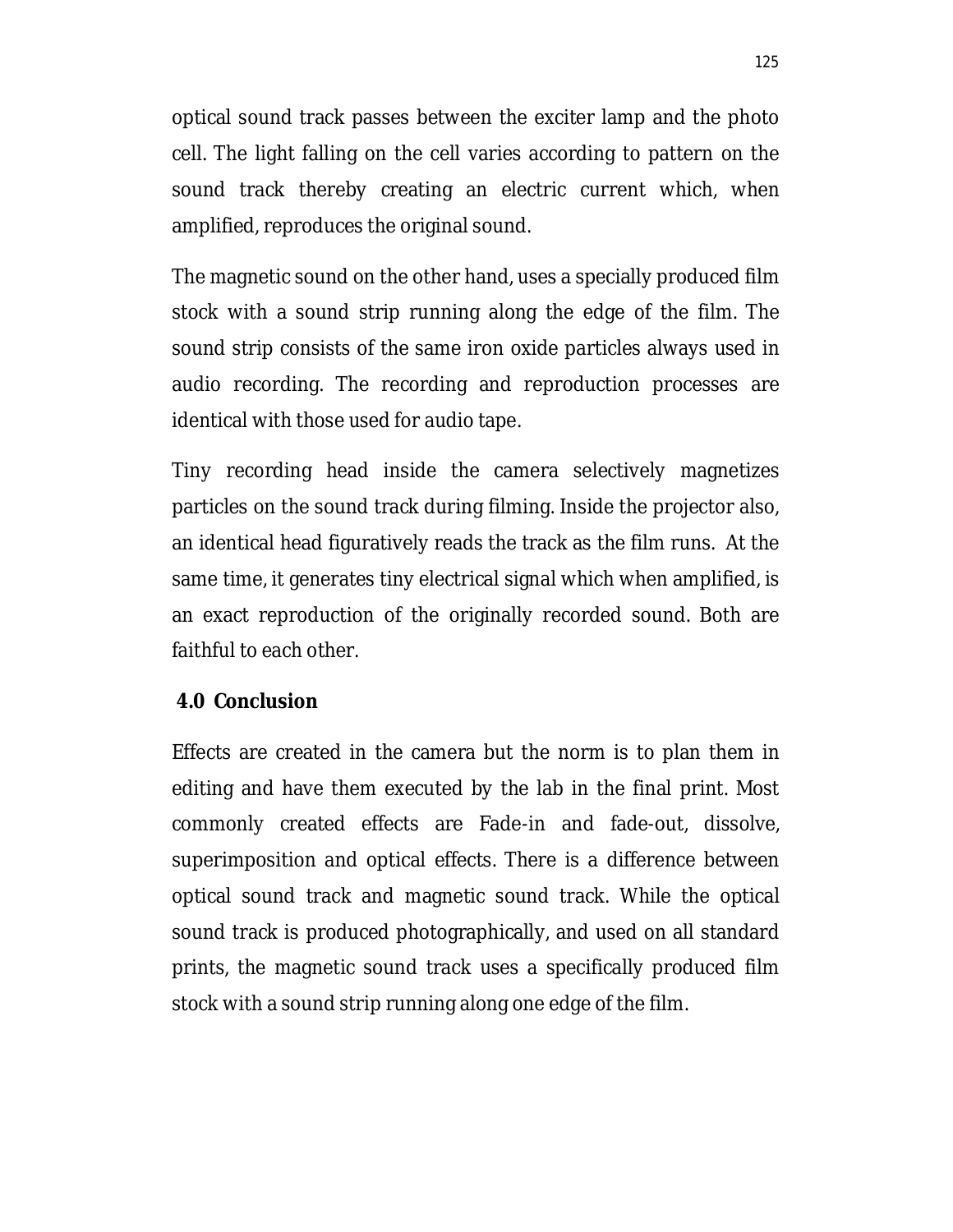#### **5.0 Summary**

This unit focused on the discussion of the most commonly created effects used while editing a film. Emphasis was laid on the distinguishing features between optical and magnetic sound tracks.

### **6.1 Self-Assessed Exercise**

Study the explanations of effects given in the unit and identify the most commonly used effects in television stations or in Nollywood films.

#### **6.2 Tutor-Marked Assignment**

Distinguish the optical sound track from the magnetic sound track. Explain the concept of optical effects. Limit : 1½

### **7.0 References/Further Reading**

Kogah, V.C. (1999). *Visual communication: Film, Graphics, Photojournalism*. Owerri: Gust – Chuks Publication.

Mamer, B. (2009). *Film production Technique: Creating the Accomplished Image.* California. Wadsworth Cengage learning.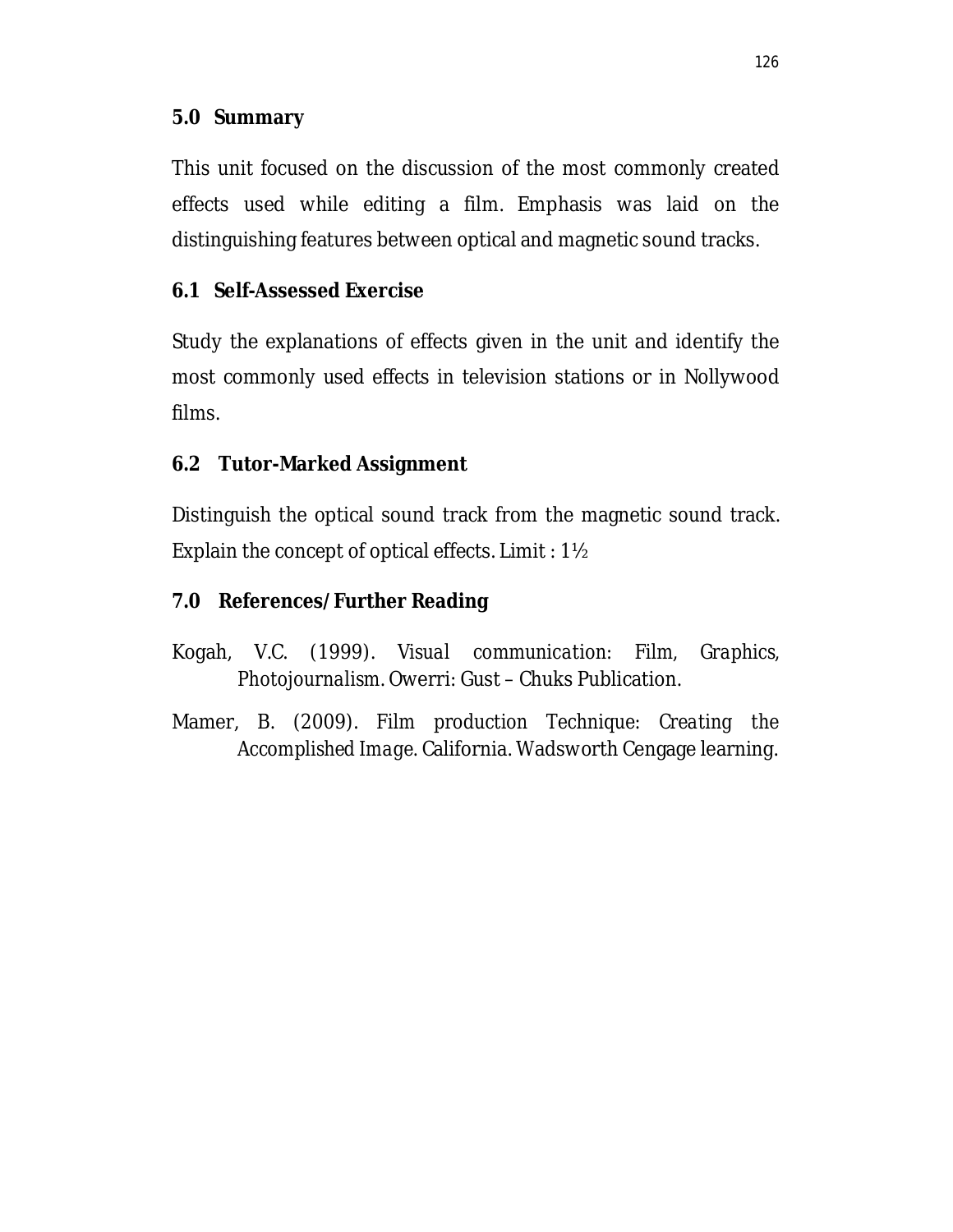### **Module 5: Performing Criticism of the Documentary Film.**

The main aim of this module is to provide you with a through knowledge of how to assess, review or evaluate a film. Criticism in a work of art, especially film is a scholarly endeavour and so, requires your attention. It is therefore necessary to begin tutorials in this module with a quick look at what film criticism is all about.

This module is made up of five units. You will be introduced to the concept of film criticism, types of film criticism, functions of a film critic and actually, who a film critic is. The five units that make up this unit are linked together. At the end of this module, you would have acquired enough knowledge in the general concept of film review or how to assess a work of art. The units that make up this module are as follows:

- Unit 1: Understanding film criticism
- Unit 2: Types of criticism
- Unit 3: Functions of the film critic
- Unit 4: Tips for film criticism
- Unit 5: Writing the criticism: the three basic steps.

# **Unit 1: Understanding Film Criticism.**

### **Contents**

- 1.0 Introduction
- 2.0 Objectives
- 3.0 Main Content
	- 3.1 Defining film criticism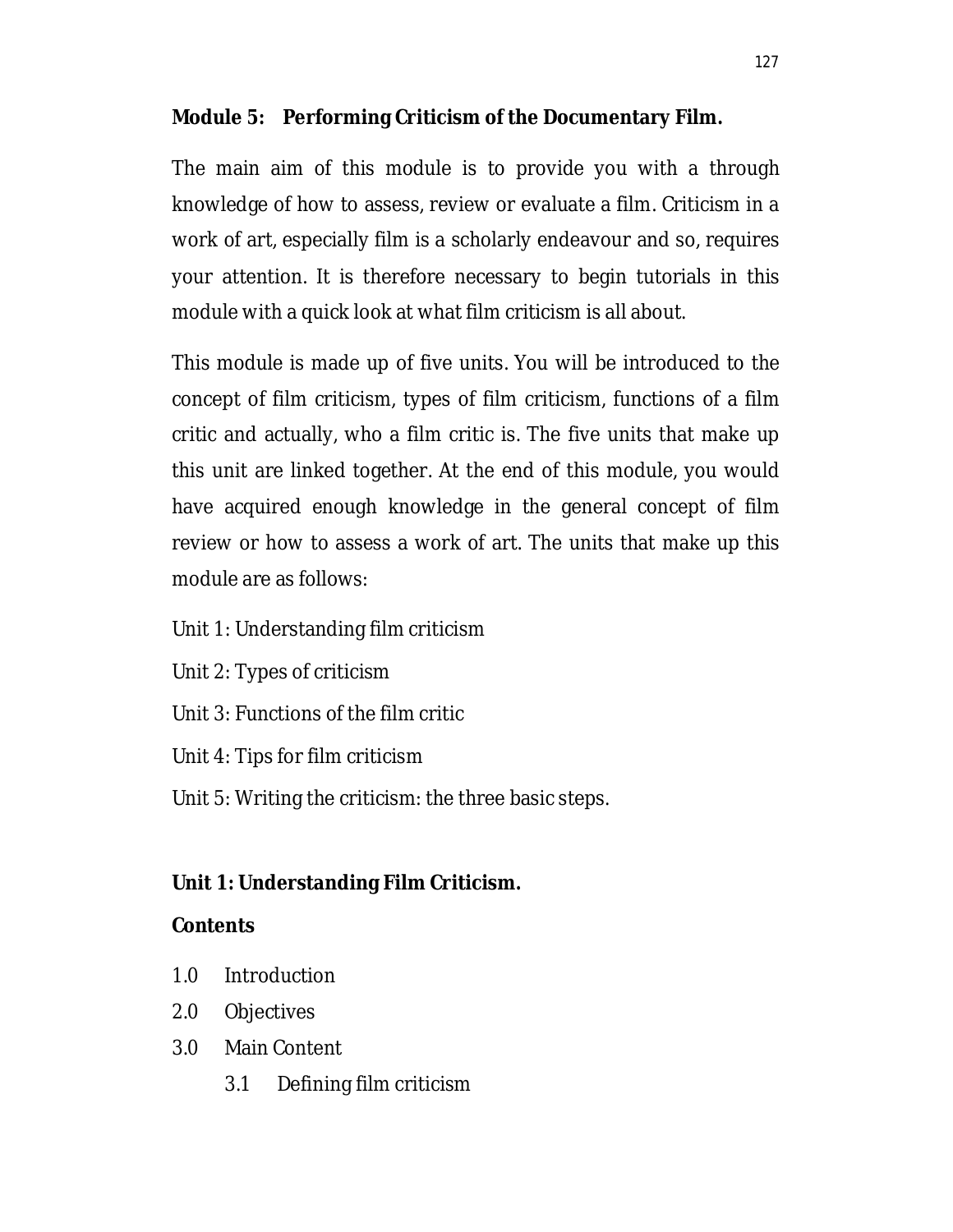- 3.2 Who is a film critic
- 4.0 Conclusion
- 5.0 Summary
- 6.0 Assignments
	- 6.1 Self- Assessed exercise
	- 6.2 Tutor-Marked Assignment
- 7.0 References/Further Reading

### **1.0 Introduction.**

Film criticism is an important aspect of the filmic experience. This is because the audience of a film expects to derive enjoyment from the content and presentation of the film. This enjoyment or satisfaction is derivable from the emotional and intellectual assessment of the work. It therefore implies that there is a template which the individual uses to appraise a work of art, so that a valid judgment, from a rational perspective, can be made.

This unit is simply to expose you to the concept of film criticism, its various definitions given by different scholars as well as the important explanations that will help you in appreciating the need to master the art of reviewing or assessing a film.

### **2.0 Objectives**

At the end of this unit, you should be able to:

- Know the meaning of criticism
- Identify various definitions of film criticism as given by different scholars
- $\bullet$  Know who a film critic is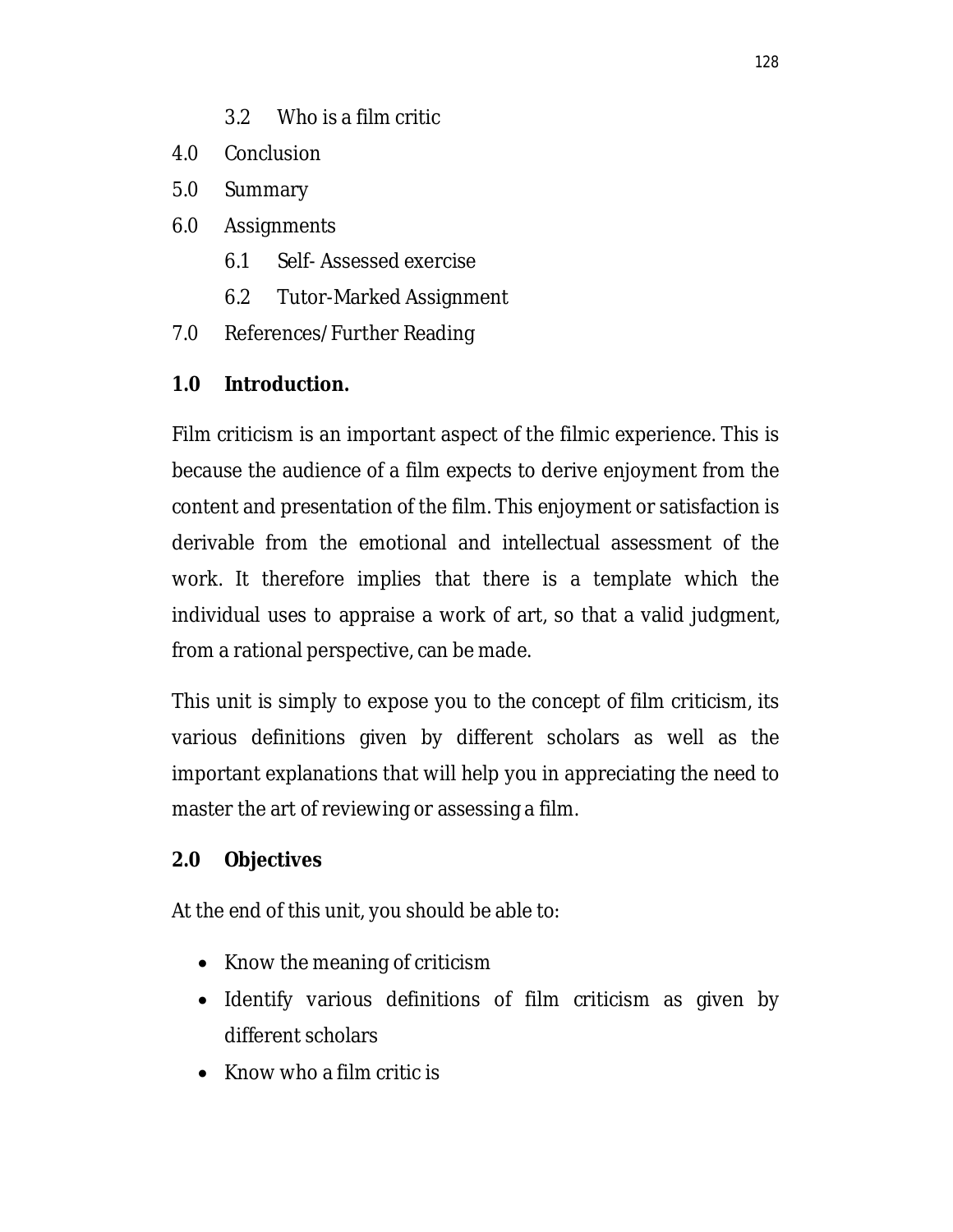#### **3.0 Main Content**

#### **3.1 Defining Film Criticism**

There are various definition offered by some scholars on criticism. Nwosu (2001:137) defines it as "the appraisal of a literary work by a critic". This definition, though relevant, concerns itself with literary work mostly. Okenwa (1998:13-14) sees it as "the act or art of analyzing and judging the quality of literary or artistic work". Okunna and Omenugha (2002:196) define it as "the act of making judgment concerning art, literature and a variety of other creative productions like drama, film, fine arts etc" .World book Encyclopedia sees criticism as analyzing, interpreting evaluating and communicating ones responses to a work of art. Criticism as noted by Anunike (2005) is not meant to soil the work of an artist, but to discuss the negative and positive aspects of it. It is not to attract, pull down or single out for ridicule the pitfalls in any work of art.

These definitions, show that criticism of any literary work, deals with principles which underline creative activities in artistic presentations, like films. It considers rules of structural unity of the work, based on specific established norms of presentation and rules of production. It comments on compliance or conformity to established standards. The essence is to ensure that an objective commentary is made on works of art, since the basis of such judgments can be ascertained, analyzed and verified.

#### **3.2 Who is a Film Critic**

The critic is a person who deals with a work of art as a concept. He/She investigates the appropriate use of production elements, in order to achieve an understanding of the work and enhance aesthetic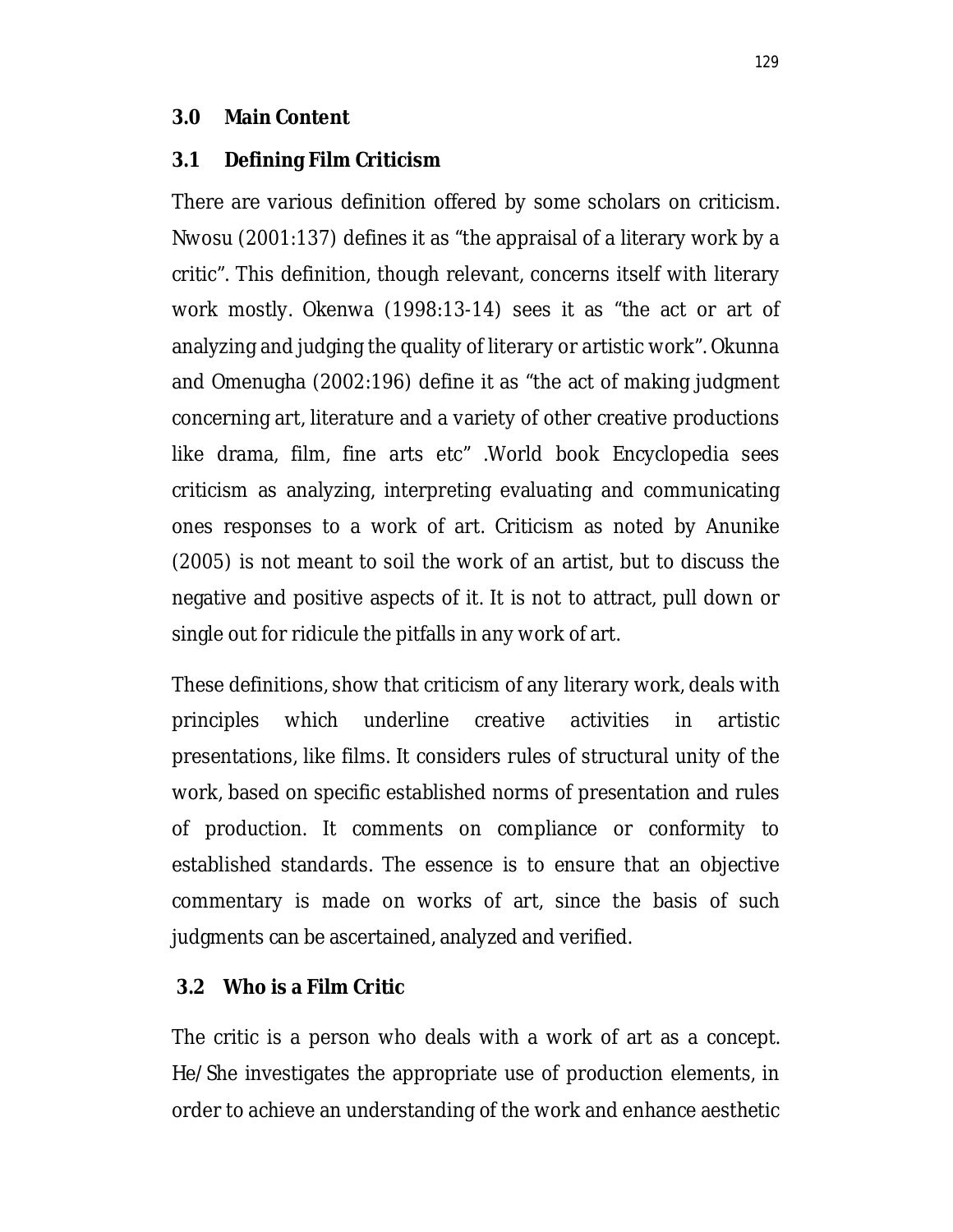appreciation, in the production and uses specific templates, as standard, to evaluate work. He/she therefore, sees artistic composition and presentations very clearly, records and evaluates them meticulously, (Owuamalam, 2007)

The critic is a technically proficient commentator on artistic performance. He/she understands the theatre and its production principles. A critic knows the structural outlay of plots and their classification, as genres, based on observed specific characteristics. He/she must therefore understand the significance of a production and the essence of direction as a co-ordination of the various aspects of the performance. He or she is knowledgeable about postproduction exercises, like editing and previews and understands how artistic performance should blend in a production to produce the intended message that will help in work. His/her major concern is to see how the work conforms or deviates from known, defined and acceptable standards.

#### **4.0 Conclusion.**

Film criticism deals with principles, which underline creative actions in artistic presentations, like films. It considers rules of structural unity of the work, based on specific established norms of presentation and rules of production. A critic therefore uses specific templates, as standard, to evaluate the applied principles in the work. The essence is to achieve an understanding of the work and enhance aesthetic appreciation.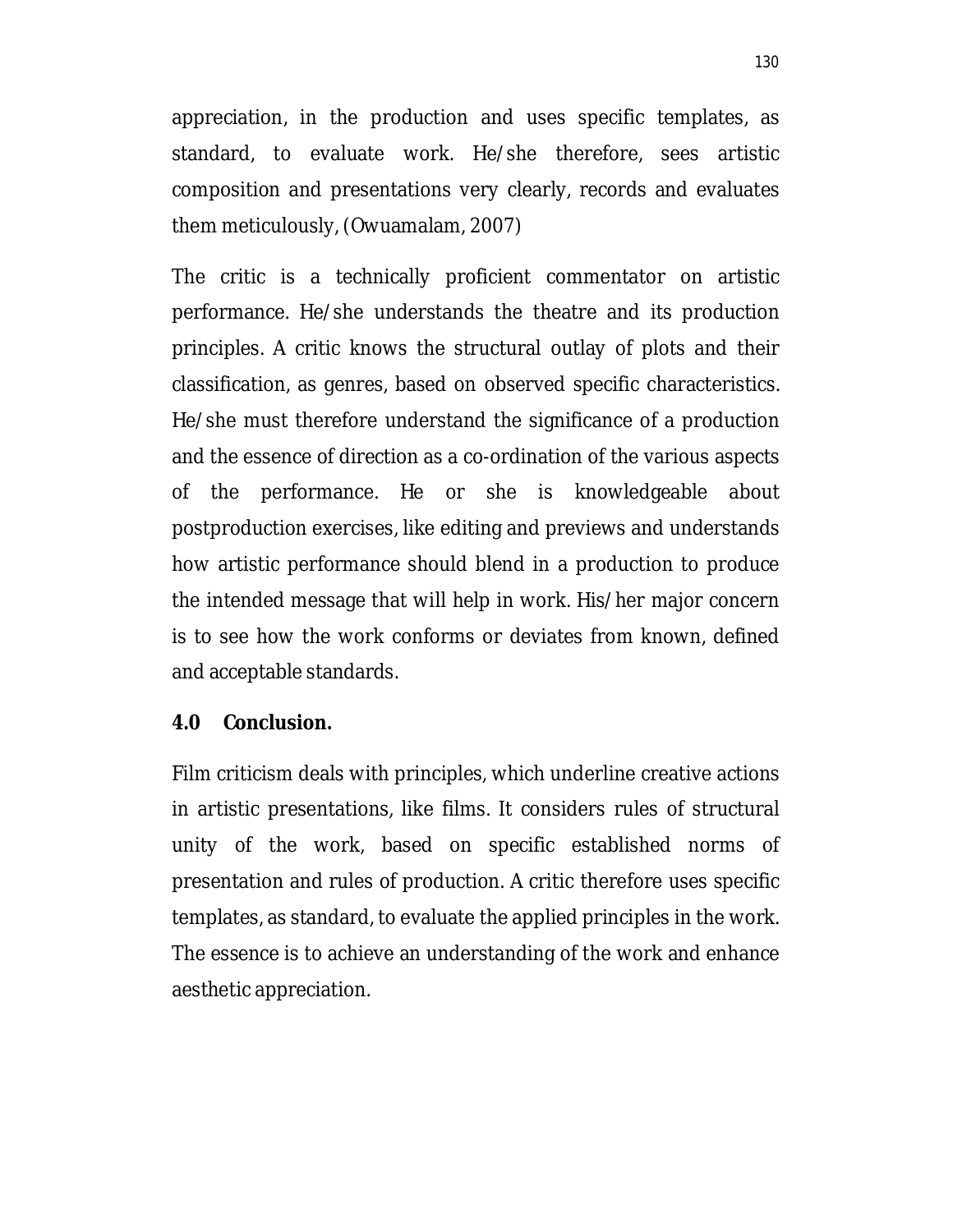This unit focused on the discussion of the concept of film criticism. Emphasis was laid on its definitions and features as presented by various scholars. Description of a film critic was also produced in this unit.

# **6.1 Self –Assessed Exercise**

Study the definitions of film criticisms of various scholars mentioned in this unit. Examine whether there are differences in their definitions. Bring out common features in the definitions and come up with your own definition.

# **6.2 Tutor-Marked Assignment**

Attempt a definition of film criticism in your own words. State what you will do as a film critic if given a film to evaluate. Page limit: One page.

# **References/Further Reading**

- Anunike, O. (2005)."Film Criticism: Theory and Application" In V. Agbanu and C. Nwabueze(eds.) *Readings in mass communication Global Perspectives on Communication Issues*. Owerri: Top Shelve Publishers.
- Nwosu, O.(2001). *Literary Appreciation: Critical Insights and Concept Analysis*. Owerri: Africa- link Communications Ltd.
- Okenwa, N.(1998). *Specialized Writing Techniques.* Enugu: Zik Chuks Communications.
- Okunna, C. S. and Omenugha, K. A. (2002). Critical writing and Reviewing in S. C. Okunna (ed.) *Teaching Mass Communication; A multi-Dimensional Approach.* Enugu: New generation Books.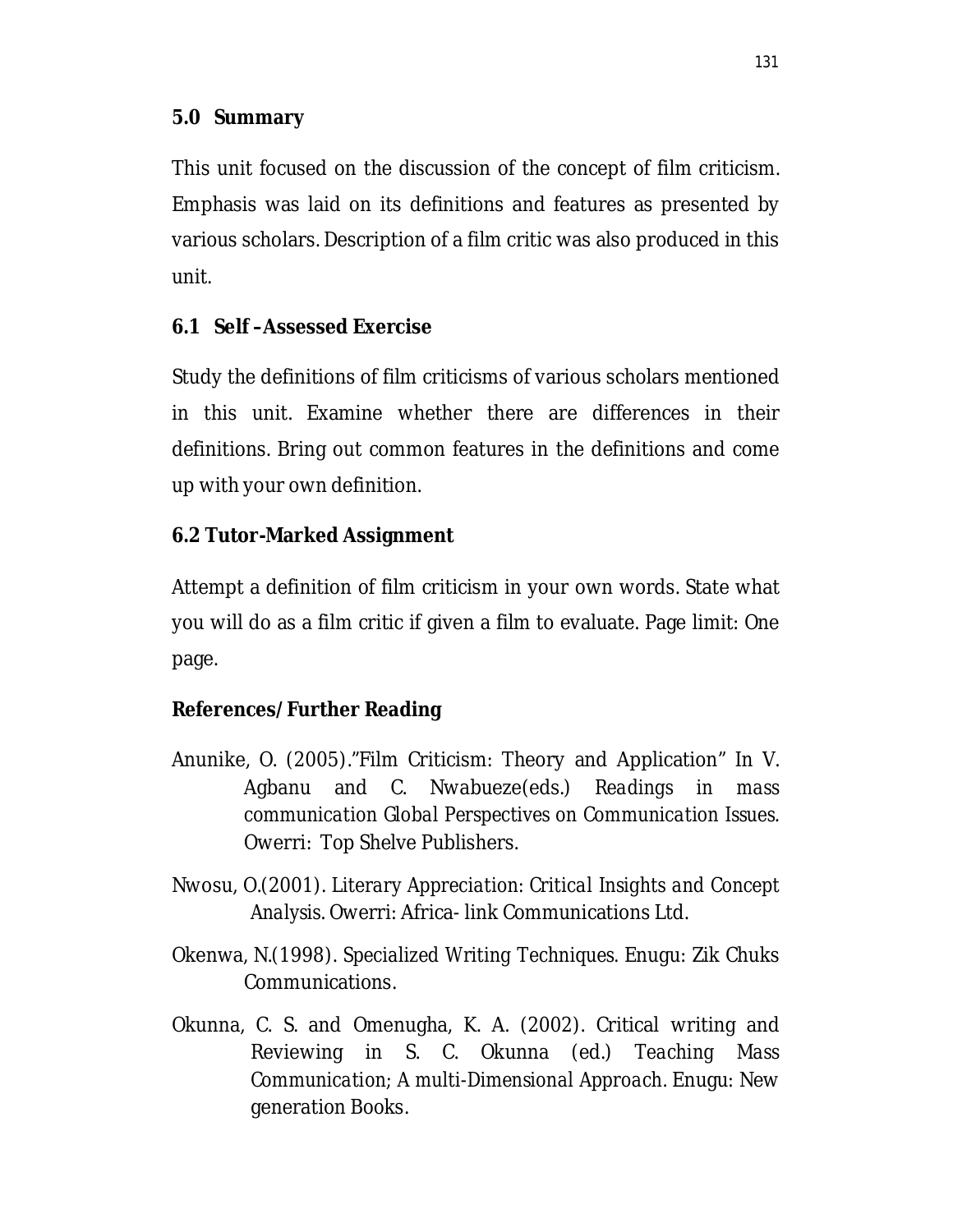Owuamalam, E.O (2007). *Film and Screen Directing.* Owerri: Top class publishers.

# **Unit 2: Types of Film Criticism**

### **Contents**

- 1.0 Introduction
- 2.0 Objectives
- 3.0 Main Content
	- 3.1 Types of Film Criticism
	- 3.2 Characteristics of each type of criticism
- 4.0 Conclusion
- 5.0 Summary
- 6.0 Assignment
	- 6.1 Self-Assessed Exercise
	- 6.2 Tutor- Marked Assignment
- 7.0 References/Further Reading

# **1.0 Introduction.**

There are many ways of categorizing the class into which a specific critique fits. It shows the approach which a critic many adopt in the execution of the creative exercise of criticism. This unit is aimed at discussing two major types of criticism.

### **2.0 Objectives**

At the end of the tutorials in this unit, you are expected to have known:

• Two types of criticism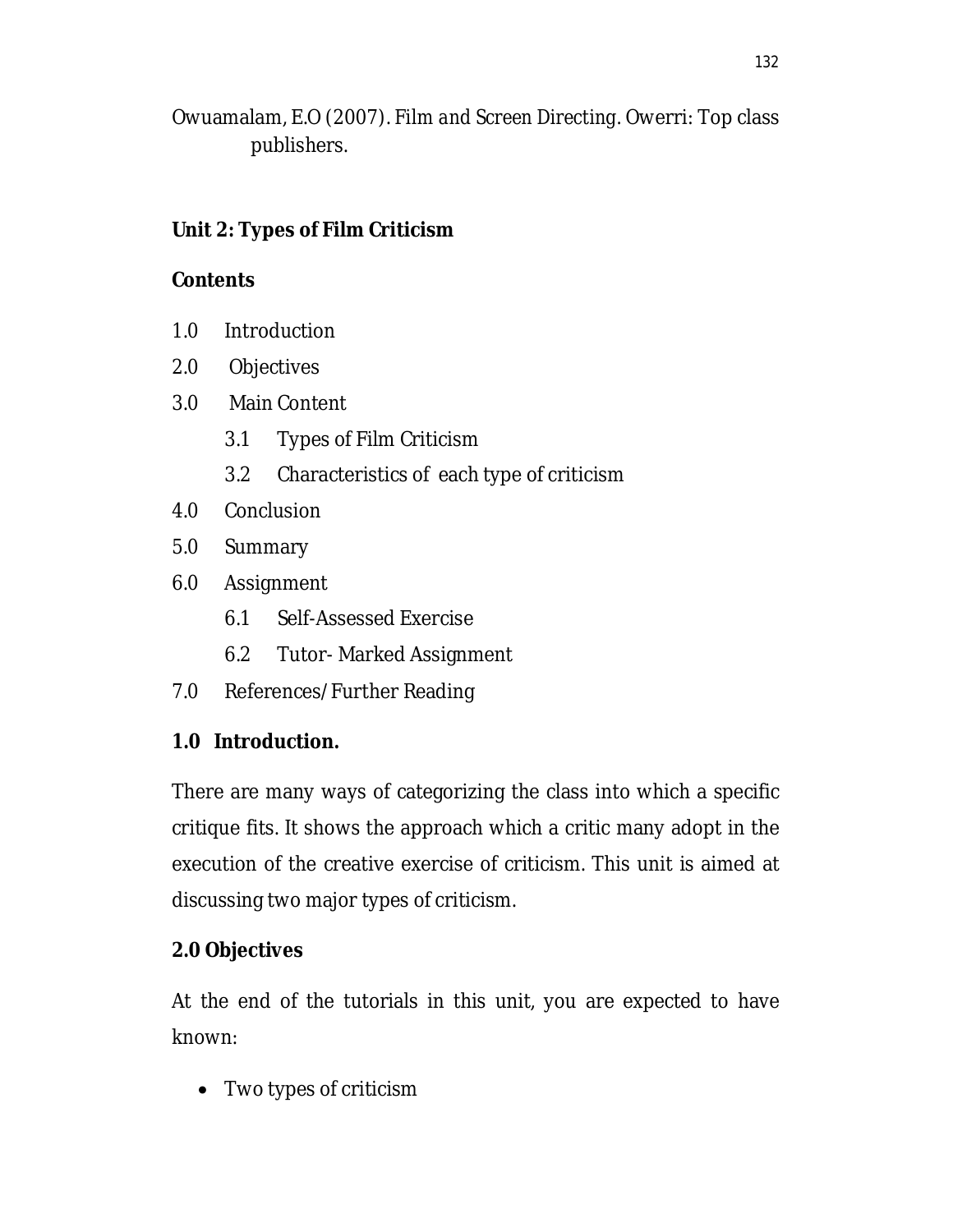- What a prescriptive criticism is
- What a descriptive criticism means
- Characteristics of each type of criticism

# **3.0 Main content**

# **3.1 Types of Film Criticism**

Classification of the approach which a critic may adopt while evaluating a film is based on the perspective adopted while treating the artistic work. Based on this, there are two major types of criticism, prescriptive and descriptive criticism.

- Prescriptive criticism is based on the fact that specific rules and laws guide activities and actions. The law may be that of nature, like the use of canoes and boats, as transportation modes in riverine areas. For instance, the rule stipulates that people must paddle the canoe, if movement is to be achieved in the river. The rule explains why walking on the river is abnormal and can only be achieved through a supernatural approach, which may pass as a miracle.
- Descriptive criticism on the other hand, deals with a detailed account and evaluation of the work, so that vital and valuable information about the film can be achieved and obtained. It gives an insight into the reason behind actions. It is designed to articulate how the elements of artistic composition have been presented to produce a synergy, called the film.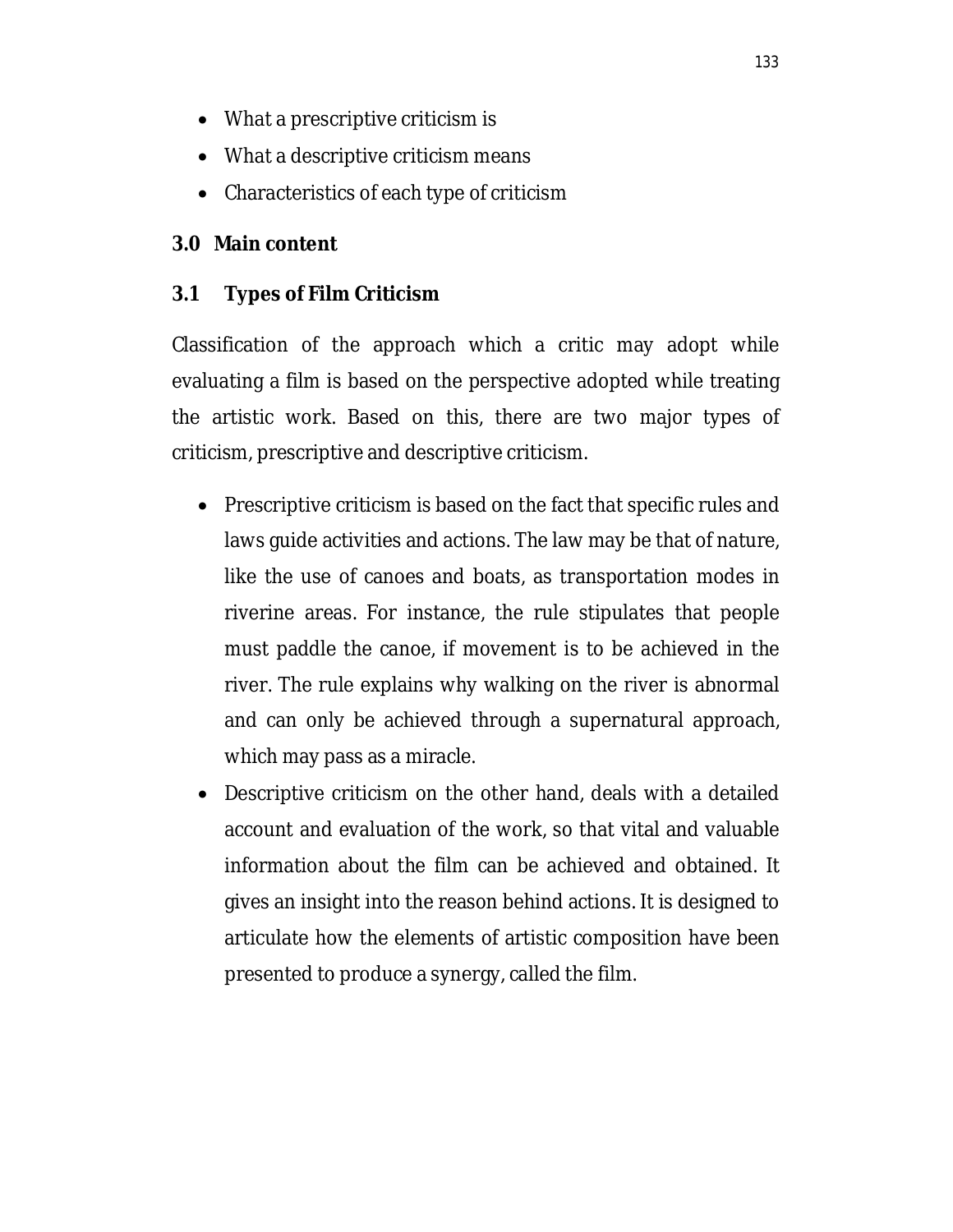### **3.2 Characteristics of Film**

The characteristics of prescriptive criticism as listed by Omuamalam (2007:291), is as follows:

- It lays down rules of artistic performance and rises the rules to assess how the work has conformed or deviated from them. It therefore uses rules to set the boundary of compliance as the index for evaluation.
- It evaluates the logic of structural and organic unity, based in the reasoned deductions. In this way, the sequence, progression and development of plot, character and language are reviewed and assessed.
- It assesses the activities of characters, to deduce if their actions can be rationalized in a logical manner.
- It is authoritative and command based, since it deals with order and compliance to given instructions.
- It evaluates the work of the director in the film, using knowledge of production principles.
- It relies on the characteristics of the genre, as the template for classifying works and assessing their conformity to the class.

Descriptive criticism has the following characteristics as well:

- It deals with genre classification to see how the film fits into a film type.
- It organizes detailed information about the film in a sequential order, as contained in the film, so that strong line becomes appreciable.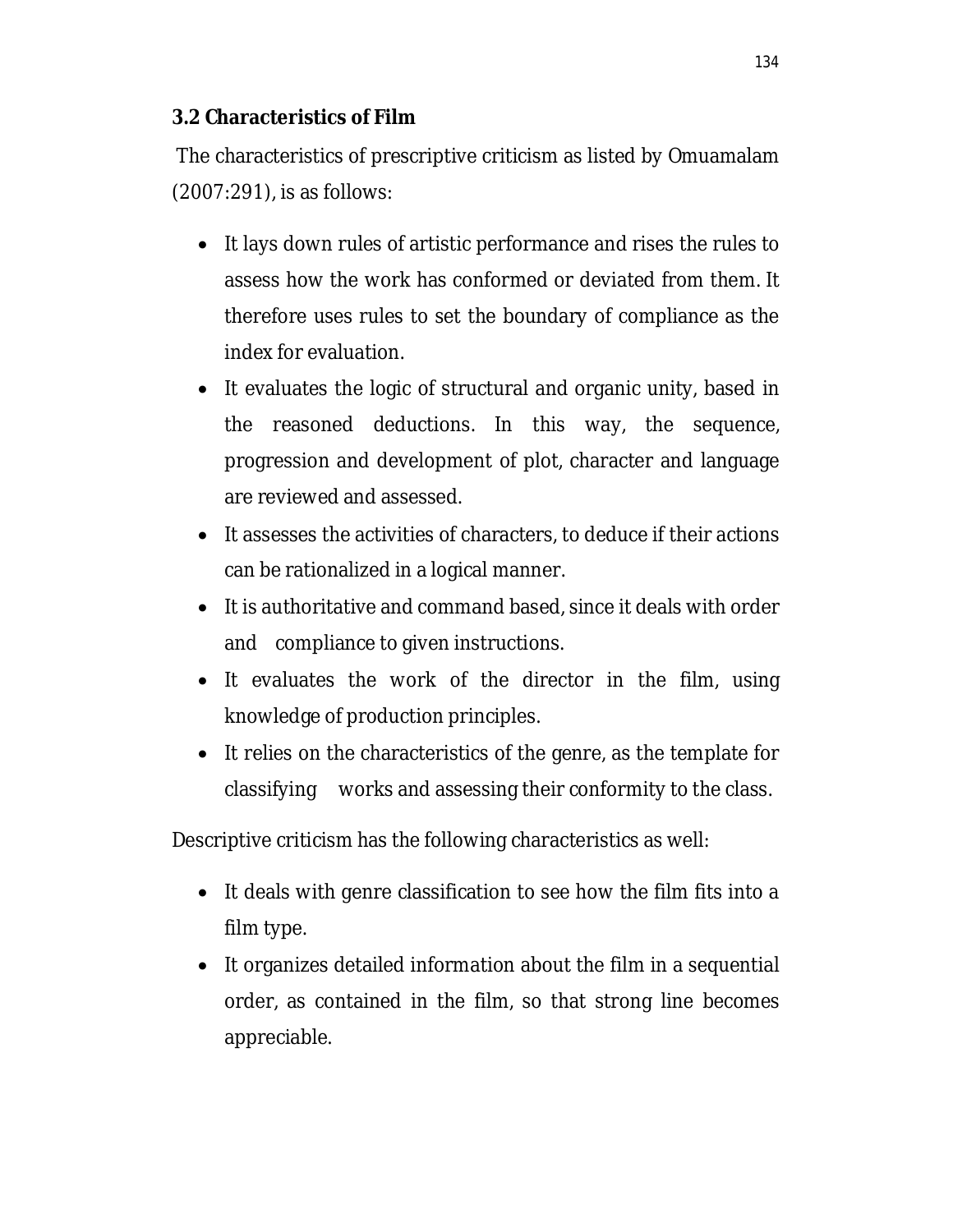- The presentation of the critique adopts a systematic approach, so that the audience can access useful and reliable information necessary for the rationalization of artistic decisions.
- It lays emphasis on the structural unity of the various artistic elements evident in the work. It believes that a disorganized structure makes the work incoherent and confusing.
- It substantiates organic unity in content, based in character and language. The approach observes the consistency of characters in the plot and their language use, through their motives and consequences of their activities.

### **4.0 Conclusion.**

There are two major types of film criticism prescriptive and descriptive criticism. Prescriptive criticism believes that specific rules and laws guide activities and actions and therefore must be adhered to while carrying out a critique of the film. Descriptive criticism is not based on any law or rule but deals with a detailed account and evaluation of the work so that vital and valuable information about the film can be obtained.

#### **5.0 Summary**

This unit dealt with the classification or the types of film criticism. The two types of film criticism-prescriptive and descriptive criticism were discussed. The characteristics of each type of criticism were also discussed.

#### **6.1 Self-Assessed Exercise**

Study the two types of film criticism and select one that is more convenient for you. Outline its characteristics.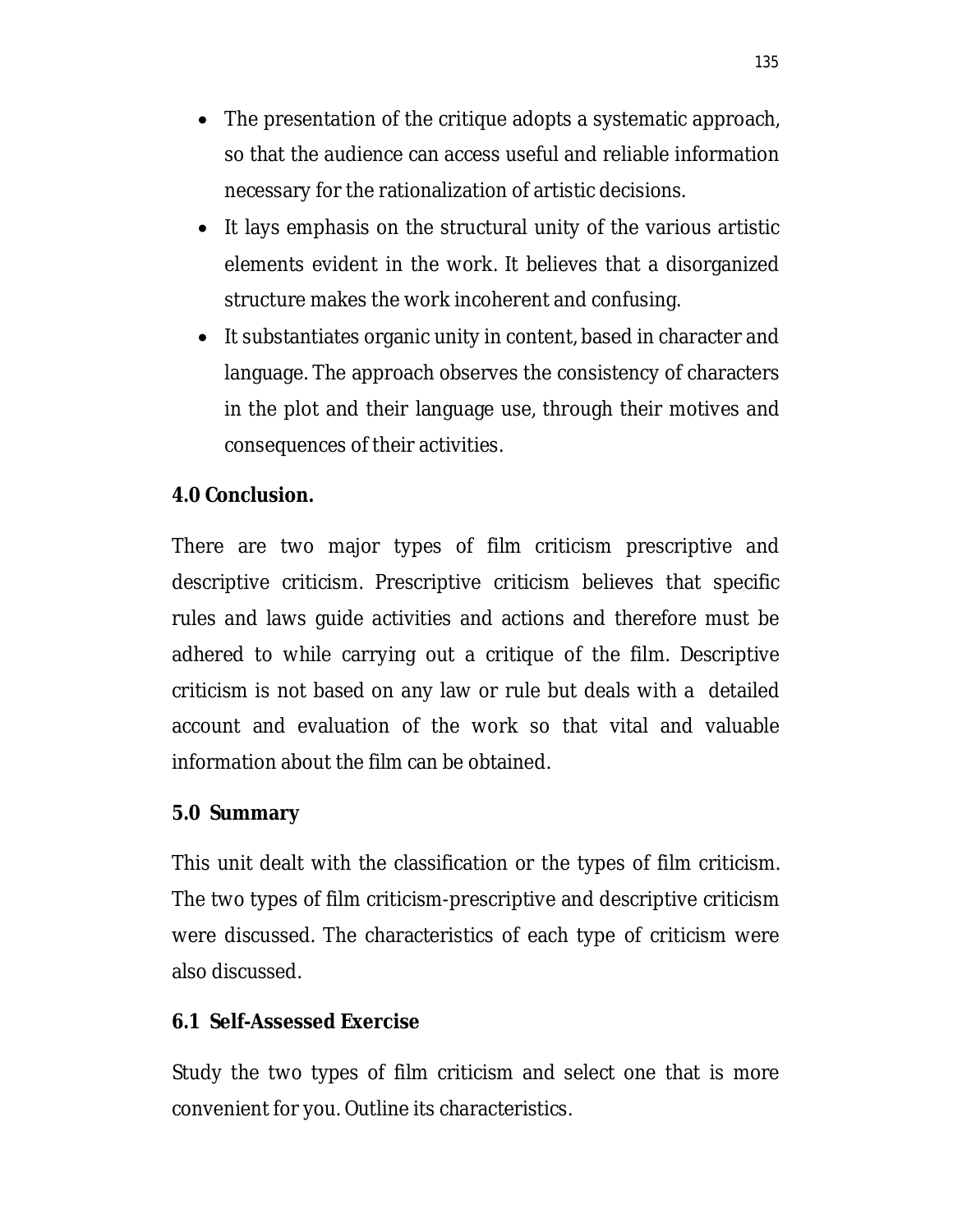#### **6.2 Tutor-Marked Assignment**

Adopts one form of criticism for your documentary film. Outline areas where you will lay emphasis in your criticism.

### **7.0 Reference/Further Reading**

Owumalam, E.O (2007). *Film and Screen Directing*. Owerri: Top class publishers.

### **Unit 3: Functions of a Film Critic**

#### **Contents**

- 1.0 Introduction
- 2.0 Objectives
- 3.0 Main content
	- 3.1 Functions of a film critic
	- 3.2 Three basic roles of a film critic
- 4.0 Conclusion
- 5.0 Summary
- 6.0 Assignments
	- 6.1 Self-Assessed Exercise
	- 6.2 Tutor marked Assessment
- 7.0 References/further Reading

#### **Introduction**

The critic is a technically proficient commentator on artistic performance who understands the theatre and its production principles. The critic knows the structural outlay of plots and their classification based on observed specific characteristics. These are the few reasons why a critic is important in the world of films. This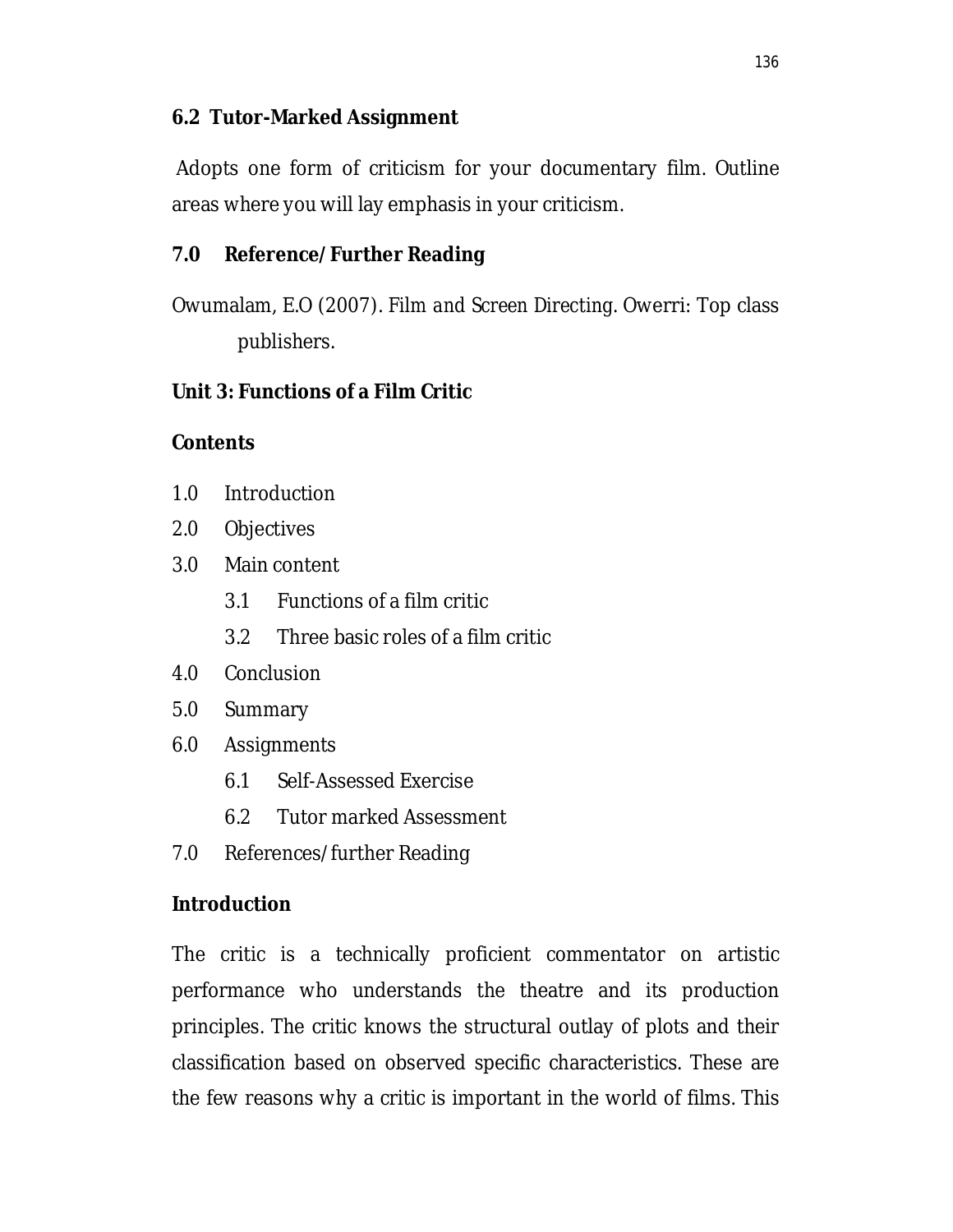unit is therefore designed to expose you to the specific functions which a critic performs in the world of films. These functions as xrayed by Owuamalam (2007:303) no doubt will help you appreciate the importance of the art of criticism in films.

# **2.0 Objectives**

The end of the tutorials in this unit, you will be expected to know:

- The functions of a film critic
- The three significant roles of a critic.
- $\bullet$  How the critic evaluate a film
- How the critic assesses a film
- How the critic reviews a film

# **3.0 Main Content**

# **3.1 Functions of a Film Critic**

The functions which a film critic performs are outside the theatre. His/her duties involve creative imaginations, in the mental realm. The critic produces an evaluative report, which facilitates an understanding of the work and provides the information, which the audience uses to discuss the work. The critic performs three basic rules of: (a) evaluating the film based on specific standards (b) of assessing the film and (c) reviewing the film. Details of these roles are discussed in the next sub-heading.

# **3.2 Three Basic Roles of Film Critic**

A film critic performs the three basic roles of evaluating assessing and reviewing of a film.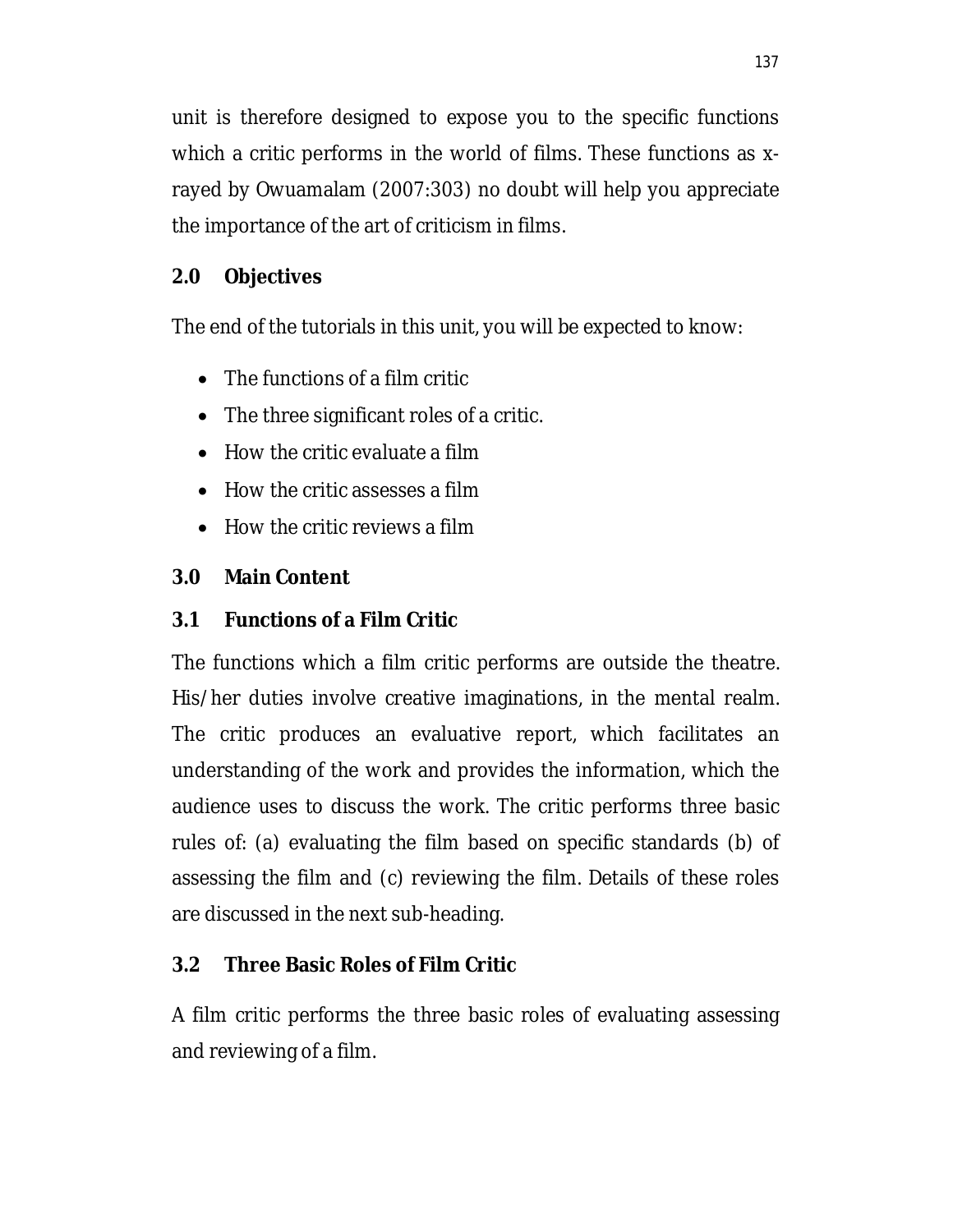- As an evaluator, the critic uses the rhetorical approach to deal with issues pertaining to evaluations. He/she considers the methods and techniques as vital strategies for the realization of the objective of a production and as approaches through which the communication intent of the work is achieved. He/she applies the theory and practice of argumentation, which facilitate a better understanding of a work of art, so as to enhance aesthetic appreciation. For instance, as an evaluator, the critic sees how the scriptwriter has been able to create a message about life and living conditions, through actions and activities of the characters in the film. He/she notes how the systematic approach of the film guides role assignment and performance, in the accomplishment of the activities permitted by situations and circumstances in the film.
- As an Assessor, the critic uses theme, subject or topic of discourse, to assess a film. He/she ascertains the theme as indicated by the scriptwriter. It is his/her job to observe how a plot fits the theme and how the characters perform, in order to achieve the import of the theme. The critic uses the theme to ascertain the significance and relevance of the work to the society. The order of the events in the film, the arrangement and use of language and action, are important in the determination of the value of a work.
- As a reviewer, the critic expresses opinions, based on rational reasoning, as deduced from the performance. This is because, a review simply means a commentary made after matching or seeing an artistic performance. It is an assessment of the film, as perceived at the time of presentation. He/she analyses the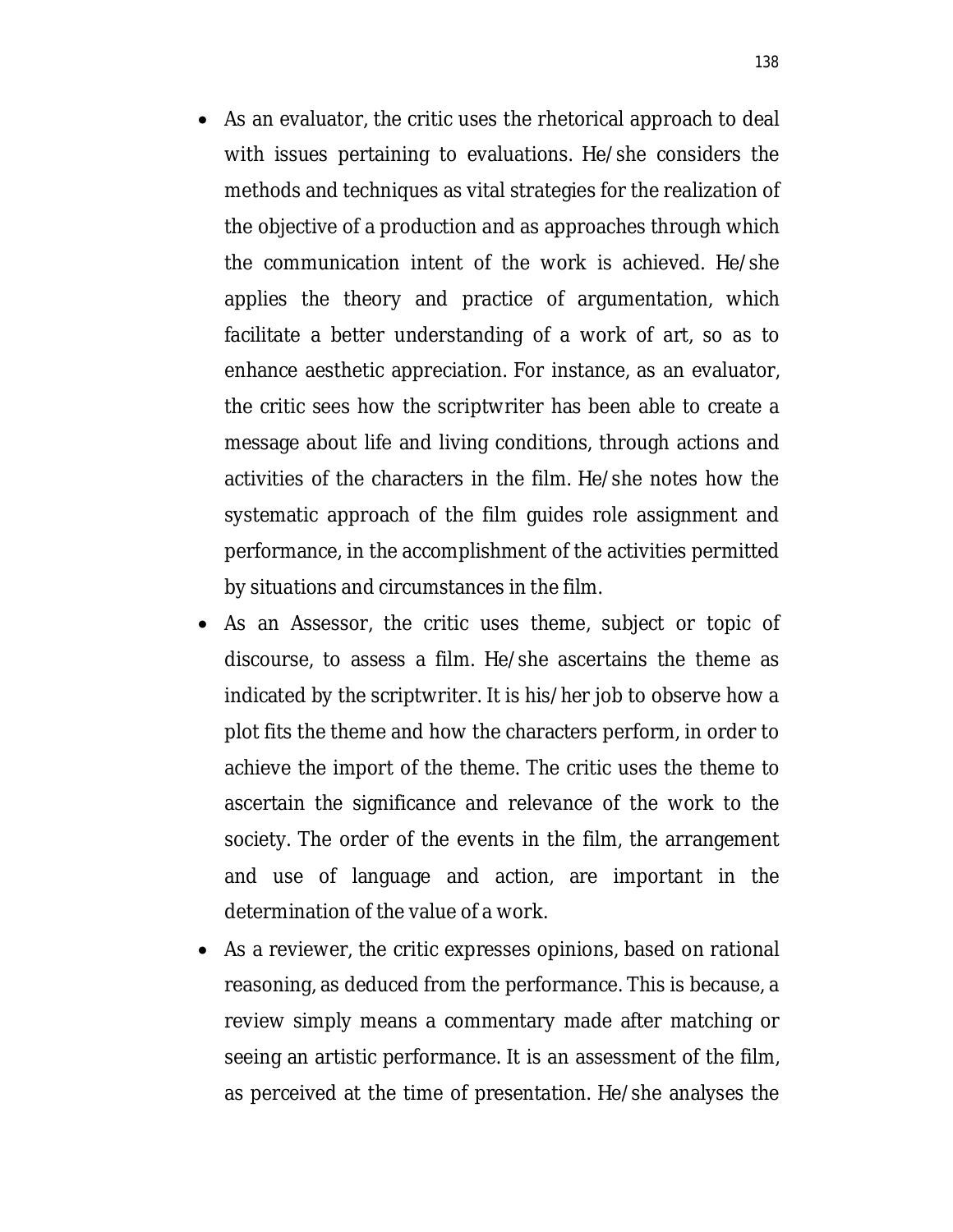film to discuss the issues like conflicts, ironies, suspense, surprise, dilemma and other plot strategies, that can excite and retain audience appreciation or patronage of the film. As a reviewer, he/she provides artisitcs information about a film, in an entertaining and educating manner. He/she is therefore a guide to aesthetic appreciation of film.

#### **4.0 Conclusion**

The critic is not only relevant to the film industry or to the world of arts in general, he/she is also relevant in the society at large. This is evident in the functions/roles the critic performs. The critic, as has been shown in this unit, provides an illuminating and thoughtprovoking conclusion, as a judgment on the film, so as to stimulate viewership interest. In this way, he/she brings people to appreciate a specific work through audience engineering. He/she therefore reviews, assesses, and evaluates all works of art, film inclusive.

#### **5.0 Summary**

This unit focused attention on the functions of the film critic, emphasis was laid on the three specific roles of evaluating, assessing and reviewing the film.

#### **6.1 Self-Assessed Exercise**

Study the three roles of the film critic and note how they overlap.

#### **6.2 Tutor-Marked Assignment**

In just one page, describe how the film critic acts as a guide to the aesthetic appreciation of the film.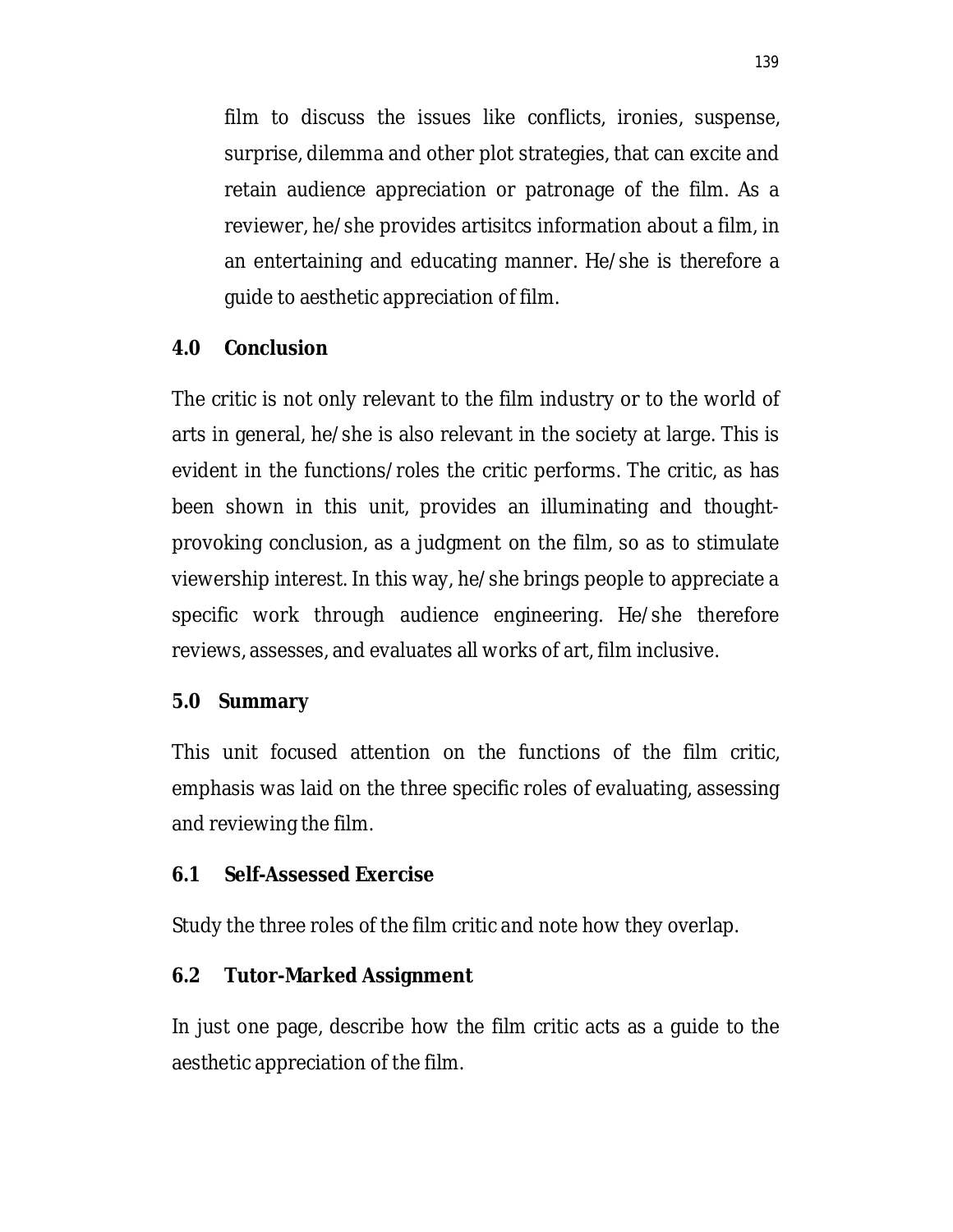# **7.0 Reference/Further Reading**

Owuamalam, E.O (2007). *Film and Screen Directing.* Owerri: Top Class Publishers.

# **Unit 4: Tips for Film Criticism**

# **Contents**

- 1.0 Introduction
- 2.0 Objectives
- 3.0 Main Content
	- 3.1 Tips for film criticism
	- 3.2 Questions that guide film criticism
- 4.0 Conclusion
- 5.0 Summary
- 6.0 Assignment
	- 6.1 Self-Assessed Exercise
	- 6.2 Tutor-Marked Exercise
- 7.0 References/further Reading

# **1.0 Introduction**

Bordwell (2004) gave a summary of tips for film criticism. The tips and guides are recommended for all film critics. This unit is designed to expose you to the tips for effective critique of a film.

# **2.0 Objectives**

At the end of this unit, you are expected to know:

- The tips for film criticism
- What to avoid in film criticism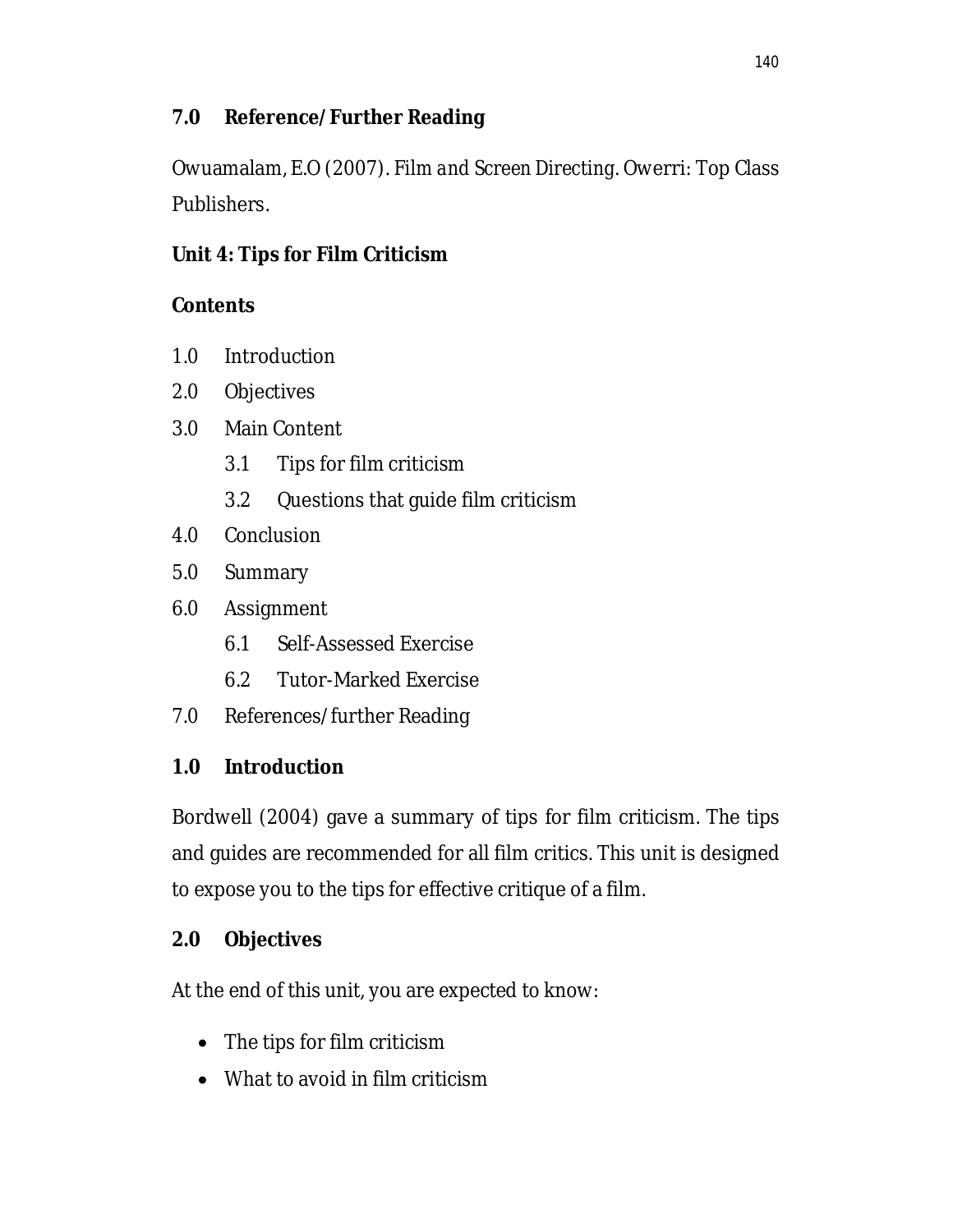• The questions that guide film criticism

### **3.0 Main Content**

### **3.1 Tips for film criticism**

Film criticism as emphasized by Bordwell (2004:15) is "a judgment about the value or worth of a film, giving enough information to support your judgment". The following tips serve as a guide to critics while performing the act of film criticism:

- Avoid extreme judgment e.g "the film is totally bad "or "the film is extremely good." The critic is expected to take and expose both the good and bad aspects of the film into account in his/her job.
- Always give brief plot/synopsis, suggesting the main conflicts and character developments in the film.
- Mention striking aspects of the film e.g impressive set, costumes, colour, design, music, sound effect, editing, with a particular attention to acting.
- Compare the film with other films that belong to the same genre, which are made by the producer or director or which raise similar thematic issues.
- There is need for brevity. Two or five pages of double line spacing is recommended.

# **3.2 Questions that Guide Film Criticism**

The film is a visual medium of communication which uses light and shade as well as words and music to create an effect, (Wainwright, 1982). The critic must therefore answer certain questions that throw light on the leading roles and how well or otherwise they are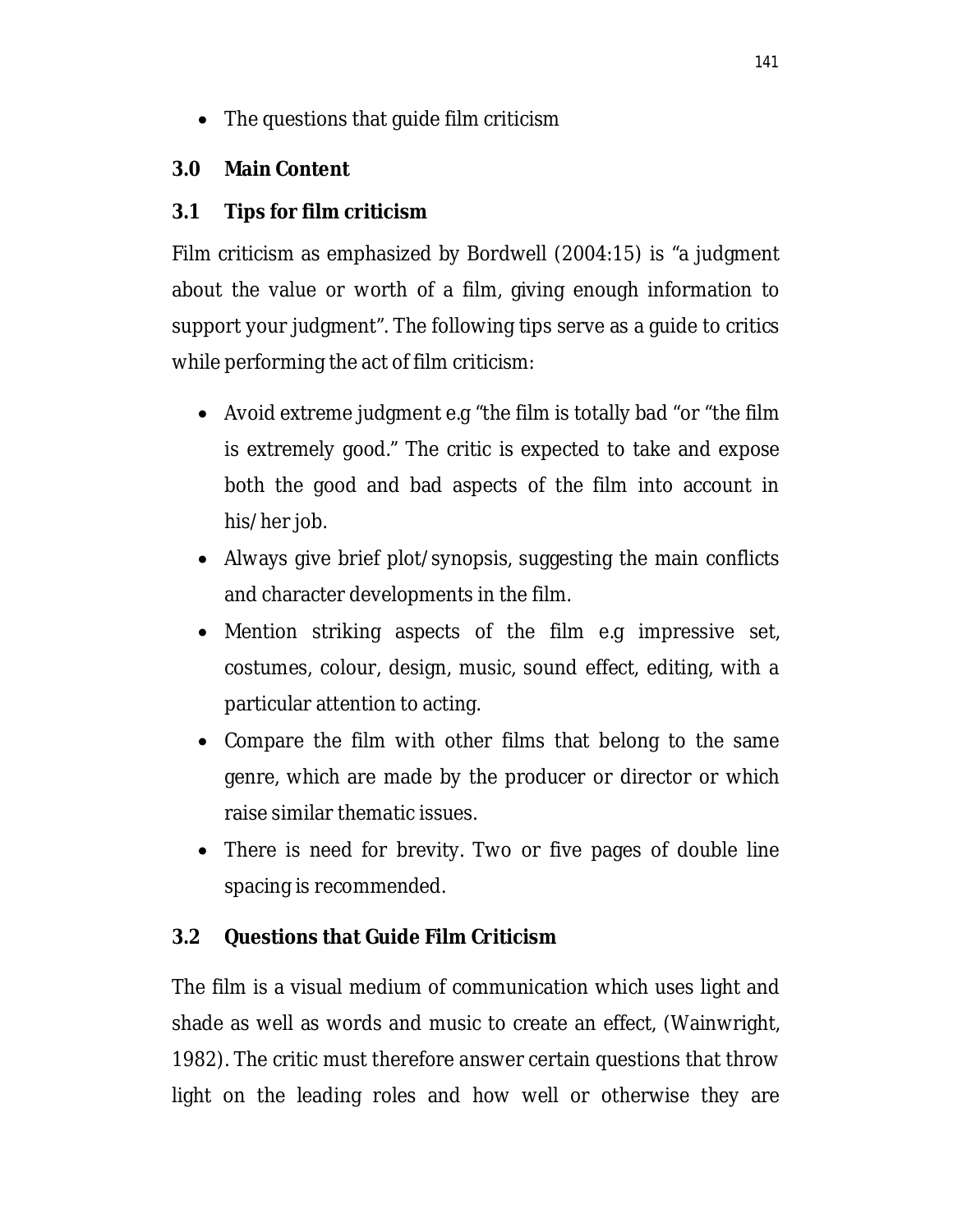portrayed, (Baldock, 1996). These questions as summarized by Bordwell (2004:17) include the following:

- Have you somewhere indicated your judgment of the film?
- Have you provided brief plot, or synopsis of the film which support judgment?
- Have you described these quickly and vividly, using concrete language and metaphor?
- Have you qualified your judgment by balancing positive and negative aspects of the film?
- Have you started the criticism with an attention-grabbing opening?
- Have you concluded it with a striking statement?

# **4.0 Conclusion**

A film critic is an umpire hence he/she should be objective and emotionally detached from the work. This is the reason why this unit was designed to expose you to the tips and pertinent questions that should guide film criticism. A critical look at the tips indicates that the film critic must avoid extreme judgment in all cases and must be balanced in his/her criticism.

# **5.0 Summary**

This unit dealt with specific tips that guide film criticism. Emphasis was laid on the questions that need to be answered by the critic while evaluating assessing or reviewing a film.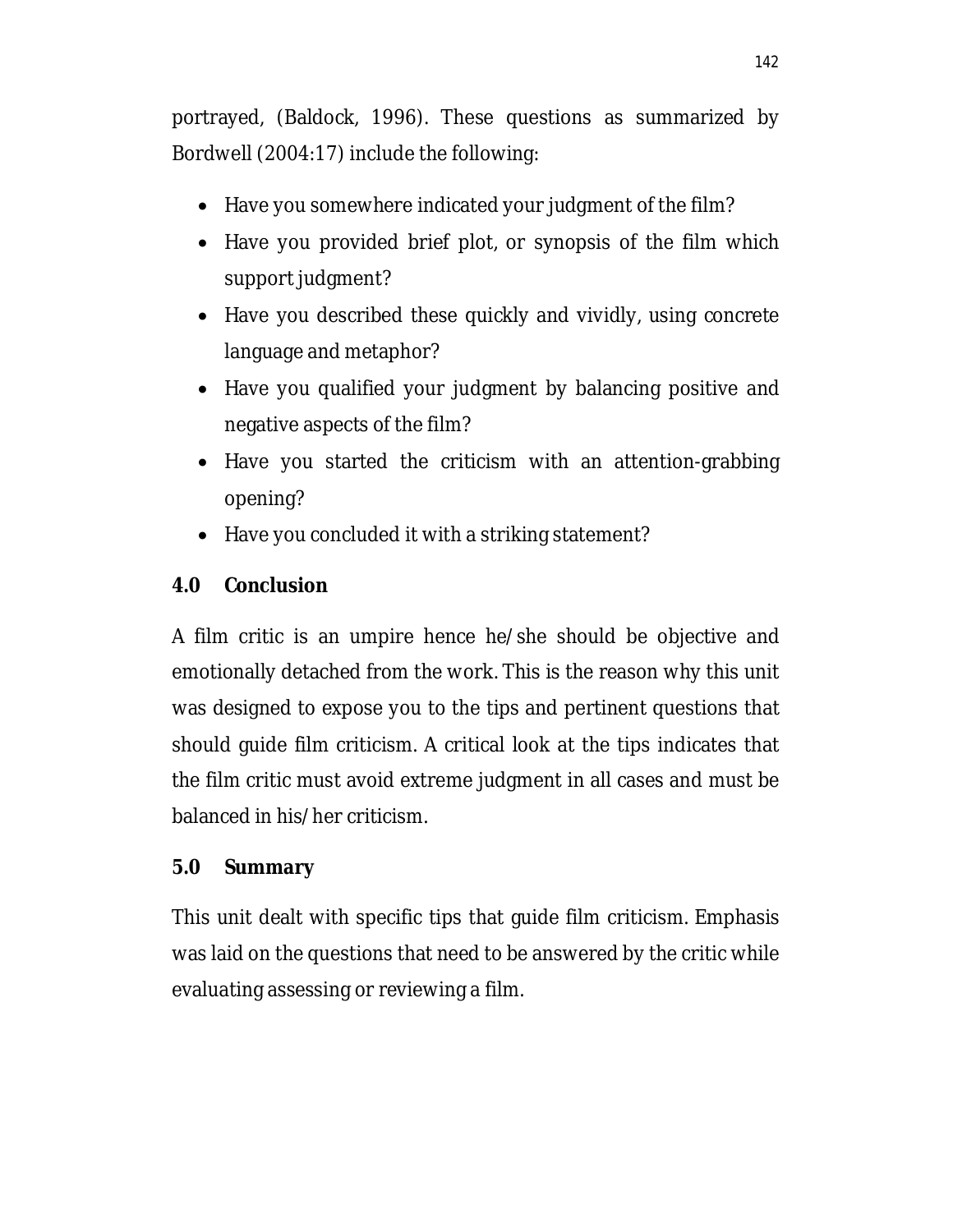### **6.1 Self Assessed Exercise**

How would you avoid passing extreme judgment in a film? Think about that and put down your answers in your study note book.

#### **6.2 Tutor-Marked Assessment**

In two pages, do a critique of a film given to you by your class tutor.

NB The class tutor is advised to distribute the documentary film produced by the groups to students to critique. He/she should make sure that students write on films produced by their fellow studentsnot their own production.

### **Unit 5: Writing the Criticism: Basic Steps.**

### **Contents**

- 1.0 Introduction
- 2.0 Objectives
- 3.0 Main content
	- 3.1 Basic steps to criticism writing
	- 3.2 Indices for criticism
- 4.0 Conclusion
- 5.0 Summary
- 6.0 Assignment
	- 6.1 Self-Assessed Exercise
	- 6.2 Tutor-Marked Assignment
- 7.0 References/Further Reading

### **1.0 Introduction**

As has been stated in this module, there is no straight jacket rule or principle for film criticism but there are three basic steps to critical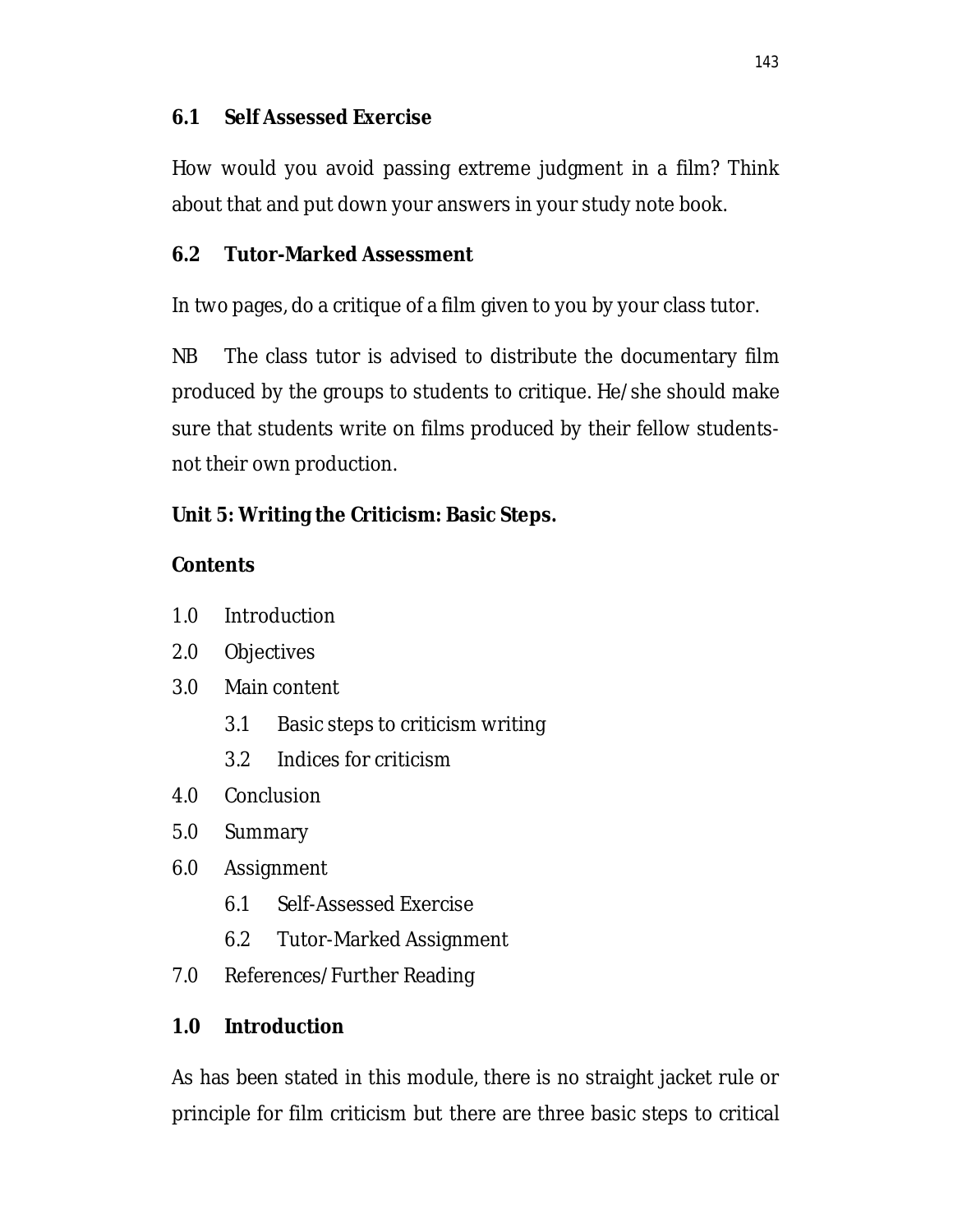evaluations. There are also indices used in the criticism of a film. This unit is designed to provide you with knowledge of the basic steps to film criticism and the indices used in film criticism.

# **2.0 Objectives**

At the end of this unit you are expected to know:

- The steps to film criticism
- The questions about plot
- The questions about theme
- The questions about characters
- The questions about language, acting and design elements.

# **3.0 Main content**

# **3.1 Basic Steps to Criticism Writing**

Kernodle cited in Anunike (2005:61) lists three basic steps for film criticism as follows:

- Begin with asking what the film sets out to do. This entails unraveling the purpose or objective of the film.
- Then ask how it had done or achieved the set objectives.
- Finally ascertain how well it was worth doing.
- Under the first step, the critic explains what the scriptwriter and the director attempt to do in the film and the directorial approach/interpretation respectively. Secondly, the critic goes into personal appreciation as to what extent the filmmaker, actors, actresses and director have succeeded in what each set out to do. In the third step, the critic makes personal judgment as to the value or worth of the film.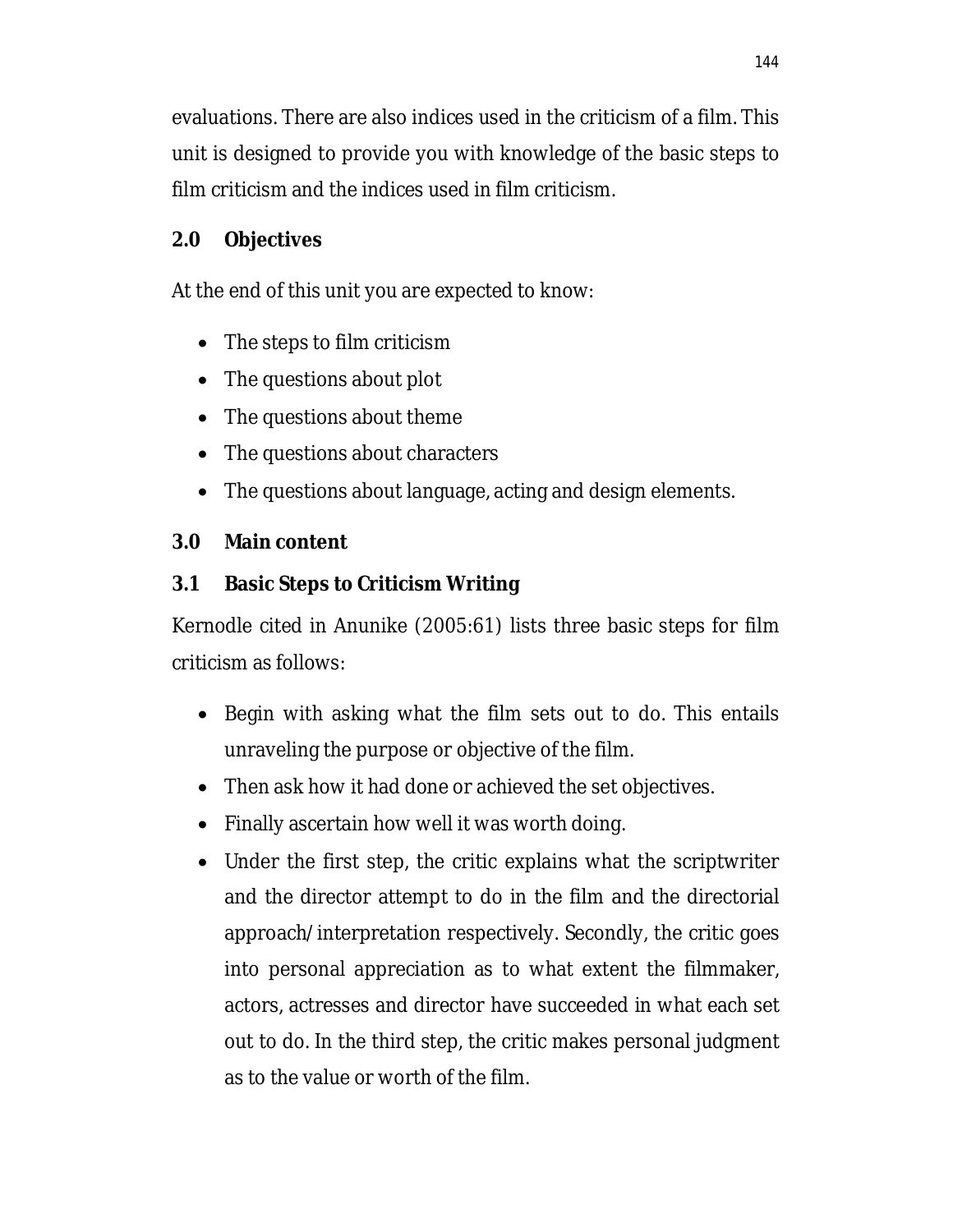It is pertinent that the critic at the first paragraph gives his/her overall impression or assessment of the film. This is followed with comment on plot and performance at the body of his/her work. He/she finally writes the final impression in the film in the last paragraph.

# **3.2 Indices for Film Criticism.**

Omanney and Schanker in Anunike (2005:61) gave designed questions that help in assessing a film. These questions are treated under the indices used in the critique of a film.

They are as follow:

• The Theme.

The theme is the central idea which is communicated in the film. These questions need be answered concerning the theme:

(a) Is the fundamental idea true or false in its concept of life?

(b) Is the theme adversely affected by warped or limited experience of life?

- (c) Does seeing the film add something positive to your understanding and experience?
- (d) Are you in agreement with the philosophy of the film?
- (e) Do you think the film is consistent with the setting and plot and characters in the film?

(f) Should the general public be encouraged to watch the film, should it have been produced?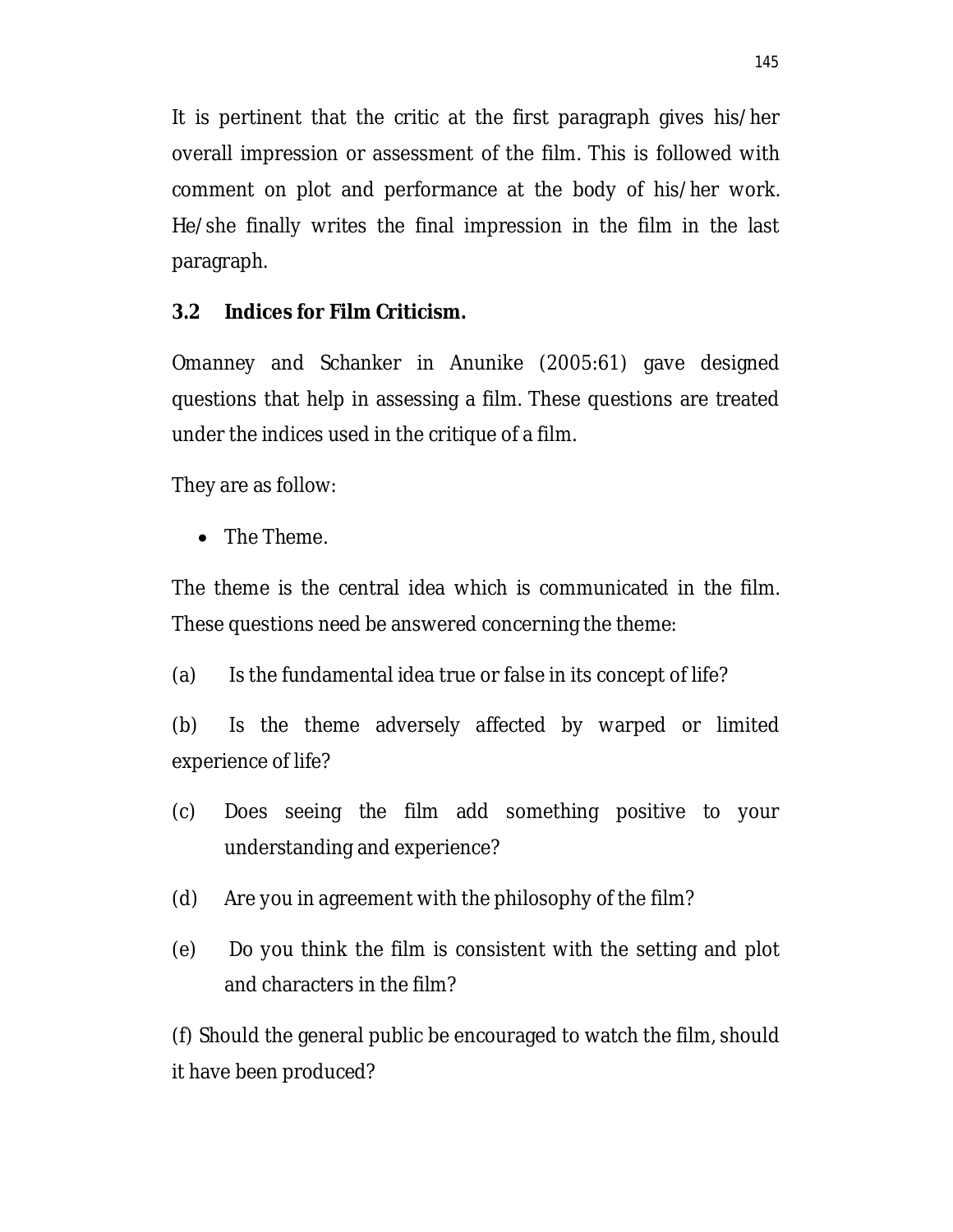• The plot

The plot is the story structure, the plan, arrangement of the shots, scenes, episodes, incidents, acts in the film. These questions show what is expected in the plot:

- (a) Is the arrangement of events in the film clear?
- (b) Does the plot rise to a strong climax?
- (c) Do you think the suspense held until the end?
- (d) Are you satisfied with the final outcome or do you think another would be more satisfactory?
- (e) Which do you find more interesting, the events, the people, the style or the shock value of the film?
- (f) Is the story emotionally stirring?
	- Characters

Characters are the human beings gods, spirits, animals etc about which a story is told (Mgbejume, 2002). These questions aid the understanding of the role of characters in the film.

- (a) Do you consider the character credible and true to life?
- (b) Do the actions of the characters fall in line with their motives?
- (C) Do the characters fit into the social and geographical background of the story?
- (d) Do the characters arouse sympathy, amusement, affection, disgust, admiration or hatred?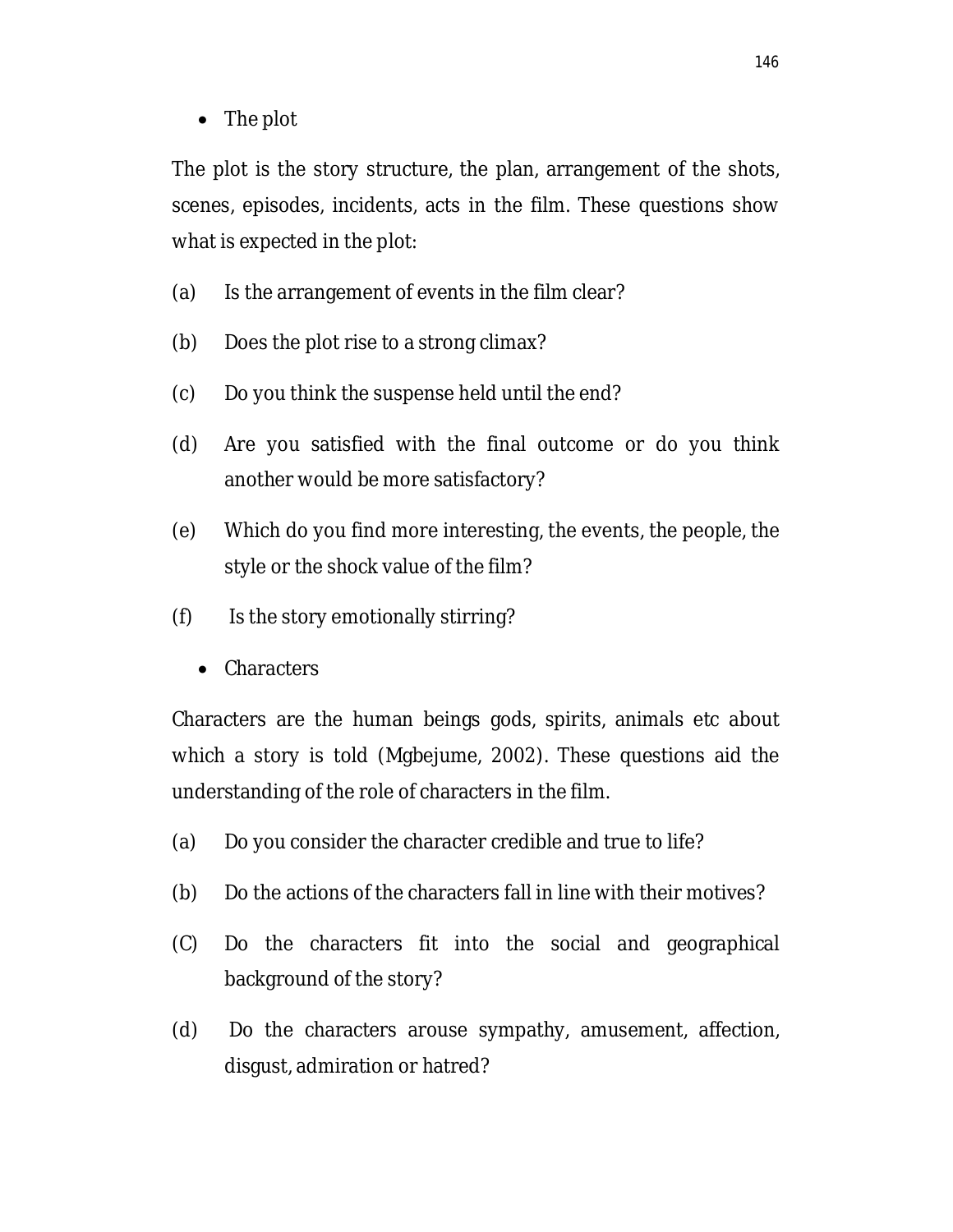• Language

Language refers to the scriptwriters method of communicating the film to the viewers (Duruaku, 1997). These questions should be asked about the language use:

(a) Is the language brilliant and entertaining?

(b) Do you consider the language consistent with the characters and setting?

- (c) Does the language advance the plot?
- (d) Do you think people of the social class represented by the characters in the film would speak that way in real life?
	- Acting

The actors /actresses are assessed based in the following questions:

- (a) Do you believe the actors interpreted their roles well?
- (b) Has the actor made the character living individuals?
- (c) Do you think the actor is natural or artificial?
- (d) Does the acting grip emotionally?
- (e) Is the actor's voice pleasing?
- (f) Does the actor distinguish between the character depicted and himself/herself?
- (g) Is the actor consistent in character
- (h) Does the actor relate well with others in the film?
- (i) Does the actor fit into style of the film?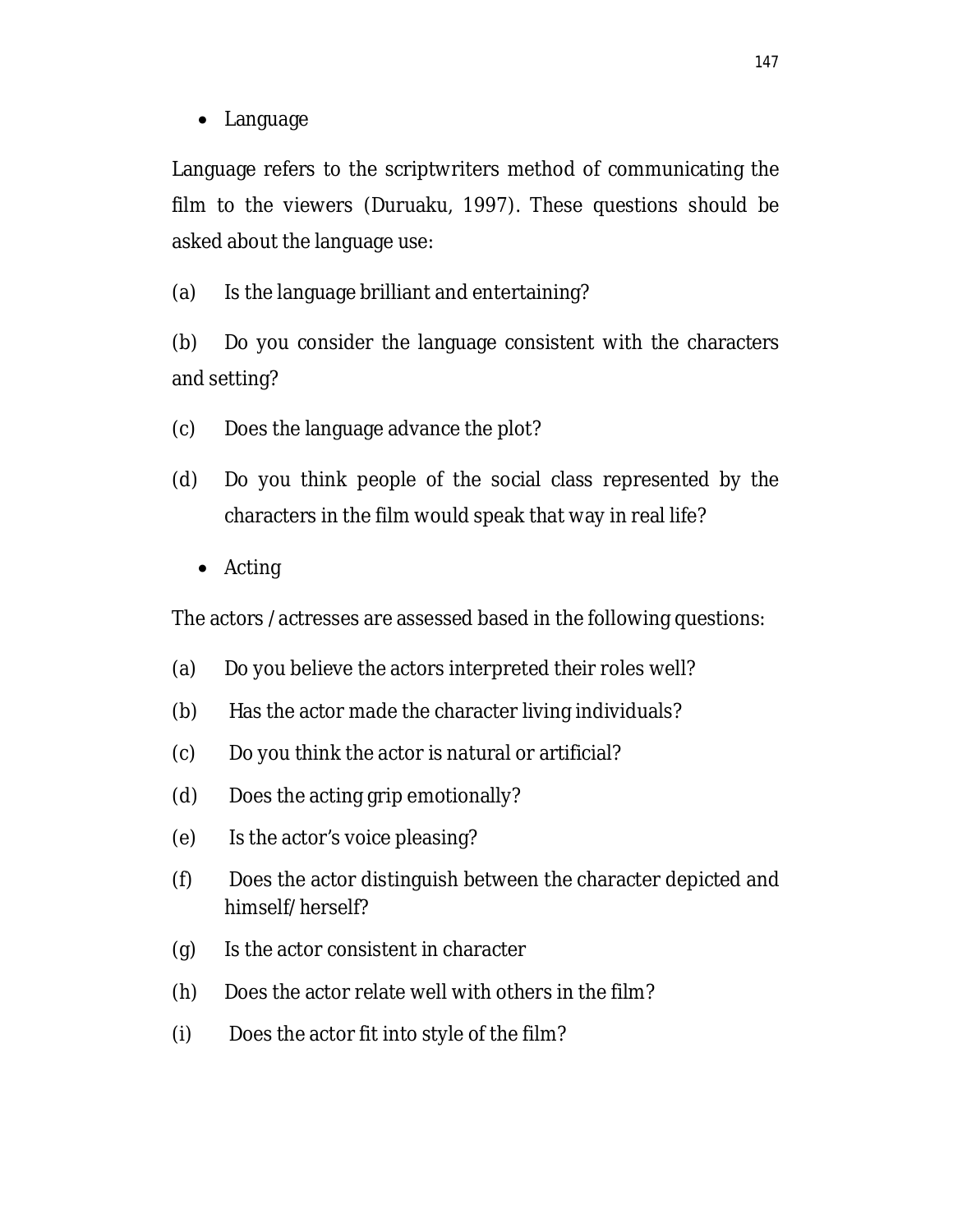• Design Elements

The design elements are evaluated based in the following questions:

- (a) Do you consider the set, costume, make-up, lighting, prop etc proper in the film?
- (b) Does any of the design elements draw attention to itself?
- (c) Do you consider the design elements conducive to the emotional reaction of the film?

(d) Are the costumes, make up and props in harmony with the background?

(e) Is the setting proper for the social class or other classes of people depicted in the film?

#### **4.0 Conclusion**

The basic steps to the writing of criticism of films begin with ascertaining what the filmmaker attempts to do, how well he has done. The indices upon which the assessment or circulation of film are based include asking questions on the theme, plot, characters, language, acting and the design elements.

#### **5.0 Summary**

This unit focused on discussions concerning the three basic steps that guide the writing of film criticism.

Also, this unit laid emphasis on the indices upon which film criticism are based. Such indices as theme, plot, character, language, acting and design elements were x-rayed and examined.